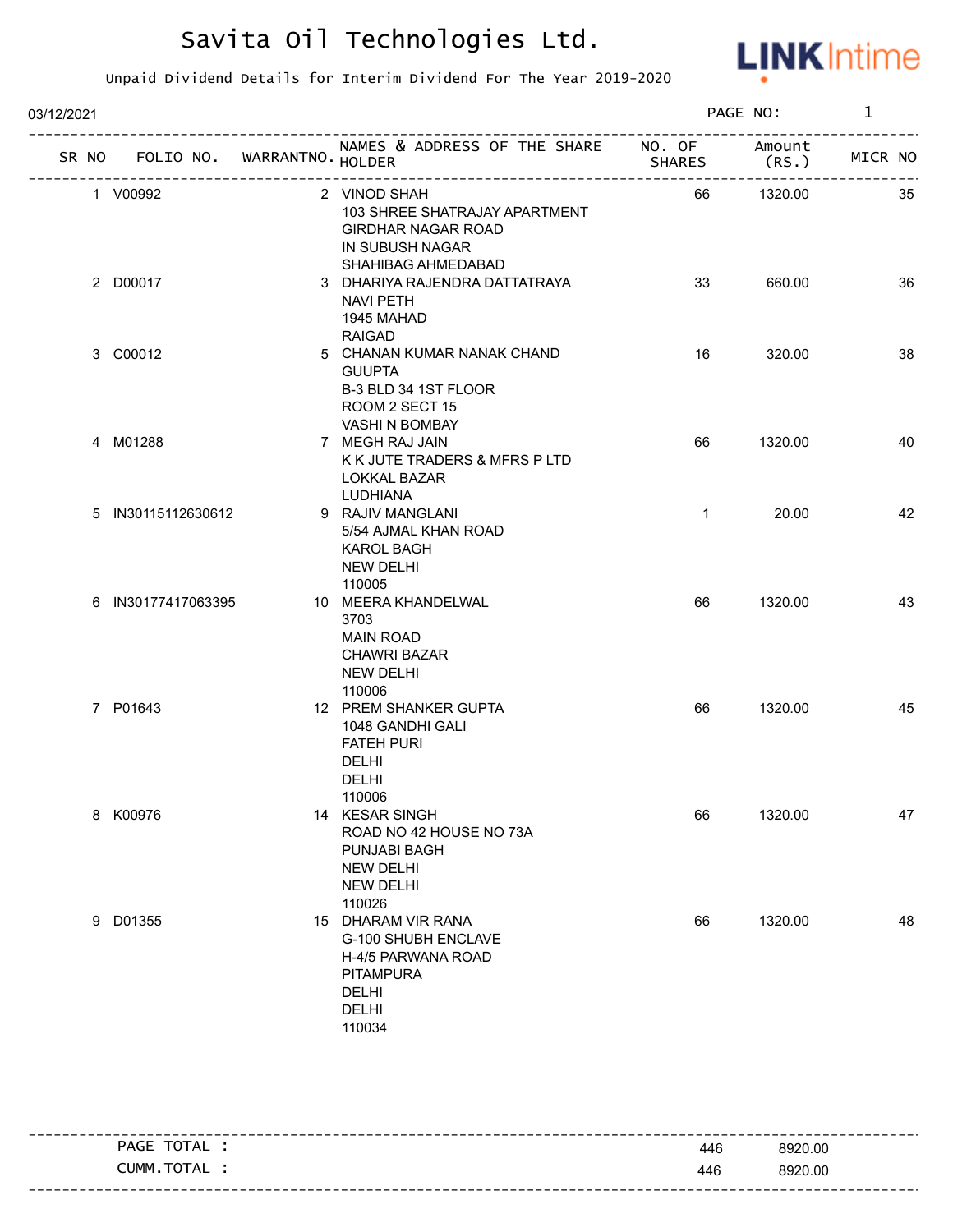

| 03/12/2021 |                     |                             |                                                                                                                               |               | PAGE NO:        | $\overline{2}$ |    |
|------------|---------------------|-----------------------------|-------------------------------------------------------------------------------------------------------------------------------|---------------|-----------------|----------------|----|
| SR NO      |                     | FOLIO NO. WARRANTNO. HOLDER | NAMES & ADDRESS OF THE SHARE NO. OF<br>--------------------------                                                             | <b>SHARES</b> | Amount<br>(RS.) | MICR NO        |    |
|            | 10 IN30036020953717 |                             | 16 ANAGH KOHLI<br><b>B 92 SUBHADRA COLONY</b><br>OLD ROHTAK ROAD<br><b>SARIA ROHILA</b><br><b>DELHI</b>                       | 16            | 320.00          |                | 49 |
|            | 11 100616           |                             | 110035<br>17 ISHWAR JIT CHOUDHARY<br>F-105 PIPAL WALA ROAD<br>MOHAN GARDEN UTTAM NAGAR<br>N DELHI<br><b>NEW DELHI</b>         | 66            | 1320.00         |                | 50 |
|            | 12 R01806           |                             | 110059<br>20 RAJESH GUPTA<br>F 24/151/SECTOR 7<br><b>ROHINI</b><br><b>DELHI</b><br>NORTH WEST DELHI<br>110085                 | 66            | 1320.00         |                | 53 |
|            | 13 R01010           |                             | 21 RAKESH SHARMA<br>364 RAKESH BHAVAN<br>BEHIND POORAM CINEMS CH DADRI<br><b>DIST BHIWANI</b><br><b>BHIWANI</b><br>123306     | 66            | 1320.00         |                | 54 |
|            | 14 1301760000619866 |                             | 22 RAKESH KUMAR SINGH<br>H NO 338 WARD NO 31<br>OPP SHIVALIK PUBLIC SCHOOL<br><b>SHANTI NAGAR</b><br><b>PANIPAT</b><br>132103 | 66            | 1320.00         |                | 55 |
|            | 15 B00648           |                             | 26 BALJINDER SINGH<br>762/B PHASE 9 HIG FLATS<br><b>MOHALI CHANDIGARH</b><br><b>CHANDIGARH</b><br>160059                      | 66            | 1320.00         |                | 59 |
|            | 16 R01669           |                             | 27 ROHIT GUPTA<br>C/O SARVESHWAR RICE MILLS<br>BELOW GUMAT JAMMU TAWI<br>J AND K<br><b>JAMMU</b><br>180001                    | 66            | 1320.00         |                | 60 |
|            | 17 IN30133017239457 |                             | 28 VIKRAM SHARMA<br>H NO 124<br><b>SECTOR 2</b><br>OPPOSITE PARK CHANNI HIMMAT<br><b>JAMMU</b><br>180015                      | 4             | 80.00           |                | 61 |
|            | 18 S01041           |                             | 29 SATISH KUMAR GUPTA<br>A-2 NEW FLATS<br><b>KRISHAN PURA</b><br><b>MODINAGAR</b><br><b>GHAZIABAD</b><br>201204               | 66            | 1320.00         |                | 62 |
|            | PAGE TOTAL :        |                             |                                                                                                                               | 928           | 18560.00        |                |    |
|            | CUMM.TOTAL :        |                             |                                                                                                                               | 928           | 18560.00        |                |    |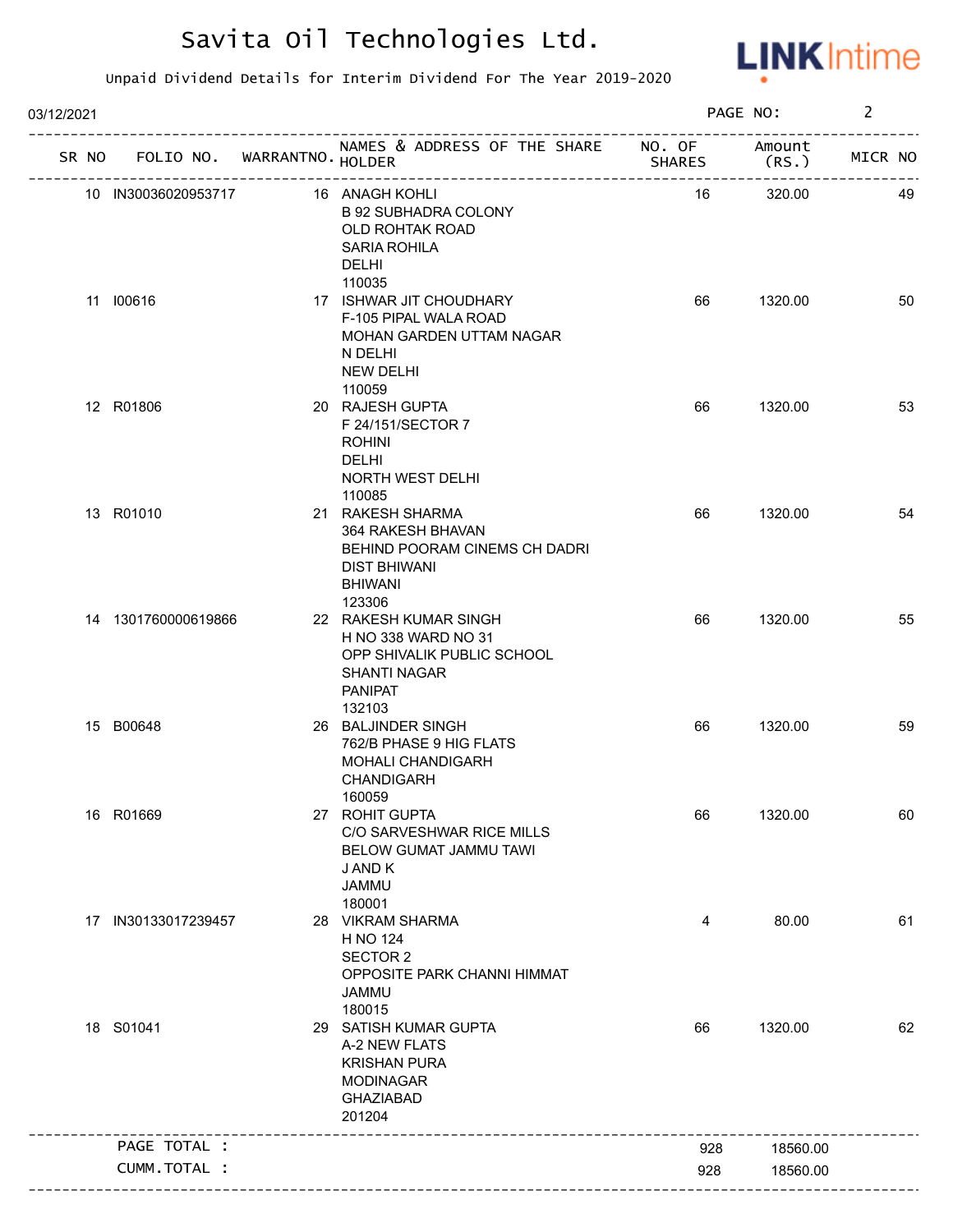

| 03/12/2021 |                             |                                                                                                                                             |               | PAGE NO:        | 3       |
|------------|-----------------------------|---------------------------------------------------------------------------------------------------------------------------------------------|---------------|-----------------|---------|
| SR NO      | FOLIO NO. WARRANTNO. HOLDER | NAMES & ADDRESS OF THE SHARE NO. OF                                                                                                         | <b>SHARES</b> | Amount<br>(RS.) | MICR NO |
|            | 19 R01027                   | 30 RAM GOPAL KOSTA<br>111A/381<br><b>ASHOK NAGAR</b><br><b>KANPUR</b><br><b>KANPUR</b>                                                      | 66            | 1320.00         | 63      |
|            | 20 A00619                   | 208012<br>33 AJAY KUMAR GANGWAR<br>C/O SHREE LUXMI COLD STORAGE<br><b>THANDI SARAK</b><br><b>FARRUKHABAD</b><br><b>FARUKHABAD</b><br>209625 | 66            | 1320.00         | 66      |
|            | 21 K00726                   | 34 KAMLESH KUMARI<br>205 LUKER GANJ<br>ALLAHABAD<br>ALLAHABAD<br>211001                                                                     | 66            | 1320.00         | 67      |
|            | 22 D00938                   | 36 DINESH KUMAR TEWARI<br>563/135 CHITRA GUPTA NAGAR<br>ALAMBAGH<br><b>LUCKNOW</b><br><b>LUCKNOW</b><br>226005                              | 66            | 1320.00         | 69      |
|            | 23 S08890                   | 37 SURENDRA PRASAD GUPTA<br>133/339 NEW GANESHGANJ<br>OPP RAJ DHANI HOTEL<br>GANESHGANJ<br><b>LUCKNOW</b><br><b>LUCKNOW</b><br>226018       | 66            | 1320.00         | 70      |
|            | 24 S08925                   | 38 SAVITRI DEVI<br>375 CHITRA TAWEKJI SE<br>SHIVMOORTHY GALI<br><b>HARIDWAR</b><br><b>HARIDWAR</b><br>249401                                | 66            | 1320.00         | 71      |
|            | 25 IN30070810426387         | 39 BAL RAM SINGH BISHNOI<br>21 PATEL NAGAR<br>MUZAFFAR NAGAR UP<br>251001                                                                   | $\mathbf{1}$  | 20.00           | 72      |
|            | 26 IN30147720041468         | 40 VINOD KUMAR<br>294/1D, GATE ANAND BHAWAN<br><b>BAGH KESHO DASS</b><br><b>MUZAFFARNAGAR</b><br>251001                                     | 40            | 800.00          | 73      |
|            | 27 A00613                   | 41 AJAY KUMAR<br>MUKAND LAL MEHTA<br>HOLI CHOWK PAKKA BAGH<br><b>KHATAULI U P</b><br>MUZAFFARNAGAR<br>251201                                | 66            | 1320.00         | 74      |
|            | PAGE TOTAL :                |                                                                                                                                             | 1431          | 28620.00        |         |
|            | CUMM.TOTAL :                |                                                                                                                                             | 1431          | 28620.00        |         |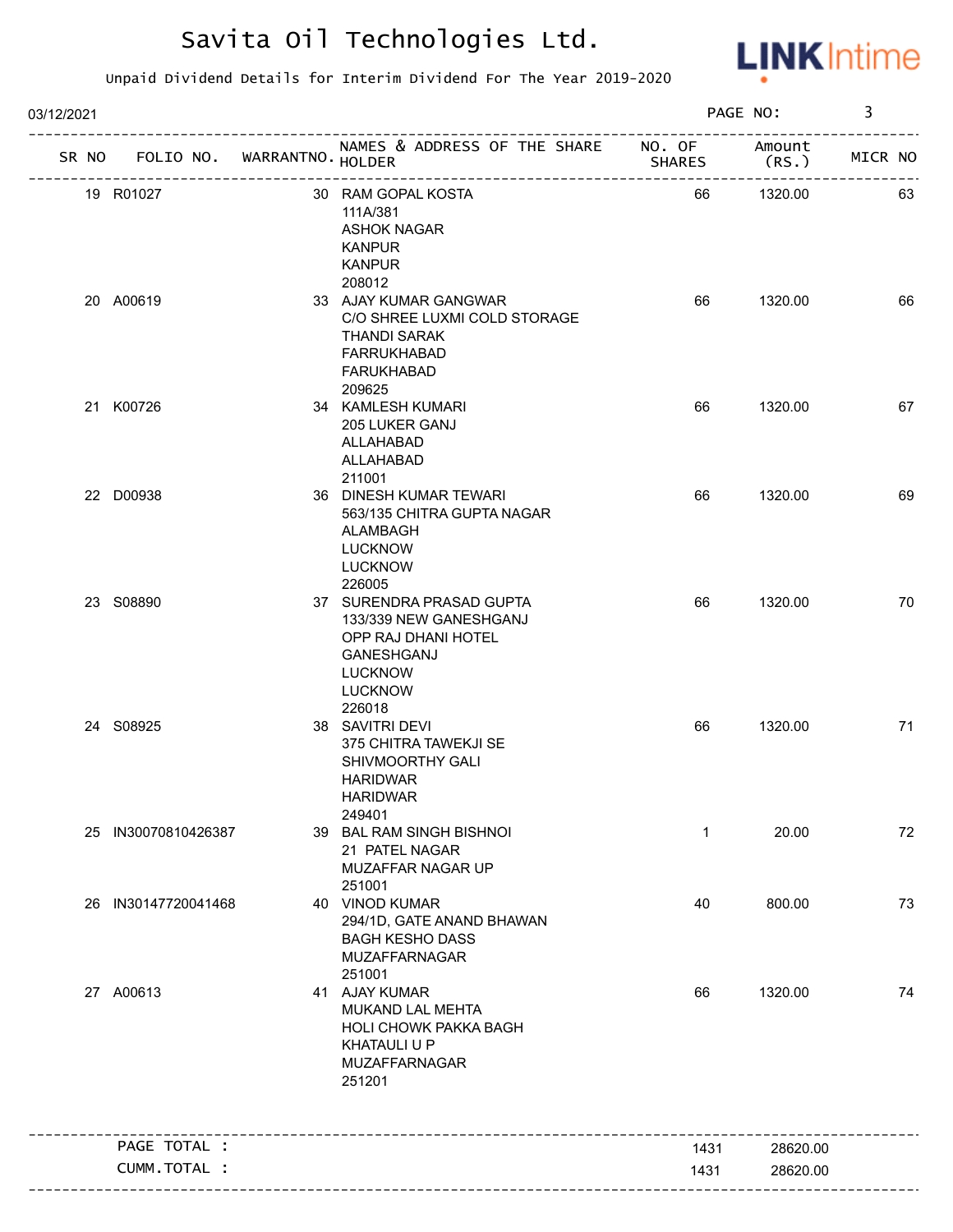

| 03/12/2021 |       |                     |                             |                                                                                                                                                |               | PAGE NO:        | 4       |
|------------|-------|---------------------|-----------------------------|------------------------------------------------------------------------------------------------------------------------------------------------|---------------|-----------------|---------|
|            | SR NO |                     | FOLIO NO. WARRANTNO. HOLDER | NAMES & ADDRESS OF THE SHARE NO. OF                                                                                                            | <b>SHARES</b> | Amount<br>(RS.) | MICR NO |
|            |       | 28 IN30202534038149 |                             | 42 RUCHI MEHROTRA<br>SRI RAM BHAWAN<br><b>LOHAR BAGH</b><br><b>SITAPUR</b><br>UP<br>261001                                                     | 15            | 300.00          | 75      |
|            |       | 29 N01953           |                             | 44 NEENA MITTAL<br>15/265 PANCH PEER STREET<br>NOORI GATE<br><b>UTTAR PRADESH</b><br><b>AGRA</b><br>AGRA<br>282002                             | $\mathbf{1}$  | 20.00           | 77      |
|            |       | 30 IN30100610067407 |                             | 45 REKHA GUPTA<br>B-231 TRANS YAMUNA COLONY<br><b>AGRA</b><br>282006                                                                           | $\mathbf{1}$  | 20.00           | 78      |
|            |       | 31 1205830000008023 |                             | 47 SHAIKH KAMAL KARIM HOSSAIN<br>C/O ORIENTAL BANK OF COMMERCE<br><b>JOHARI BAZAR</b><br><b>JAIPUR</b><br>302019                               | 20            | 400.00          | 80      |
|            |       | 32 1201770100072135 |                             | 48 ASHA RANI MOHINDRA<br>C/O ANIL KUMAR MOHINDRA<br>81/123, CHAKITSALYA MARG,<br>MANSAROVAR,<br><b>JAIPUR</b><br>302020                        | 3             | 60.00           | 81      |
|            |       | 33 IN30223610224974 |                             | 49 LOVE KUMAR GOYAL<br>H NO 124/12<br>JODHPURIYA BHAWAN, LAXMI<br><b>NARAYAN</b><br>MANDIR WALI GALI HATHI BHATA<br><b>AJMER</b><br>305001     | 10            | 200.00          | 82      |
|            |       | 34 R02789           |                             | 50 RAJ KUMARI MEHTA<br>C/O SHRI D S BHANDARI<br><b>SUJAN VILLA</b><br>74 NEW FATEHPURA<br><b>UDAIPUR RAJASTHAN</b><br><b>UDAIPUR</b><br>313001 | 66            | 1320.00         | 83      |
|            |       | 35 G00839           |                             | 51 GUNMALA DEVI<br>OPP TELEPHONE EXCHANGE<br>POST PARSOLA DIST UDAIPUR<br><b>RAJASTHAN</b><br><b>BHILWARA</b><br>313611                        | 66            | 1320.00         | 84      |

| PAGE TOTAL . | 1613 | 32260.00 |
|--------------|------|----------|
| CUMM.TOTAL   | 1613 | 32260.00 |
|              |      |          |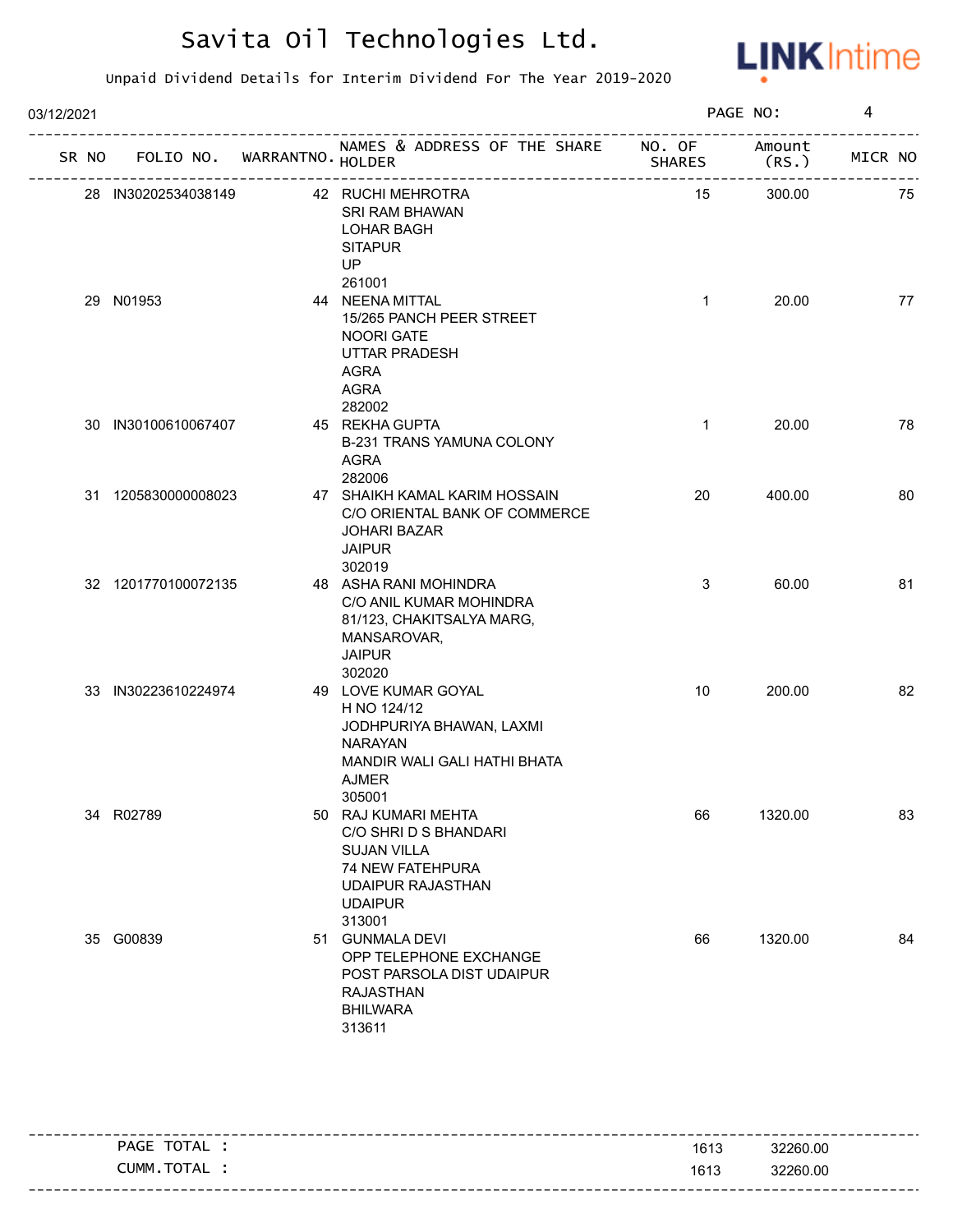

| 03/12/2021 |                     |                                   |                                                                                                                                                    |               | PAGE NO:        | 5       |
|------------|---------------------|-----------------------------------|----------------------------------------------------------------------------------------------------------------------------------------------------|---------------|-----------------|---------|
|            |                     | SR NO FOLIO NO. WARRANTNO. HOLDER | NAMES & ADDRESS OF THE SHARE NO. OF                                                                                                                | <b>SHARES</b> | Amount<br>(RS.) | MICR NO |
|            | 36 1301760000279105 |                                   | 52 VIJESH KUMAR SHAH<br><b>VILLAGE &amp; POST CHHANI</b><br><b>TEHSIL KHERWARA</b><br>DISTT. UDAIPUR<br><b>UDAIPUR</b>                             | 41            | 820.00          | 85      |
|            | 37 S01662           |                                   | 313804<br>53 SHRIPAL JAIN<br>C/O MANGALDEEP BARTAN<br><b>BHANDAR</b><br><b>VPO-ASPUR RAJASTHAN</b><br>DIST-DUNGARPUR<br><b>DUNGARPUR</b><br>314021 | 66            | 1320.00         | 86      |
|            | 38 S00876           |                                   | 54 SANTOSH KUMAR JAIN<br><b>BANK OF BARODA</b><br><b>GARHI</b><br><b>BAMSWARA</b><br><b>BANSWARA</b><br>327022                                     | 66            | 1320.00         | 87      |
|            | 39 V01964           |                                   | 58 VINOD N MANGE<br>AASHIRWAD<br>60 DIG PLOT<br>JAMNAGAR<br><b>GUJARAT</b><br>JAMNAGAR<br>361005                                                   | 66            | 1320.00         | 91      |
|            | 40 1204470006354330 |                                   | 61 MAYURI KAMAL JOSHI<br>PLOT NO 10 B/C OPP TAPKESHWARI<br>COMPLEX MAHAMAYA CLOLONY<br>MUNDRA ROAD BHUJ<br><b>BHUJ</b><br>370001                   | 10            | 200.00          | 94      |
|            | 41 10005240         |                                   | 62 SOHAG V. NANAVATI<br>"VINAY VILA",<br>4, ARUN SOCIETY,<br>ELLISBRIDGE, PALDI,<br>AHMEDABAD<br>AHMEDABAD<br>380007                               | $\mathbf{1}$  | 20.00           | 95      |
|            | 42 10014417         |                                   | 64 NITIN BABUBHAI DHRUV<br>E-2, PRARTHNA ALOK<br>B/H. H.L.COMM.COLLEGE<br>NAVRANGPURA<br>AHMEDABAD<br>AHMEDABAD<br>380009                          | $\mathbf{1}$  | 20.00           | 97      |
|            | 43 IN30146910078755 |                                   | 69 MINABEN KHODIDAS VANZARA<br>368, BUTVALANI CHALI<br><b>JAMALPUR</b><br>AHMEDABAD<br>380022                                                      | 6             | 120.00          | 102     |
|            | PAGE TOTAL :        |                                   |                                                                                                                                                    | 1870          | 37400.00        |         |
|            | CUMM.TOTAL :        |                                   |                                                                                                                                                    | 1870          | 37400.00        |         |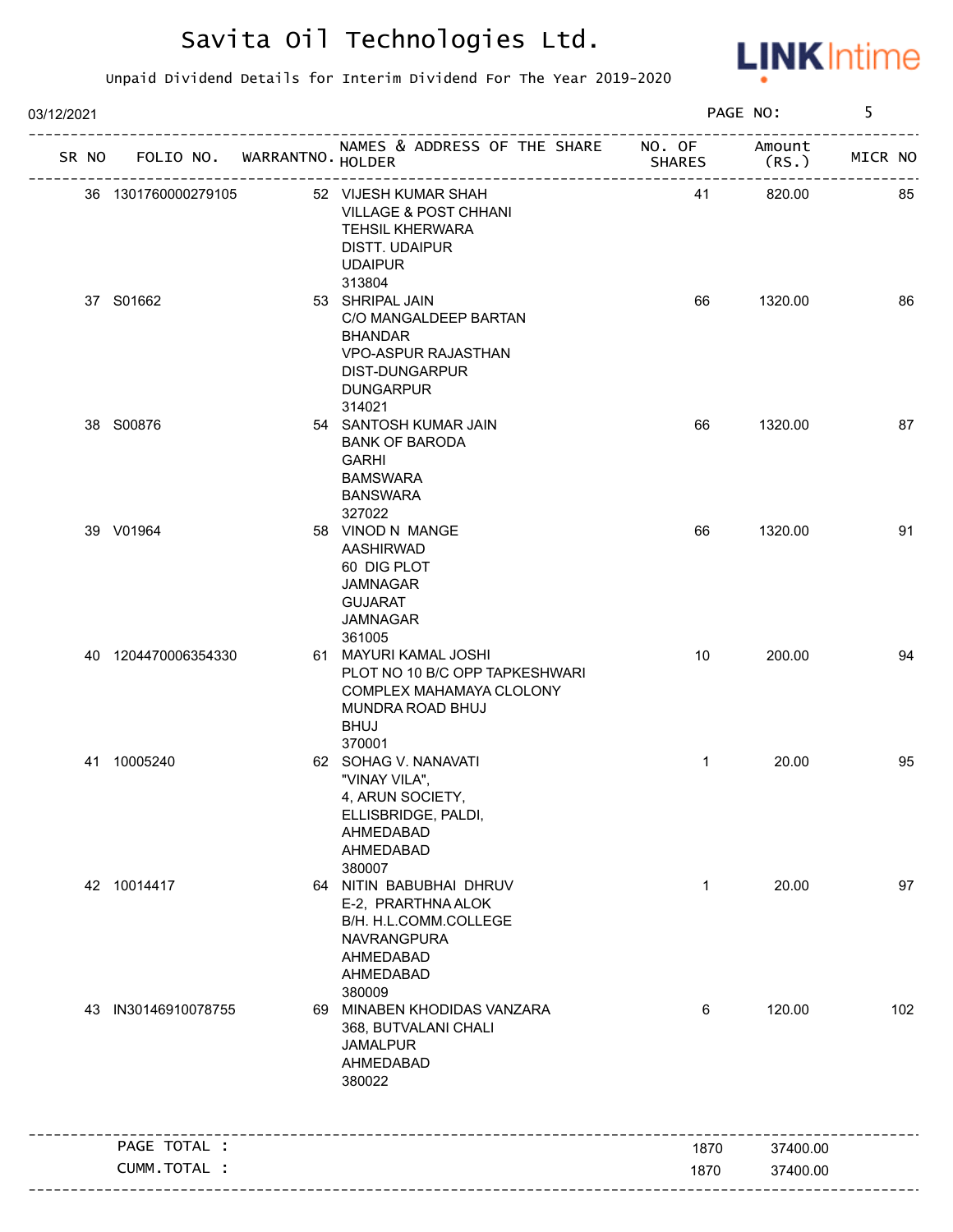

| 03/12/2021 |    |                     |                                   |                                                                                                                                  |                 | PAGE NO:       | 6       |
|------------|----|---------------------|-----------------------------------|----------------------------------------------------------------------------------------------------------------------------------|-----------------|----------------|---------|
|            |    |                     | SR NO FOLIO NO. WARRANTNO. HOLDER | NAMES & ADDRESS OF THE SHARE NO. OF                                                                                              | <b>SHARES</b>   | Amount<br>(RS. | MICR NO |
|            |    | 44 IN30132110581184 |                                   | 70 RAJENDRA BHAGVANDAS BELANI<br>67/B, VIMALNATH SOCIETY<br><b>B/H, YAGNIK HALL</b><br><b>BAPUNAGAR</b><br>AHMEDABAD             | $\overline{10}$ | 200.00         | 103     |
|            |    | 45 IN30132110343147 |                                   | 380024<br>74 NALIN BHAGVANDAS BELANI<br>107, INDRA VIHAR SOCIETY<br>OPP DIAMOND MILL<br><b>NIKOL ROAD</b><br>AHMEDABAD<br>382350 | 17              | 340.00         | 107     |
|            |    | 46 B01254           |                                   | 75 BHARAT N PATEL<br>11 KRISHNA GOPAL SOCIETY<br><b>RANIP</b><br>AHMEDABAD<br>AHMEDABAD<br>382480                                | 66              | 1320.00        | 108     |
|            |    | 47 IN30146910062726 |                                   | 76 PATEL DINESHKUMAR GOVINDBHAI<br>AT-AJOL<br>NAVI DARI SAMA<br><b>TA-MANSA</b><br>DIS-GANDHINAGAR<br>382810                     | 30              | 600.00         | 109     |
|            |    | 48 1203510000045986 |                                   | 78 NARESHKUMAR RAMANLAL SHETH<br>AT AND POST SALAL,<br>TAL. PRANTIJ,<br>DIST. SABARKANTHA,<br>SALAL                              | $\mathbf{1}$    | 20.00          | 111     |
|            | 49 | IN30063620051658    |                                   | 383120<br>81 KIRANBEN DHOBI<br><b>HOLI CHAKLA</b><br><b>DESAI VAGO</b><br><b>NADIAD</b><br>387001                                | 3               | 60.00          | 114     |
|            |    | 50 1201320000200350 |                                   | 82 VRAJESH BHANUPRASAD TIKADIYA<br>POONAM SOCIETY<br>NR RABARIVAS<br><b>DHOLKA</b><br>387810                                     | 4               | 80.00          | 115     |
|            | 51 | IN30063610155286    |                                   | 87 SUDHABEN MAHESHBHAI DAVE<br>10/B, KRISHNA NAGAR SOCIETY,<br>SAINATH ROAD,<br>PETLAD.DIST.ANAND.<br>PETLAD.<br>388450          | 50              | 1000.00        | 120     |
|            |    | 52 1100001000018304 |                                   | 91 VSE STOCK SERVICES LIMITED<br>3RD FLOOR, FORTUNE TOWERS,<br>SAYAJIGANJ,<br>VADODARA<br>390005                                 | 2               | 40.00          | 124     |
|            |    | PAGE TOTAL :        |                                   |                                                                                                                                  | 2053            | 41060.00       |         |
|            |    | CUMM.TOTAL :        |                                   |                                                                                                                                  | 2053            | 41060.00       |         |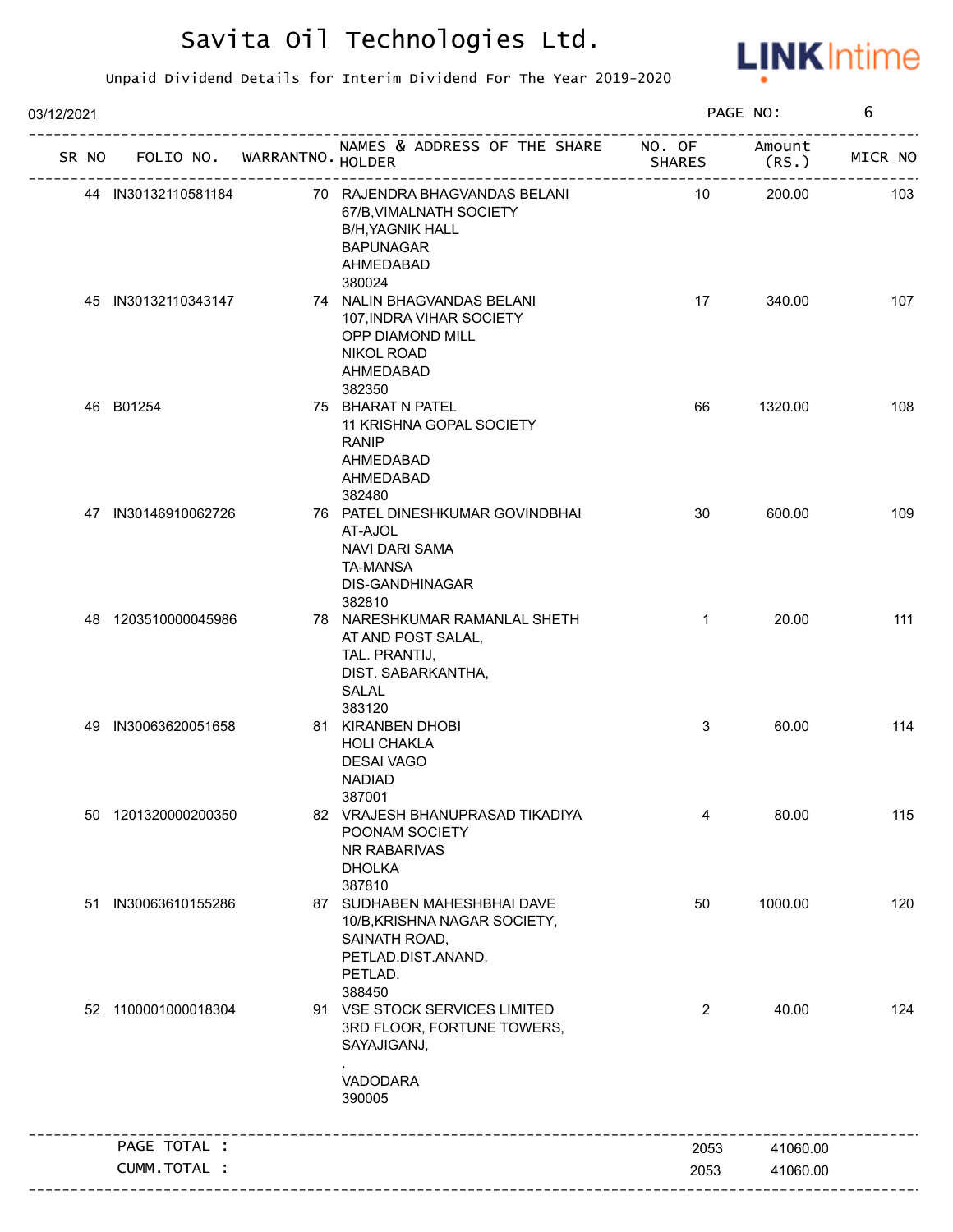

| 03/12/2021 |                     |                                   |                                                                                                                                                 |                | PAGE NO:       | $\overline{7}$ |
|------------|---------------------|-----------------------------------|-------------------------------------------------------------------------------------------------------------------------------------------------|----------------|----------------|----------------|
|            |                     | SR NO FOLIO NO. WARRANTNO. HOLDER | NAMES & ADDRESS OF THE SHARE NO. OF                                                                                                             | <b>SHARES</b>  | Amount<br>(RS. | MICR NO        |
|            | 53 10820087         |                                   | 92 SHAH HEENA GOPALBHAI<br>64 GAURAV SOCIETY<br><b>NEAR PANIGATE</b><br><b>BARODA</b><br><b>GUJARAT</b><br>VADODARA<br>390006                   | $\overline{1}$ | 20.00          | 125            |
|            | 54 P01039           |                                   | 94 PRAKASH R AHUJA<br>SUPER BAKER'S INDIA<br>C 58 SARDAR ESTATE AJWA ROAD<br><b>BARODA</b><br>VADODARA<br>390019                                | 66             | 1320.00        | 127            |
|            | 55 1301670000347564 |                                   | 95 JYOTI MAHESH SHAH<br>SHOP B4 MAHAVIR PARK SOC.<br>B/H NALANDA SOC. NO.1<br><b>WAGHODIA ROAD</b><br>VADODARA<br>390019                        | 20             | 400.00         | 128            |
|            | 56 R01072           |                                   | 96 RAMABEN UDANI<br>E 7 RIDHI SIDHI PARK SOC<br>OPP GANDHI SOC HARNI RD<br><b>BARODA</b><br>VADODARA<br>390022                                  | 66             | 1320.00        | 129            |
|            | 57 IN30051313229995 |                                   | 98 DIPAKKUMAR TRIBHOVANDAS PATEL<br>A 46 LINK COMPLEX<br><b>BHARUCH</b><br><b>GUJARAT</b><br>392001                                             | 75             | 1500.00        | 131            |
|            | 58 12893276         |                                   | 99 VORA PRASHANT KIRITKUMAR<br>A/9, MANGAL JYOT SOCIETY<br>NEAR ATAR SCHOOL<br>DAHEJ BY PASS ROAD<br><b>BHARUCH</b><br><b>BHARUCH</b><br>392001 | $\mathbf{1}$   | 20.00          | 132            |
|            | 59 IN30112716907833 |                                   | 100 SURENDRA KUMAR RAKHECHA<br>C\O S.KUMAR RAKHECHA CO<br>3018-19 TRADE HOUSE<br>OPP FIRE BRIGADE RING ROAD<br><b>SURAT</b><br>395002           | 20             | 400.00         | 133            |
|            | 60 D00733           |                                   | 103 DEVIBEN PATEL<br><b>B-1 VITRAG BHAVAN</b><br>ALKA SOC CHHAPRA RD<br><b>NAVSARI</b><br><b>NAVSARI</b><br>396445                              | 66             | 1320.00        | 136            |

| PAGE TOTAL | 2368 | 47360.00 |
|------------|------|----------|
| CUMM.TOTAL | 2368 | 47360.00 |
|            |      |          |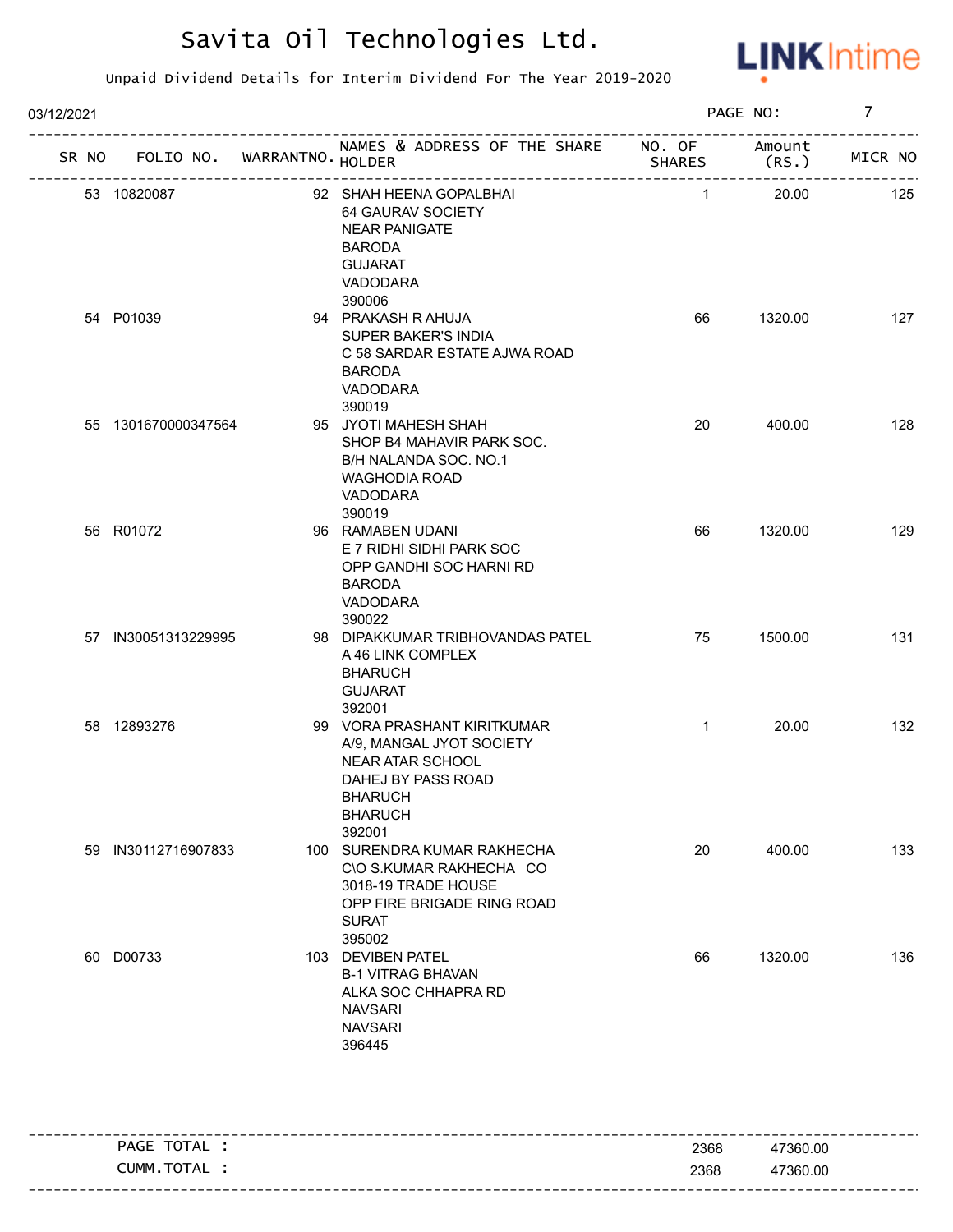

| 03/12/2021 |       |                     |                            |                                                                                                                                                                                         |                         | PAGE NO:        | 8       |
|------------|-------|---------------------|----------------------------|-----------------------------------------------------------------------------------------------------------------------------------------------------------------------------------------|-------------------------|-----------------|---------|
|            | SR NO |                     | FOLIO NO. WARRANTNO HOLDER | NAMES & ADDRESS OF THE SHARE                                                                                                                                                            | NO. OF<br><b>SHARES</b> | Amount<br>(RS.) | MICR NO |
|            |       | 61 1201750000083651 |                            | 105 DINESH GOPALDAS BHATIA<br>50- BABU-GENU ROAD<br>KALBADEVI, MORWADI, R.NO-3<br>K.M. BHATIA NIVAS, 3RD FLOOR<br><b>MUMBAI</b><br>400002                                               | $\mathbf{1}$            | 20.00           | 138     |
|            |       | 62 IN30115113000946 |                            | 118 PHOENIX SHARE & STOCKBROKERS<br>PVT LTD<br>B/102 10TH FLOOR MITTAL TOWER<br>PREMISES CO OP SOC LTD<br>210 NARIMAN POINT OPP VIDHAN<br><b>BHAVAN</b><br>MUMBAI MAHARASHTRA<br>400021 | $\mathbf{1}$            | 20.00           | 151     |
|            |       | 63 M02386           |                            | 124 MAYUR S MEHTA<br>207 JEWELLERS APT<br>56 PEDAR ROAD<br><b>MUMBAI</b><br><b>MUMBAI</b><br>400026                                                                                     | 66                      | 1320.00         | 157     |
|            |       | 64 C00524           |                            | 127 CHAMPA JETHANAND ROHRA<br>41/42 SARSWATI SOC PLOT NO 433<br>NEAR GLAN GHAR 14TH ROAD KHAR<br><b>BOMBAY</b><br><b>MUMBAI</b><br>400052                                               | 66                      | 1320.00         | 160     |
|            |       | 65 J01241           |                            | 128 JK MEHRA<br>C/O V K MEHRA<br>L 1/402A OAKLAND PARK<br>YAMUNA NAGAR ANDHERI WEST<br><b>MUMBAI</b><br><b>MUMBAI</b><br>400053                                                         | 66                      | 1320.00         | 161     |
|            | 66    | IN30009511373763    |                            | 134 Kalindi V Modi<br>043, Giriraj Building<br>Rajawadi<br>Ghatkopar East<br>Mumbai<br>400077                                                                                           | $\mathbf{1}$            | 20.00           | 167     |
|            |       | 67 1203350001991958 |                            | 135 UMANG VISHNU PATEL<br>F-203 VAIKUNTDHAM CHS<br>JANGAL MANGAL ROAD<br>BHANDUP (W)<br><b>MUMBAI</b><br>400078                                                                         | 12                      | 240.00          | 168     |
|            |       | 68 S00038           |                            | 136 SUJATA DILIP CHHATRE<br><b>B 302 SHREE SAI SHILP</b><br>NEAR SAGAR PRASAD SOCIETY<br><b>GAWANPADA</b><br>MULUND EAST MUMBAI<br><b>MUMBAI</b><br>400081                              | 33                      | 660.00          | 169     |
|            |       | PAGE TOTAL :        |                            |                                                                                                                                                                                         | 2614                    | 52280.00        |         |
|            |       | CUMM.TOTAL :        |                            |                                                                                                                                                                                         | 2614                    | 52280.00        |         |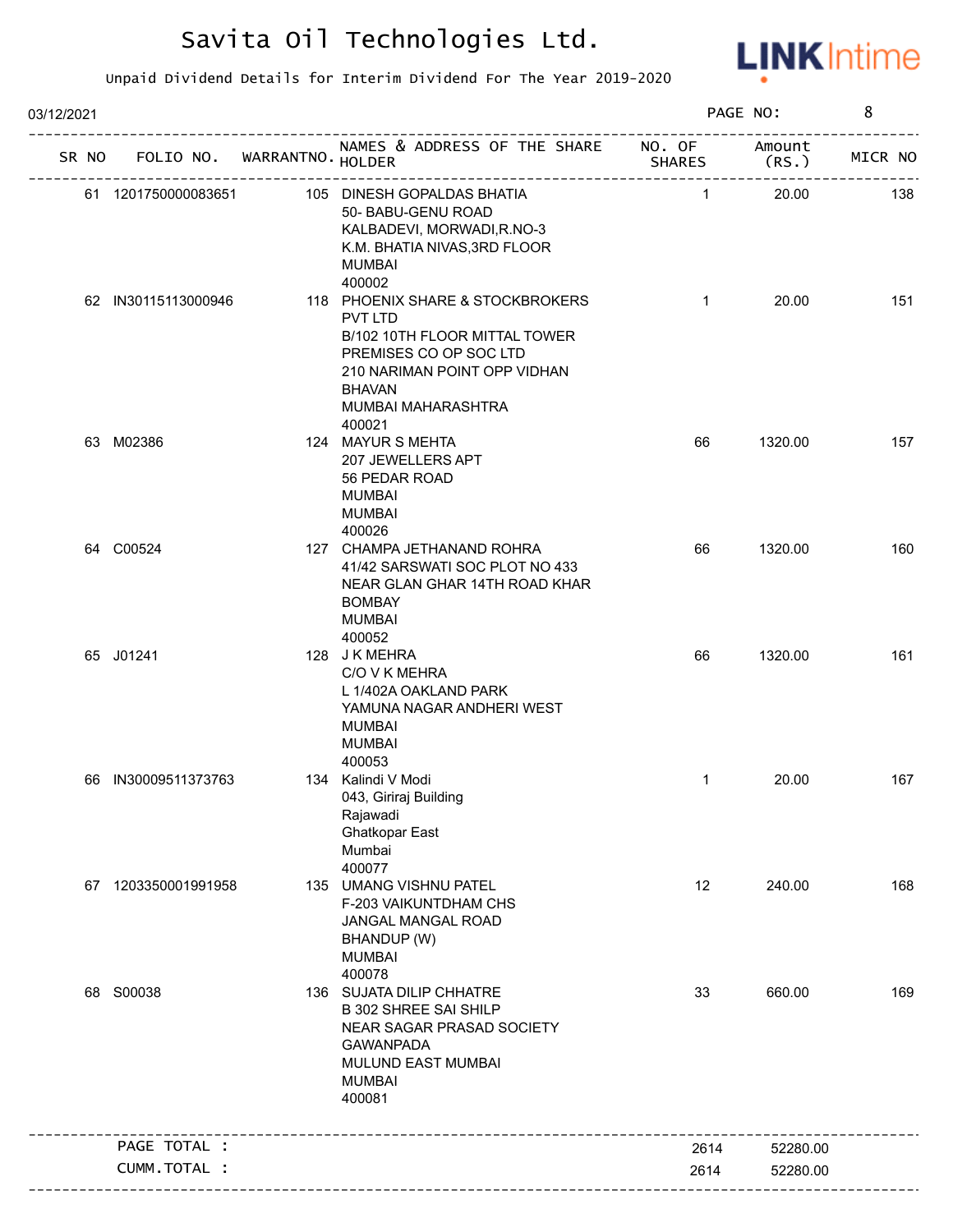

| 03/12/2021 |                             |                                                                                                                                                                               |                         | PAGE NO:        | 9       |
|------------|-----------------------------|-------------------------------------------------------------------------------------------------------------------------------------------------------------------------------|-------------------------|-----------------|---------|
| SR NO      | FOLIO NO. WARRANTNO. HOLDER | NAMES & ADDRESS OF THE SHARE                                                                                                                                                  | NO. OF<br><b>SHARES</b> | Amount<br>(RS.) | MICR NO |
|            | 69 V00021                   | 139 VIJAY R PATIL<br>SAVITA OIL TECHNOLOGIES LTD<br>17/17-A THANE BELAPUR ROAD<br>PO VASHI<br><b>NAVI MUMBAI</b><br><b>NAVI MUMBAI</b><br>400703                              | 66                      | 1320.00         | 172     |
|            | 70 IN30051313373242         | 141 HULE AVINASH VASANT<br>S/O VASANT HULE 18 AADARSH CHS<br>PLOT NO C 38 NEAR GOKHALE<br><b>SCHOOL</b><br>KHARGHAR RAIGARH PANVEL<br>NAVI MUMBAI MAHARASHTRA INDIA<br>410210 | 28                      | 560.00          | 174     |
|            | 71 11448195                 | 142 JAYASHREE SURESH RANADE<br>FLAT NO.125/2, AMRUT APARTMENT<br>OPP.FILM INSTITUTE, ERANDWANA<br>OFF LAW COLLEGE ROAD<br><b>PUNE</b><br><b>PUNE</b><br>411004                | $\mathbf{1}$            | 20.00           | 175     |
|            | 72 S00773                   | 143 SANJAY KORAD<br>142/18 PHULE NAGAR<br>ALANDI ROAD YERAVADA<br><b>PUNE</b><br><b>PUNE</b><br>411006                                                                        | 66                      | 1320.00         | 176     |
|            | 73 S01615                   | 144 SHOBHA D JAIN<br>FLAT NO 14 SHREEMANT<br>MANGALMURTI KRUPA APARTMENT<br>NERA B U BHANDARI ACOLADE<br><b>KHARADI PUNE</b><br><b>PUNE</b><br>411014                         | 66                      | 1320.00         | 177     |
|            | 74 IN30051313414427         | 146 GOLIWADEKAR PRAVIN SURESH<br>F 10 SHREYAS APARTMENTS<br>115 YADOGOPAL PETH<br><b>SATARA</b><br>415002                                                                     | 5                       | 100.00          | 179     |
|            | 75 D00746                   | 148 DEVRAJ TOSHNIWAL<br><b>VENKTESH CORPORTION</b><br><b>JIJAMATA MARKET</b><br>ICHALKARANJI<br><b>KOLHAPUR</b><br>416115                                                     | 66                      | 1320.00         | 181     |
|            | 76 R00956                   | 150 RAJU B KESARIA<br>FLAT NO 305 VALLABH TOWER<br>PURNIMA TOWER<br><b>MURBAD ROAD</b><br><b>KALYAN WEST</b><br><b>THANE</b><br>421301                                        | 66                      | 1320.00         | 183     |
|            | PAGE TOTAL :                |                                                                                                                                                                               | 2978                    | 59560.00        |         |
|            | CUMM.TOTAL :                |                                                                                                                                                                               | 2978                    | 59560.00        |         |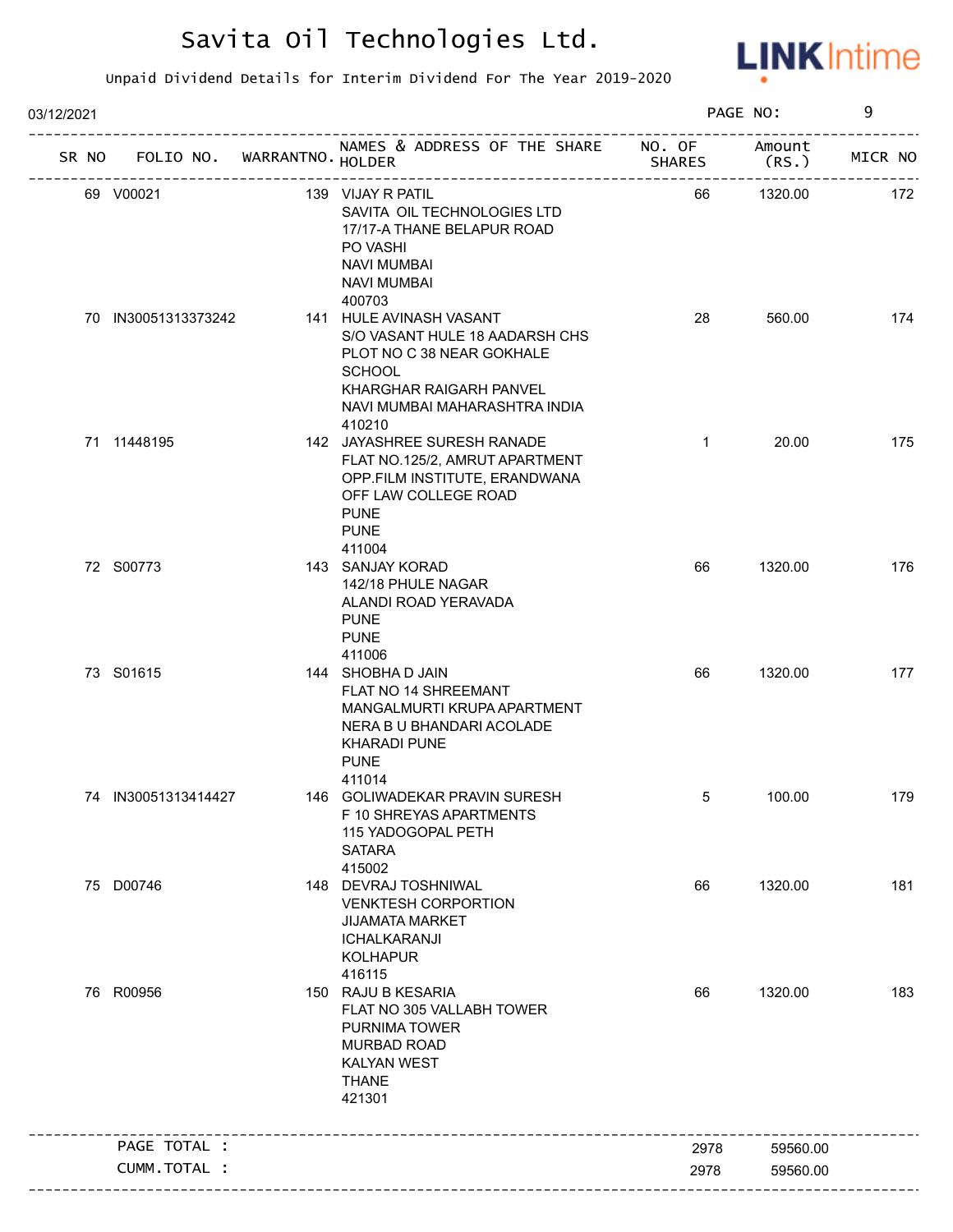

| 03/12/2021 |                     |                                   |                                                                                                                                                |                | PAGE NO:        | 10      |
|------------|---------------------|-----------------------------------|------------------------------------------------------------------------------------------------------------------------------------------------|----------------|-----------------|---------|
|            |                     | SR NO FOLIO NO. WARRANTNO. HOLDER | NAMES & ADDRESS OF THE SHARE NO. OF<br>SHAR<br>------------------------------                                                                  | <b>SHARES</b>  | Amount<br>(RS.) | MICR NO |
|            | 77 1203320011415150 |                                   | 151 ROHAN SURESHKUMAR JAIN<br>46 M L TOWN<br><b>NALVA ROAD</b><br><b>NANDURBAR</b><br><b>NANDURBAR</b>                                         | $\overline{2}$ | 40.00           | 184     |
|            | 78 1201090000420643 |                                   | 425412<br>152 PARASMAL SAKHARCHAND JAIN<br>NEAR, AHILYABAI CHOWK<br><b>NANDURBAR</b><br><b>NANDURBAR</b><br>425412                             | 8              | 160.00          | 185     |
|            | 79 1302310000039678 |                                   | 153 SAGAR VIJAY HEDA<br>C/O BALAJI AUTO CENTRE,<br>OPP.MANEK TALKIES,<br>MALIPURA,<br><b>AKOLA</b><br>444001                                   | $\overline{2}$ | 40.00           | 186     |
|            | 80 1303580000004602 |                                   | 154 MAGAN RANCHHODBHAI GOHEL<br>LAXMI NAGAR,<br>OPP.GOVT.MILK SCHEME,<br><b>AKOLA</b><br>444004                                                | 15             | 300.00          | 187     |
|            | 81 IN30112716540764 |                                   | 156 MADHUSUDAN JAVERI<br>C/O TIKAMDAS G SARAF<br>SARAFA BAZAR<br><b>AMRAVATI</b><br>444601                                                     | 75             | 1500.00         | 189     |
|            | 82 1204720009639026 |                                   | 157 SANDEEP SHRIRANGE<br>QTR NO B-14,<br>POWER GRID TOWNSHIP,<br>HARSOD ROAD,<br><b>KHANDWA</b><br>450001                                      | 15             | 300.00          | 190     |
|            | 83 1203160000212621 |                                   | 158 A. K. SAKPAL<br>A-177, CISE COLONY SPM<br>HOSHANGABAD<br><b>HOSHANGABAD</b><br>461001                                                      | 6              | 120.00          | 191     |
|            | 84 L00525           |                                   | 159 LAJWANTI MOTWANI<br>C/O C C MOTWANI 1ST FLOOR<br>DHARAMDAS & CO DAL BAZAR<br><b>GWALIOR MP</b><br><b>GWALIOR</b><br>474009                 | 66             | 1320.00         | 192     |
|            | 85 IN30133020208685 |                                   | 160 PURSHOTTAM LAL GUPTA<br>H NO 1329<br>NAPIER TOWN DAYANAND<br><b>SARASWATI WARD</b><br>OPP MAHARASHI GIRLS COLLEGE<br>JABALPUR MP<br>482002 | 16             | 320.00          | 193     |
|            | PAGE TOTAL :        |                                   |                                                                                                                                                | 3183           | 63660.00        |         |
|            | CUMM.TOTAL :        |                                   |                                                                                                                                                | 3183           | 63660.00        |         |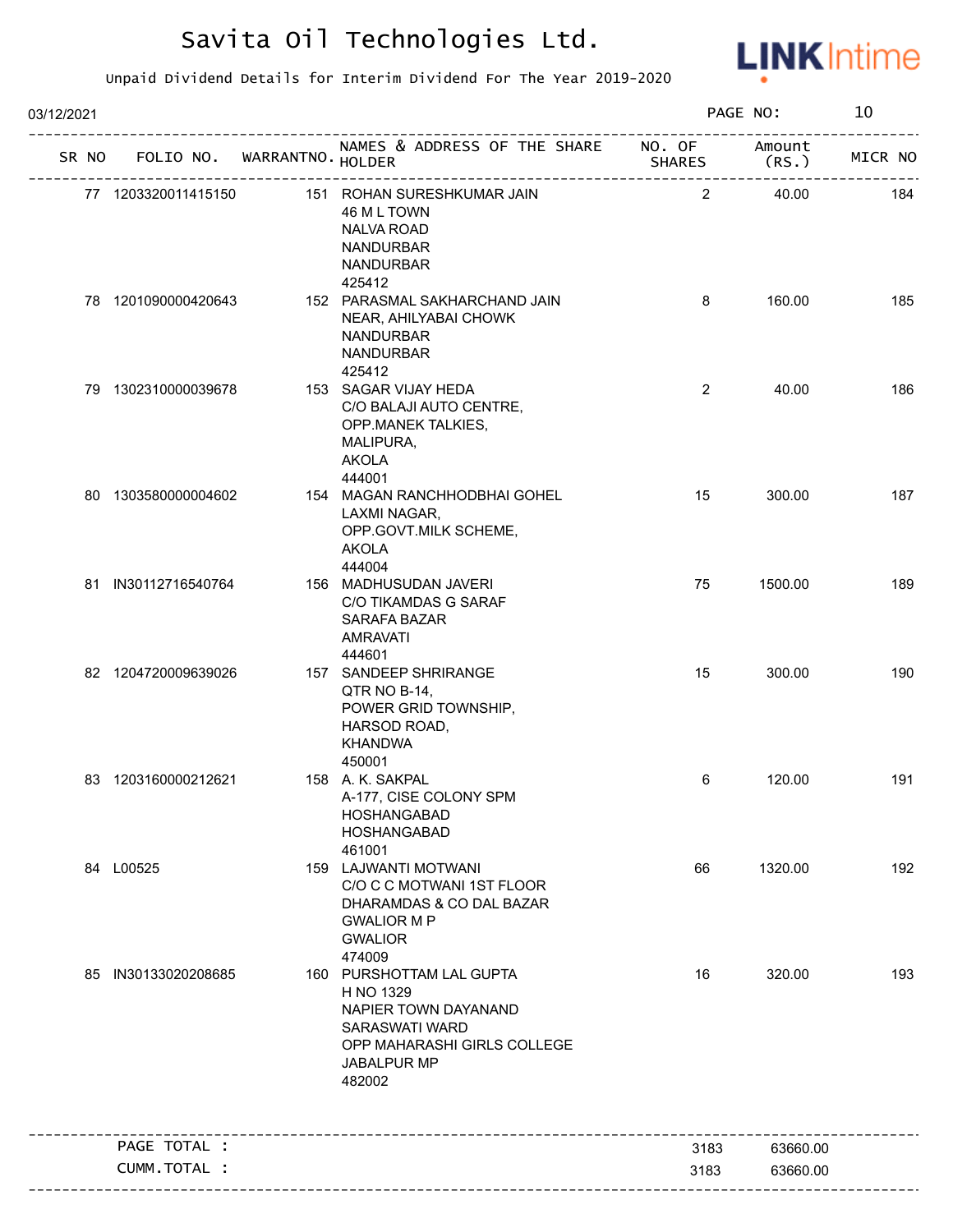

| 03/12/2021 |                     |                             |                                                                                                                                             |                         | PAGE NO:        | 11      |
|------------|---------------------|-----------------------------|---------------------------------------------------------------------------------------------------------------------------------------------|-------------------------|-----------------|---------|
| SR NO      |                     | FOLIO NO. WARRANTNO. HOLDER | NAMES & ADDRESS OF THE SHARE                                                                                                                | NO. OF<br><b>SHARES</b> | Amount<br>(RS.) | MICR NO |
|            | 86 S00586           |                             | 162 SADIQUA<br>H NO 20-4-226/5<br>MOTI GALLI OPP SETWIN<br><b>HYDERABAD</b><br><b>HYDERABAD</b><br>500002                                   | 66                      | 1320.00         | 195     |
|            | 87 1201060000468832 |                             | 163 SUDHIR POTDAR<br>13-3-506/38/156A<br><b>JIYAGUDA</b><br><b>HYDERABAD</b><br>500006                                                      | 15                      | 300.00          | 196     |
|            | 88 G01213           |                             | 164 G SESHAGIRI RAO<br><b>B-215 SHANGI BAGH APTS</b><br><b>BEGUMPET</b><br><b>HYDERABAD</b><br><b>HYDERABAD</b><br>500016                   | 66                      | 1320.00         | 197     |
|            | 89 C00788           |                             | 166 CHITRA B TANDUR<br>C/O B G TANDUR<br>HATTARAGERI ONE<br><b>HAVERI</b><br>RANGA REDDY<br>501110                                          | 66                      | 1320.00         | 199     |
|            | 90 B00964           |                             | 167 BHASKER KALWA<br>D NO 2-12-14/3 OPP<br>S B H MAIN BR POST<br>MAHABUBNAGAR<br>MAHBOOBNAGAR<br>509001                                     | 66                      | 1320.00         | 200     |
|            | 91 IN30102221006678 |                             | 168 B BHAGYALAKSHMI<br>16 <sub>7</sub><br><b>MAIN ROAD</b><br><b>GUNTAKAL</b><br><b>ANANTAPUR DISTRICT</b><br>515801                        | 16                      | 320.00          | 201     |
|            | 92 S00510           |                             | 171 S D MAKHIJANI<br>C/O UCO BANK<br>NO 83 M G ROAD<br><b>BANGALORE</b><br><b>BANGALORE</b><br>560001                                       | 66                      | 1320.00         | 204     |
|            | 93 20225146         |                             | 172 WINNIE ELMA ROY<br>NO.S-1, NAVANEETH APARTMENTS<br>75, DR A N K RAO ROAD<br>V V PURAM<br><b>BANGALORE</b><br><b>BANGALORE</b><br>560004 | 1                       | 20.00           | 205     |

| TOTAL<br>PAGE | 3545 | 70900.00 |
|---------------|------|----------|
| CUMM.TOTAL    | 3545 | 70900.00 |
|               |      |          |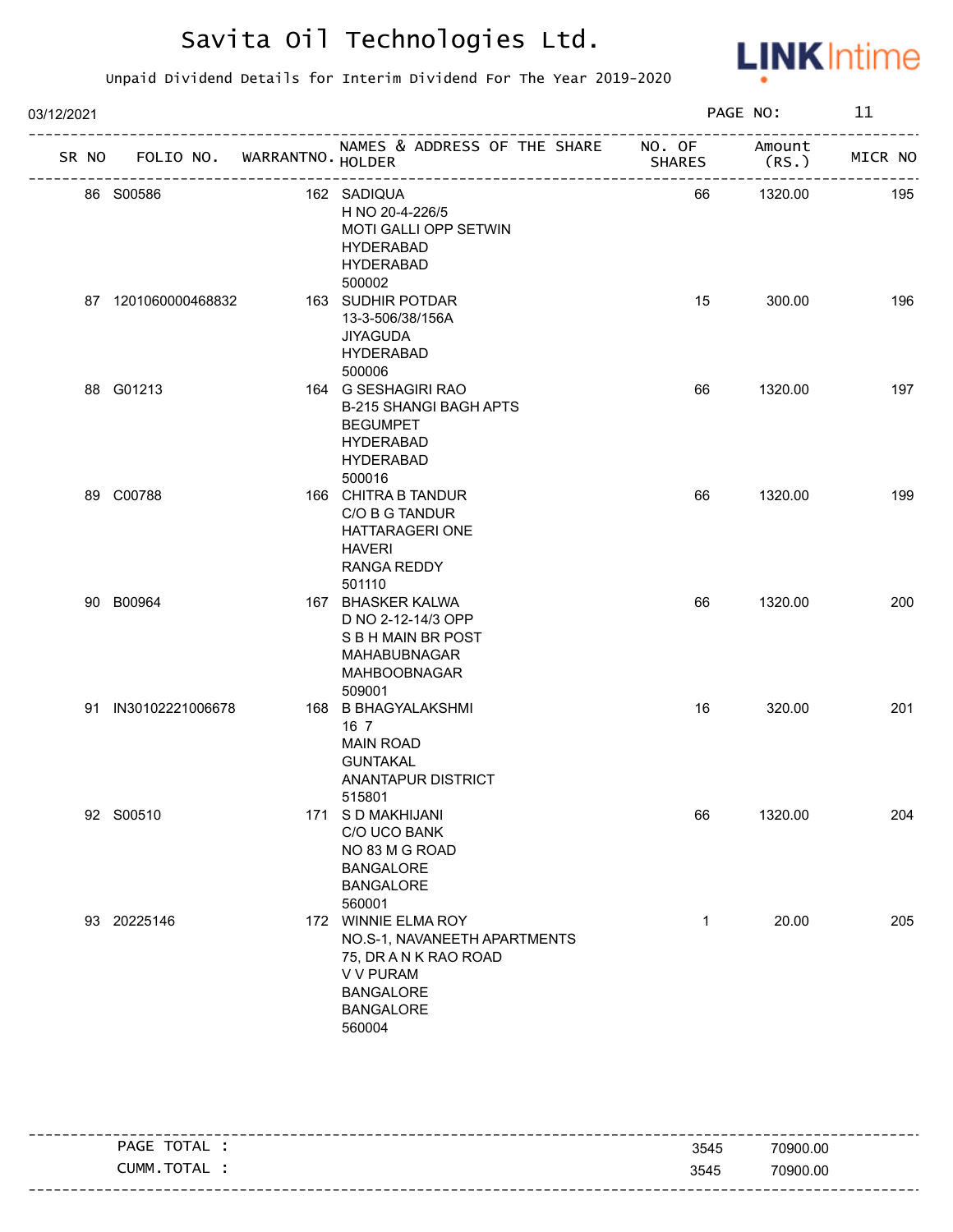

| 03/12/2021 |                      |  |                                   |                                                                                                                                                       | PAGE NO:      | 12              |         |
|------------|----------------------|--|-----------------------------------|-------------------------------------------------------------------------------------------------------------------------------------------------------|---------------|-----------------|---------|
|            |                      |  | SR NO FOLIO NO. WARRANTNO. HOLDER | NAMES & ADDRESS OF THE SHARE NO. OF<br>___________________________                                                                                    | <b>SHARES</b> | Amount<br>(RS.) | MICR NO |
|            | 94 IN30192630635479  |  |                                   | 173 VINOD V SHANBHAG<br>SYNDICATE BANK<br>I A F HQTC (U)<br><b>HEBBAL J C NAGAR</b><br><b>BANGALORE</b><br>560006                                     | 31            | 620.00          | 206     |
|            | 95 1302080000083641  |  |                                   | 175 KOTHARI INTERGROUP LTD.<br>NO.6, RAILWAY PARALLEL ROAD,<br>NEHRU NAGAR,<br><b>BENGALURU</b><br>560020                                             | $\mathbf{1}$  | 20.00           | 208     |
|            | 96 1302080000090910  |  |                                   | 177 MALLIKARJUNA SHANKAREPPA<br>CHINNANNAVAR<br>NO 445,1ST FLOOR<br>13TH MAIN, 18TH CROSS<br>M.C LAYOUT, VIJAYANAGAR<br><b>BANGALORE</b><br>560040    | 20            | 400.00          | 210     |
|            | 97 IN30214810778036  |  |                                   | 179 NATARAJ R<br><b>NO 53/A</b><br>1ST B CROSS 4TH MAIN 3RD STAGE<br>4TH BLOCK BASAVESHWARANAGAR<br><b>BANGALORE</b><br>560079                        | 8             | 160.00          | 212     |
|            | 98 G00515            |  |                                   | 180 G S NAGARAJ<br>VAASISSA<br>OPP M G STADIUM<br>SHARDA DEVI NAGAR<br><b>TUMKUR</b><br><b>TUMKUR</b><br>572102                                       | 66            | 1320.00         | 213     |
|            | 99 10242655          |  |                                   | 181 KRISHNA MOORTHI.K<br>H.NO.15/64-A<br>SHIRVA MAIN ROAD<br><b>BEHIND JANATHA STORE</b><br>UDUPI, D.K.DISTRICT, KARNATAKA<br><b>SHIRVA</b><br>574116 | $\mathbf{1}$  | 20.00           | 214     |
|            | 100 IN30021410844338 |  |                                   | 182 M VINAY BHAT<br>VRINDAVAN<br>13/10/1318<br>V T ROAD<br><b>MANGALORE</b><br>575001                                                                 | 66            | 1320.00         | 215     |
|            | 101 IN30192630409616 |  |                                   | 184 IRANAGOUDA PATIL<br>PLOT NO 201<br>RANI CHANNAMMA NAGAR<br><b>DHARWAD</b><br>580001                                                               | 13            | 260.00          | 217     |

|                |                  | ----------------------- |
|----------------|------------------|-------------------------|
| TOTAL<br>PAGE  | 375 <sup>1</sup> | 75020.00                |
| TOTAL<br>CUMM. | 3751             | 75020.00                |
|                |                  |                         |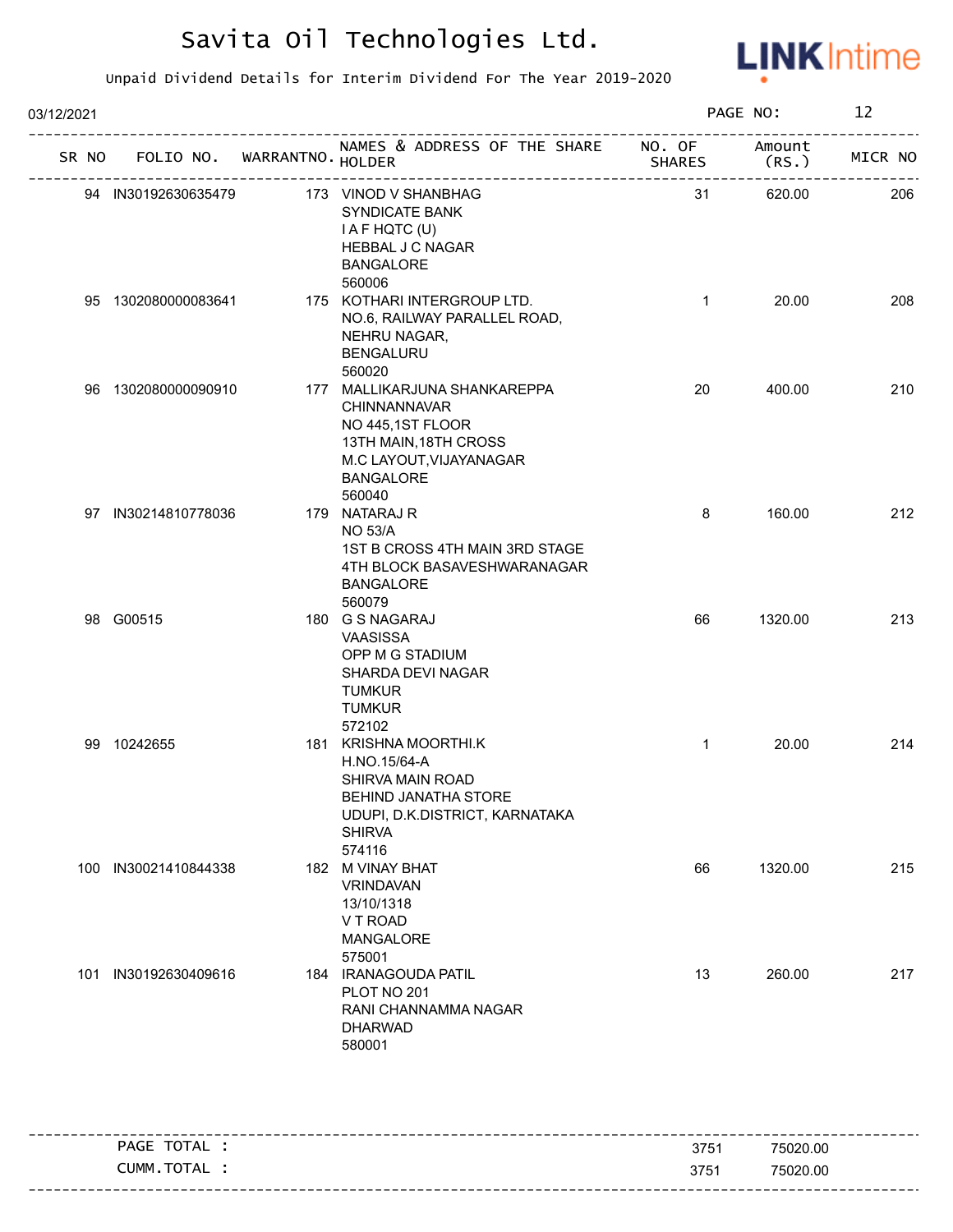

| 03/12/2021 |                             |                                                                                                                                             |                         | PAGE NO:        | 13      |
|------------|-----------------------------|---------------------------------------------------------------------------------------------------------------------------------------------|-------------------------|-----------------|---------|
| SR NO      | FOLIO NO. WARRANTNO. HOLDER | NAMES & ADDRESS OF THE SHARE                                                                                                                | NO. OF<br><b>SHARES</b> | Amount<br>(RS.) | MICR NO |
|            | 102 1201090001107686        | 185 SANTOSHKUMAR RAJASHEKHAR<br><b>PATTAN</b><br>OLD TALUK KACHERI ONI<br><b>GANDHI CHOWK</b><br><b>DHARWAD</b><br><b>DHARWAD</b><br>580001 | 8                       | 160.00          | 218     |
|            | 103 IN30108022035334        | 186 S SANKAR<br>116 METTU STREET<br>AYANAVARAM<br><b>CHENNAI</b><br><b>CHENNAI</b><br>600023                                                | 73                      | 1460.00         | 219     |
|            | 104 IN30037810009044        | 187 K.NADARAJAH<br>11/3, 1ST AVENUE,<br>HARRINGTON ROAD,<br>CHETPUT,<br><b>CHENNAI</b><br>600031                                            | 66                      | 1320.00         | 220     |
|            | 105 R00522                  | 191 R KANNAN<br>NORTH STREET<br>PANDUGUDI RAMNAD DT<br><b>TAMILNADU</b><br>NORTH ARCOT<br>623404                                            | 66                      | 1320.00         | 224     |
|            | 106 IN30169610377285        | 193 LAKSHMI.K.S<br>214/B, PALANI AANDAVAR NAGAR<br>PALANI<br>624601                                                                         | 25                      | 500.00          | 226     |
|            | 107 IN30017510437482        | 196 VENGULAKSHMI. T<br>74, BARGUR ROAD<br><b>ANTHIYUR</b><br>ERODE<br>638501                                                                | 5                       | 100.00          | 229     |
|            | 108 IN30108022060279        | 197 DR A SABESAN<br>86 CO OPERATIVE COLONY<br><b>UPPILIPALAYAM</b><br>COIMBATORE<br>COIMBATORE<br>641015                                    | 66                      | 1320.00         | 230     |
|            | 109 1601010000435667        | 198 PRIYA P KARTHA<br>PUNARTHAM,<br>UNIVERSITY NAGAR,<br>KAU POST VELLANIKKARA,<br><b>TRICHUR</b><br>680656                                 | 10                      | 200.00          | 231     |
|            | 110 M00011                  | 199 MRN PILLAI<br><b>AISWARYA</b><br>CENNITHALA P O<br><b>MAVELIKARA</b><br><b>KERALA</b><br><b>ALLEPPEY</b><br>690105                      | 33                      | 660.00          | 232     |
|            | PAGE TOTAL :                |                                                                                                                                             | 4103                    | 82060.00        |         |
|            | CUMM.TOTAL :                |                                                                                                                                             | 4103                    | 82060.00        |         |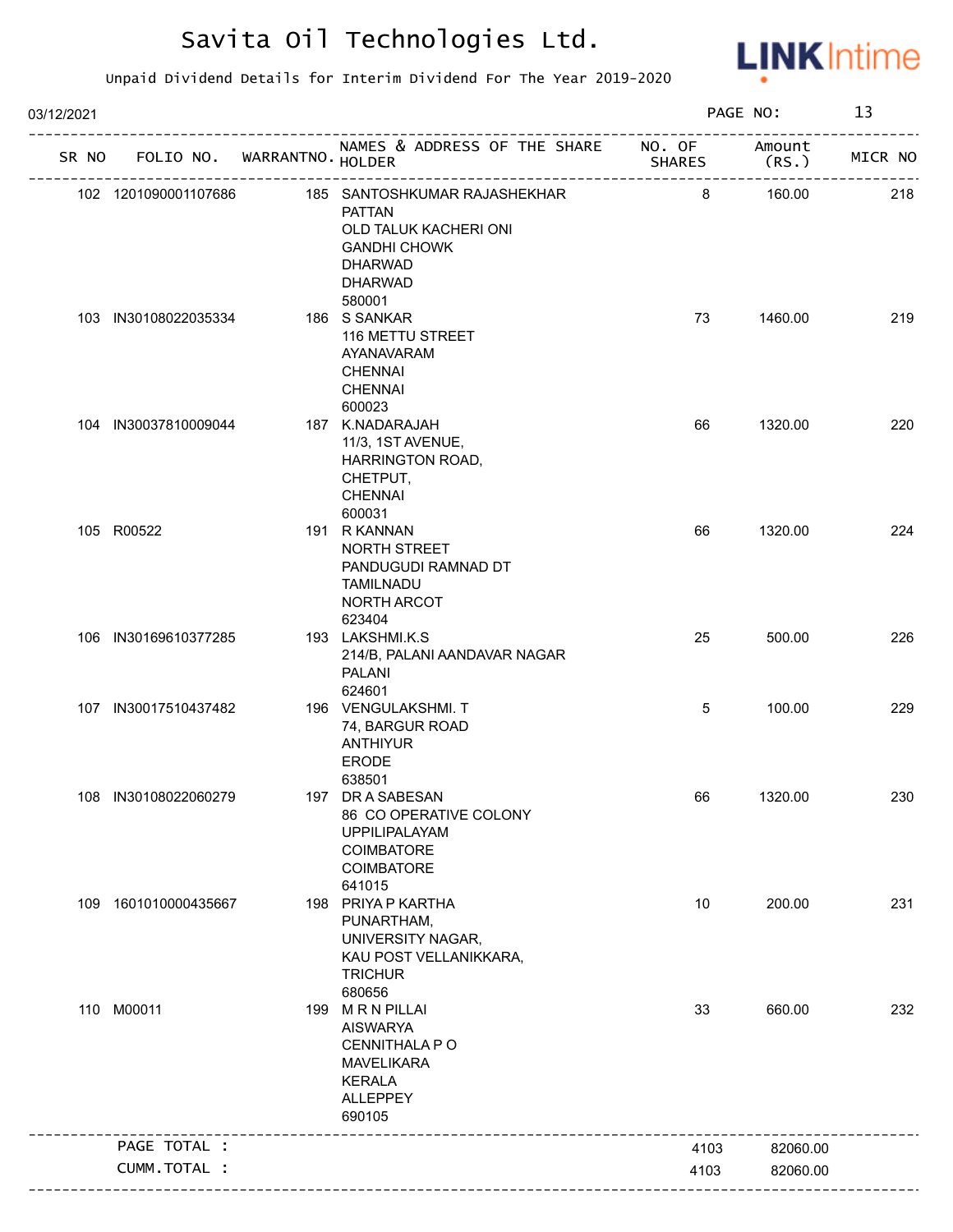

| 03/12/2021 |                                   |  | PAGE NO:                                                                                                                                            | 14            |                 |         |
|------------|-----------------------------------|--|-----------------------------------------------------------------------------------------------------------------------------------------------------|---------------|-----------------|---------|
|            | SR NO FOLIO NO. WARRANTNO. HOLDER |  | NAMES & ADDRESS OF THE SHARE NO. OF                                                                                                                 | <b>SHARES</b> | Amount<br>(RS.) | MICR NO |
|            | 111 H00569                        |  | 201 HARBINDER KAUR<br>246 A/1 BLOCK B<br><b>BANGUR AVENUE</b><br><b>CALCUTTA</b><br><b>KOLKATA</b>                                                  | 66            | 1320.00         | 234     |
|            | 112 D01827                        |  | 700055<br>202 DIPANKAR DAS<br><b>BG/62 SALT LAKE CITY</b><br><b>CALCUTTA</b><br><b>KOLKATA</b>                                                      | $\mathbf{1}$  | 20.00           | 235     |
|            | 113 1203500000426898              |  | 700091<br>203 ASIMA. KUNDU<br>C/O SAMIR KUNDU SARAT PALLY<br>(NEAR TAPANDAS ADVOCATE<br>HOUSE)<br>MALDA.<br><b>MALDA</b><br>732101                  | 44            | 880.00          | 236     |
|            | 114 IN30125015298480              |  | 205 ASIM KUMAR CHAKRABARTY<br>NTPC/TSTPP QTR NO C 168 PTS<br>P O DEEPSIKHA<br>DT ANGUL<br>759147                                                    | 50            | 1000.00         | 238     |
|            | 115 D00834                        |  | 206 DIBENDU DUTTA<br>C/O A K DUTTA<br>KIOSK NO 11 ISPAT MARKET<br><b>ROURKELA</b><br><b>ORISSA</b><br>SUNDARGARH<br>769005                          | 66            | 1320.00         | 239     |
|            | 116 W00502                        |  | 208 WAQUAR AHMED<br>C/O REYAZ AHMED<br><b>HAROON NAGAR</b><br>ROAD NO 10 SECTOR 2 P O<br>PHULWARI SHARIF<br><b>PATNA</b><br><b>PATNA</b><br>801505  | 66            | 1320.00         | 241     |
|            | 117 IN30021411923465              |  | 209 N SRINIVAS RAO<br>ZONE 1 B BISRA NAGAR ANDHRA<br><b>SAMITI</b><br>COMPLEX PLOT NO 10 FLAT 1 1<br><b>TELCO</b><br>JAMSHEDPUR JHARKHAND<br>831004 | 16            | 320.00          | 242     |
|            | 118 IN30174010122564              |  | 210 PUNIT SETHIA<br><b>TOONGRI</b><br><b>CHAIBASA</b><br><b>WEST SINGHBHUM</b><br>833201                                                            | 66            | 1320.00         | 243     |
|            | PAGE TOTAL :                      |  |                                                                                                                                                     | 4478          | 89560.00        |         |
|            | CUMM.TOTAL :                      |  |                                                                                                                                                     | 4478          | 89560.00        |         |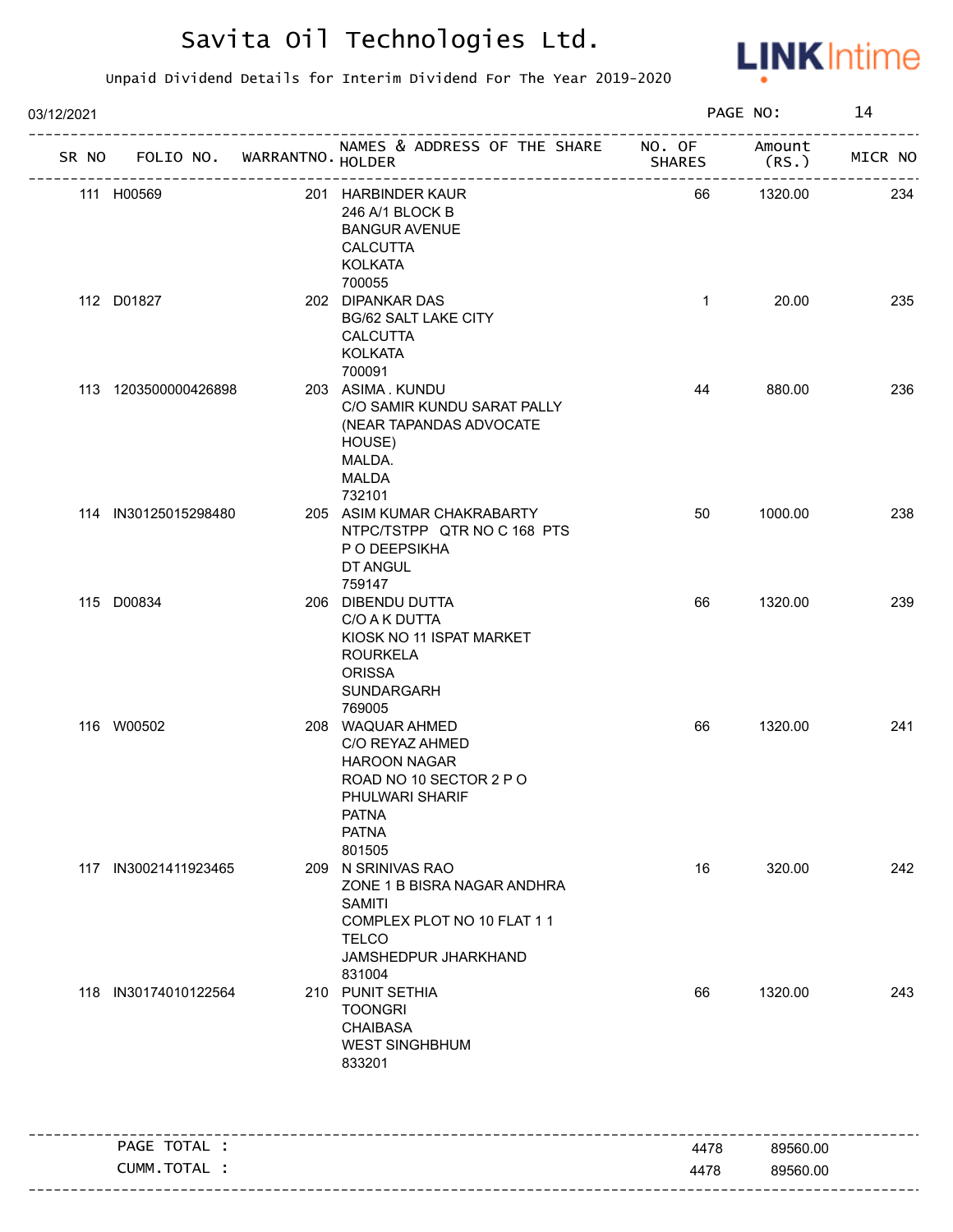

| 03/12/2021 |                                   |                                                                                                                                                               |               | PAGE NO:         | 15      |
|------------|-----------------------------------|---------------------------------------------------------------------------------------------------------------------------------------------------------------|---------------|------------------|---------|
|            | SR NO FOLIO NO. WARRANTNO. HOLDER | NAMES & ADDRESS OF THE SHARE NO. OF<br>SH<br>--------------------------                                                                                       | <b>SHARES</b> | Amount<br>(RS. ) | MICR NO |
|            | 119 B00732                        | 211 BELADEVI AGARWAL<br>C/O CALCUTTA CLOTH STORE<br>POST JOGBANI BIHAR<br>DIST-ARARIA<br><b>PURNEA</b>                                                        | 66            | 1320.00          | 244     |
|            | 120 R02001                        | 854328<br>212 ROOPA SHAH<br>2-B MALAY SOCIETY<br>OPP SUMEL FLATS<br>NE SHREYAS RLY CROSSING<br>AMBAWADI AHMEDABAD                                             | 166           | 3320.00          | 245     |
|            | 121 R02144                        | 213 RAKESH MIGLANI<br>C-136 LOHIA NAGAR<br>GHAZIABAD                                                                                                          | 166           | 3320.00          | 246     |
|            | 122 J00600                        | 214 JAI PRAKASH<br>D-25 DEVI DAYAL APARTMENTS<br>G T ROAD SAHIBABAD<br>GHAZIABAD U P                                                                          | 166           | 3320.00          | 247     |
|            | 123 J01548                        | 216 JAGDISH KUMAR MATHURBHAI<br><b>PATEL</b><br>PARA VAS (VYAIVAS)<br><b>KHERVA</b><br><b>DIST MEHSANA</b>                                                    | 200           | 4000.00          | 249     |
|            | 124 M01484                        | 217 MOR SINGH<br>C/O MANMOHANSINGH MARKETING I<br>PVT LTD<br>101 G N T MARKET<br>DHAR ROAD<br><b>INDORE</b>                                                   | 166           | 3320.00          | 250     |
|            | 125 M01541                        | 218 MUKESH O SHAH<br>YOGI NAGAR BLDG NO A 5<br>BLOCK NO 406 EKSAR R D<br><b>BORIVALI W</b>                                                                    | 166           | 3320.00          | 251     |
|            | 126 T00537                        | 220 TARA S PATEL<br>PATEL VAS AT & POST CHANDKHEDA<br><b>DIST GANDHINAGAR</b><br><b>GUJARAT</b>                                                               | 166           | 3320.00          | 253     |
|            | 127 U00766                        | 221 URMILA SHARMA<br>W/O SOHAN LAL SHARMA<br>D 6/118 CHITRAKOOT SCHEME<br>AJMER ROAD<br><b>JAIPUR RAJASTHAN</b>                                               | 166           | 3320.00          | 254     |
|            | 128 U00775                        | 222 USHA FERNANDES<br><b>PRINCIPAL</b><br><b>CENTRAL BANK OFFICERS TRAINING</b><br><b>COLLEGE</b><br>51 ARERA HILLS OPP GOVT PRESS<br>HOSHANGABAD ROAD BHOPAL | 166           | 3320.00          | 255     |
|            | 129 A01754                        | 223 ARUN RAMESHBHAI PATEL<br>L2/17 ELLORA PARK<br>VADODARA<br><b>RACE COURSE</b><br><b>GUJARAT 7</b>                                                          | 166           | 3320.00          | 256     |
|            | PAGE TOTAL :                      |                                                                                                                                                               | 6238          | 124760.00        |         |
|            | <b>CUMM. TOTAL :</b>              |                                                                                                                                                               | 6238          | 124760.00        |         |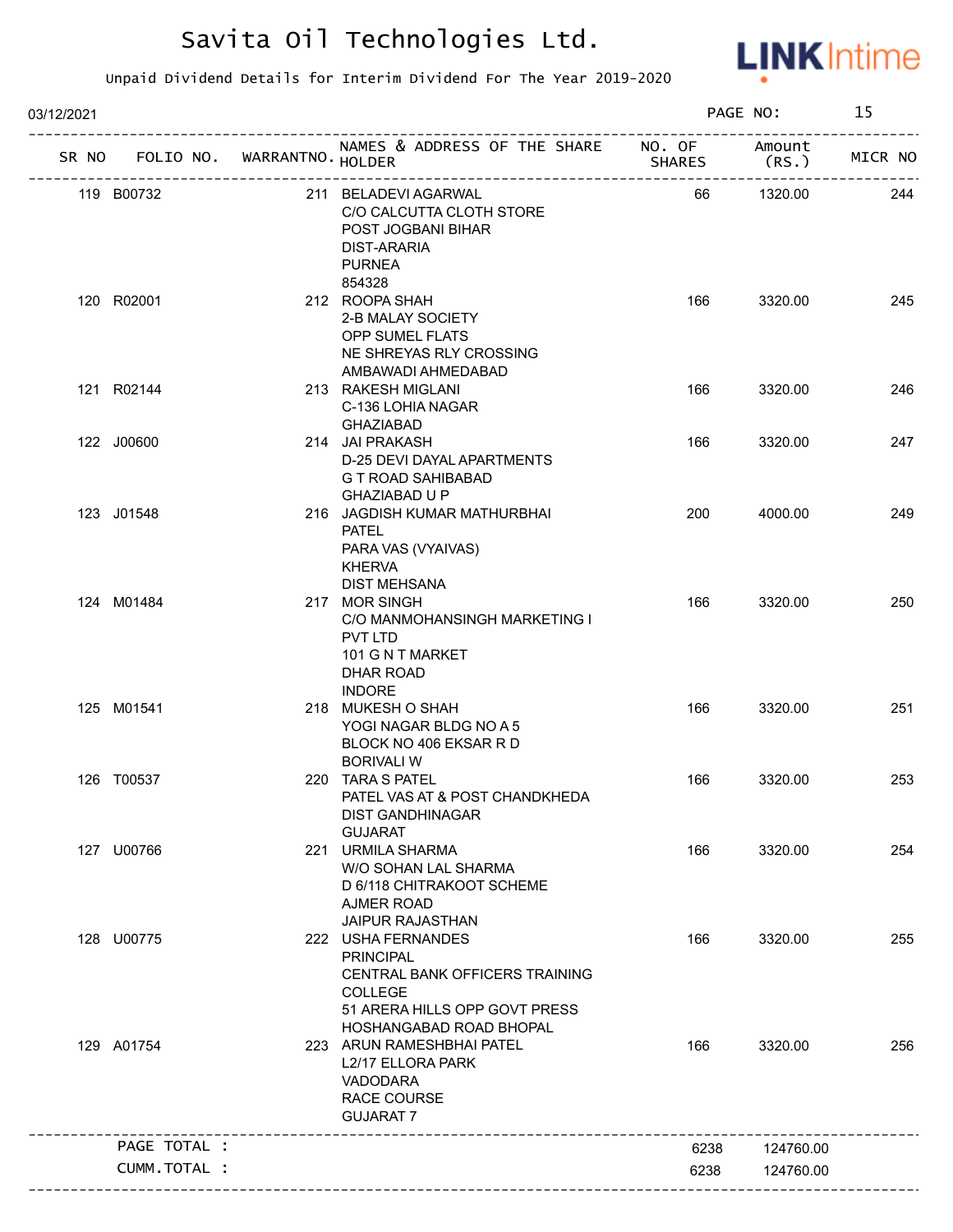

| 03/12/2021 |                                   |  |                                                                                                                |               | PAGE NO:       |         |
|------------|-----------------------------------|--|----------------------------------------------------------------------------------------------------------------|---------------|----------------|---------|
|            | SR NO FOLIO NO. WARRANTNO. HOLDER |  | NAMES & ADDRESS OF THE SHARE NO. OF                                                                            | <b>SHARES</b> | Amount<br>(RS. | MICR NO |
|            | 130 B00015                        |  | 224 BHAGWATI MOHAR MISHRA<br>ANAND NAGAR<br>KALWE NEAR MANGAL STORE<br><b>THANE</b>                            | 100           | 2000.00        | 257     |
|            | 131 A00585                        |  | 225 ADITYA GUPTA<br>10 JANKI NAGAR ANNEX<br><b>INDORE</b>                                                      | 166           | 3320.00        | 258     |
|            | 132 S02705                        |  | 226 SHARAD KUMAR BAGDAI<br>3/4 PRIYADARSHINI NAGAR<br>NEARRTO<br><b>NAGPUR</b><br>(M S)                        | 166           | 3320.00        | 259     |
|            | 133 S00881                        |  | 227 SANTOSH KUMARI<br>H NO 30 SUBHASH NAGAR<br>MANIMAJRA<br>CHANDIGARH                                         | 166           | 3320.00        | 260     |
|            | 134 N00643                        |  | 229 NARENDRA B PATEL<br>VAV BAZAR COURT ROAD<br>MEHMADABAD DIST KHEDA<br><b>GUJRAT</b>                         | 166           | 3320.00        | 262     |
|            | 135 P00545                        |  | 230 PACIFIC GRANITES LTD<br><b>VILLAGE BEDLA</b><br><b>UDAIPUR</b><br><b>RAJ</b>                               | 100           | 2000.00        | 263     |
|            | 136 P00563                        |  | 231 PADMABAI GUPTA<br>10 JANKI NAGAR ANNEX<br><b>INDORE</b>                                                    | 166           | 3320.00        | 264     |
|            | 137 P00894                        |  | 232 PRABHA KHIVASARA<br><b>C/O MAHILA STORES</b><br><b>NEHRU ROAD</b><br>JALNA M S                             | 166           | 3320.00        | 265     |
|            | 138 P01433                        |  | 233 PUSHPA KHANDELWAL<br><b>R-27 BAJRANG COLONY</b><br><b>JHOTWARA</b><br><b>JAIPUR</b>                        | 166           | 3320.00        | 266     |
|            | 139 P02331                        |  | 234 PUSHPA AGARWAL<br>C/O M/S MAHALAXMI ENTERPRISES<br><b>AGRA ROAD</b><br><b>JAIPUR</b>                       | 100           | 2000.00        | 267     |
|            | 140 A01093                        |  | 237 ANUDEEP GUPTA<br>10 JANKI NAGAR ANNEX<br><b>INDORE</b>                                                     | 166           | 3320.00        | 270     |
|            | 141 1301760000469981              |  | 238 SUNIL RATHI.<br>30, BARA BHAYA KI KOTDI<br>TEH. PARABATSAR<br><b>KISHANGARH</b><br>35801                   | 166           | 3320.00        | 271     |
|            | 142 R01290                        |  | 239 RANJAN PARIKH<br>9 CENTRAL LANE<br><b>BANGALI MARKET</b><br><b>NEW DELHI</b><br><b>NEW DELHI</b><br>110001 | 166           | 3320.00        | 272     |
|            | PAGE TOTAL :                      |  |                                                                                                                | 8198          | 163960.00      |         |
|            | CUMM.TOTAL :                      |  |                                                                                                                | 8198          | 163960.00      |         |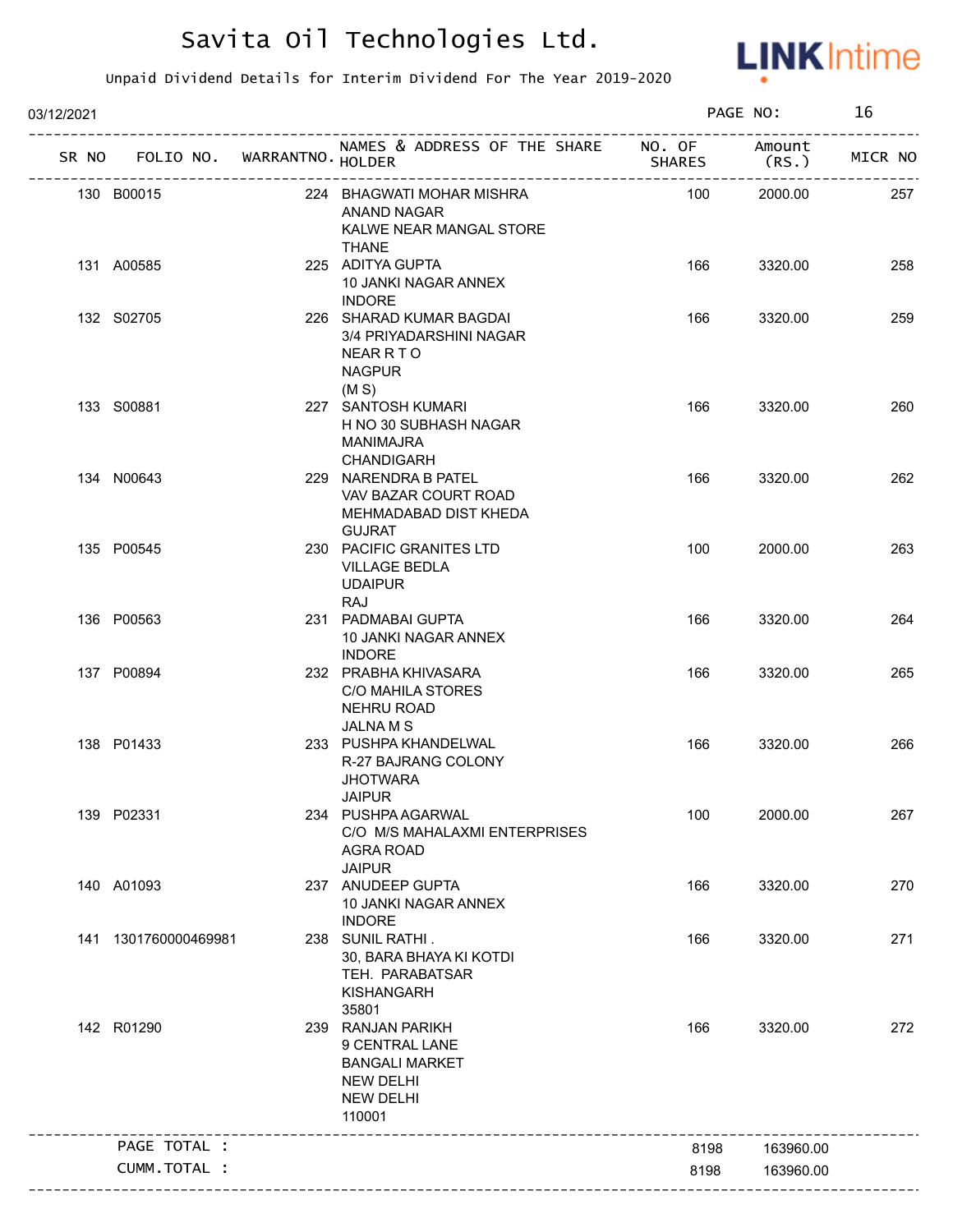

| 03/12/2021 |                                   |  | PAGE NO:                                                                                                         |               | 17              |         |
|------------|-----------------------------------|--|------------------------------------------------------------------------------------------------------------------|---------------|-----------------|---------|
|            | SR NO FOLIO NO. WARRANTNO. HOLDER |  | NAMES & ADDRESS OF THE SHARE NO. OF                                                                              | <b>SHARES</b> | Amount<br>(RS.) | MICR NO |
|            | 143 M01381                        |  | 241 MOD LAND WEARS PVT LTD<br>G-16 MARINA ARCADE<br><b>CONNAUGHTA CIRCUS</b><br>NEW DELHI<br>NEW DELHI<br>110001 | 166           | 3320.00         | 274     |
|            | 144 A02836                        |  | 242 ATUL JAIN<br><b>36 MODEL BASTI</b><br><b>EAST PARK ROAD</b><br>NEW DELHI<br><b>NEW DELHI</b><br>110005       | 166           | 3320.00         | 275     |
|            | 145 IN30096610273426              |  | 243 ANAND SWAROOP GARG<br>K-9<br><b>ANAND PARBAT</b><br>NEW DELHI<br>110005                                      | 1000          | 20000.00        | 276     |
|            | 146 D00927                        |  | 244 DINESH KUMAR<br>6020 GALI ARYA SAMAJ<br>NAYA BANS KHARI BAULI<br>DELHI<br><b>DELHI</b><br>110006             | 166           | 3320.00         | 277     |
|            | 147 M01768                        |  | 245 MEERA KHANDELWAL<br>3703 CHOWRI BAZAR<br><b>DELHI</b><br><b>DELHI</b><br>110006                              | 100           | 2000.00         | 278     |
|            | 148 S02000                        |  | 246 SUDHIR CHIMNANI<br>4597 DEPUTY GANJ<br><b>SADAR BAZAR</b><br><b>DELHI</b><br><b>DELHI</b><br>110006          | 100           | 2000.00         | 279     |
|            | 149 M00594                        |  | 247 MADHU JAIN<br>$B/8-C$<br>SIDHARTHA EXTEN<br><b>NEW DELHI</b><br><b>NEW DELHI</b><br>110014                   | 100           | 2000.00         | 280     |
|            | 150 S00923                        |  | 248 SARITA BHARDWAJ<br>D-7 HAUZ KHAS<br><b>NEW DELHI</b><br><b>NEW DELHI</b><br>110016                           | 166           | 3320.00         | 281     |
|            | 151 S01861                        |  | 249 SPAN HOLDINGS LIMITED<br>227 OKHLA INDUSTRIAL ESTATE<br><b>NEW DELHI</b><br><b>NEW DELHI</b><br>110020       | 333           | 6660.00         | 282     |
|            | PAGE TOTAL :                      |  |                                                                                                                  | 10495         | 209900.00       |         |
|            | CUMM.TOTAL :                      |  |                                                                                                                  | 10495         | 209900.00       |         |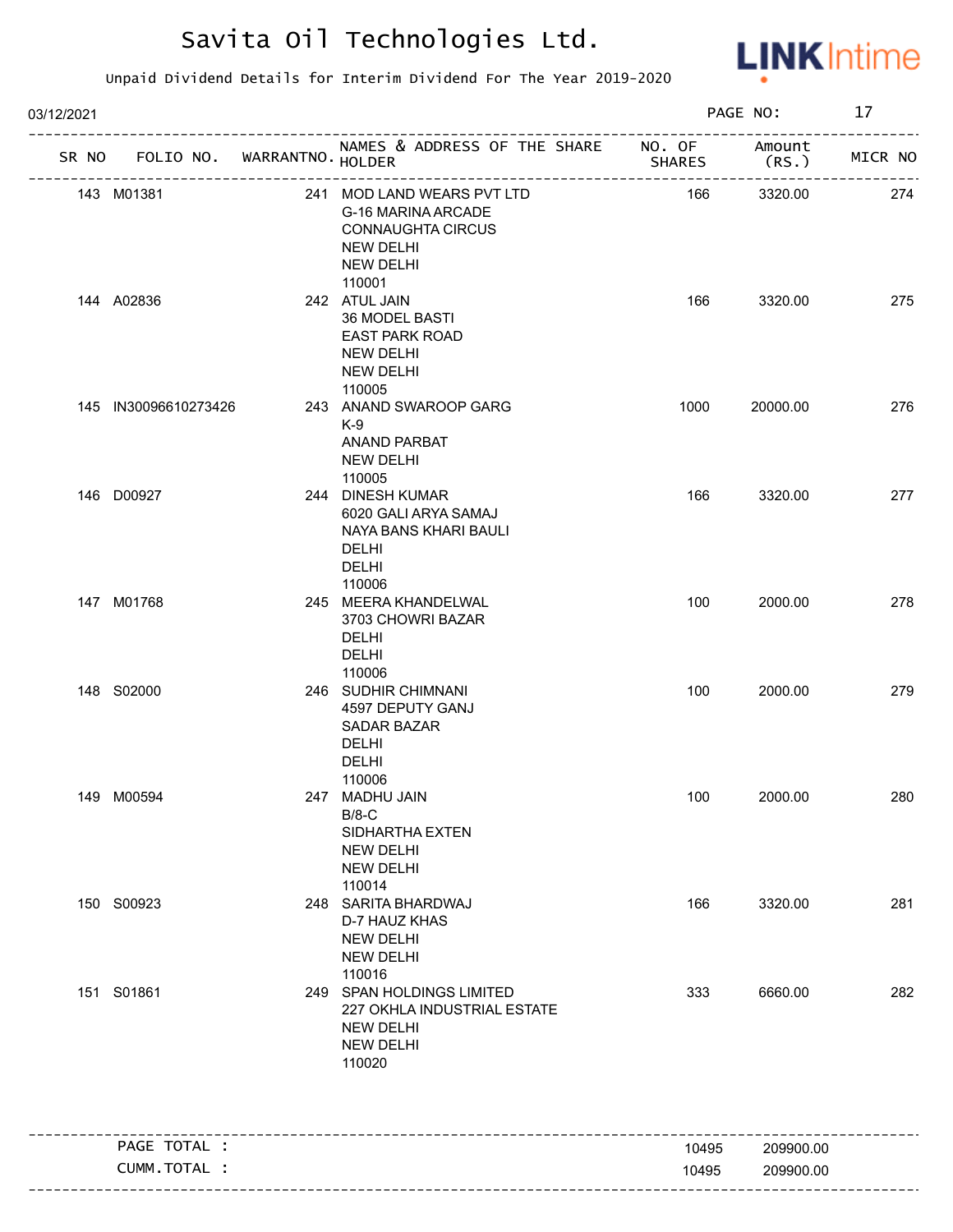

| 03/12/2021 |                      |                                                 |                                                                                                                          |               | PAGE NO:                    | 18      |
|------------|----------------------|-------------------------------------------------|--------------------------------------------------------------------------------------------------------------------------|---------------|-----------------------------|---------|
| SR NO      |                      | FOLIO NO. WARRANTNO. HOLDER<br>---------------- | NAMES & ADDRESS OF THE SHARE NO. OF<br>-------------------------------                                                   | <b>SHARES</b> | Amount<br>(RS.)<br>-------- | MICR NO |
|            | 152 R00920           |                                                 | 250 RAJKUMAR NANDA<br>HOUSE NO-2505 SECTOR-D<br>POCKET-2 VASANT KUNJ<br>N DELHI<br><b>NEW DELHI</b>                      | 166           | 3320.00                     | 283     |
|            | 153 R00878           |                                                 | 110030<br>251 RAJINDER KUMAR AHUJA<br><b>C-9 RASHMI APARTMENTS</b><br><b>HARSH VIHAR</b><br><b>DELHI</b><br><b>DELHI</b> | 166           | 3320.00                     | 284     |
|            | 154 S01309           |                                                 | 110034<br>252 SHALINI GOYAL<br>116-P & T COLONY<br><b>PITAMPURA</b><br><b>DELHI</b><br>DELHI<br>110034                   | 166           | 3320.00                     | 285     |
|            | 155 V01181           |                                                 | 253 VISHWANAND<br>G-100 SHUBH ENCLAVE<br>H-4/5 PARWANA ROAD<br>PITAM PURA DELHI<br><b>DELHI</b><br>110034                | 166           | 3320.00                     | 286     |
|            | 156 IN30234910010244 |                                                 | 255 OM PRAKASH GUPTA<br>A-1, 284A<br>Lawrence Road<br>Delhi<br>110035                                                    | 83            | 1660.00                     | 288     |
|            | 157 A00985           |                                                 | 257 ANITA GUPTA<br>HOUSE NO 187 RAM NAGAR EXTN<br><b>KRISHNA NAGAR</b><br><b>DELHI</b><br><b>DELHI</b><br>110051         | 166           | 3320.00                     | 290     |
|            | 158 R01908           |                                                 | 258 RAJEEV JAIN<br>AK-42 SHALIMAR BAGH<br><b>DELHI</b><br>DELHI<br>110052                                                | 166           | 3320.00                     | 291     |
|            | 159 L00502           |                                                 | 259 LD AGARWAL<br><b>B N 72 SHALIMAR BAGH</b><br><b>WEST</b><br><b>NEW DELHI</b><br><b>DELHI</b><br>110052               | 100           | 2000.00                     | 292     |
|            | 160 A00919           |                                                 | 260 ANIL KUMAR<br>C/A RAMANAND<br>8202/6 MULTANI DHANDA<br>PAHAR GANJ NEW DELHI<br><b>NEW DELHI</b><br>110055            | 166           | 3320.00                     | 293     |
|            | PAGE TOTAL :         |                                                 |                                                                                                                          | 11840         | 236800.00                   |         |
|            | CUMM.TOTAL :         |                                                 |                                                                                                                          | 11840         | 236800.00                   |         |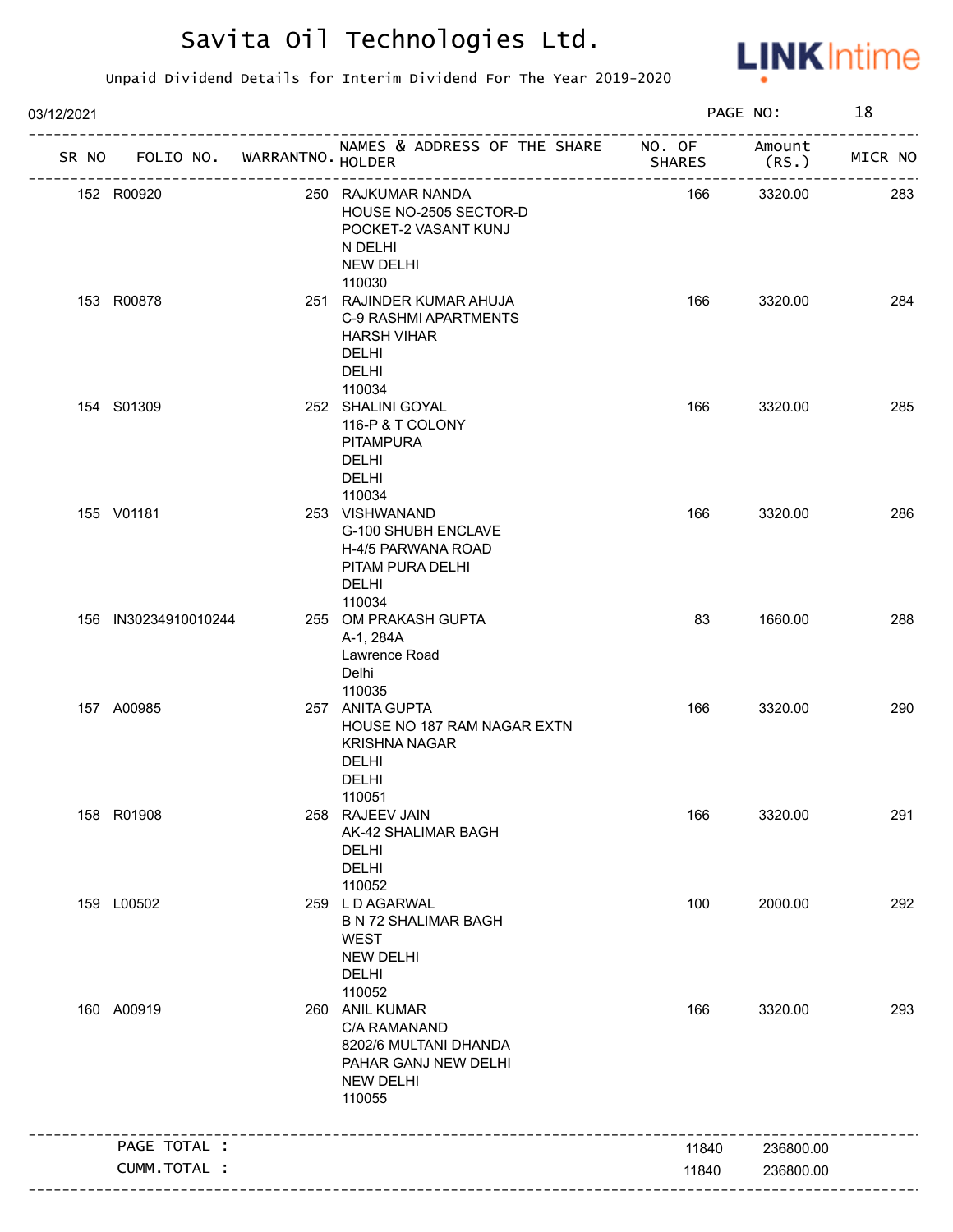

| 03/12/2021 |                      |                                   |                                                                                                                                             |               | PAGE NO:       | 19      |
|------------|----------------------|-----------------------------------|---------------------------------------------------------------------------------------------------------------------------------------------|---------------|----------------|---------|
|            |                      | SR NO FOLIO NO. WARRANTNO. HOLDER | NAMES & ADDRESS OF THE SHARE NO. OF                                                                                                         | <b>SHARES</b> | Amount<br>(RS. | MICR NO |
|            | 161 IN30002030218323 |                                   | 261 NARESH KUMAR JHANJI<br>R-769,<br>NEW RAJINDER NAGAR,<br>NEW DELHI<br>110060                                                             | 166           | 3320.00        | 294     |
|            | 162 S01089           |                                   | 262 SATYA VIR SINGH DUHAN<br>C-21 RAJU PARK<br><b>DEVLI</b><br>NEW DELHI<br><b>NEW DELHI</b><br>110062                                      | 166           | 3320.00        | 295     |
|            | 163 E00509           |                                   | 263 ELIZABETH GEORGE<br>CA-12-B DDA FLATS<br><b>MUNIRKA PHASE 2</b><br>NEW DELHI<br>NEW DELHI<br>110067                                     | 166           | 3320.00        | 296     |
|            | 164 IN30094010113076 |                                   | 265 POONAM PURI<br>$JD-4-C$<br><b>SFS FLATS</b><br>PITAM PURA<br><b>DELHI</b><br>110088                                                     | 83            | 1660.00        | 298     |
|            | 165 D01319           |                                   | 267 DEVENDRA KUMAR<br>29-K GANESH NAGAR<br><b>II-EXTN</b><br><b>SHAKARPUR</b><br><b>DELHI</b><br>DELHI<br>110092                            | 166           | 3320.00        | 300     |
|            | 166 M00689           |                                   | 268 MAHAVEER SANKLECHA<br><b>B 63 SECOND FLOOR</b><br><b>VIVEK VIHAR</b><br>PHASE II<br>DELHI<br><b>EAST DELHI</b><br>110095                | 166           | 3320.00        | 301     |
|            | 167 J00949           |                                   | 269 JITENDRA KUMAR<br>5-D-84 N I T<br><b>FARIDABAD</b><br><b>FARIDABAD</b><br>121001                                                        | 166           | 3320.00        | 302     |
|            | 168 M01047           |                                   | 270 MANJU SINGHAL<br><b>GAJA NAND HARI RAM</b><br>CLOTH MERCHANT SUBHASH<br><b>CHOWK</b><br>MAHENDRA GARH HARYANA<br>MOHINDERGARH<br>123029 | 166           | 3320.00        | 303     |

| TOTAL<br><b>PAGE</b> | 13085 | 261700.00 |
|----------------------|-------|-----------|
| CUMM<br>TOTAL        | 13085 | 261700.00 |
|                      |       |           |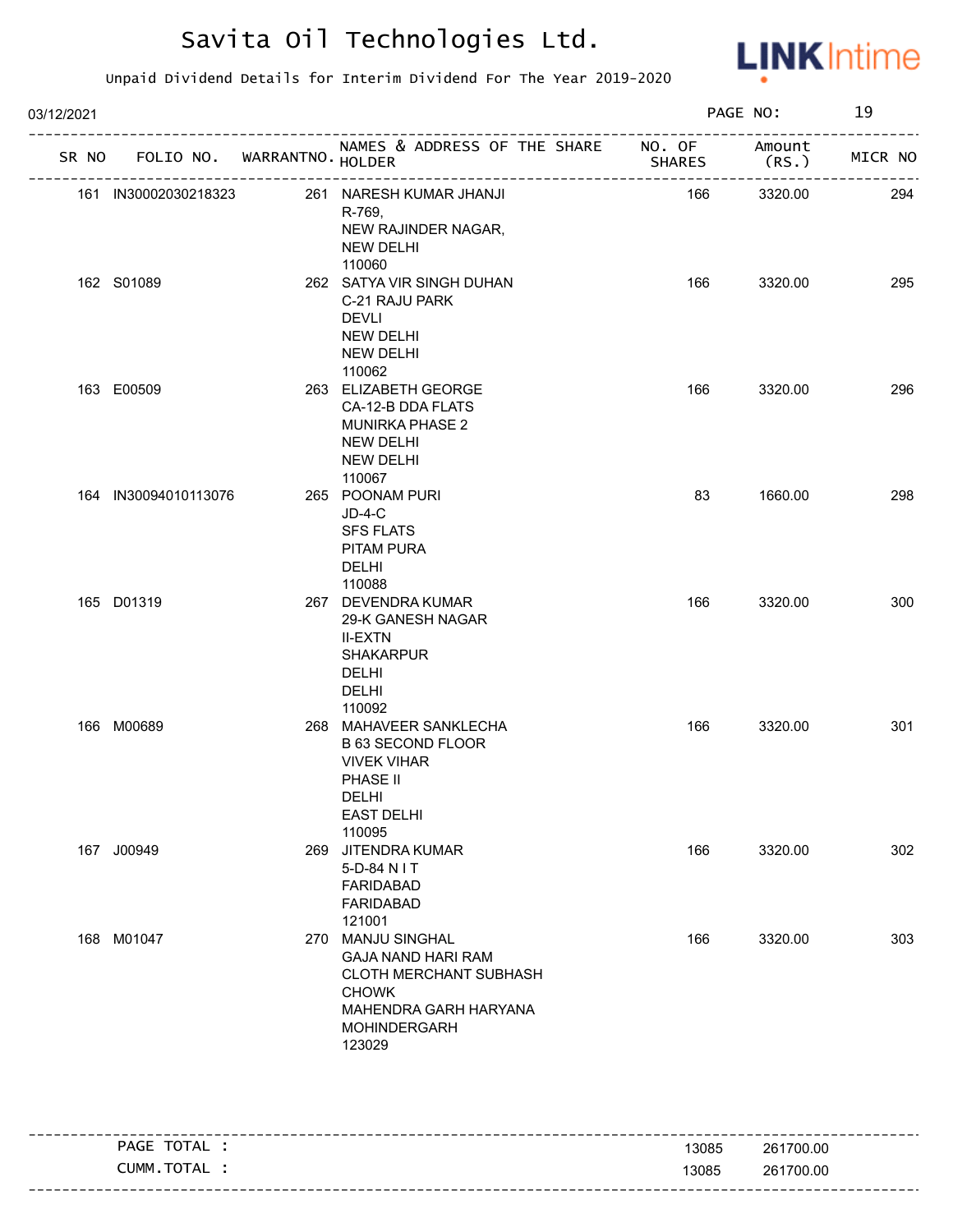

| 03/12/2021 |                             |                                                                                                                                      |               | PAGE NO:        | 20      |
|------------|-----------------------------|--------------------------------------------------------------------------------------------------------------------------------------|---------------|-----------------|---------|
| SR NO      | FOLIO NO. WARRANTNO. HOLDER | NAMES & ADDRESS OF THE SHARE NO. OF                                                                                                  | <b>SHARES</b> | Amount<br>(RS.) | MICR NO |
|            | 169 P00705                  | 271 PARMOD GUPTA<br>M/S RAM SARUP VIJAY KUMAR<br>ANAJ MANDI GOHANA<br>DIST SONEPAT HR<br>SONEPAT                                     | 100           | 2000.00         | 304     |
|            | 170 V01760                  | 124301<br>272 VIJAY KUMAR JAISWAL<br><b>B-1 JINDAL HOSPITAL</b><br><b>HISAR</b><br><b>HISSAR</b><br>125001                           | 166           | 3320.00         | 305     |
|            | 171 M00886                  | 273 MAN MOHAN AGGARWAL<br>LINK ROAD YATI NAGAR<br>PO HANSI<br><b>HARYANA</b><br><b>HISSAR</b><br>125033                              | 166           | 3320.00         | 306     |
|            | 172 IN30094010021830        | 274 JAI GANESH ASHRI<br><b>HOUSE NO.186/19</b><br><b>ASHRI GATE</b><br><b>JIND</b><br>126102                                         | 100           | 2000.00         | 307     |
|            | 173 R01560                  | 275 RENU GUPTA<br>H NO 1/826 ADARSH NAGAR<br><b>NARWANA</b><br>DISTT JIND<br>JIND<br>126116                                          | 166           | 3320.00         | 308     |
|            | 174 A00504                  | 276 A C SHARMA<br>KOTHI NO 559<br><b>MODEL TOWN</b><br><b>KARNAL</b><br><b>KARNAL</b><br>132001                                      | 100           | 2000.00         | 309     |
|            | 175 IN30051313122313        | 278 GULSHAN KUMAR<br>H NO 46 WARD NO 3<br><b>NYAYPURI</b><br><b>KARNAL</b><br><b>HARYANA</b><br>132001                               | 166           | 3320.00         | 311     |
|            | 176 S01053                  | 279 SATISH PAUL SOOD<br>H NO 646/1<br>LOWER BARAR KALKA<br>KALKA HARYANA<br>AMBALA<br>133302                                         | 166           | 3320.00         | 312     |
|            | 177 P01249                  | 281 PREM LATA AHUJA<br>W/O SATISH AHUJA<br>HOUSE NO 296<br><b>SECTOR 4 PANCHKULA</b><br><b>HARYANA</b><br><b>PANCHKULA</b><br>134112 | 166           | 3320.00         | 314     |
|            | PAGE TOTAL :                |                                                                                                                                      | 14381         | 287620.00       |         |
|            | CUMM.TOTAL :                |                                                                                                                                      |               |                 |         |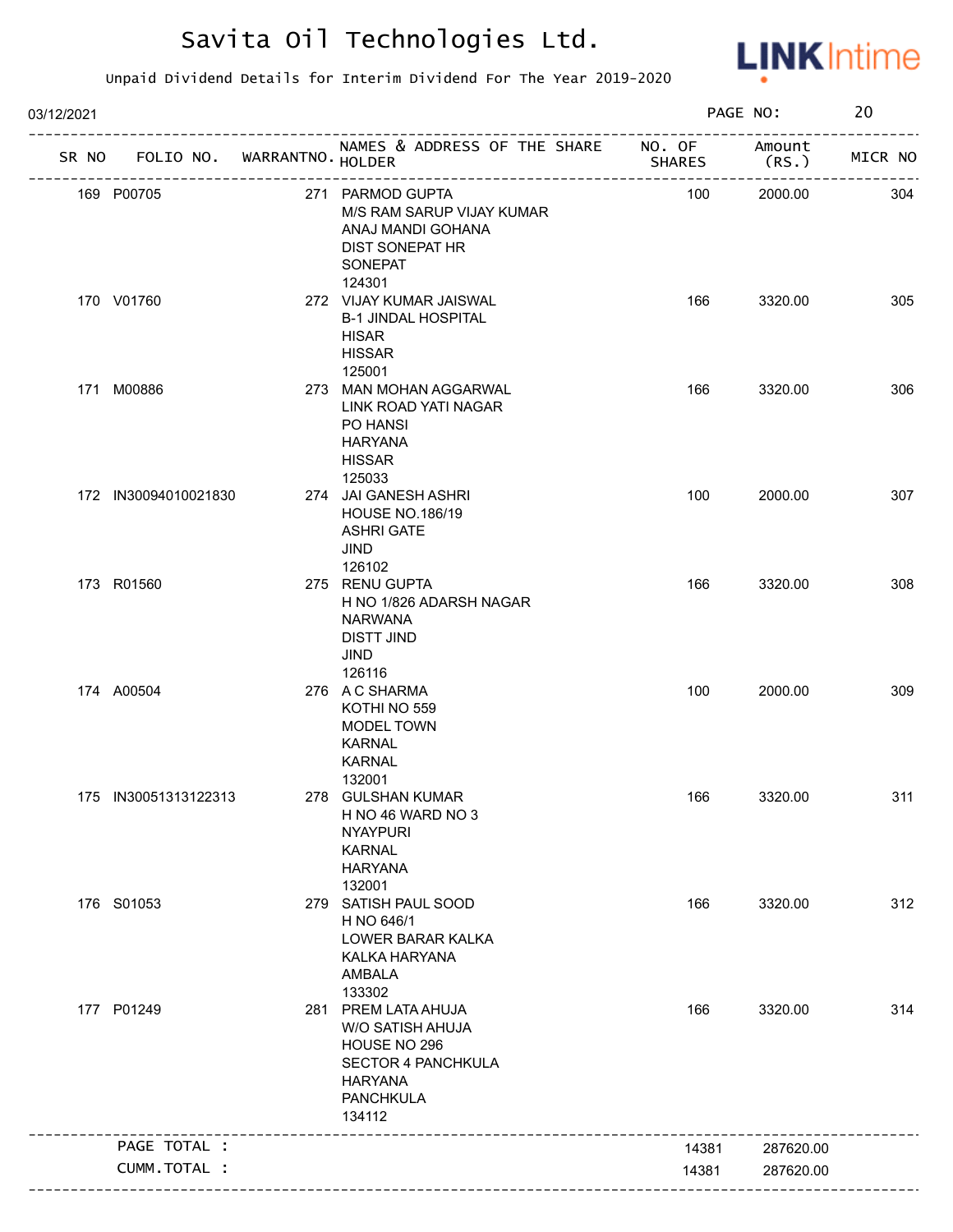

| 03/12/2021 |                                   |                           |                                                                                                                                                            |               | PAGE NO:        | 21      |
|------------|-----------------------------------|---------------------------|------------------------------------------------------------------------------------------------------------------------------------------------------------|---------------|-----------------|---------|
|            | SR NO FOLIO NO. WARRANTNO. HOLDER |                           | NAMES & ADDRESS OF THE SHARE NO. OF                                                                                                                        | <b>SHARES</b> | Amount<br>(RS.) | MICR NO |
|            | 178 R01870                        | ------------------------- | ----------------------------------<br>286 RAMNEESH PURI<br>16 SHOP CUM FLAT<br><b>BASANT AVENUE MARKET</b><br><b>AMRITSAR</b><br><b>AMRITSAR</b><br>143001 | 166           | 3320.00         | 319     |
|            | 179 S00519                        |                           | 289 SK SETHI<br><b>QUARTER NUMBER F75</b><br>RAJPURA COLONY PATIALA<br><b>PUNJAB</b><br><b>PATIALA</b><br>147001                                           | 166           | 3320.00         | 322     |
|            | 180 R00983                        |                           | 290 RAKESH KAURA<br><b>48 BANK COLONY</b><br>PATIALA P B<br><b>PATIALA</b><br>147001                                                                       | 166           | 3320.00         | 323     |
|            | 181 IN30117810018570              |                           | 291 YASH PAL GARG<br>C/O M/S G. K. GARG AND<br><b>ASSOCIATES</b><br>CHARTERED ACCOUNTANTS<br>SADAR BAZAR<br><b>SANGRUR PUNJAB</b><br>148001                | 166           | 3320.00         | 324     |
|            | 182 IN30117810018602              |                           | 292 KIRAN GARG<br>C/O M/S G. K. GARG AND<br><b>ASSOCIATES</b><br>CHARTERED ACCONTANTS<br><b>SADAR BAZAR</b><br><b>SANGRUR PUNJAB</b><br>148001             | 166           | 3320.00         | 325     |
|            | 183 D01038                        |                           | 293 DIWAN CHAND GARG<br>GARG ROLLING SHUTTER MFG CO<br>KATCHA COLLEGE ROAD GALI NO 5<br><b>BARNALA PUNJAB</b><br><b>SANGRUR</b><br>148101                  | 166           | 3320.00         | 326     |
|            | 184 IN30133018327214              |                           | 294 ANAND MITTAL<br>M/S BANARSI DASS BABU RAM<br>2672 MANDI NO 1<br><b>ABOHAR</b><br>152116                                                                | 166           | 3320.00         | 327     |
|            | 185 S00979                        |                           | 296 SAROJ MADAN<br>H NO 22/6<br>SECTOR 45-C<br><b>CHANDIGARH</b><br>CHANDIGARH<br>160047                                                                   | 166           | 3320.00         | 329     |

|                |       | -----------------------           |
|----------------|-------|-----------------------------------|
| TOTAL<br>PAGE  | 15709 | 314180.00                         |
| TOTAL<br>CUMM. | 15709 | 314180.00                         |
|                |       | --------------------------------- |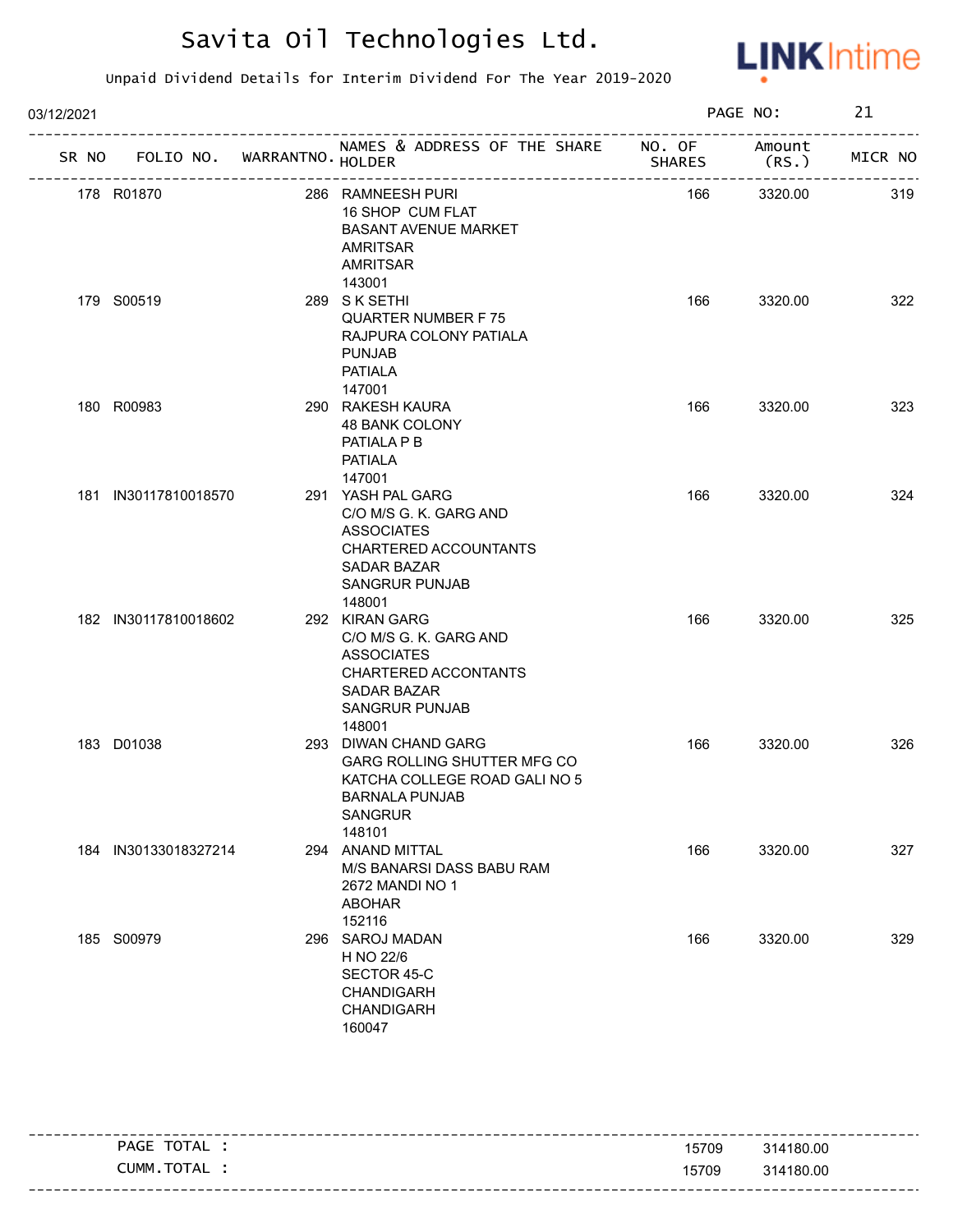

| 03/12/2021                        |                                                                                                                                   |               | PAGE NO:       | 22      |
|-----------------------------------|-----------------------------------------------------------------------------------------------------------------------------------|---------------|----------------|---------|
| SR NO FOLIO NO. WARRANTNO. HOLDER | NAMES & ADDRESS OF THE SHARE NO. OF<br>____________________                                                                       | <b>SHARES</b> | Amount<br>(RS. | MICR NO |
| 186 S01021                        | 297 SAT PALL SHARMA<br>HIG FLAT NO 345/2<br>SECTOR 44A<br><b>CHANDIGARH</b><br><b>CHANDIGARH</b><br>160047                        | 166           | 3320.00        | 330     |
| 187 S02176                        | 299 SUNITA GHAI<br>W/O ASHINANI GHAI<br>VILL CHUHUWAL<br><b>FRIENDS COLONY</b><br>NALAGARH DIST SOLAN (H P)<br>SOLAN<br>174101    | 166           | 3320.00        | 332     |
| 188 S02167                        | 300 SUNIT KUMAR GUPTA<br>R-34 RAJ KUNG RAJ NAGAR<br><b>GHAZIABAD</b><br><b>GHAZIABAD</b><br>201001                                | 166           | 3320.00        | 333     |
| 189 M00757                        | 302 MAHENDRA PRASAD<br>C-100 SECTOR-IV<br><b>NOIDA</b><br>DIST GAZIABAD UP<br><b>GAUTAM BUDDHA NAGAR</b><br>201301                | 166           | 3320.00        | 335     |
| 190 T00522                        | 303 TANBI VARSHNEY<br>W/O SRI G S VARSHNEY<br>19/149 PREMIER NAGAR<br>ALIGARH UP<br><b>ALIGARH</b><br>202001                      | 166           | 3320.00        | 336     |
| 191 M02179                        | 306 MANOJ KUMAR SINGH<br>C/O STATE BANK OF INDIA<br>A D B IGLAS<br><b>DIST ALIGARH</b><br>UP.<br><b>ALIGARH</b><br>202124         | 333           | 6660.00        | 339     |
| 192 V01431                        | 307 VIJAY KUMAR SINGH<br>SHYAM PRESS COMPOUND<br>NR SHRI RAM HOSPITAL<br>ALIGARH ROAD<br>HATHRAS (UP)<br><b>HATHRAS</b><br>204101 | 166           | 3320.00        | 340     |
| 193 B00693                        | 308 BASANTI GUPTA<br>54/38 NAYAGANJ<br><b>KANPUR</b><br><b>KANPUR</b><br>208001                                                   | 166           | 3320.00        | 341     |

| TOTAL<br><b>PAGE</b> | 17204 | 344080.00 |
|----------------------|-------|-----------|
| TOTAL<br>CUMM.       | 17204 | 344080.00 |
|                      |       |           |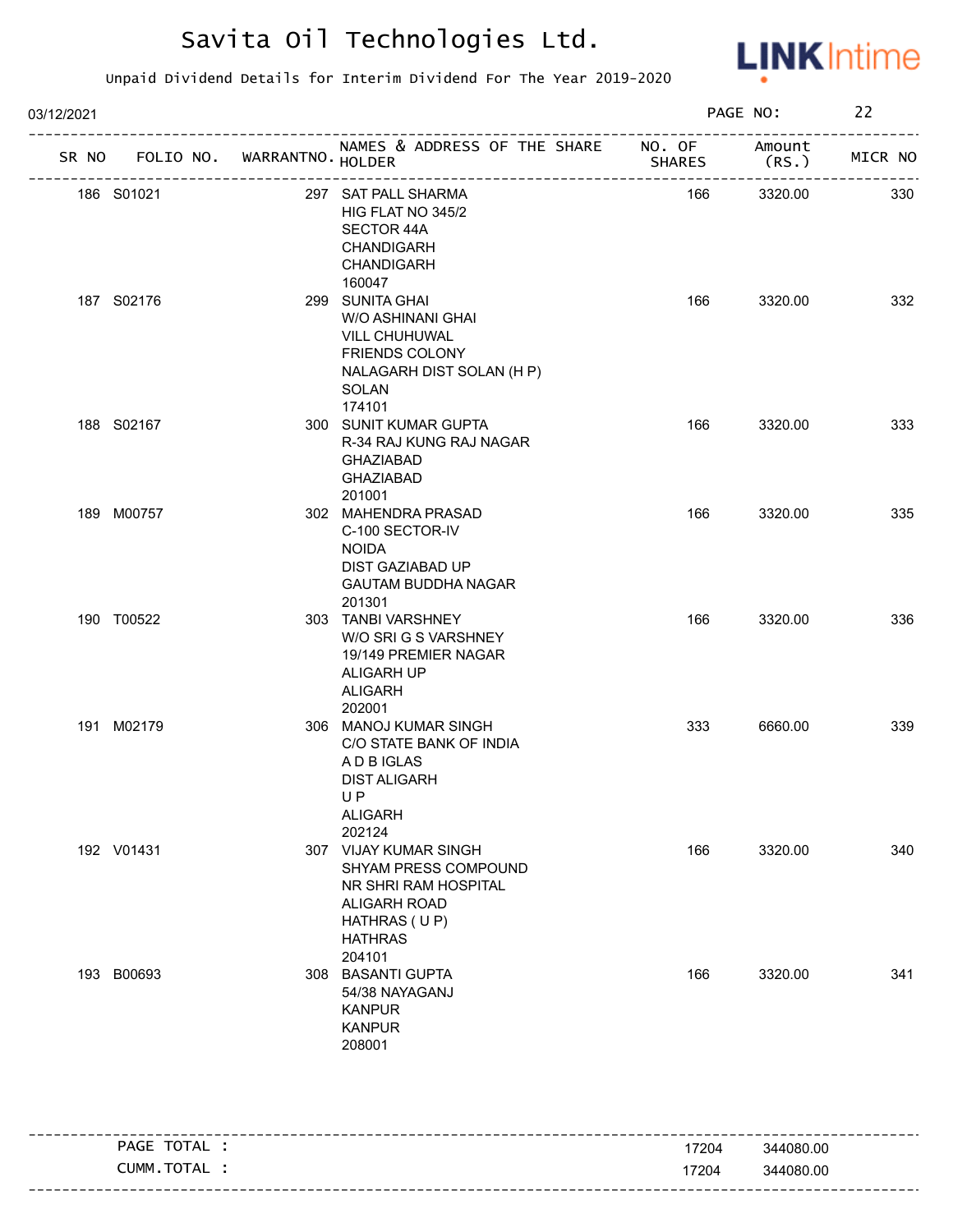

| 03/12/2021 |                                   |                                                                                                                         | PAGE NO:      |                | 23      |
|------------|-----------------------------------|-------------------------------------------------------------------------------------------------------------------------|---------------|----------------|---------|
|            | SR NO FOLIO NO. WARRANTNO. HOLDER | NAMES & ADDRESS OF THE SHARE NO. OF                                                                                     | <b>SHARES</b> | Amount<br>(RS. | MICR NO |
|            | 194 K00906                        | 310 KARUNANDER KUMAR GUPTA<br>76/162 HALSEY ROAD<br><b>KANPUR</b><br><b>KANPUR</b>                                      | 166           | 3320.00        | 343     |
|            | 195 IN30088813236739              | 208001<br>311 ANIL KUMAR AGRAWAL<br>74/141 A DHANKUTTI<br><b>KANPUR</b><br><b>KANPUR</b><br>208001                      | 100           | 2000.00        | 344     |
|            | 196 IN30155711046945              | 312 SHYAM SUNDER DALAL<br>74/126, DHANKUTTI<br><b>KANPUR</b><br>208001                                                  | 166           | 3320.00        | 345     |
|            | 197 IN30112715190855              | 313 DWARIKA NATH MEHROTRA<br>20/20/A<br><b>DWARIKADHISH ROAD</b><br><b>KANPUR</b><br>208001                             | 166           | 3320.00        | 346     |
|            | 198 A00740                        | 314 AMAR NATH SARASWAT<br>3A/60 AZAD NAGAR<br><b>KANPUR</b><br><b>KANPUR</b><br>208002                                  | 166           | 3320.00        | 347     |
|            | 199 IN30155710512059              | 315 RAMPRAKASH AWASTHI<br>190/12<br><b>SHASTRI NAGAR</b><br><b>KANPUR</b><br>208005                                     | 166           | 3320.00        | 348     |
|            | 200 V00671                        | 316 VEENA NIGAM<br>109/17<br><b>NEHRU NAGAR</b><br><b>KANPUR</b><br><b>KANPUR</b><br>208012                             | 166           | 3320.00        | 349     |
|            | 201 1203140000094904              | 317 ASHESH AGARWAL (H.U.F.).<br>98, RATAN LAL NAGAR<br><b>KANPUR</b><br>208022                                          | 166           | 3320.00        | 350     |
|            | 202 V00928                        | 320 VINAY KUMAR AGRAWAL<br>AGRAWAL AND BROS SARRAF<br><b>PURANI BAZAR</b><br>KARWI DIST BANDA<br><b>BANDA</b><br>210205 | 166           | 3320.00        | 353     |
|            | 203 A00616                        | 321 AJAY KUMAR AGARWAL<br><b>MATCHING CORNER</b><br>874 OLD KATRA<br>ALLAHABAD<br>ALLAHABAD<br>211002                   | 166           | 3320.00        | 354     |
|            | PAGE TOTAL :                      |                                                                                                                         | 18798         | 375960.00      |         |
|            | CUMM.TOTAL :                      |                                                                                                                         | 18798         | 375960.00      |         |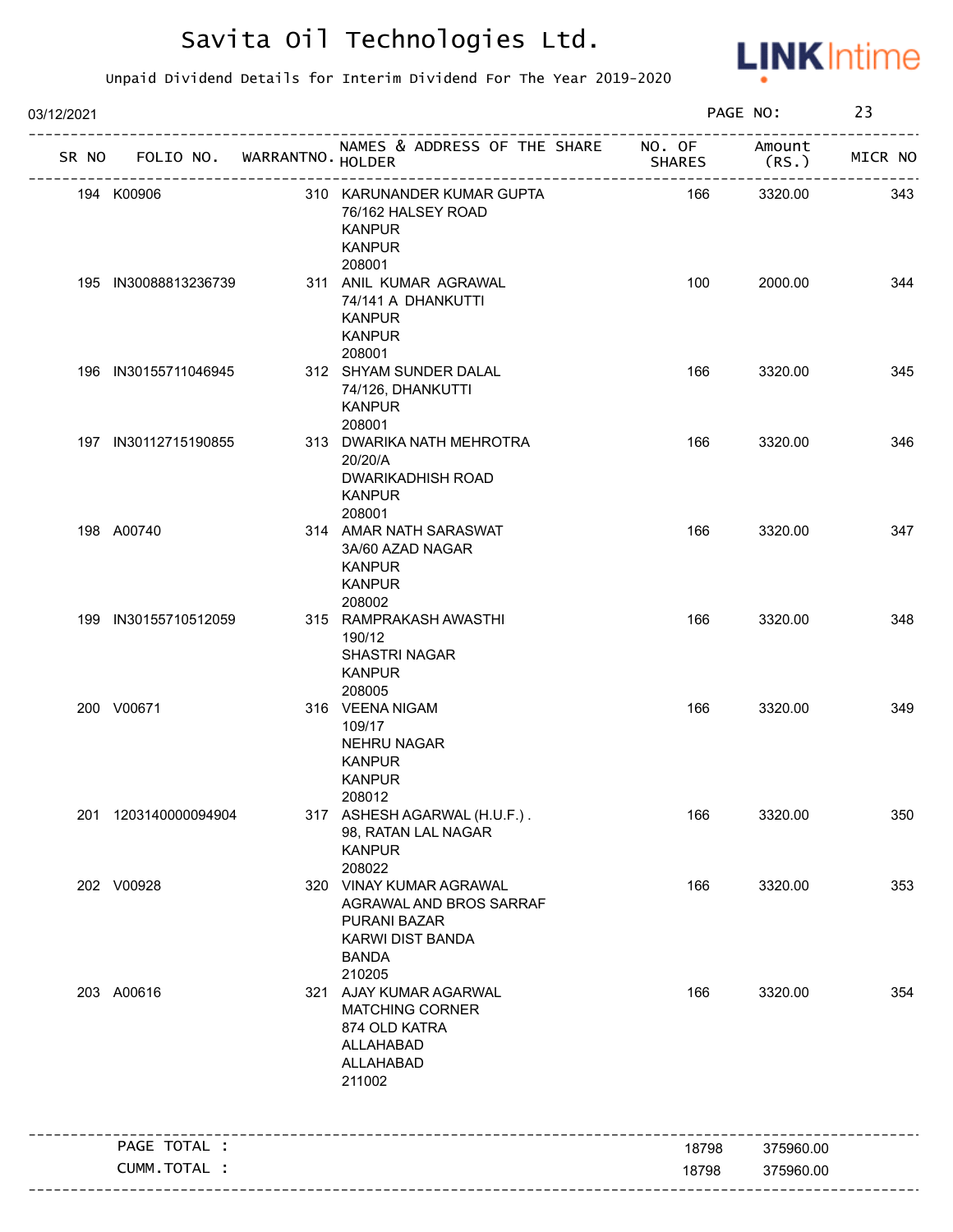

| 03/12/2021 |            |                             |                                                                                                                                 |               | PAGE NO:        | 24      |
|------------|------------|-----------------------------|---------------------------------------------------------------------------------------------------------------------------------|---------------|-----------------|---------|
| SR NO      |            | FOLIO NO. WARRANTNO. HOLDER | NAMES & ADDRESS OF THE SHARE NO. OF                                                                                             | <b>SHARES</b> | Amount<br>(RS.) | MICR NO |
|            | 204 A01334 |                             | 322 ASHISH KUMAR GOEL<br>SARASWATI PAPER HOUSE<br>46 B CHAH CHAND ALLAHABAD<br>ALLAHABD<br>ALLAHABAD<br>211003                  | 166           | 3320.00         | 355     |
|            | 205 S08926 |                             | 323 SANJAY MEHRA<br>143 JAWAHAR NAGAR EXTENSION<br><b>BHELUPUR</b><br><b>VARANASI</b><br><b>VARANASI</b><br>221010              | 100           | 2000.00         | 356     |
|            | 206 A00566 |                             | 324 ABHINAW KUMAR CHAURASIA<br>C/O DR D MANDAL<br>RASULABAD CHUNGHI<br><b>DIST JAUNPUR</b><br><b>JAUNPUR</b><br>222001          | 166           | 3320.00         | 357     |
|            | 207 R01174 |                             | 325 RAMESH KUMAR SHUKLA<br>1317 BEGUM GANJ<br><b>GARAHIA</b><br><b>FAIZABAD CITY</b><br><b>FAIZABAD</b><br>224001               | 166           | 3320.00         | 358     |
|            | 208 R02177 |                             | 326 RAJEEV OBEROI<br>2 MANGAL PANDEY ROAD<br>SADAR<br><b>LUCKNOW</b><br><b>LUCKNOW</b><br>226002                                | 166           | 3320.00         | 359     |
|            | 209 V00846 |                             | 328 VIJAYKUMAR SRIVASTAVA<br>18/51 INDIRA NAGAR<br><b>SECTOR 18</b><br><b>LUCKNOW</b><br><b>LUCKNOW</b><br>226016               | 166           | 3320.00         | 361     |
|            | 210 S01935 |                             | 329 SUBODH AGARWAL<br>UNIVERSHAL PAPER CO<br>177/9 GUYANK ROAD<br><b>LUCKNOW</b><br><b>LUCKNOW</b><br>226016                    | 166           | 3320.00         | 362     |
|            | 211 R02006 |                             | 330 RANI GUPTA<br>C/O S P GUPTA<br>133/339 NEW GANESH GANJ<br>OPP RAJ DHANI HOTEL<br><b>LUCKNOW</b><br><b>LUCKNOW</b><br>226018 | 100           | 2000.00         | 363     |

|      |                  |       | --------------------------------- |
|------|------------------|-------|-----------------------------------|
| PAGE | TOTAL            | 19994 | 399880.00                         |
|      | TOTAL T<br>CUMM. | 19994 | 399880.00                         |
|      |                  |       | -----------------------------     |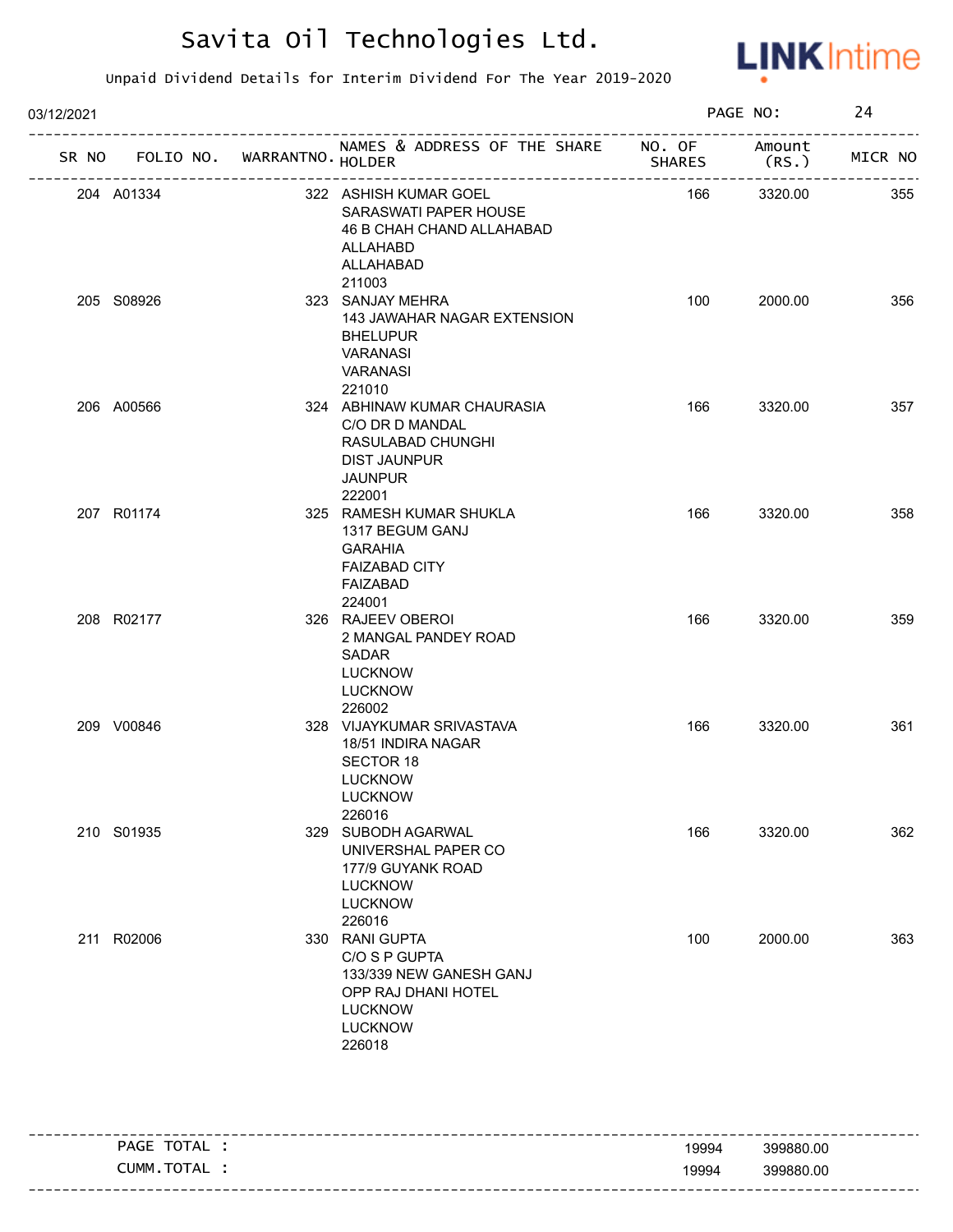

| 03/12/2021 |                                   |                                                                                                                                             |               | PAGE NO:       | 25      |
|------------|-----------------------------------|---------------------------------------------------------------------------------------------------------------------------------------------|---------------|----------------|---------|
|            | SR NO FOLIO NO. WARRANTNO. HOLDER | NAMES & ADDRESS OF THE SHARE NO. OF                                                                                                         | <b>SHARES</b> | Amount<br>(RS. | MICR NO |
|            | 212 A01405                        | 331 ASHOK KUMAR JAISWAL<br>NEAR E SHEFTON MILLS<br><b>BATHUA ROAD</b><br><b>MIRZAPUR</b><br><b>MIRZAPUR</b><br>231001                       | 166           | 3320.00        | 364     |
|            | 213 IN30118620058807              | 332 RUCHI AGARWAL<br>141 - MADHOBARI<br>OLD MATCH BOX FACTORY<br><b>COMPOUND</b><br>OPP. M.M AGARWAL(ADVOCATE)<br><b>BAREILLY</b><br>243005 | 500           | 10000.00       | 365     |
|            | 214 A02060                        | 333 ARUN KUMAR GUPTA<br>S/O RAM PRASAD GUPTA<br>PHARMACIST DISTT HOSPITAL<br><b>BUDAUN U P</b><br><b>BADAUN</b><br>243601                   | 166           | 3320.00        | 366     |
|            | 215 A01118                        | 334 ANURADHA RASTOGI<br>C/O DELIGHT METAL WORKS<br><b>DINDARPURA</b><br>MORADABAD<br><b>MORADABAD</b><br>244001                             | 166           | 3320.00        | 367     |
|            | 216 M00779                        | 335 MAHESH CHAND GUPTA<br><b>MOH CHAMUNDA</b><br>MANDI DHANAURA MORADABAD<br>UP<br><b>MORADABAD</b><br>244231                               | 166           | 3320.00        | 368     |
|            | 217 000535                        | 336 OM PRAKASH SINGHAL<br>M/S RAMA NAND MAKHAN LAL<br><b>DHANAURA</b><br>DIST MORADABAD<br><b>MORADABAD</b><br>244231                       | 166           | 3320.00        | 369     |
|            | 218 N00976                        | 338 NIDHI GROVER<br>NAJIBABAD ROAD KOTDWARA<br>DIST GARHWAL UP<br>PAURI GARHWAL<br>246149                                                   | 166           | 3320.00        | 371     |
|            | 219 N01337                        | 339 NIDHI<br>C/O RANA P P SINGH<br>BIJLEE GHAO (HYDEL)COLONY<br>KANKARKHERA SARDHANA ROAD<br><b>MEERUT</b><br><b>MEERUT</b><br>250001       | 166           | 3320.00        | 372     |

| TOTAL<br>PAGE    | 21656 | 433120.00 |
|------------------|-------|-----------|
| ' TOTAL<br>CUMM. | 21656 | 433120.00 |
|                  |       |           |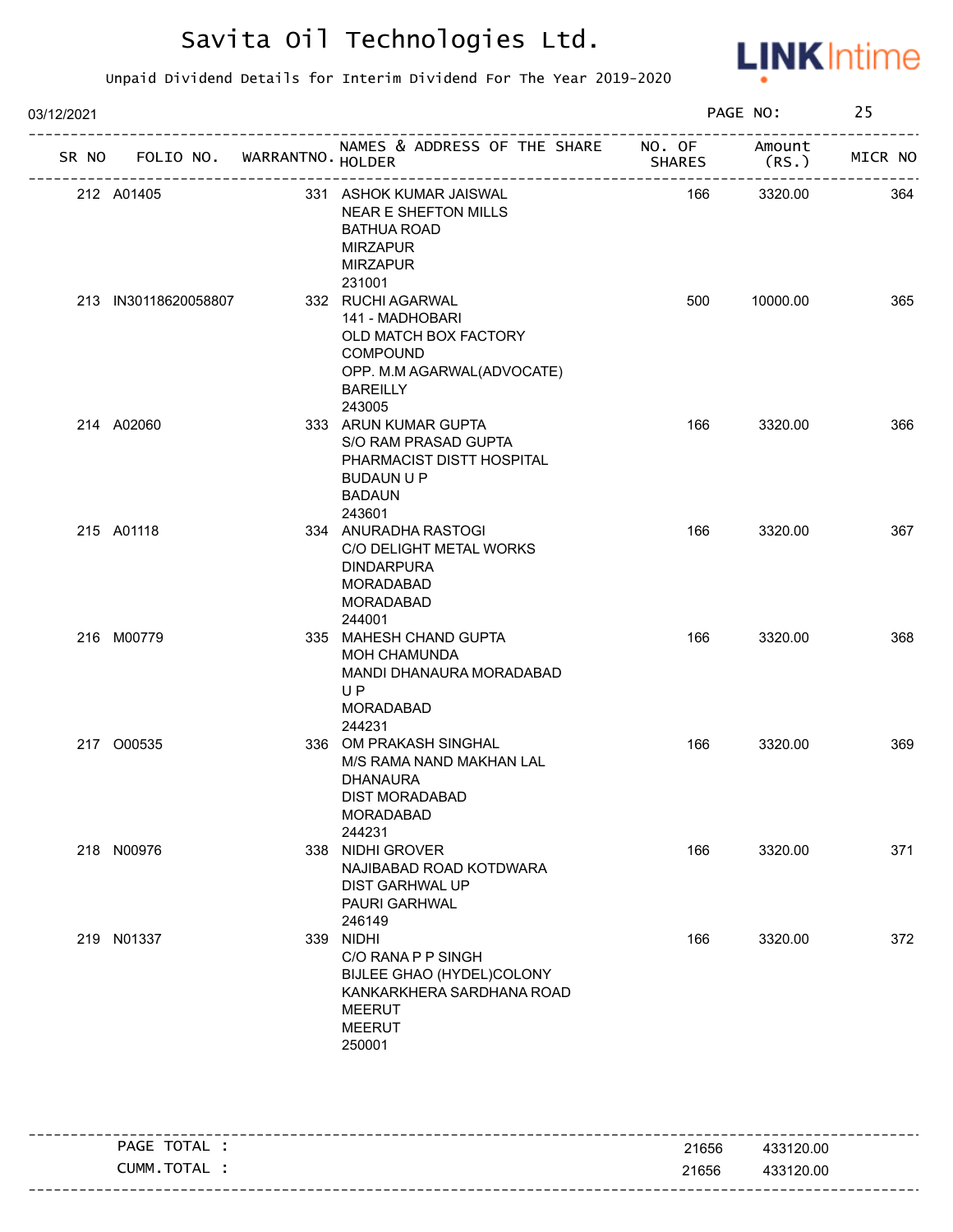

| 03/12/2021 |                      |                       |                                                                                                                                   | PAGE NO:      |                                       | 26      |
|------------|----------------------|-----------------------|-----------------------------------------------------------------------------------------------------------------------------------|---------------|---------------------------------------|---------|
|            | SR NO FOLIO NO.      | WARRANTNO . HOLDER    | NAMES & ADDRESS OF THE SHARE NO. OF                                                                                               | <b>SHARES</b> | Amount<br>(RS.)                       | MICR NO |
|            | 220 V01226           | --------------------- | 340 VEENA GUPTA<br>C/O S C GUPTA<br>7 DEV KUNJ SANT VIHAR<br>T P NAGAR BAGHPAT ROAD<br>MEERUT CITY U P INDIA<br>MEERUT<br>250002  | 100           | --------------------------<br>2000.00 | 373     |
|            | 221 M02016           |                       | 341 MANJU AGARWALA<br>C/O DR R K AGARWALA<br>R-11 MEDICAL COLLEGE<br>MEERUT<br>MEERUT<br>250004                                   | 100           | 2000.00                               | 374     |
|            | 222 A01602           |                       | 342 AMIT KUCHHAL<br>C/O NAVEEN MEDICAL STORE<br>OPP SHIVCHOWK ROOYKEE ROAD<br>DIST MUZAFFARNAGAR<br>UP<br>MUZAFFARNAGAR<br>251001 | 166           | 3320.00                               | 375     |
|            | 223 V01335           |                       | 343 VIPIN KUMAR<br>C/O AGGARWAL TRADING CO<br>AMBER MANDI<br><b>KHATAULI (UP)</b><br>MUZAFFARNAGAR<br>251201                      | 100           | 2000.00                               | 376     |
|            | 224 R00721           |                       | 344 RAJENDER KUMAR SALUJA<br>SALUJA CYCLE STORE<br>JANSATH ROAD VISHNUPUR<br>KHATAULI<br>MUZAFFARNAGAR<br>251201                  | 100           | 2000.00                               | 377     |
|            | 225 IN30112716910974 |                       | 345 SATISH CHAND AGARWAL<br>PREM IRON STORE<br>G T ROAD<br><b>KHATAULI</b><br><b>KHATAULI</b><br>251201                           | 166           | 3320.00                               | 378     |
|            | 226 N00576           |                       | 346 NAND KISHORE<br>MUSADDI LAL KUNDANLAL<br><b>GHANTA GHAR</b><br>SITAPUR UP<br><b>SITAPUR</b><br>261001                         | 166           | 3320.00                               | 379     |
|            | 227 R01556           |                       | 347 RENU DEVI<br>MUSADDI LAL KUNDAN LAL<br><b>GHANTA GHAR</b><br><b>SITAPUR UP</b><br><b>SITAPUR</b><br>261001                    | 166           | 3320.00                               | 380     |
|            | PAGE TOTAL :         |                       |                                                                                                                                   | 22720         | 454400.00                             |         |
|            | CUMM.TOTAL :         |                       |                                                                                                                                   | 22720         | 454400.00                             |         |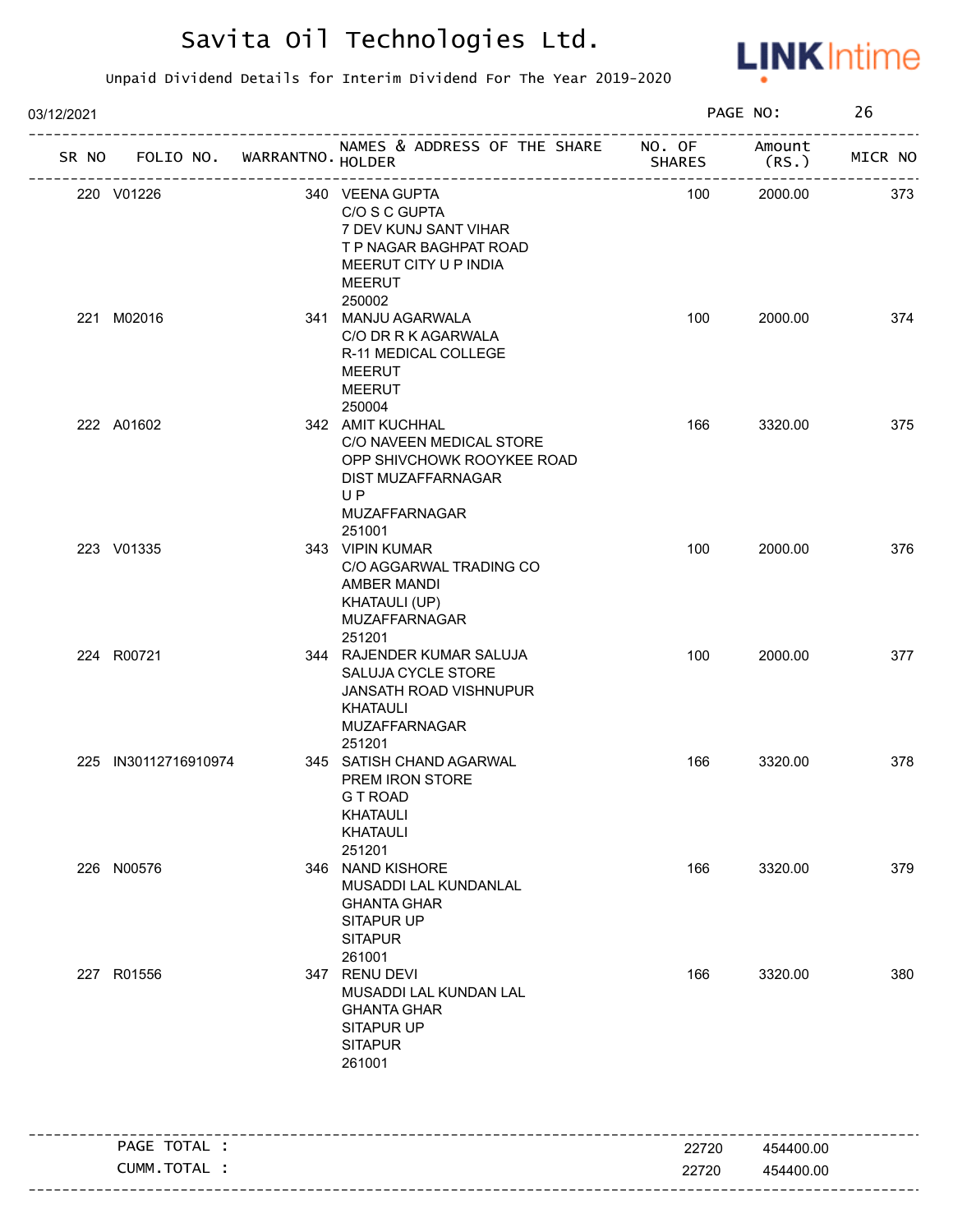

| 03/12/2021 |                      |                                             |                                                                                                                                    |               | PAGE NO:                           | 27                      |
|------------|----------------------|---------------------------------------------|------------------------------------------------------------------------------------------------------------------------------------|---------------|------------------------------------|-------------------------|
| SR NO      | FOLIO NO.            | WARRANTNO. HOLDER<br>---------------------- | NAMES & ADDRESS OF THE SHARE NO. OF                                                                                                | <b>SHARES</b> | Amount<br>(RS.<br>---------------- | ------------<br>MICR NO |
|            | 228 A00629           |                                             | 348 AJAY SINGH<br>SAMARPANA<br><b>CIVIL LINE</b><br><b>GONDA UP</b><br><b>GONDA</b>                                                | 166           | 3320.00                            | 381                     |
|            | 229 V00797           |                                             | 271001<br>349 VIJAY KUMAR KEDIA<br>M/S GANPATRAI VIJAY KUMAR<br><b>STATION ROAD</b><br><b>DEORIA UP</b><br><b>DEORIA</b><br>274001 | 100           | 2000.00                            | 382                     |
|            | 230 S02367           |                                             | 350 SUSHIL AGRAWAL<br>ABHILASHA<br>DHARAMSHALA ROAD<br><b>PADRAUNA</b><br><b>DEORIA</b><br>274304                                  | 166           | 3320.00                            | 383                     |
|            | 231 S01976           |                                             | 351 SUDHA JAISWAL<br>C/O MAHENDRA ELECTRIC CO<br><b>CIVIL LINES</b><br><b>AZAMGARH</b><br><b>AZAMGARH</b><br>276001                | 166           | 3320.00                            | 384                     |
|            | 232 IN30100610103128 |                                             | 352 SANDEEP GUPTA<br>JAY DEVI HOSPITAL<br><b>DELHI GATE</b><br>AGRA.(U.P.)<br>282002                                               | 166           | 3320.00                            | 385                     |
|            | 233 IN30011810339398 |                                             | 353 PRANJALI GUPTA<br>JAY DEVI NURSING HOME<br>NEAR RAGHUNATH CINEMA<br><b>AGRA</b><br>282002                                      | 166           | 3320.00                            | 386                     |
|            | 234 IN30072410035000 |                                             | 354 SUBHASH CHAND NAGPAL<br>14/232, MANDI SAYEED KHAN<br>AGRA U.P.<br>282002                                                       | 166           | 3320.00                            | 387                     |
|            | 235 R01238           |                                             | 355 RAMESHWARI DEVI<br>4/189 MAHAVIR KUNJ<br><b>KACHERI GHAT</b><br><b>AGRA</b><br><b>AGRA</b><br>282004                           | 166           | 3320.00                            | 388                     |
|            | 236 J00557           |                                             | 356 JAGDISH PRASAD RAHOTAGI<br>G-89 KARMYOGI ENCLAVE<br>P O DAYALBAGH<br><b>AGRA</b><br><b>AGRA</b><br>282005                      | 166           | 3320.00                            | 389                     |
|            | PAGE TOTAL :         |                                             |                                                                                                                                    | 24148         | 482960.00                          |                         |
|            | CUMM.TOTAL :         |                                             |                                                                                                                                    | 24148         | 482960.00                          |                         |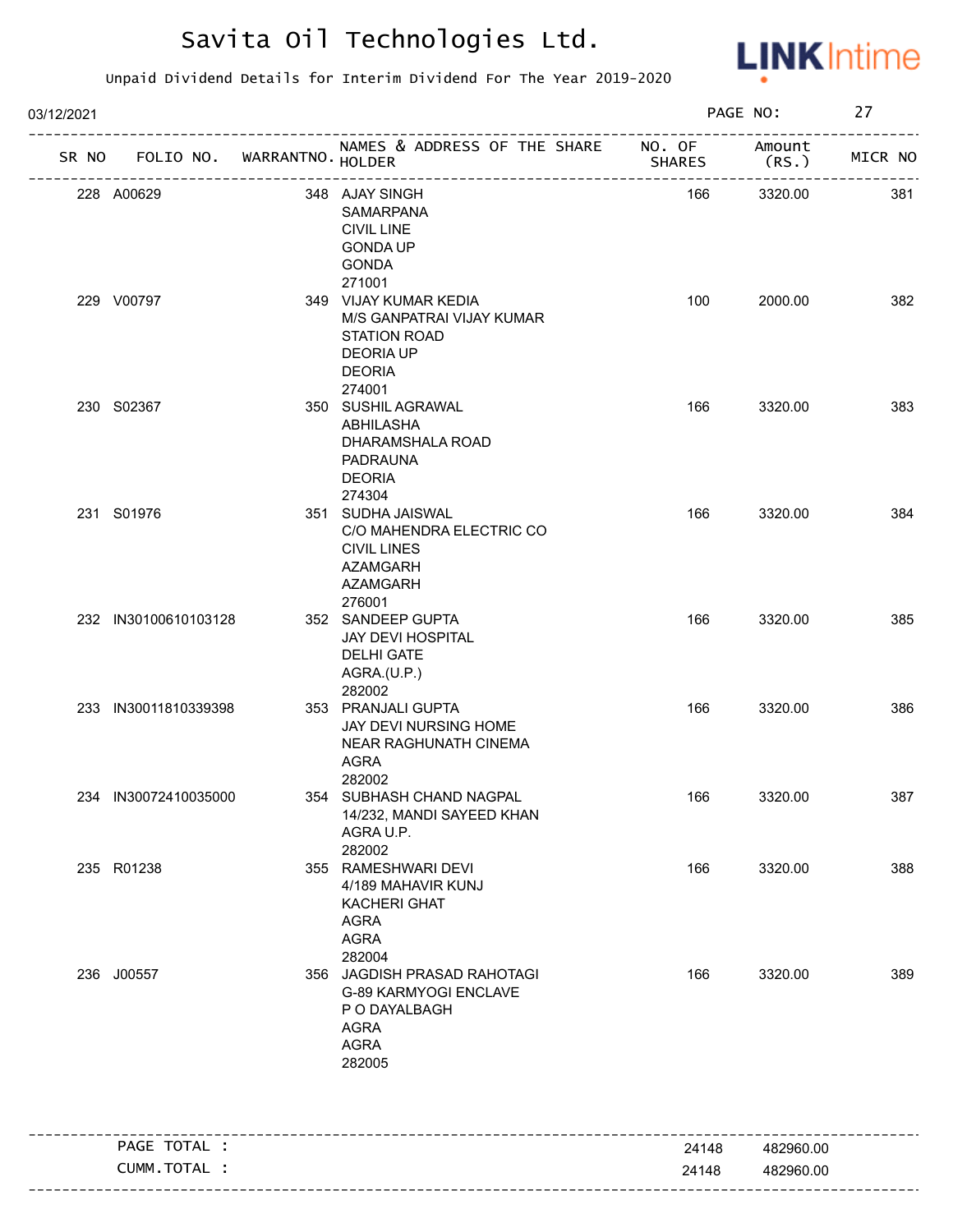

| 03/12/2021 |                                   |                                                                                                                       |               | PAGE NO:       | 28      |
|------------|-----------------------------------|-----------------------------------------------------------------------------------------------------------------------|---------------|----------------|---------|
|            | SR NO FOLIO NO. WARRANTNO. HOLDER | NAMES & ADDRESS OF THE SHARE NO. OF                                                                                   | <b>SHARES</b> | Amount<br>(RS. | MICR NO |
|            | 237 A01395                        | 357 ASHOK KUMAR GOYAL<br>20 SAKET COLONY<br>SHAHGANJ<br>AGRA UP<br>AGRA<br>282010                                     | 166           | 3320.00        | 390     |
|            | 238 M00778                        | 358 MAHESH CHAND GUPTA<br>C/O SH O N BANSAL<br>20 STATE BANK COLONY<br><b>JAIPUR HOUSE AGRA</b><br>AGRA<br>282010     | 166           | 3320.00        | 391     |
|            | 239 N00685                        | 359 NARESH BABOO JAISWAL<br>1019 RAJENDRA NAGAR<br><b>STATION ROAD ORAI</b><br>JALAUN<br>285001                       | 166           | 3320.00        | 392     |
|            | 240 J00935                        | 360 JINESH JAIN<br><b>J K CONSULTANTS</b><br><b>CLOTH MARKET ALWAR</b><br><b>RAJASTHAN</b><br>ALWAR<br>301001         | 166           | 3320.00        | 393     |
|            | 241 M01282                        | 361 MEETA JAIN<br><b>MANISH &amp; CO</b><br><b>HOPE CIRCUS</b><br>ALWAR RAJ<br>ALWAR<br>301001                        | 166           | 3320.00        | 394     |
|            | 242 R00719                        | 362 RAJENDER KUMAR<br>C/O NARESH KUMAR DINESH KUMAR<br>KHAIRTHAL MANDI<br>ALWAR RAJ<br><b>ALWAR</b><br>301404         | 166           | 3320.00        | 395     |
|            | 243 G00666                        | 364 GIRAJ MADIYA<br>C/O SATYANARAIN & CO<br>D 43 44 ANAJ MANDI CHAND POLE<br><b>JAIPUR</b><br><b>JAIPUR</b><br>302001 | 166           | 3320.00        | 397     |
|            | 244 G00558                        | 365 GANPAT PUSHP<br><b>DELHI TRADERS</b><br>A-5 TRANSPORT NAGAR<br><b>JAIPUR</b><br><b>JAIPUR</b><br>302003           | 166           | 3320.00        | 398     |

|                                                         |       | -------------------           |
|---------------------------------------------------------|-------|-------------------------------|
| <b>TOTAL</b><br><b>PAGE</b><br>$\overline{\phantom{a}}$ | 25476 | 509520.00                     |
| TOTAL<br>_UMM                                           | 25476 | 509520.00                     |
|                                                         |       | ----------------------------- |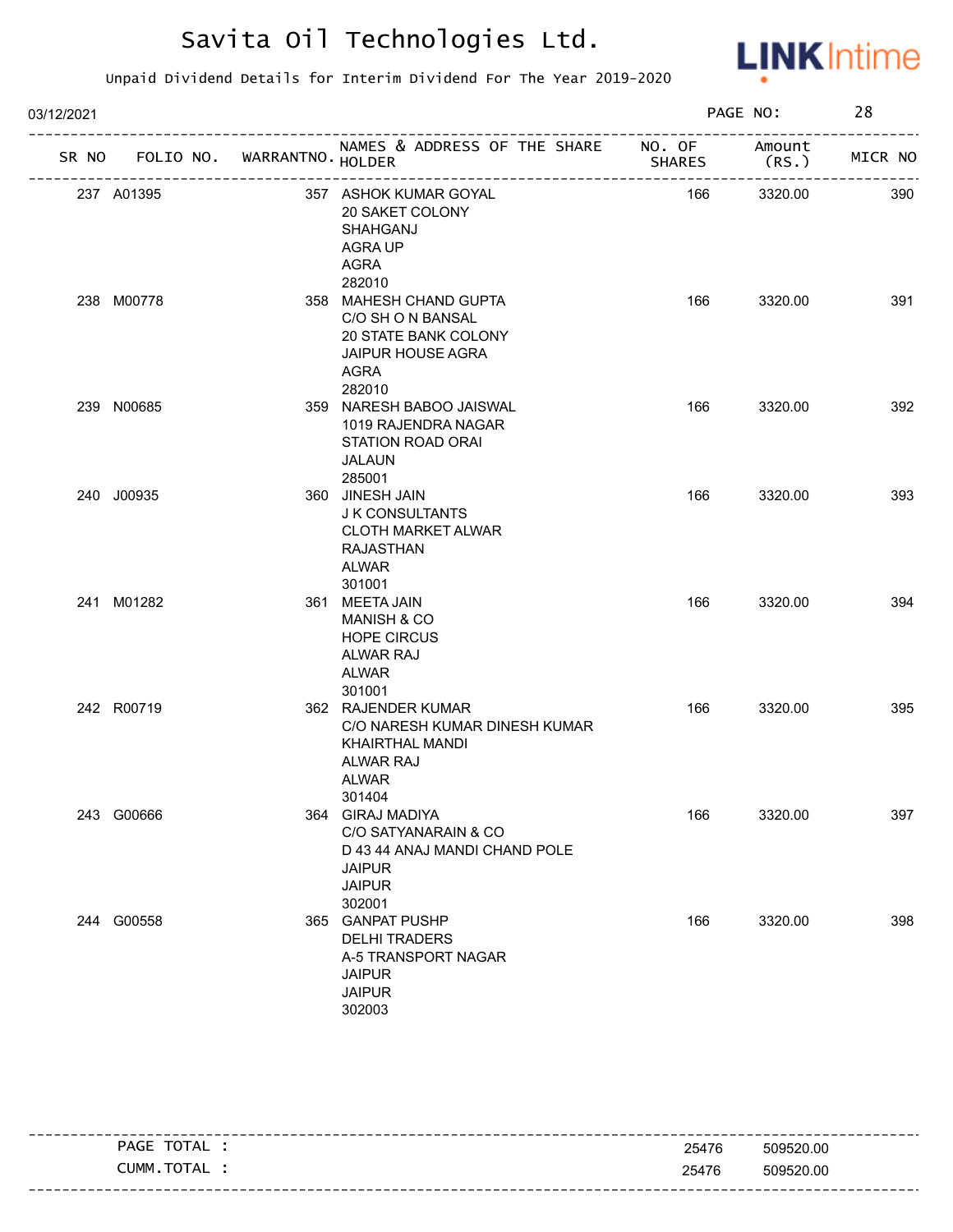

| 03/12/2021 |                                   |                                                                                                                                        |                | PAGE NO:               | 29      |
|------------|-----------------------------------|----------------------------------------------------------------------------------------------------------------------------------------|----------------|------------------------|---------|
|            | SR NO FOLIO NO. WARRANTNO. HOLDER | NAMES & ADDRESS OF THE SHARE NO. OF<br>_______________________                                                                         | <b>SHARES</b>  | Amount<br>(RS.         | MICR NO |
|            | 245 R01518                        | 369 REKHA MOGHE<br>E-24 DEVI KUNJ<br>SHER SINGH CHITTORA<br>HOUSE DURGA MARG BANI PARK<br><b>JAIPUR</b><br><b>JAIPUR</b><br>302016     | 166            | 3320.00                | 402     |
|            | 246 N00580                        | 370 NAND KISHORE SHARMA<br>HANUMAN MISHTAN BHANDAR<br>A 26 BAJAJ NAGAR<br><b>JAIPUR</b><br><b>RAJASTHAN</b><br><b>JAIPUR</b><br>302017 | 166            | 3320.00                | 403     |
|            | 247 V00519                        | 371 VSDHAKA<br>PLOT NO 179<br>SINDHU NAGAR<br>SIKAR ROAD MURLIPURA<br><b>JAIPUR</b><br><b>JAIPUR</b><br>302023                         | 166            | 3320.00                | 404     |
|            | 248 IN30116030140595              | 372 DEEPMALA GARG<br><b>GARG BHAWAN</b><br>WARD NO.9, NEAR TEHSIL<br><b>CHAKSU</b><br>DIST. JAIPUR (RAJ.)<br>303901                    | 100            | 2000.00                | 405     |
|            | 249 S02364                        | 375 SUSHEELA JAIN<br>C/O JASWANT TEXTILE<br><b>MAHAVIR BAZAR</b><br><b>BEAWAR RAJ</b><br><b>AJMER</b><br>305901                        | 166            | 3320.00                | 408     |
|            | 250 S01305                        | 377 SHAKUNTLA JAIN<br>C/O MUKESH WIRE<br><b>18 PANCH RATAN MARKET</b><br><b>SURAJ POLE UDAIPUR</b><br><b>UDAIPUR</b><br>313001         | 166            | 3320.00                | 410     |
|            | 251 A00736                        | 378 AMAR JEET SINGH ARORA<br><b>24 GURU NANAK PURA</b><br>SIKH COLONY<br><b>UDAIPUR RAJ</b><br><b>UDAIPUR</b><br>313001                | 166            | 3320.00                | 411     |
|            | 252 1201700000123090              | 379 SOBHAG SINGH KALRA<br>13, GURU NANAK PURAJ<br>SIKH COLONY<br><b>UDAIPUR</b><br>313001                                              | 166            | 3320.00                | 412     |
|            | PAGE TOTAL :                      |                                                                                                                                        |                |                        |         |
|            | CUMM.TOTAL :                      |                                                                                                                                        | 26738<br>26738 | 534760.00<br>534760.00 |         |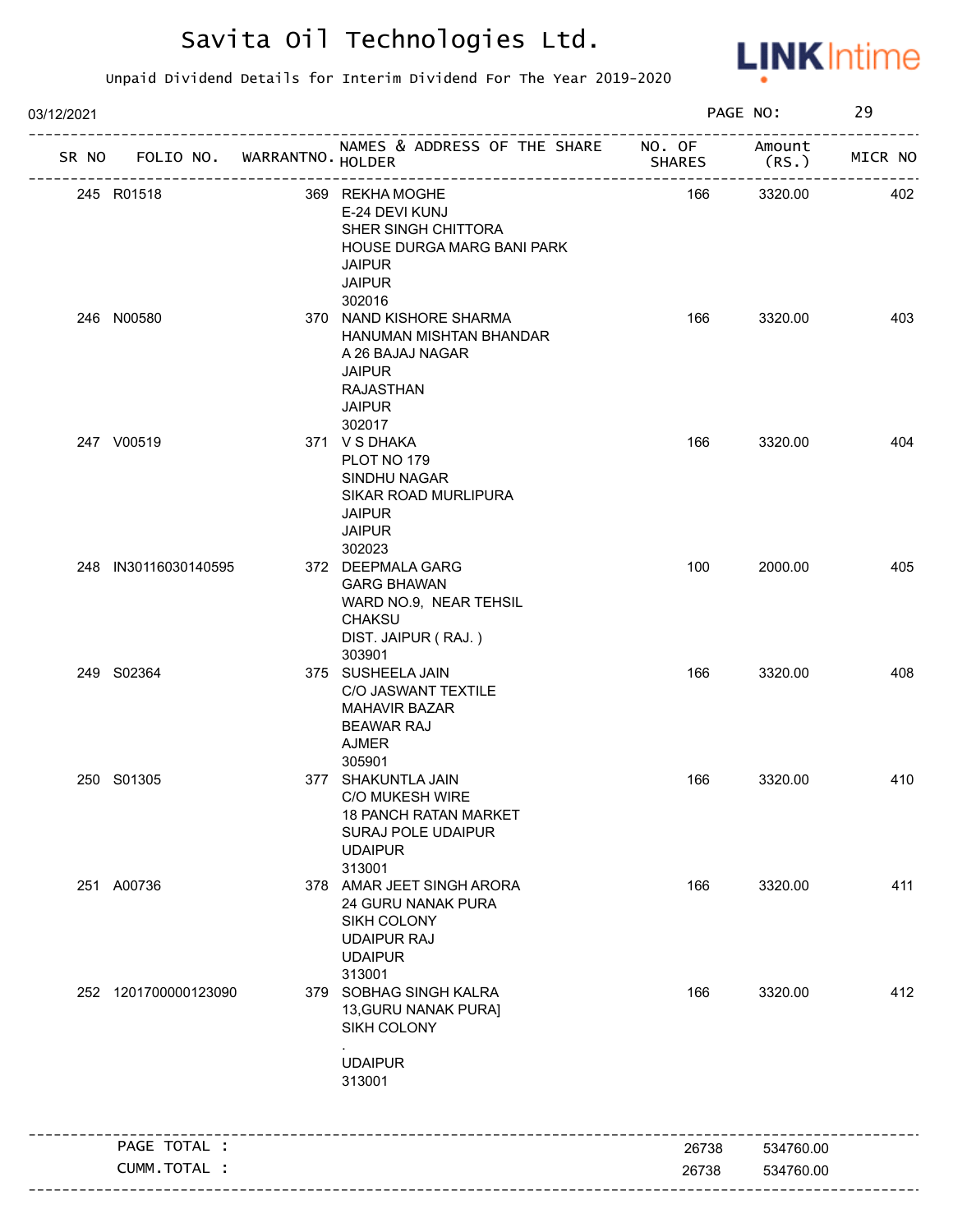

| 03/12/2021 |              |                             |                                                                                                                                         |               | PAGE NO:       | 30      |
|------------|--------------|-----------------------------|-----------------------------------------------------------------------------------------------------------------------------------------|---------------|----------------|---------|
| SR NO      |              | FOLIO NO. WARRANTNO. HOLDER | NAMES & ADDRESS OF THE SHARE NO. OF                                                                                                     | <b>SHARES</b> | Amount<br>(RS. | MICR NO |
|            | 253 K00737   |                             | 381 KAMLESH SONI<br>CHOVRAHA BAZAR<br>CHHABRA GUGOR BARAN<br>RAJASTHAN<br><b>KOTA</b>                                                   | 166           | 3320.00        | 414     |
|            | 254 L00677   |                             | 325220<br>382 LIYAKAT ALI MODI<br>C/O SAIFY MEDICAL STORE<br>SABJI MANDI ROAD<br><b>BANSWARA RAJASTHAN</b><br><b>BANSWARA</b><br>327001 | 166           | 3320.00        | 415     |
|            | 255 J00636   |                             | 383 JAMIL AHMED<br>STATE BANK OF BIKANER & JAIPUR<br><b>FATEHPUR</b><br><b>SEKHAWATI SIKAR</b><br><b>SIKAR</b><br>332301                | 166           | 3320.00        | 416     |
|            | 256 S00709   |                             | 385 SANGEETA SHARMA<br>5-D-1 PAWAN PURI<br><b>DUPLEX BIKANER</b><br>BIKANER<br>334003                                                   | 166           | 3320.00        | 418     |
|            | 257 N00522   |                             | 387 NAFISA BANO<br>C/O BHARAT LIME INDUSTRIES<br>PO GOTAN<br><b>NAGAUR</b><br>342902                                                    | 166           | 3320.00        | 420     |
|            | 258 P00815   |                             | 388 PHOOLARAM RAMESHA<br>POLICE THANA<br><b>BAGRA DIST-JALORE</b><br><b>RAJASTHAN</b><br><b>JALORE</b><br>343025                        | 166           | 3320.00        | 421     |
|            | 259 K00919   |                             | 392 KASHMIRA NATHWANI<br>ARYA SADAN<br>DR YAGNIK RD<br>OPP JAGNAT POLICE STATION<br><b>RAJKOT</b><br><b>RAJKOT</b><br>360001            | 166           | 3320.00        | 425     |
|            | 260 M00703   |                             | 393 MAHENDI MOHAMAD PANJVANI<br><b>BHANJI DEVJIBHAI</b><br>PARA BAZAR<br><b>RAJKOT</b><br><b>RAJKOT</b><br>360001                       | 166           | 3320.00        | 426     |
|            | 261 D01435   |                             | 395 DAYBEN MANIAR<br>UNIVERSITY ROAD<br>BEHIND MILAP NAGAR FAME<br><b>RAJKOT</b><br><b>RAJKOT</b><br>360005                             | 100           | 2000.00        | 428     |
|            | PAGE TOTAL : |                             |                                                                                                                                         | 28166         | 563320.00      |         |
|            | CUMM.TOTAL : |                             |                                                                                                                                         | 28166         | 563320.00      |         |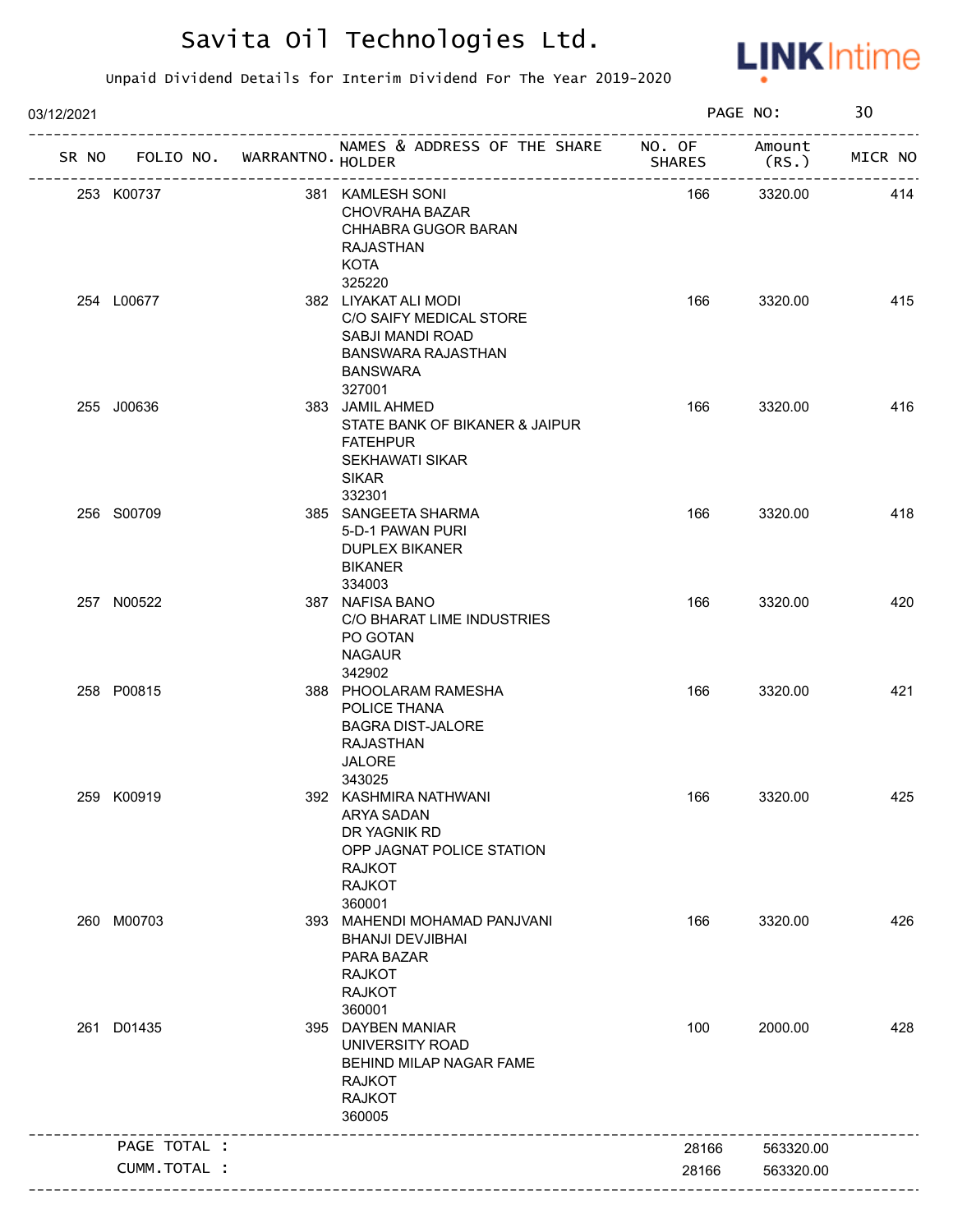

| 03/12/2021 |                             |                                                                                                                                                    |               | PAGE NO:        | 31      |
|------------|-----------------------------|----------------------------------------------------------------------------------------------------------------------------------------------------|---------------|-----------------|---------|
| SR NO      | FOLIO NO. WARRANTNO. HOLDER | NAMES & ADDRESS OF THE SHARE NO. OF<br>---------------------------                                                                                 | <b>SHARES</b> | Amount<br>(RS.) | MICR NO |
|            | 262 1301990000026912        | 396 MANJULABEN LAKHABHAI<br><b>SANEPARA</b><br>CHANDARANA TOWER, 5TH FLOOR<br><b>NEAR INDIRA CIRCLE</b><br>UNI.ROAD<br><b>RAJKOT</b><br>360005     | 100           | 2000.00         | 429     |
|            | 263 K01896                  | 397 KUSUM PRAVIN ZAVERI<br>GIRIRAJ 150FT RING ROAD<br>6 AFRICA COLONY<br>OPP RAJYA TELE EXCHANGE<br><b>RAJKOT</b><br><b>RAJKOT</b><br>360007       | 200           | 4000.00         | 430     |
|            | 264 1301990000213225        | 398 KIRIT ZAVERCHAND LAKHTARIYA<br><b>BAZAR</b><br><b>SARDHAR</b><br>360025                                                                        | 166           | 3320.00         | 431     |
|            | 265 1301990000213231        | 399 NITIN ZAVERCHAND LAKHTARIYA<br><b>BAZAR</b><br><b>SARDHAR</b><br>360025                                                                        | 166           | 3320.00         | 432     |
|            | 266 R01297                  | 401 RANJANBEN GUMASANA<br><b>KRISHNA NAGAR</b><br>NEAR HOUSING BOARD HIMALAYA<br><b>GONDAL</b><br><b>RAJKOT</b><br>360311                          | 166           | 3320.00         | 434     |
|            | 267 S01279                  | 402 SHAILESH LADHANI<br><b>BURDHAN CHOWK</b><br>DHORAM STREET<br><b>JAMNAGAR</b><br>JAMNAGAR<br>361001                                             | 166           | 3320.00         | 435     |
|            | 268 A00816                  | 403 AMNABEN SATYA<br>OPP SAJUBA GIRLS SCHOOL<br>NEAR CITY BUS STOP 1ST FLOOR<br><b>RANJIT ROAD</b><br><b>JAMNAGAR</b><br><b>JAMNAGAR</b><br>361001 | 166           | 3320.00         | 436     |
| 269        | IN30103910701721            | 404 SUTARIA PUSPA SHASHIKANT<br><b>CHANDRESH SADAN</b><br>SODHA DELO<br>NEAR G P O<br><b>JAMNAGAR</b><br>361001                                    | 166           | 3320.00         | 437     |
|            | 270 V00546                  | 405 VALLABHA G PATEL<br>RANJIT NAGAR COLONY<br>BLOCK NO A/5/51<br><b>JAMNAGAR</b><br><b>JAMNAGAR</b><br>361005                                     | 166           | 3320.00         | 438     |
|            | PAGE TOTAL :                |                                                                                                                                                    | 29628         | 592560.00       |         |
|            | CUMM.TOTAL :                |                                                                                                                                                    | 29628         | 592560.00       |         |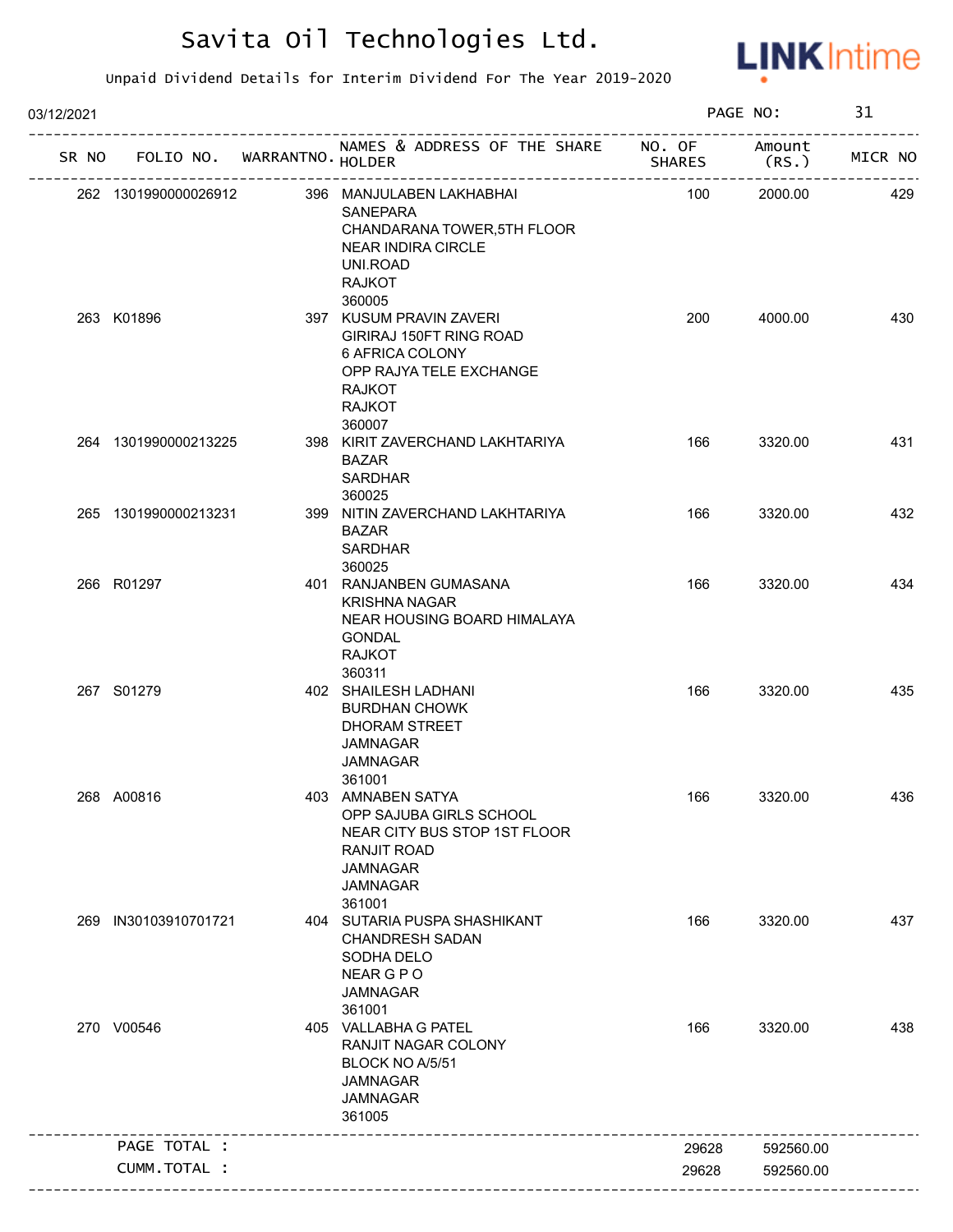

| 03/12/2021  |                             |                                                                                                                                                   |               | PAGE NO:                    | 32      |
|-------------|-----------------------------|---------------------------------------------------------------------------------------------------------------------------------------------------|---------------|-----------------------------|---------|
| SR NO       | FOLIO NO. WARRANTNO. HOLDER | NAMES & ADDRESS OF THE SHARE NO. OF                                                                                                               | <b>SHARES</b> | Amount<br>(RS.              | MICR NO |
| 271 N00874  | ------------------------    | 407 NAYNA P VORA<br>MAHAVIR SOCIETY C-132 B<br>NAYANDIP PALACE ROAD<br>JAMNAGAR<br>JAMNAGAR<br>361008                                             | 100           | ----------------<br>2000.00 | 440     |
| 272 A02688  |                             | 409 AMIT MOTANI<br>SHYAM CONSULTANCY<br>JODHPUR GATE<br>KHAMBHALIA<br>JAMNAGAR<br>361305                                                          | 100           | 2000.00                     | 442     |
| 273 B01140  |                             | 412 BINABEN PRAFUL PATEL<br><b>14 VARDHAMAN NAGAR</b><br>ZANZARDA ROAD<br>JUNAGADH-GUJRAT<br><b>JUNAGADH</b><br>362001                            | 166           | 3320.00                     | 445     |
| 274 H00888  |                             | 415 HIMATLAL VAGHASIA<br>TELEPHONE OFFICE<br>UNA (GUJRAT)<br>JUNAGADH<br>362560                                                                   | 166           | 3320.00                     | 448     |
| 275 G00953  |                             | 416 GANPATBHAIK PATEL<br>9 HARI KRISHNA SOCIETY<br>NEAR DESHAL BHATAT VAU<br>BEHIND LAVUA PATEL BOARD<br>SURENDRANAGAR<br>SURENDRANAGAR<br>363001 | 166           | 3320.00                     | 449     |
| 276 J500007 |                             | 417 JYOTSANABEN NIRANJANBHAI<br><b>GOSALIYA</b><br><b>VIMALNATH SOCIETY</b><br><b>NEAR RAILWAY LINE</b><br>P NO. 17<br>SURENDRANAGAR<br>363001    | 166           | 3320.00                     | 450     |
| 277 M00774  |                             | 421 MAHENDRASINH K JADEJA<br>MATHAKIYA STREET MOTA<br>JAIN DERASAR ROAD<br><b>DHRANGADHRA</b><br>SURENDRANAGAR<br>363310                          | 100           | 2000.00                     | 454     |
| 278 D00989  |                             | 422 DIPAK SHETH<br>FATEHSINH JINING FACTORY<br>OPP PETROL PUMP<br><b>LIMBDI</b><br><b>SURENDRANAGAR</b><br>363421                                 | 100           | 2000.00                     | 455     |

|          | <b>PAGE</b><br>.     | 30692 | 3840.00<br>61         |
|----------|----------------------|-------|-----------------------|
| -------- | тот<br>CUMM.<br>TAL. | 30692 | 3840.00<br>C 4<br>n I |
|          |                      |       |                       |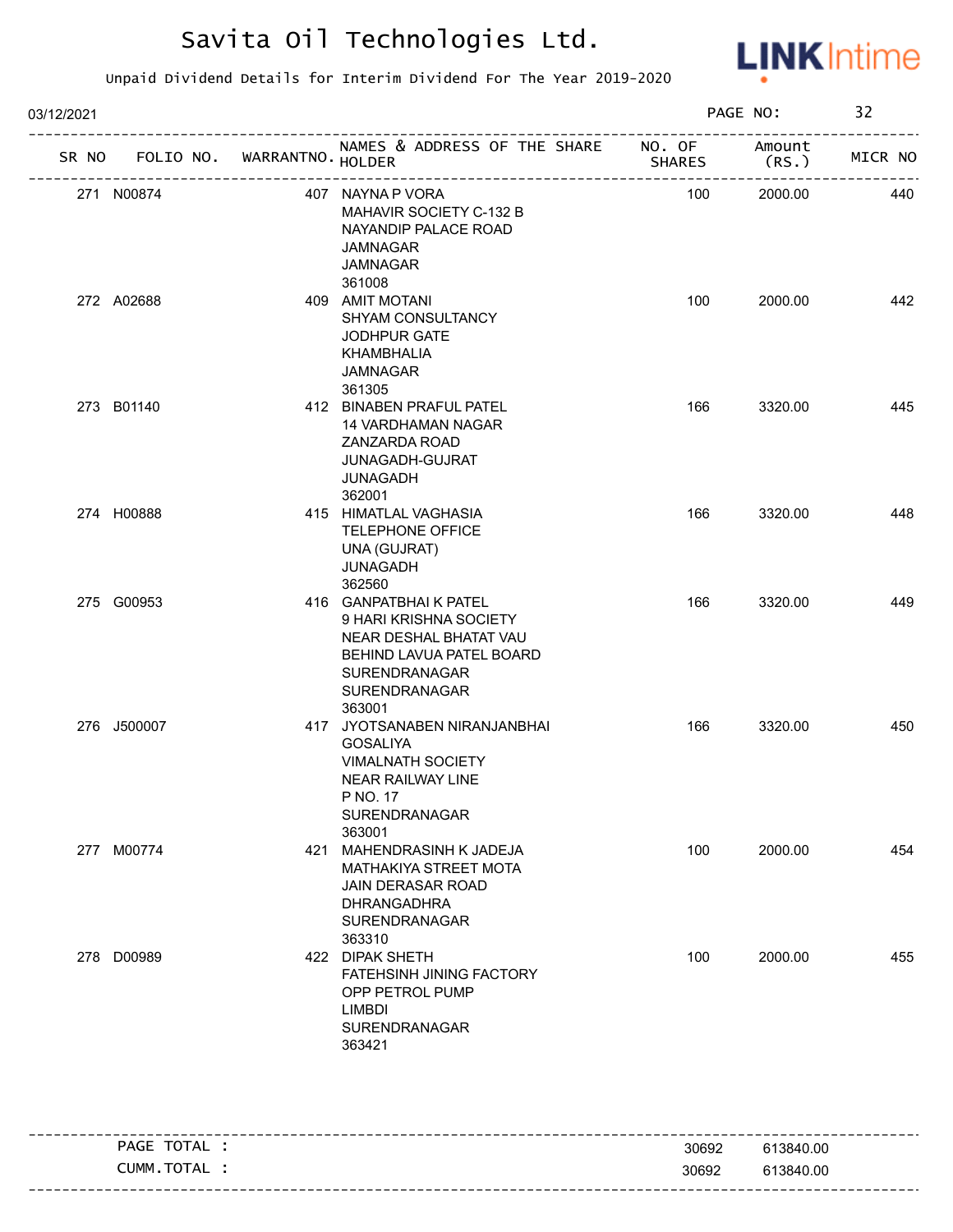

| 03/12/2021 |                             |                                                                                                                               |        | PAGE NO:        | 33      |
|------------|-----------------------------|-------------------------------------------------------------------------------------------------------------------------------|--------|-----------------|---------|
| SR NO      | FOLIO NO. WARRANTNO. HOLDER | NAMES & ADDRESS OF THE SHARE NO. OF                                                                                           | SHARES | Amount<br>(RS.) | MICR NO |
|            | 279 K00791                  | 423 KANJI C SANAVDA<br>AT PO BARWALA<br><b>TA MORBI</b><br><b>DIST RAJKOT</b><br><b>RAJKOT</b>                                | 166    | 3320.00         | 456     |
|            | 280 A01239                  | 363636<br>424 ARVIND KOTAK<br>C/O H J KOTAK<br>16 PRANNAGAR 2 RAVAPAR RD<br><b>MORBI</b><br><b>RAJKOT</b><br>363641           | 100    | 2000.00         | 457     |
|            | 281 T00639                  | 428 TRUPTI PATHAK<br>PLOT NO 118 SHIKSHAK SOCT<br><b>SARDAR NAGAR</b><br><b>BHAV NAGAR</b><br><b>BHAVNAGAR</b><br>364002      | 166    | 3320.00         | 461     |
|            | 282 IN30097410055556        | 434 HITESH MOHANLAL SHAH<br>MOTI POSAL STREET,<br>DANDA BAZAR,<br>BHUJ-KUTCH.<br>370001                                       | 166    | 3320.00         | 467     |
|            | 283 S00616                  | 435 SALINI SANGHVI<br>C/O JAY ENTERPRISE<br>ARIHANT COMPLEX<br><b>BHACHAU</b><br><b>BHUJ KUCHCHH</b><br>370140                | 166    | 3320.00         | 468     |
|            | 284 J00816                  | 437 JAYESH CHAMPANERI<br>8039 NEAR KOTHARI STORES<br><b>INSIDE DELHI GATE</b><br>AHMEDABAD<br>AHMEDABAD<br>380001             | 166    | 3320.00         | 470     |
|            | 285 K00777                  | 438 KANCHANBEN PRAMUKHLAL SONI<br>1139/A DEVAJI SARAIYAS POLE<br>SANKADI SERI MANEK CHOWK<br>AHMEDABAD<br>AHMEDABAD<br>380001 | 166    | 3320.00         | 471     |
|            | 286 L00584                  | 439 LALITABEN D SHAH<br>RAJASTHAN ICE CREAM<br>NEAR PADSHA POLE RELIEF ROAD<br>AHMEDABAD<br>AHMEDABAD<br>380001               | 166    | 3320.00         | 472     |
|            | 287 Y00510                  | 441 VASUDEV RAMCHAND<br>103 JUMANI BAZAR<br>SINDHI MARKET<br>AHMEDABAD<br>AHMEDABAD<br>380002                                 | 100    | 2000.00         | 474     |
|            | PAGE TOTAL :                |                                                                                                                               | 32054  | 641080.00       |         |
|            |                             |                                                                                                                               |        |                 |         |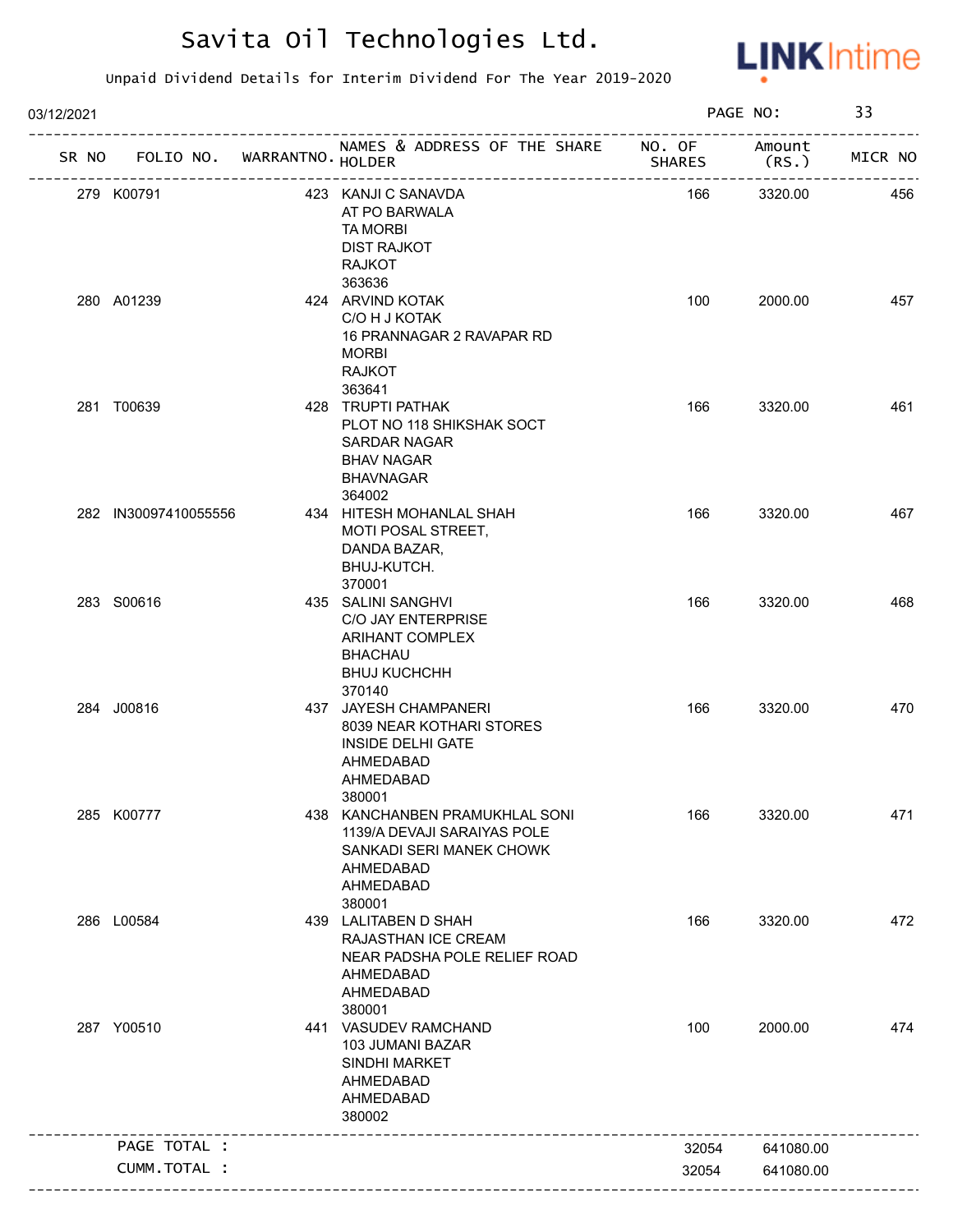

| 03/12/2021 |              |                                   |                                                                                                                                                |               | PAGE NO:        | 34      |
|------------|--------------|-----------------------------------|------------------------------------------------------------------------------------------------------------------------------------------------|---------------|-----------------|---------|
|            |              | SR NO FOLIO NO. WARRANTNO. HOLDER | NAMES & ADDRESS OF THE SHARE NO. OF                                                                                                            | <b>SHARES</b> | Amount<br>(RS.) | MICR NO |
| 288 S01009 |              |                                   | 442 SARSWATIBEN J KRISHNANI<br>KRISHNA SALES CORPORATION<br>NR GURUNANK MKT SINDHI MKT<br>AHMEDABAD<br>AHMEDABAD<br>380002                     | 166           | 3320.00         | 475     |
| 289 A01270 |              |                                   | 443 ARVINDBHAI DALAL<br><b>148 NEW CLOTH MARKET</b><br>O/S RAIPUR GATE<br>AHMEDABAD<br>AHMEDABAD<br>380002                                     | 100           | 2000.00         | 476     |
| 290 A01436 |              |                                   | 444 ASHOK THAKORBHAI DESAI<br>247/3 OM TEXTILE 2ND FLOOR<br>NEW CLOTH MARKET SARANGPUR<br>AHMEDABAD<br>AHMEDABAD<br>380002                     | 100           | 2000.00         | 477     |
| 291 D01298 |              |                                   | 445 DEVANGI RAJESHKUMAR SHAH<br><b>B/9 RADHE APPARTMENTS</b><br>BEHIND BOMBAY GARAGE<br><b>SHAHIBAG</b><br>AHMEDABAD<br>AHMEDABAD<br>380004    | 166           | 3320.00         | 478     |
| 292 B01175 |              |                                   | 448 BIPIN SHETH<br>20 B HAREKRISHNA COMPLEX<br>ELLIS-BRIDGE PRIMMNAGAR<br>AHMEDABAD<br>AHMEDABAD<br>380006                                     | 166           | 3320.00         | 481     |
| 293 S01816 |              |                                   | 454 SOMABHAI VALLABHAI PATEL<br><b>47 SHARDA SOCIETY</b><br><b>PALDI</b><br>AHMEDABAD<br>AHMEDABAD<br>380007                                   | 166           | 3320.00         | 487     |
| 294 K01264 |              |                                   | 458 KRUNAL JAYENDRA THAKKAR<br>JAYENDRA NATVERLAL THAKKAR<br>5 SHAH APP VAKIL VADI<br>L G CORNER MANINAGAR<br>AHMEDABAD<br>AHMEDABAD<br>380008 | 166           | 3320.00         | 491     |
| 295 A00851 |              |                                   | 461 ANAGRAM FINANCE LIMITED<br>901 SAKAR COMPLEX<br>NEHRU BRIDGE ASHRAM ROAD<br>AHMEDABAD<br>AHMEDABAD<br>380009                               | 233           | 4660.00         | 494     |
|            | PAGE TOTAL : |                                   |                                                                                                                                                | 33317         | 666340.00       |         |
|            | CUMM.TOTAL : |                                   |                                                                                                                                                | 33317         | 666340.00       |         |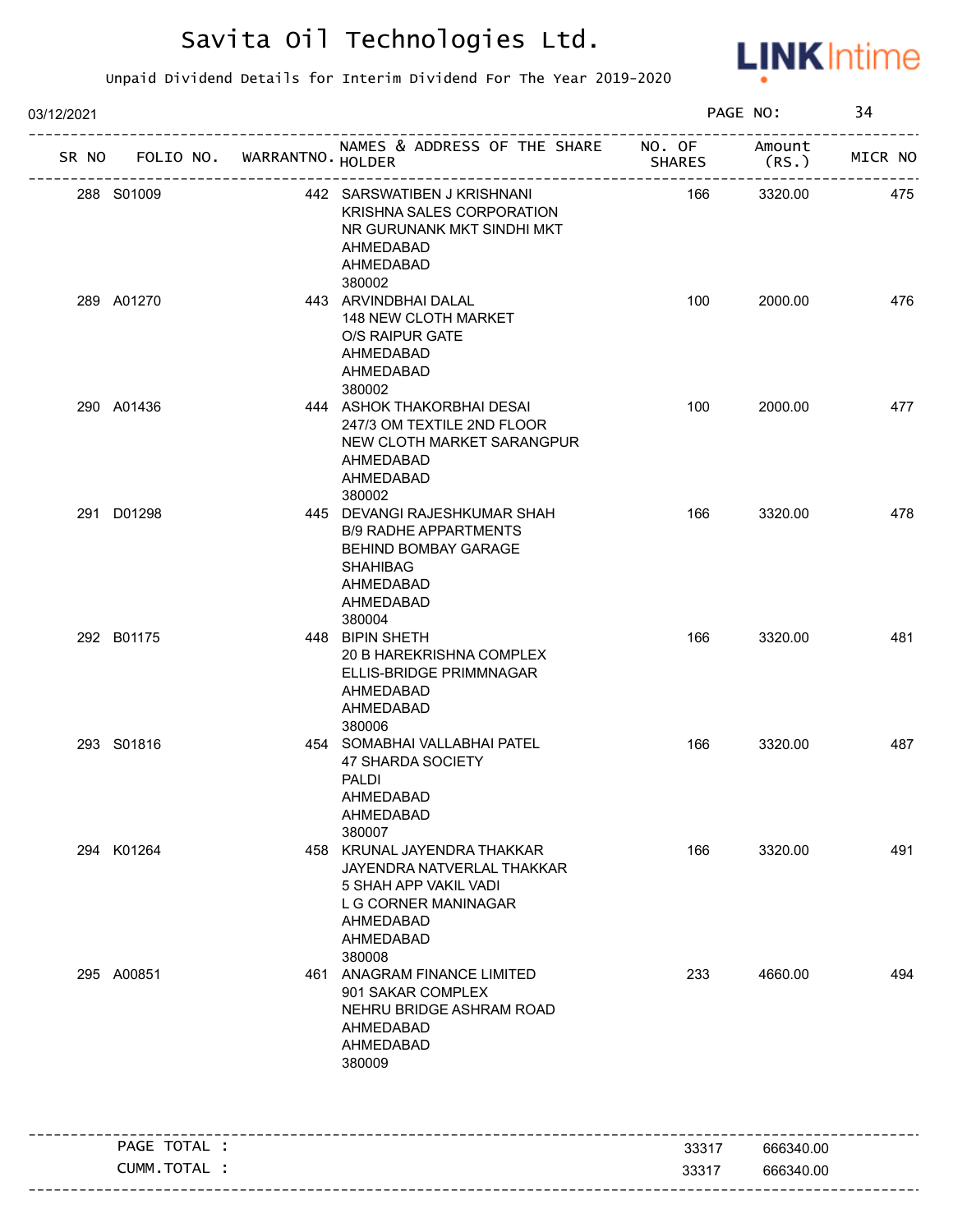

| 03/12/2021 |                             |  | PAGE NO:                                                                                                                               |               | 35             |         |
|------------|-----------------------------|--|----------------------------------------------------------------------------------------------------------------------------------------|---------------|----------------|---------|
| SR NO      | FOLIO NO. WARRANTNO. HOLDER |  | NAMES & ADDRESS OF THE SHARE NO. OF                                                                                                    | <b>SHARES</b> | Amount<br>(RS. | MICR NO |
|            | 296 A01498                  |  | 464 ATUL AMRUTLAL SHAH<br><b>25 UTTAR GUJARAT PATEL</b><br>SOCIETY PART I ASARWA<br>AHMEDABAD<br>AHMEDABAD<br>380010                   | 166           | 3320.00        | 497     |
|            | 297 H00866                  |  | 465 HETAL PATEL<br>301 G H B BANDHAN COMPLEX<br>NR JAIN TEMPLE ANKUR RD<br>AHMEDABAD<br>AHMEDABAD<br>380013                            | 166           | 3320.00        | 498     |
|            | 298 H01070                  |  | 466 HASUMATI R SHAH<br>13 SATYAWADI SOC<br><b>USMANPURA</b><br>AHMEDABAD<br>AHMEDABAD<br>380013                                        | 100           | 2000.00        | 499     |
|            | 299 U00513                  |  | 469 UJEMBEN PATEL<br>27 LAXMINAGAR SOCIETY<br><b>NARANPURA</b><br>AHMEDABAD<br>AHMEDABAD<br>380013                                     | 166           | 3320.00        | 502     |
|            | 300 R01685                  |  | 472 RONAK TULSIDAS CHHABRIA<br>793 PURSHOTTAM NAGAR<br><b>NEW WADEJ</b><br>AHMEDABAD<br>AHMEDABAD<br>380013                            | 166           | 3320.00        | 505     |
|            | 301 M01297                  |  | 480 MEHUL DILIPKUMAR TRIVEDI<br><b>D-1 SAMIP APPARTMENT</b><br>NR SHREYAS CROSSING<br>AMBAWADI AHMEDABAD<br>AHMEDABAD<br>380015        | 166           | 3320.00        | 513     |
|            | 302 K02009                  |  | 481 KARTIKEYA HEMCHAND<br>29 SUMERU BUNGLOWS<br>NEXT TO SARATHI HOTEL<br><b>BODAKDEV VASTRAPUR</b><br>AHMEDABAD<br>AHMEDABAD<br>380015 | 166           | 3320.00        | 514     |
|            | 303 A01476                  |  | 485 ASHWIN PATEL<br>145 MANEK BAUG SOCIETY<br>POLYTECHNIC AHMEDABAD<br><b>GUJARAT</b><br>AHMEDABAD<br>380015                           | 166           | 3320.00        | 518     |

| PAGE TOTAL | 34579 | 691580.00 |
|------------|-------|-----------|
| CUMM.TOTAL | 34579 | 691580.00 |
|            |       |           |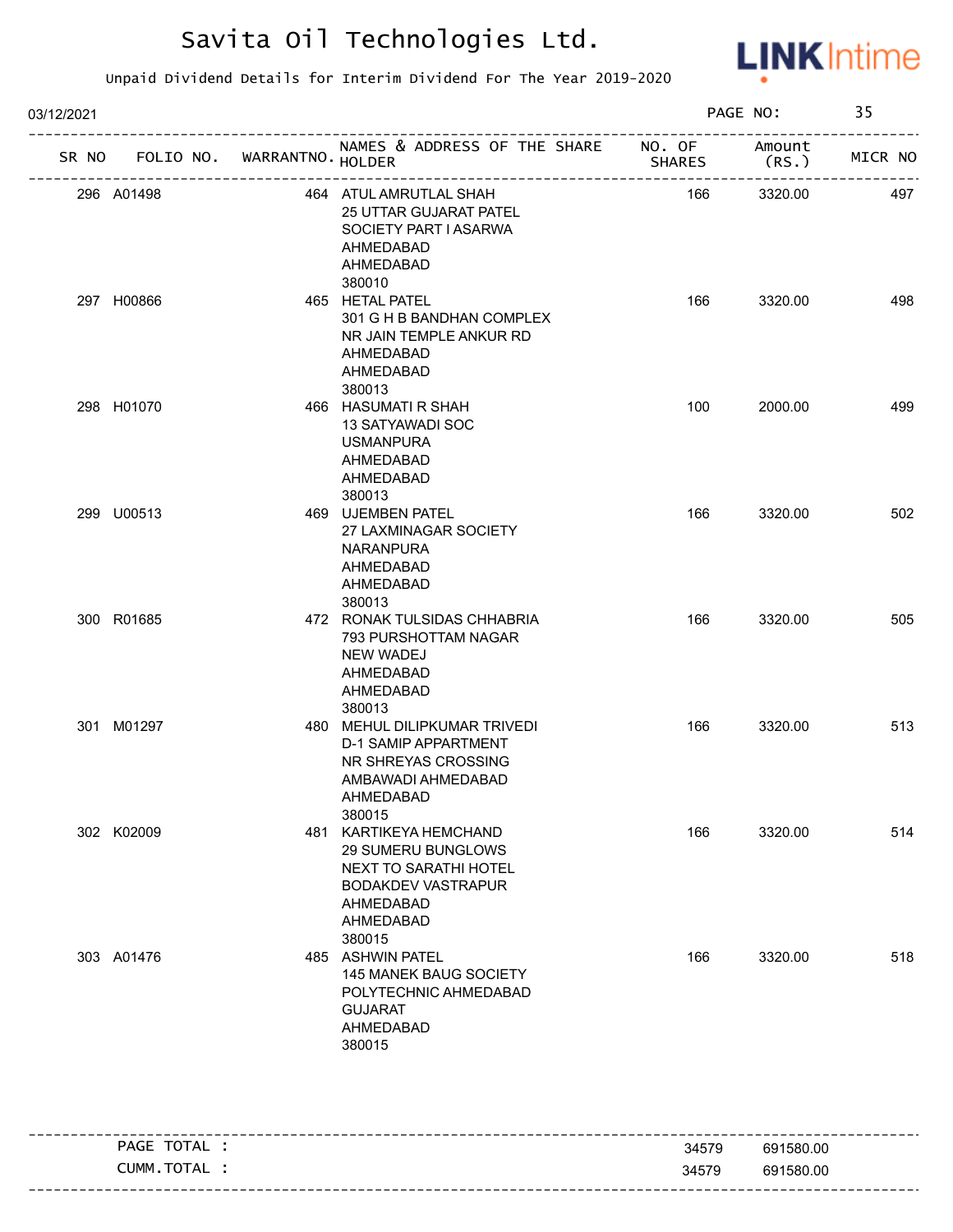

| 03/12/2021 |                                   |                                                                                                                                                         |               | PAGE NO:       | 36      |
|------------|-----------------------------------|---------------------------------------------------------------------------------------------------------------------------------------------------------|---------------|----------------|---------|
|            | SR NO FOLIO NO. WARRANTNO. HOLDER | NAMES & ADDRESS OF THE SHARE NO. OF<br>-<br>- <mark>----------------------</mark>                                                                       | <b>SHARES</b> | Amount<br>(RS. | MICR NO |
|            | 304 N01355                        | 490 NIPA RASHMI SHAH<br>2 MADHAVBAG SOCIETY<br>OPP BHULABHAI POLICE CHOWKY<br>AHMEDABAD<br>AHMEDABAD                                                    | 166           | 3320.00        | 523     |
|            | 305 S08882                        | 380022<br>493 SHANTABEN SURESHBHAI DESAI<br><b>B 6 PAVITRAKUNJ SOCIETY</b><br>C T M AMRAIWADI<br>AHMEDABAD<br>AHMEDABAD<br>380026                       | 166           | 3320.00        | 526     |
|            | 306 A500008                       | 495 AJAY S GANDHI<br>162/C MANGLAM SOC<br>OPP MANGALESHWAR MAHADEV<br><b>GHODASAR</b><br>AHMEDABAD<br>380050                                            | 100           | 2000.00        | 528     |
|            | 307 S07298                        | 496 SANDHYA K DAVE<br>A/33 LOVE KUSH TOWER<br>THALTEJ CHAR RASTA<br>DRIVE IN ROAD<br>AHMEDABAD<br>AHMEDABAD<br>380054                                   | 166           | 3320.00        | 529     |
|            | 308 IN30132110235453              | 497 MUKESHKUMAR CHHAGANLAL<br><b>PATEL</b><br>9/2/2/1A, NANDANVAN BUNGLOW<br>OPP. SHRIDHAR PARTI PLOT<br>NR.SHYAM VIHAR, THALTEJ<br>AHMEDABAD<br>380054 | 166           | 3320.00        | 530     |
|            | 309 H00876                        | 499 HIMANSHU DINESH PATEL<br>A-12 PARASMANI FLATS<br>RANNAPARK GHATLODIA<br>AHMEDABAD<br>AHMEDABAD<br>380061                                            | 100           | 2000.00        | 532     |
|            | 310 M01050                        | 500 MANJUBEN MANHARLAL<br><b>BRAHMBHATT</b><br>337 K K NAGAR SECTOR 4<br><b>NEAR RANNA PARK</b><br><b>GHATLODIA AHMEDABAD</b><br>AHMEDABAD<br>380061    | 166           | 3320.00        | 533     |
|            | 311 S00998                        | 502 SAROJBEN N BHATT<br>PLOT NO 534 A/2<br>SAURABH SOCIETY SEC NO 23<br><b>GANDHINAGAR</b><br><b>GANDHI NAGAR</b><br>382023                             | 166           | 3320.00        | 535     |
|            | PAGE TOTAL :                      |                                                                                                                                                         | 35775         | 715500.00      |         |
|            | CUMM.TOTAL :                      |                                                                                                                                                         |               |                |         |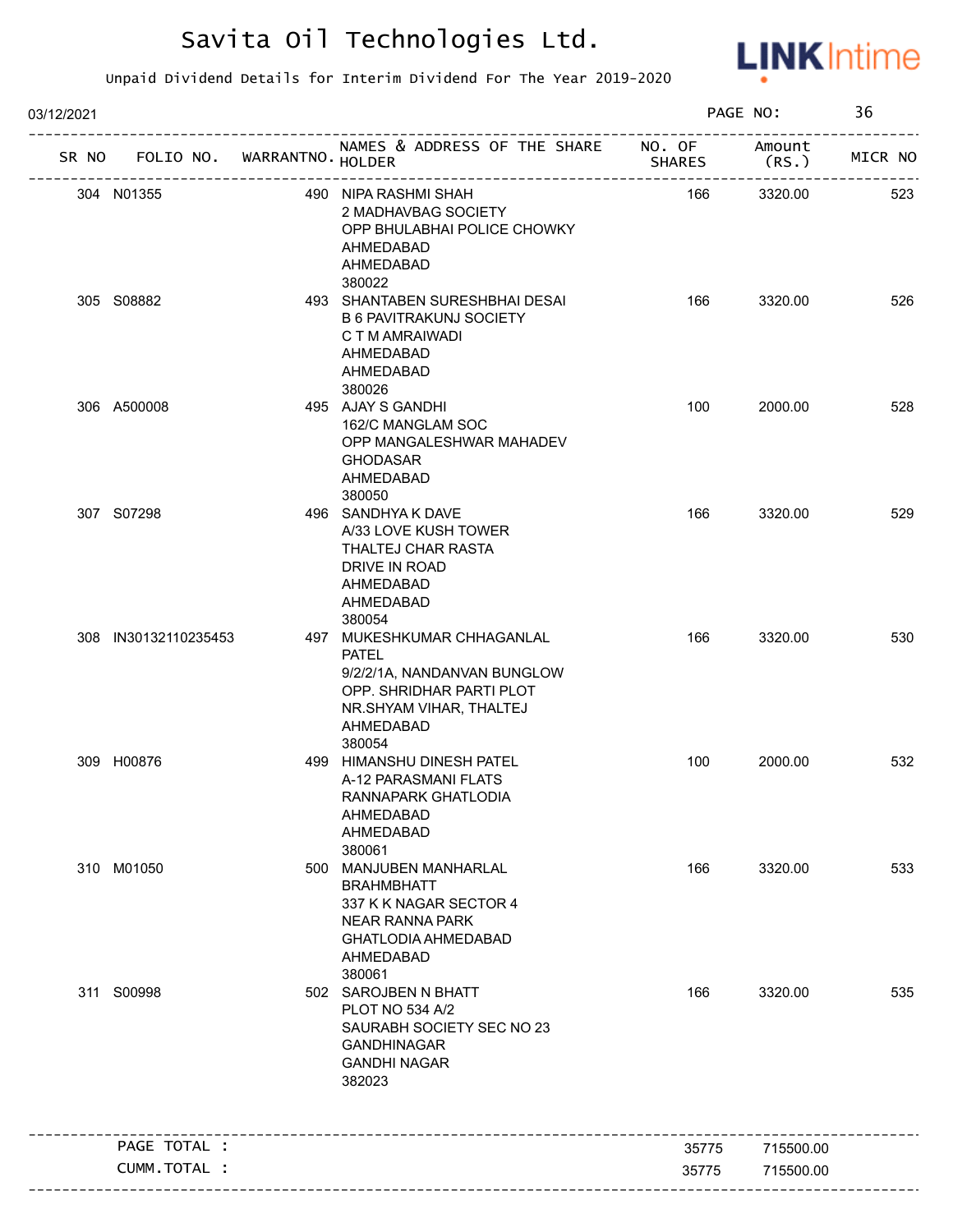

| 03/12/2021 |                      |                             |                                                                                                                                              |               | PAGE NO:        | 37      |
|------------|----------------------|-----------------------------|----------------------------------------------------------------------------------------------------------------------------------------------|---------------|-----------------|---------|
| SR NO      |                      | FOLIO NO. WARRANTNO. HOLDER | NAMES & ADDRESS OF THE SHARE NO. OF                                                                                                          | <b>SHARES</b> | Amount<br>(RS.) | MICR NO |
|            | 312 Y00532           |                             | 505 YOGESH CHANDULAL THAKKAR<br>SARVODAY SOCIETY MANDAL<br>ROAD DIST AHMEDABAD<br><b>VIRAMGAM</b><br>AHMEDABAD<br>382150                     | 100           | 2000.00         | 538     |
|            | 313 M01241           |                             | 506 MEENA KUMARI PUNJABI<br>CHAWLA KAPAD BHANDAR<br>PO BAVLA TA DHOLKA<br><b>DIST AHMEDABAD</b><br>AHMEDABAD<br>382220                       | 166           | 3320.00         | 539     |
|            | 314 M01243           |                             | 508 MEENA LEVA<br>C/O RAKESH LEVA CENTRAL BANK<br>OF INDIA ADALAJ DIST<br><b>GANDHINAGAR</b><br>AHMEDABAD<br>382421                          | 166           | 3320.00         | 541     |
|            | 315 P01400           |                             | 509 PURUSHOTTAM K PATEL<br>21/3 VRUNDAVAN SOC OPP<br>APNA HOSPITAL RANIP<br>AHMEDABAD<br>AHMEDABAD<br>382480                                 | 166           | 3320.00         | 542     |
|            | 316 IN30123310017972 |                             | 510 VIJAY LAXMANDAS SONI<br>GAUTAM NAGAR (7)<br>AT & POST - KADI<br>DIST. MEHSANA (N.G.)<br>382715                                           | 164           | 3280.00         | 543     |
|            | 317 P00819           |                             | 511 PINAKIN J POPAT<br>NAVAJIVAN ROAD<br>SWADESHI CHAL<br><b>KALOL NG</b><br><b>GANDHI NAGAR</b><br>382721                                   | 100           | 2000.00         | 544     |
|            | 318 P01299           |                             | 514 PREYASH KUMAR DASADIA<br>P P DASADIA PALACE ROAD<br>LAKHTAR DIST SURENDRA NAGAR<br><b>GUJARAT</b><br>SURENDRANAGAR<br>382775             | 166           | 3320.00         | 547     |
|            | 319 S01161           |                             | 515 SAVITABEN RAMJIBHAI H<br><b>CHAUDHARI</b><br>AT POST SAMAJ TA VIJAPUR<br><b>DIST MEHSANA</b><br>HANUMANPURA<br><b>MAHESANA</b><br>382825 | 166           | 3320.00         | 548     |

| TOTAL<br><b>PAGE</b> | 36969 | 739380.00 |
|----------------------|-------|-----------|
| CUMM.TOTAL           | 36969 | 739380.00 |
|                      |       |           |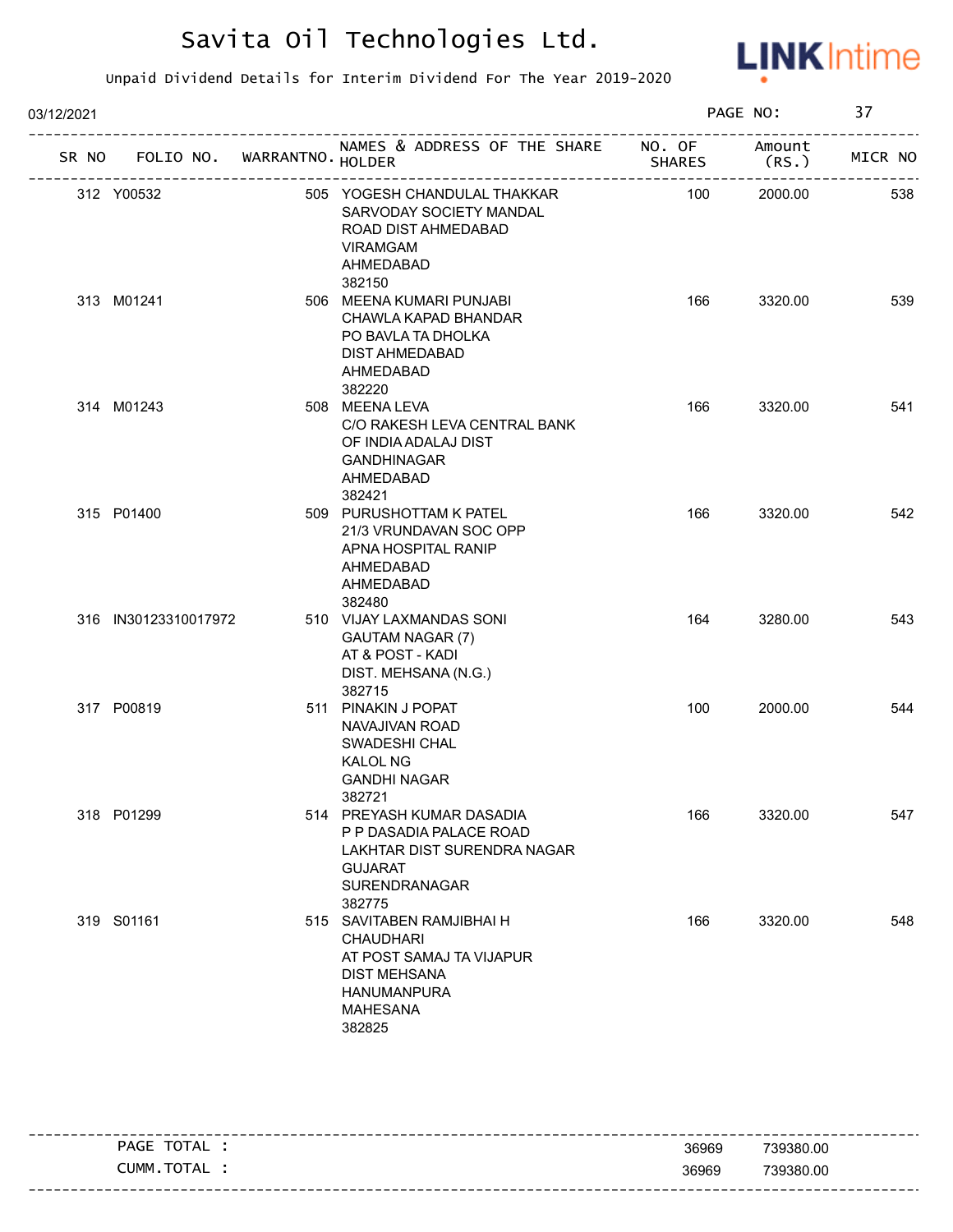

| 03/12/2021 |                             |  |                                                                                                                                                           | PAGE NO:                |                 |         |
|------------|-----------------------------|--|-----------------------------------------------------------------------------------------------------------------------------------------------------------|-------------------------|-----------------|---------|
| SR NO      | FOLIO NO. WARRANTNO. HOLDER |  | NAMES & ADDRESS OF THE SHARE                                                                                                                              | NO. OF<br><b>SHARES</b> | Amount<br>(RS.) | MICR NO |
|            | 320 G00534                  |  | 516 GANDALAL BECHARDAS PATEL<br><b>NEAR WATER WORKES</b><br>AT POST RIDROL TA VIJAPUR<br>DI MEHSANA<br>MAHESANA<br>382835                                 | 166                     | 3320.00         | 549     |
|            | 321 P01148                  |  | 518 PRAVIN CHANDRA G SONI<br>AT PO TQ BHILODA DISTT<br>SABARKANTHA GUJ<br>SABARKANTHA<br>383245                                                           | 166                     | 3320.00         | 551     |
|            | 322 IN30127630354872        |  | 521 DILIPKUMAR GANDALAL PATEL<br>16/A HARINAGAR SOCIETY<br>NEAR JAIN TEMPLE<br><b>HIGHWAY ROAD</b><br>MEHSANA N G<br>384002                               | 166                     | 3320.00         | 554     |
|            | 323 J00927                  |  | 522 JIGNESH SURESHBHAI SHAH<br>31 KRUSANA SOCI JAIL ROAD<br>MEHSANA<br>MAHESANA<br>384002                                                                 | 166                     | 3320.00         | 555     |
|            | 324 S01270                  |  | 524 SHAILESH BABULAL PATEL<br><b>JAY VIJAY SOCIETY</b><br><b>UNJHA</b><br>NG.<br><b>MAHESANA</b><br>384170                                                | 100                     | 2000.00         | 557     |
|            | 325 H00783                  |  | 527 HASUMATIBEN BANSILAL MODI<br>C/O BANSILAL VIRCHAND & CO<br>PLOT NO 48/90 SARDAR GUNJ<br>PATAN DIST MEHSANA<br><b>PATAN</b><br>384265                  | 100                     | 2000.00         | 560     |
|            | 326 IN30127630392569        |  | 530 DHANIBEN SHANKARBHAI<br><b>CHAUDHARI</b><br>AT AND POST SAGATHALA<br><b>TALUKA KHERALU</b><br><b>DIST MEHSANA</b><br>DIST MEHSANA N G<br>384350       | 166                     | 3320.00         | 563     |
|            | 327 P01760                  |  | 534 PARUL URVISHKUMAR BHAVSAR<br>C/O POPATLAL P BHAVSAR<br><b>OPP JAIN TEMPLE</b><br><b>KAMAL PURA</b><br><b>PALANPUR</b><br><b>BANASKANTHA</b><br>385001 | 100                     | 2000.00         | 567     |

| TOTAL<br>PAGE | 38099 | 761980.00 |
|---------------|-------|-----------|
| CUMM.TOTAL    | 38099 | 761980.00 |
|               |       |           |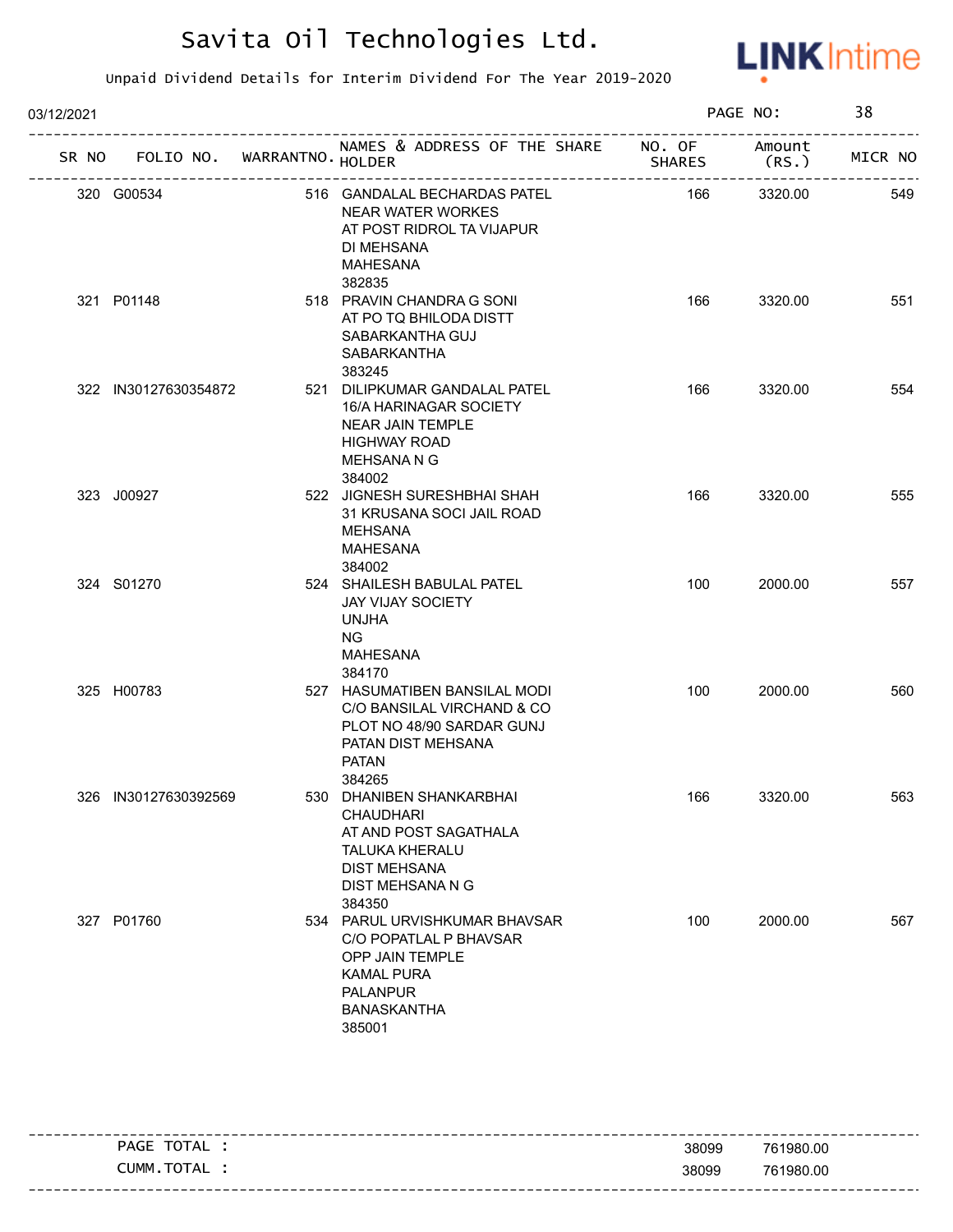

| 03/12/2021 |                                   |                                                                                                                                      |               | PAGE NO:        | 39      |
|------------|-----------------------------------|--------------------------------------------------------------------------------------------------------------------------------------|---------------|-----------------|---------|
|            | SR NO FOLIO NO. WARRANTNO. HOLDER | NAMES & ADDRESS OF THE SHARE NO. OF                                                                                                  | <b>SHARES</b> | Amount<br>(RS.) | MICR NO |
| 328 R00865 |                                   | 539 RAJESHKUMAR M THAKKAR<br>C/O PRAKASH DHUDALAL SHAH<br>1 VARDHMAN SOCIETY<br>DEESA BK GUJ<br>BANASKANTHA                          | 166           | 3320.00         | 572     |
| 329 H01344 |                                   | 385535<br>543 HARIKRISHNA CHANDULAL SHAH<br>VANIA VAD<br>PO ALINA<br>DIST KHEDA<br><b>GUJARAT</b><br>KHEDA<br>387305                 | 166           | 3320.00         | 576     |
| 330 P00686 |                                   | 545 PARESHKUMAR PATEL<br>9 TRIVENI PARK<br>KAPADWANJ<br>KHEDA<br>387620                                                              | 166           | 3320.00         | 578     |
| 331 C00882 |                                   | 547 CHETANA SUNIL AMIN<br>C/O SUNIL AMIN<br>STATE BANK OF SAURASHTRA<br>SARDARGANJ AT ANAND<br>DIST ANAND GUJARAT<br>ANAND<br>388001 | 100           | 2000.00         | 580     |
| 332 V01035 |                                   | 549 VIPUL MAKWANA<br><b>VIPUL GENTS TAILOR</b><br>DR RAJENDRA MARG<br>NR BHAIKAKA STATUE<br>VALLABH VIDYA NAGAR<br>ANAND<br>388120   | 166           | 3320.00         | 582     |
| 333 K01079 |                                   | 550 KIRAN PATEL<br>SUPER SWITCHGEARS POST BOX 7<br>GIDC VITHAL UDYOGNAGAR<br>VIA ANAND GUJ<br><b>KHEDA</b><br>388121                 | 166           | 3320.00         | 583     |
| 334 H00828 |                                   | 551 HEMANT KUMAR C TRIVEDI<br>II 22/3 GEB COLONY<br><b>WANAKBORI TPS</b><br>TAL THASARA DIST KHEDA<br><b>KHEDA</b><br>388239         | 100           | 2000.00         | 584     |
|            | 335 IN30133018471295              | 552 BHAVESH JAYANTIBHAI PATEL<br>A10 AMBICA SOCIETY<br><b>VIRPUR ROAD</b><br>AT PO BALASINOR<br><b>BALASINOR</b><br>388255           | 166           | 3320.00         | 585     |
|            | PAGE TOTAL :                      | ____________________________________                                                                                                 | 39295         | 785900.00       |         |
|            | CUMM. TOTAL :                     |                                                                                                                                      | 39295         | 785900.00       |         |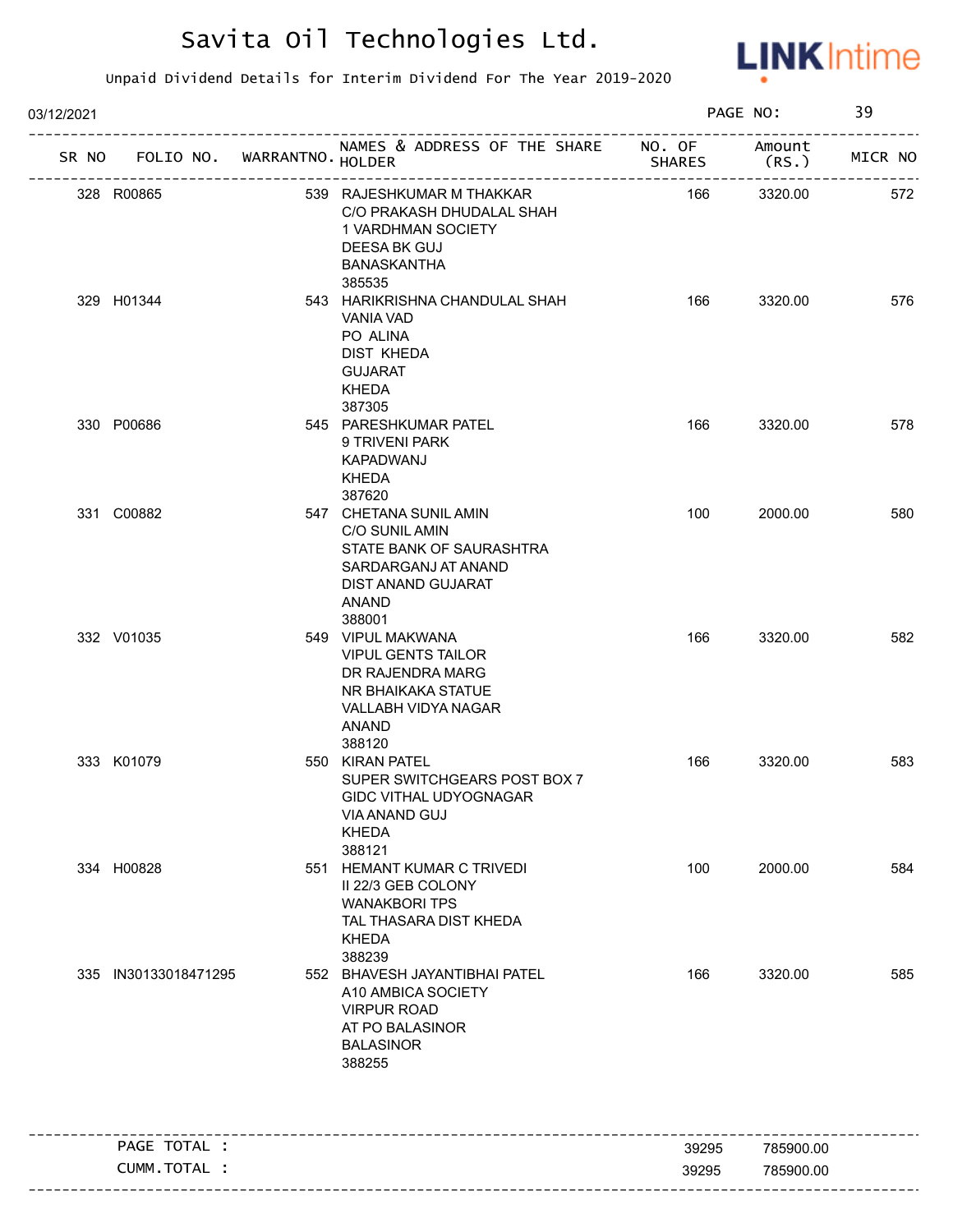

| 03/12/2021   |                             |                                                                                                                                           |                | PAGE NO:               | 40      |
|--------------|-----------------------------|-------------------------------------------------------------------------------------------------------------------------------------------|----------------|------------------------|---------|
| SR NO        | FOLIO NO. WARRANTNO. HOLDER | NAMES & ADDRESS OF THE SHARE NO. OF                                                                                                       | <b>SHARES</b>  | Amount<br>(RS.         | MICR NO |
| 336 G00655   |                             | 554 GHANSHYAMBHAI G PATEL<br><b>VIMAL COTTAGES</b><br>HOSPITAL ROAD PO SARSA<br>TA ANAND<br><b>KHEDA</b>                                  | 166            | 3320.00                | 587     |
| 337 R02023   |                             | 388365<br>555 RAJESH THAKORBHAI PATEL<br>JAWAHER STREET MEHELAV<br>TA PETLAD DIST KHEDA<br><b>GUJARAT</b><br>KHEDA<br>388440              | 166            | 3320.00                | 588     |
| 338 S02760   |                             | 560 SHEELABEN S SHETH<br>SARDAR COLONY<br>SHANTISADAN SOCIETY<br>STATION ROAD<br><b>DAHOD</b><br>PANCHMAHAL<br>389151                     | 166            | 3320.00                | 593     |
| 339 S07583   |                             | 561 SUMANBEN NATVERLAL SHAH<br>2006 DESAIWADA VACHALA FALIA<br>CHAGANLAL NI KHADAKI<br><b>DOHAD</b><br>PANCHMAHAL<br>PANCHMAHAL<br>389151 | 166            | 3320.00                | 594     |
| 340 N00782   |                             | 562 NATVERLAL N SHAH<br>2006 DESAIWADA VACHALA KALVA<br>CHAGANLAL NI CHAL<br>DOHAD DIST PANCH MAHAL<br>PANCHMAHAL<br>389151               | 166            | 3320.00                | 595     |
| 341 P01622   |                             | 563 PRITI B SARAIYA<br>NIRANT MAHAVIR SHERI<br><b>OPP JAIN TEMPLE</b><br>DAHOD (PMS)<br><b>GUJARAT</b><br>PANCHMAHAL<br>389151            | 166            | 3320.00                | 596     |
| 342 R01323   |                             | 564 RASHIDA M PITHAPURWALA<br>3849 ABBASI MANZIL<br>SAIFEE STREET GUJARAT<br><b>DAHOD</b><br>PANCHMAHAL<br>389151                         | 166            | 3320.00                | 597     |
| 343 K01267   |                             | 570 KRUTARTH SHAH<br>18-B JINDAL PRATAP GUNJ<br><b>BARODA</b><br>VADODARA<br>390002                                                       | 166            | 3320.00                | 603     |
| PAGE TOTAL : |                             |                                                                                                                                           |                |                        |         |
| CUMM.TOTAL : |                             |                                                                                                                                           | 40623<br>40623 | 812460.00<br>812460.00 |         |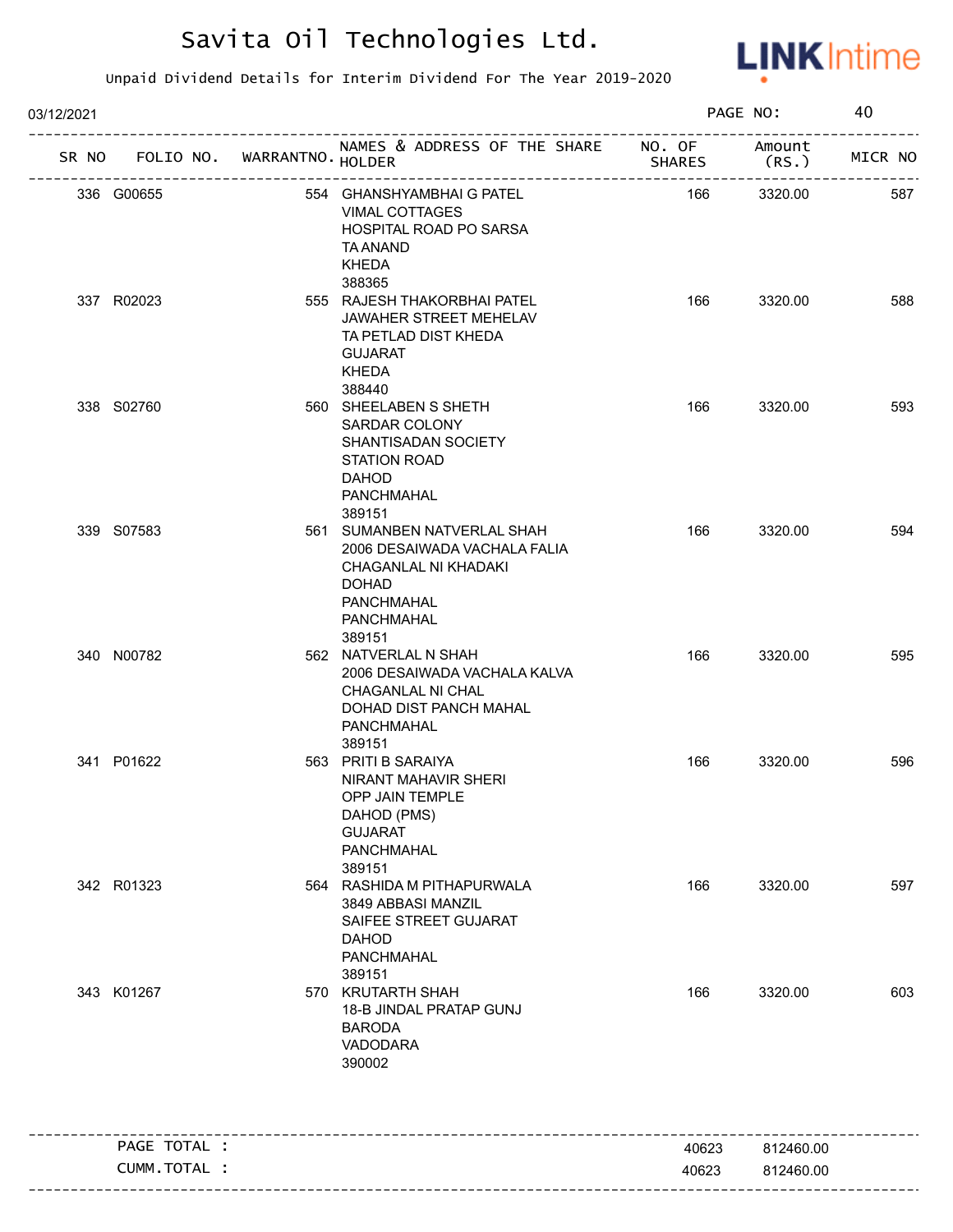

| 03/12/2021 |                      |                       |                                                                                                                                                              |                            | PAGE NO:              | 41      |
|------------|----------------------|-----------------------|--------------------------------------------------------------------------------------------------------------------------------------------------------------|----------------------------|-----------------------|---------|
| SR NO      | FOLIO NO.            | WARRANTNO. HOLDER     | NAMES & ADDRESS OF THE SHARE NO. OF                                                                                                                          | <b>SHARES</b><br>--------- | Amount<br>(RS.)       | MICR NO |
|            | 344 P02299           | --------------------- | 571 PRADIP S PATEL<br>53-YOGINAGAR SO<br><b>FATEHGANJ</b><br><b>BARODA</b><br>VADODARA                                                                       | 500                        | ---------<br>10000.00 | 604     |
|            | 345 U00596           |                       | 390002<br>572 URMILABEN B SONI<br>URMILA KUNJ C-43<br>AVINASH SOC HARNI ROAD<br><b>BARODA</b><br>VADODARA<br>390006                                          | 100                        | 2000.00               | 605     |
|            | 346 1201130000285110 |                       | 573 JAYRAMRAO CHANDRAVADAN<br><b>MARATHE</b><br>TANUJ, B - 12,<br><b>HARIBA PARK SOCIETY,</b><br>DIWALIPURA,<br>VADODARA<br>390007                           | 136                        | 2720.00               | 606     |
|            | 347 IN30088814381584 |                       | 574 MOTIKA AGRAWAL<br>A 220, NANDANVAN HOS. SOC. LTD<br><b>NEW SAMA ROAD</b><br><b>BARODA</b><br><b>BARODA</b><br>390008                                     | 166                        | 3320.00               | 607     |
|            | 348 N00944           |                       | 575 NEETA MAKWANA<br>541 SHARADNAGAR<br><b>TARSALI ROAD</b><br><b>BARODA</b><br>VADODARA<br>390009                                                           | 166                        | 3320.00               | 608     |
|            | 349 A01499           |                       | 576 ATUL BABUBHAI PATEL<br>24 VIVEKANAND SOCIETY<br>MAKARPURA ROAD<br>BARODA<br>VADODARA<br>390009                                                           | 166                        | 3320.00               | 609     |
|            | 350 K00575           |                       | 577 KAILASH BEN V PATEL<br>AT & PO VASNA SAIYED<br>TA DIST BARODA<br>VADODARA<br>390015                                                                      | 166                        | 3320.00               | 610     |
|            | 351 V01071           |                       | 578 VIRENDRABHAI NAROTTAMDAS<br><b>SHAH</b><br>C/O S V SHAH<br>M/5 VRINDAVAN ESTATE<br>OPP ABBISEK COLONY<br>RACE COURSE CIRCLE BARODA<br>VADODARA<br>390015 | 166                        | 3320.00               | 611     |
|            | PAGE TOTAL :         |                       |                                                                                                                                                              | 42189                      | 843780.00             |         |
|            | CUMM. TOTAL :        |                       |                                                                                                                                                              | 42189                      | 843780.00             |         |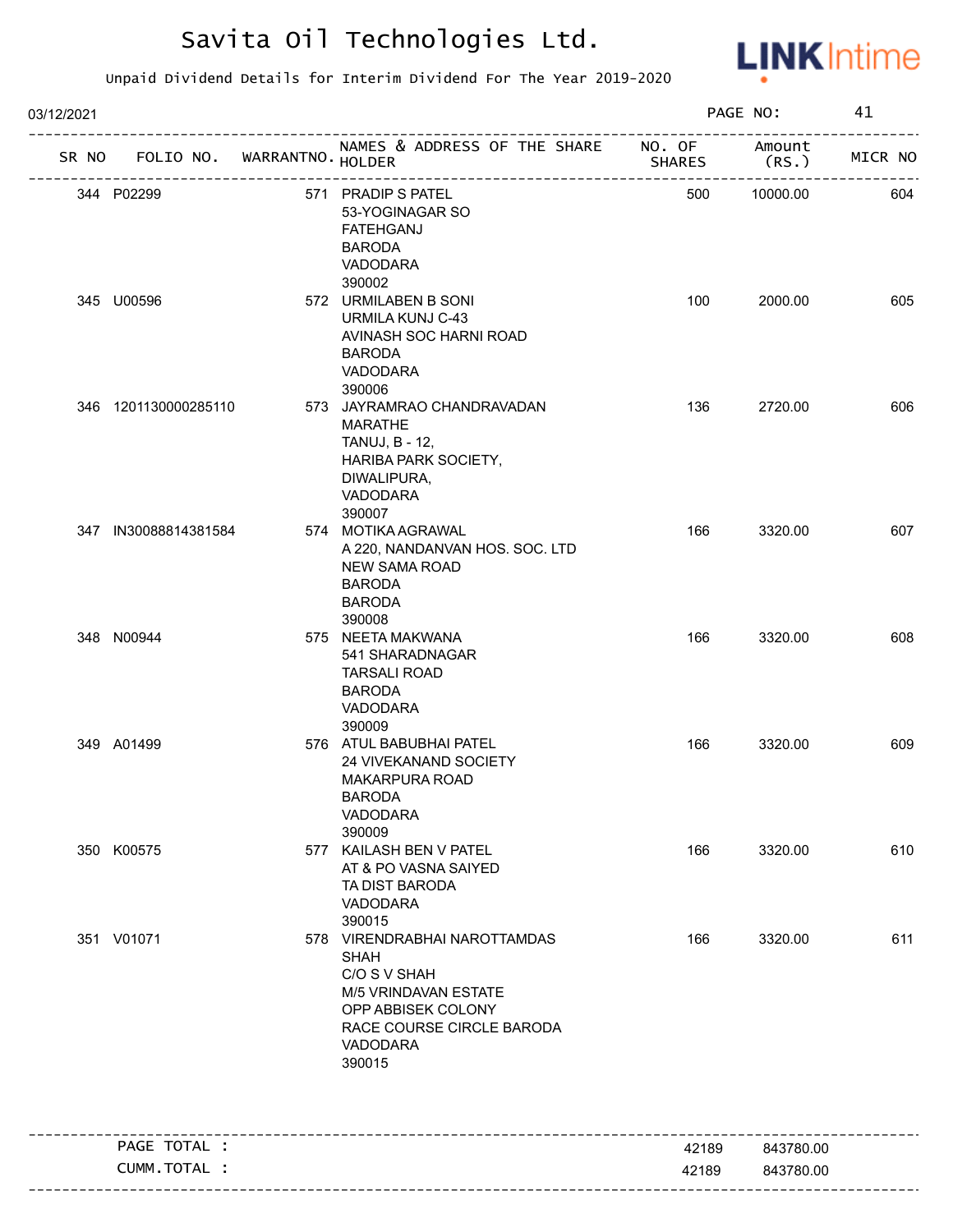

| 03/12/2021 |                                   |                                                                                                                                       |               | PAGE NO:        | 42      |
|------------|-----------------------------------|---------------------------------------------------------------------------------------------------------------------------------------|---------------|-----------------|---------|
|            | SR NO FOLIO NO. WARRANTNO. HOLDER | NAMES & ADDRESS OF THE SHARE NO. OF                                                                                                   | <b>SHARES</b> | Amount<br>(RS.) | MICR NO |
|            | 352 J00912                        | 579 JIGISHA RAMANLAL PATEL<br><b>S-3 MANGLAM FLATS</b><br>OPP BAPUS DARGAH GORVA<br>REFINERY ROAD BARODA<br><b>VADODARA</b><br>390016 | 166           | 3320.00         | 612     |
|            | 353 J01013                        | 580 JOYTINDRA H PATEL<br>C/O M D PATEL<br>5 MANGAL PARK SOCIETY<br><b>GAJARWADI BARODA GUJARAT</b><br>VADODARA<br>390017              | 100           | 2000.00         | 613     |
|            | 354 R01225                        | 581 RAMESHCHANDRA M PATEL<br>RAJA RANCHHOD NEAR WADI<br><b>TOWER</b><br><b>BARODA</b><br>VADODARA<br>390017                           | 166           | 3320.00         | 614     |
|            | 355 1203820000027108              | 584 MINA YOGESH JOSHI<br>B/13/116, VALLABH PARK,<br>ATMA JYOTI ASHRAM ROAD,<br>N/R ELLORA PARK, SUBHANPURA,<br>VADODARA<br>390023     | 166           | 3320.00         | 617     |
|            | 356 S01223                        | 587 SETANSING S BARIA<br>TALUKA PANCHAYAT OFFICE<br>AT & PO CHHOTAUDEPUR<br>DIST BARODA GUJARAT<br>VADODARA<br>391165                 | 166           | 3320.00         | 620     |
|            | 357 B00613                        | 588 BAHILALBHAI C RAMI<br>VAHORWAD BAZAR<br>AT & PO PADRA<br><b>DIST BARODA</b><br>VADODARA<br>391440                                 | 100           | 2000.00         | 621     |
|            | 358 IN30154914833200              | 589 PRAKASHCHANDRA SHIVSHANKAR<br><b>PANCHAL</b><br>6 TEJAS NAGAR<br>NEAR OLD ST DEPOT<br>PADRA DIST BARODA<br>391440                 | 83            | 1660.00         | 622     |
|            | 359 R01397                        | 591 RATANBEN BEDWAWALA<br>NR BHARTI TALKIES<br>M G ROAD<br><b>BHARUCH</b><br><b>BHARUCH</b><br>392001                                 | 166           | 3320.00         | 624     |

| ------- |               |       |           |
|---------|---------------|-------|-----------|
|         | TOTAL<br>PAGE | 43302 | 866040.00 |
|         | CUMM.TOTAL    | 43302 | 866040.00 |
|         |               |       |           |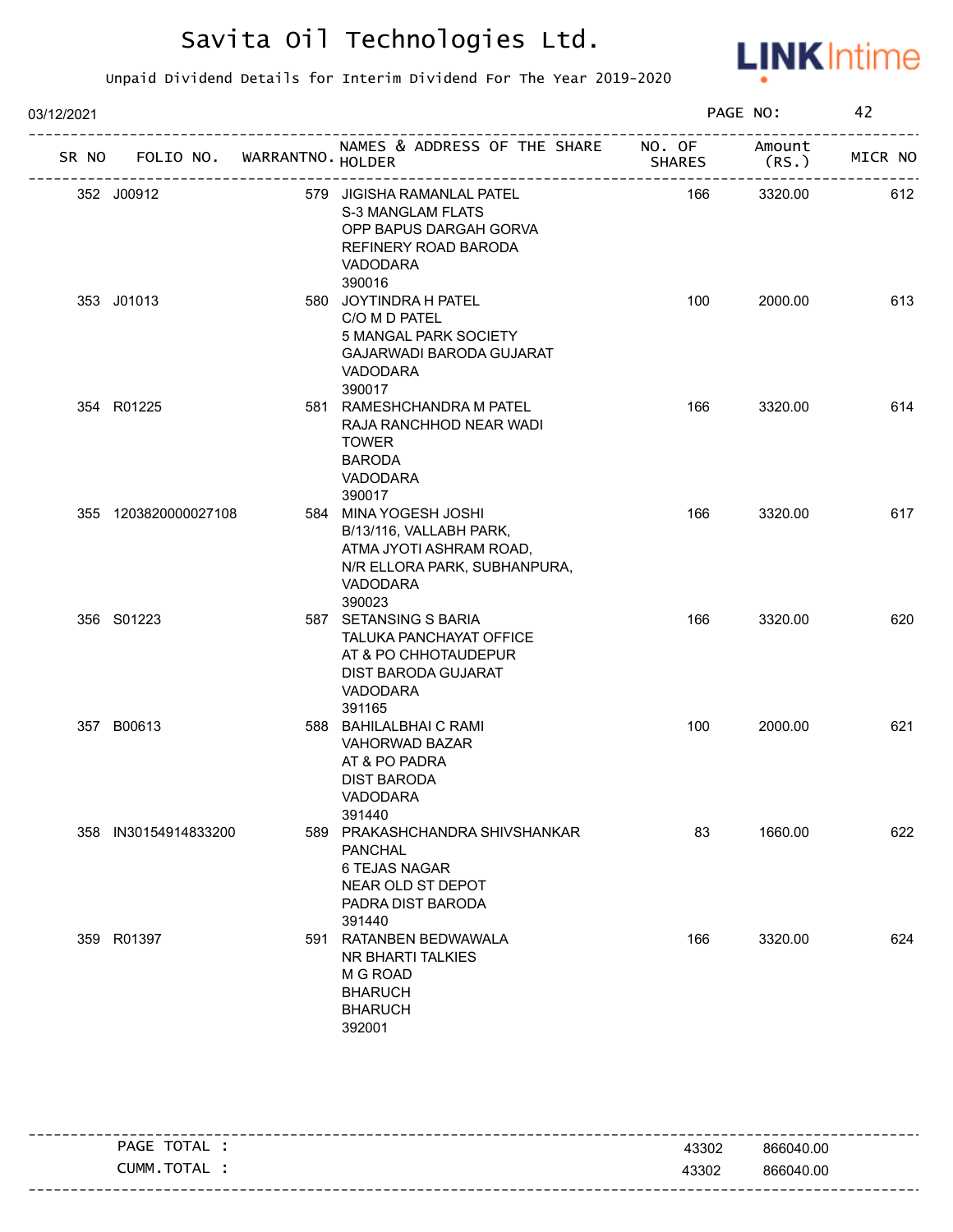

| 03/12/2021 |                              |                             |                                                                                                                                                       |               | PAGE NO:        | 43      |
|------------|------------------------------|-----------------------------|-------------------------------------------------------------------------------------------------------------------------------------------------------|---------------|-----------------|---------|
| SR NO      |                              | FOLIO NO. WARRANTNO. HOLDER | NAMES & ADDRESS OF THE SHARE NO. OF                                                                                                                   | <b>SHARES</b> | Amount<br>(RS.) | MICR NO |
|            | 360 Y00603                   |                             | 592 YOGESHBHAI S PATEL<br>AT & POST SAMLOD<br><b>GUJARAT</b><br>TA & DIST BHARUCH<br><b>BHARUCH</b>                                                   | 166           | 3320.00         | 625     |
|            | 361 T00637                   |                             | 392012<br>595 TRUPTI MANHAR BHAI DESAI<br>C 625 KRIBHCO NAGAR<br>PO KRIBHCO NAGAR<br><b>HAZIRA ROAD</b><br>DIST SURAT (GUJ)<br><b>SURAT</b><br>394515 | 166           | 3320.00         | 628     |
|            | 362 J01194                   |                             | 597 JAYESH JAYANTILAL JARIWALA<br>C/O ANDHRA BANK<br>NANPURA TIMALIAWAD<br><b>SURAT</b><br><b>SURAT</b><br>395001                                     | 166           | 3320.00         | 630     |
|            | 363 V00967                   |                             | 598 VINOD KUMAR AHUJA<br>218 SHREE RAM MARKET<br>RING ROAD SURAT<br><b>SURAT</b><br><b>SURAT</b><br>395002                                            | 166           | 3320.00         | 631     |
|            | 364 C00709                   |                             | 599 CHETAN BABULAL SHAH<br>102-GOPINATH CHAMBER<br>OPP DALGIYA ST MAHIDHARPURA<br><b>SURAT</b><br><b>SURAT</b><br>395003                              | 166           | 3320.00         | 632     |
|            | 365 A00559                   |                             | 600 ABHAY S SHAH<br>VARDAN<br>DALAGIYA MOHALLO<br><b>MAHINDARPURA</b><br><b>SURAT</b><br><b>SURAT</b><br>395003                                       | 166           | 3320.00         | 633     |
|            | 366 A00663                   |                             | 601 ALAMKHAN P BIHARI<br>CHANDA BHAVAN IST FLOOR<br>TARTIYA HANUMAN ST<br><b>HARIPURA SURAT</b><br><b>SURAT</b><br>395003                             | 166           | 3320.00         | 634     |
|            | 367 IN30039415774455         |                             | 602 BHAVESH MAGANBHAI PATEL<br>91-92 AMBICA PARK-2<br>NR OM NAGAR KHARVASA ROAD<br><b>DINDOLI</b><br><b>SURAT GUJRAT</b><br>395003                    | 166           | 3320.00         | 635     |
|            |                              |                             |                                                                                                                                                       |               |                 |         |
|            | PAGE TOTAL :<br>CUMM.TOTAL : |                             |                                                                                                                                                       | 44630         | 892600.00       |         |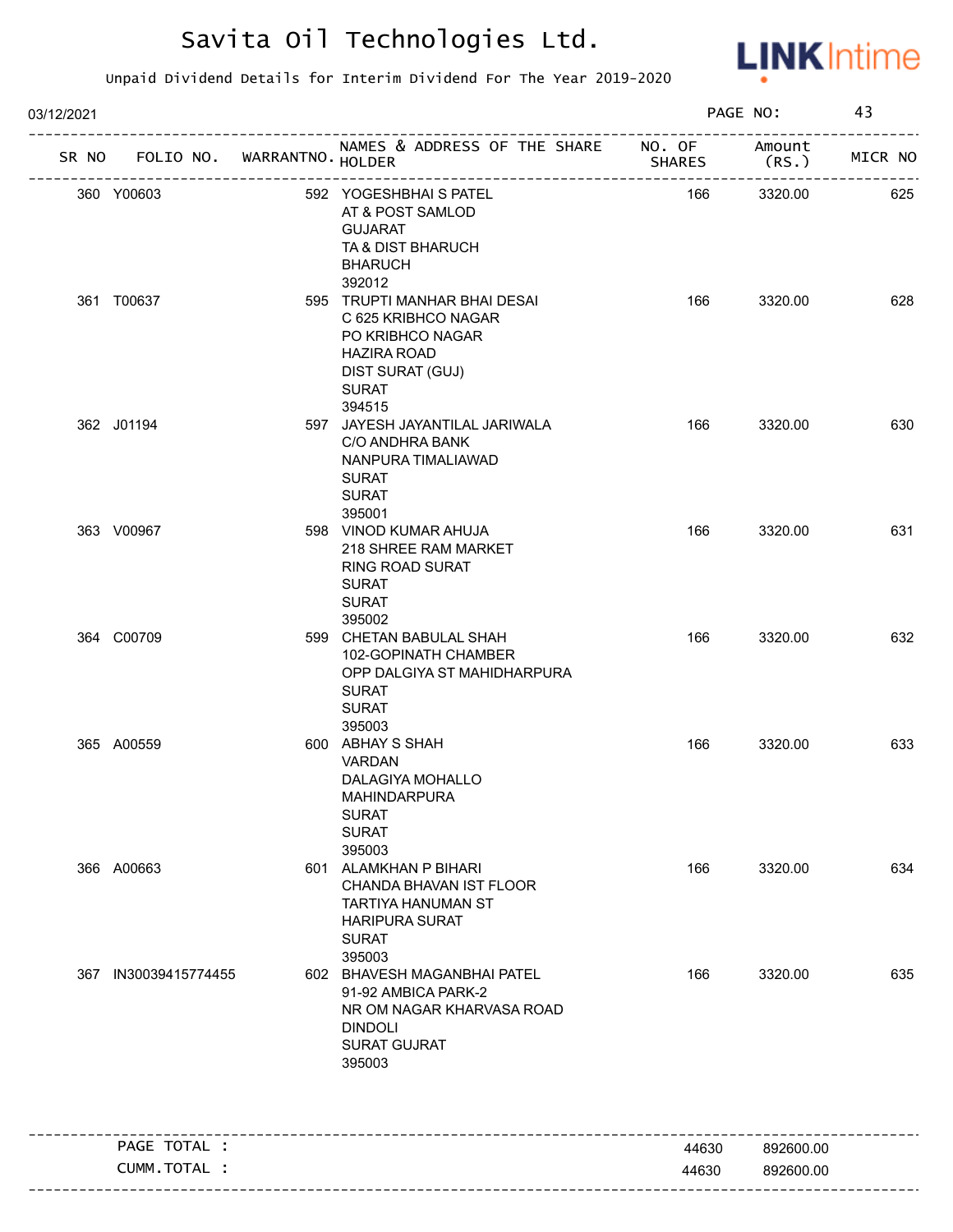

| 03/12/2021 |                             |                                                                                                                                |               | PAGE NO:        | 44      |
|------------|-----------------------------|--------------------------------------------------------------------------------------------------------------------------------|---------------|-----------------|---------|
| SR NO      | FOLIO NO. WARRANTNO. HOLDER | NAMES & ADDRESS OF THE SHARE NO. OF                                                                                            | <b>SHARES</b> | Amount<br>(RS.) | MICR NO |
|            | 368 IN30042510134085        | 603 HARISH BANSILAL RATHOD<br>62, LAXMIKANT SOCIETY,<br>LAXMI KANT ASHRAM ROAD,<br>KATARGAM,<br>SURAT.                         | 83            | 1660.00         | 636     |
|            | 369 K00995                  | 395004<br>604 KETAN DOLATRAI DESAI<br><b>15 SHIVAM CHEMBER</b><br>KHAND BAZAR VARACHHA RD<br><b>SURAT</b><br><b>SURAT</b>      | 166           | 3320.00         | 637     |
|            | 370 S08916                  | 395006<br>605 SANDIP RATIBHAI RAMOLIA<br>10 VANDANA SOCIETY<br>ADAJAN ROAD<br><b>SURAT</b><br><b>SURAT</b><br>395009           | 166           | 3320.00         | 638     |
|            | 371 IN30051315133424        | 609 MANHARBHAI D DESAI<br>DESAI STREET TALODH<br><b>TALODH STREET</b><br><b>BILIMORA</b><br><b>GUJARAT</b><br>396321           | 166           | 3320.00         | 642     |
|            | 372 R01299                  | 610 RANJANBEN K GANDHI<br>C/O KISHOR AMRUTLAL GANDHI<br><b>BAZAR STREET BILIMORA</b><br><b>DIST VALSAD</b><br>VALSAD<br>396321 | 166           | 3320.00         | 643     |
|            | 373 J00815                  | 615 JAYESH C RATHI<br>4/6 NEMANI BLDG 3RD FLR<br>3RD PHOPHAL WADI BHULESHWAR<br><b>BOMBAY</b><br><b>MUMBAI</b><br>400002       | 166           | 3320.00         | 648     |
|            | 374 V01168                  | 616 VIJAY JAYANTILAL THAKER<br>26/A MARUTI LANE<br><b>1ST FLOOR BHULESHWAR</b><br><b>BOMBAY</b><br><b>MUMBAI</b><br>400002     | 166           | 3320.00         | 649     |
|            | 375 Y00554                  | 619 YUSUF HARIANAWALA<br>125 PAKMODIA ST<br>SARDHARYA CHAWL<br><b>BOMBAY</b><br><b>MUMBAI</b><br>400003                        | 166           | 3320.00         | 652     |
|            | 376 A01403                  | 620 ASHOK KUMAR JAIN<br>239 ABDUL REHMAN SO<br><b>BOMBAY</b><br><b>MUMBAI</b><br>400003                                        | 166           | 3320.00         | 653     |
|            | PAGE TOTAL :                |                                                                                                                                | 46041         | 920820.00       |         |
|            | CUMM.TOTAL :                |                                                                                                                                | 46041         | 920820.00       |         |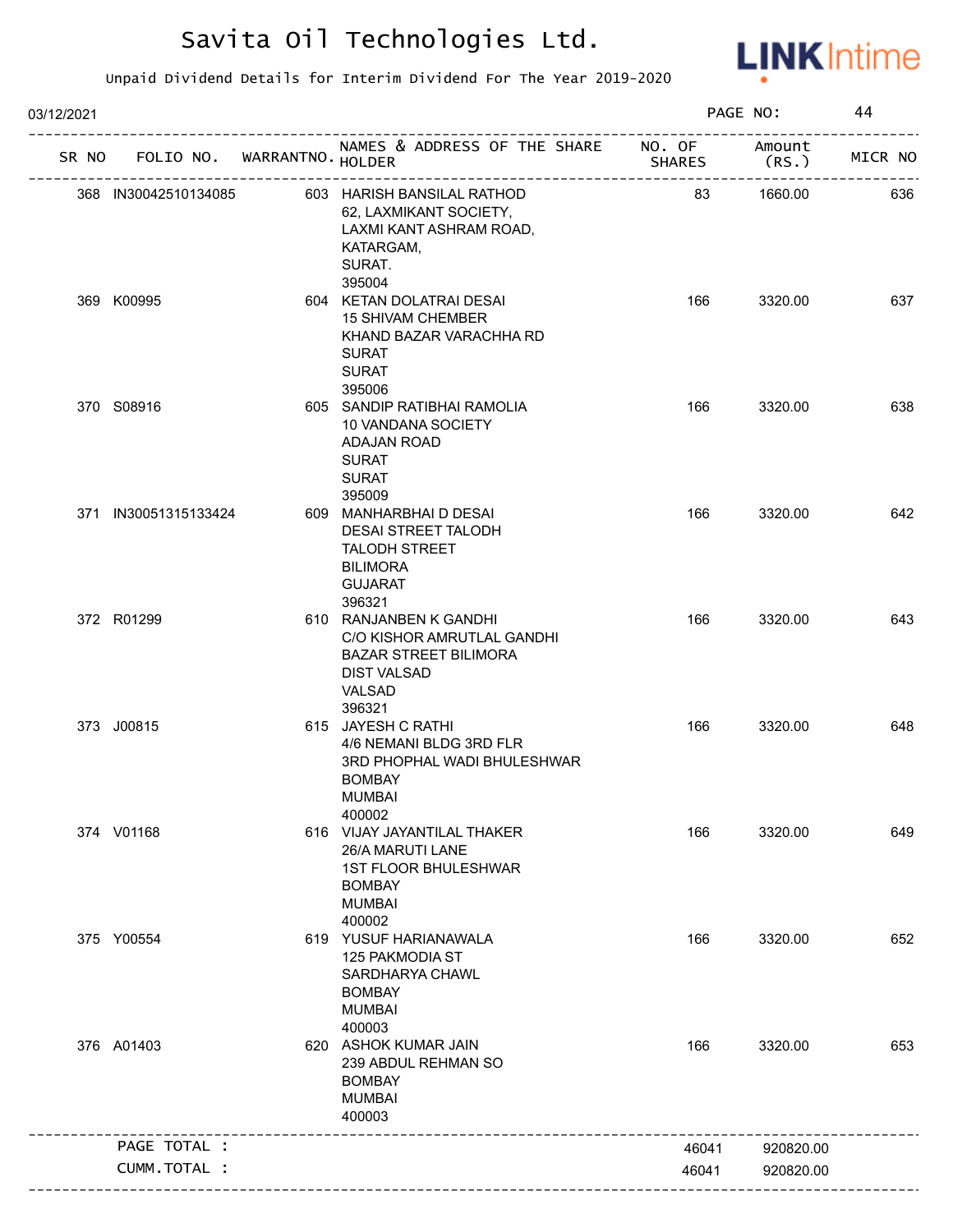

| 03/12/2021 |                      |                                   |                                                                                                                                                     |               | PAGE NO:       | 45      |
|------------|----------------------|-----------------------------------|-----------------------------------------------------------------------------------------------------------------------------------------------------|---------------|----------------|---------|
|            |                      | SR NO FOLIO NO. WARRANTNO. HOLDER | NAMES & ADDRESS OF THE SHARE NO. OF                                                                                                                 | <b>SHARES</b> | Amount<br>(RS. | MICR NO |
|            | 377 F00532           |                                   | 624 FORESIGHT HOLDINGS PVT LTD<br>2/B NAAZ BUILDING<br><b>LAMINGTON ROAD</b><br><b>BOMBAY</b><br>MUMBAI                                             | 166           | 3320.00        | 657     |
|            | 378 A00675           |                                   | 400004<br>625 ALKA BALU<br>2/8 RAMAN SMRUTI<br>PRATHANA SAMAJ<br>V P ROAD<br><b>MUMBAI</b><br><b>MUMBAI</b><br>400004                               | 166           | 3320.00        | 658     |
|            | 379 R02591           |                                   | 626 RUPEE JAYESH KOTHARI<br>ANAND BHUVAN 403 BLOCK<br>163 V P ROAD<br><b>MUMBAI</b><br>MUMBAI<br>400004                                             | 100           | 2000.00        | 659     |
|            | 380 Z00513           |                                   | 630 ZAVERILAL CHIMANLAL MULLIJI<br>MULJI VAKILS CHAWL<br>PANJRAPOLE GIRGAUN<br><b>BOMBAY</b><br><b>MUMBAI</b><br>400006                             | 100           | 2000.00        | 663     |
|            | 381 R02393           |                                   | 633 RAJAT PRAMOD KAPADIA<br>3 SUMANGAL APTS<br>13 B G KHER MARG<br><b>MUMBAI</b><br><b>MUMBAI</b><br>400006                                         | 100           | 2000.00        | 666     |
|            | 382 C00824           |                                   | 634 CHANDANBEN MULCHAND SHAH<br>16 PURAB APARTMENT 6TH FLOOR<br>RIDGE ROAD WALKESHWAR<br>OPP JAIN TMPLE<br><b>BOMBAY</b><br><b>MUMBAI</b><br>400006 | 166           | 3320.00        | 667     |
|            | 383 IN30260310107414 |                                   | 635 UDIT NARAIN SATSANGI<br>53 A<br><b>ANITA</b><br>MOUNT PLEASANT ROAD<br><b>MUMBAI</b><br>400006                                                  | 200           | 4000.00        | 668     |
|            | 384 K00922           |                                   | 638 KASSAM USMAN<br><b>DASTAGIR HOUSE</b><br>4 CLUB ROAD 6TH FLOOR<br><b>BOMBAY</b><br><b>MUMBAI</b><br>400008                                      | 166           | 3320.00        | 671     |
|            | PAGE TOTAL :         |                                   |                                                                                                                                                     | 47205         | 944100.00      |         |
|            | CUMM.TOTAL :         |                                   |                                                                                                                                                     | 47205         | 944100.00      |         |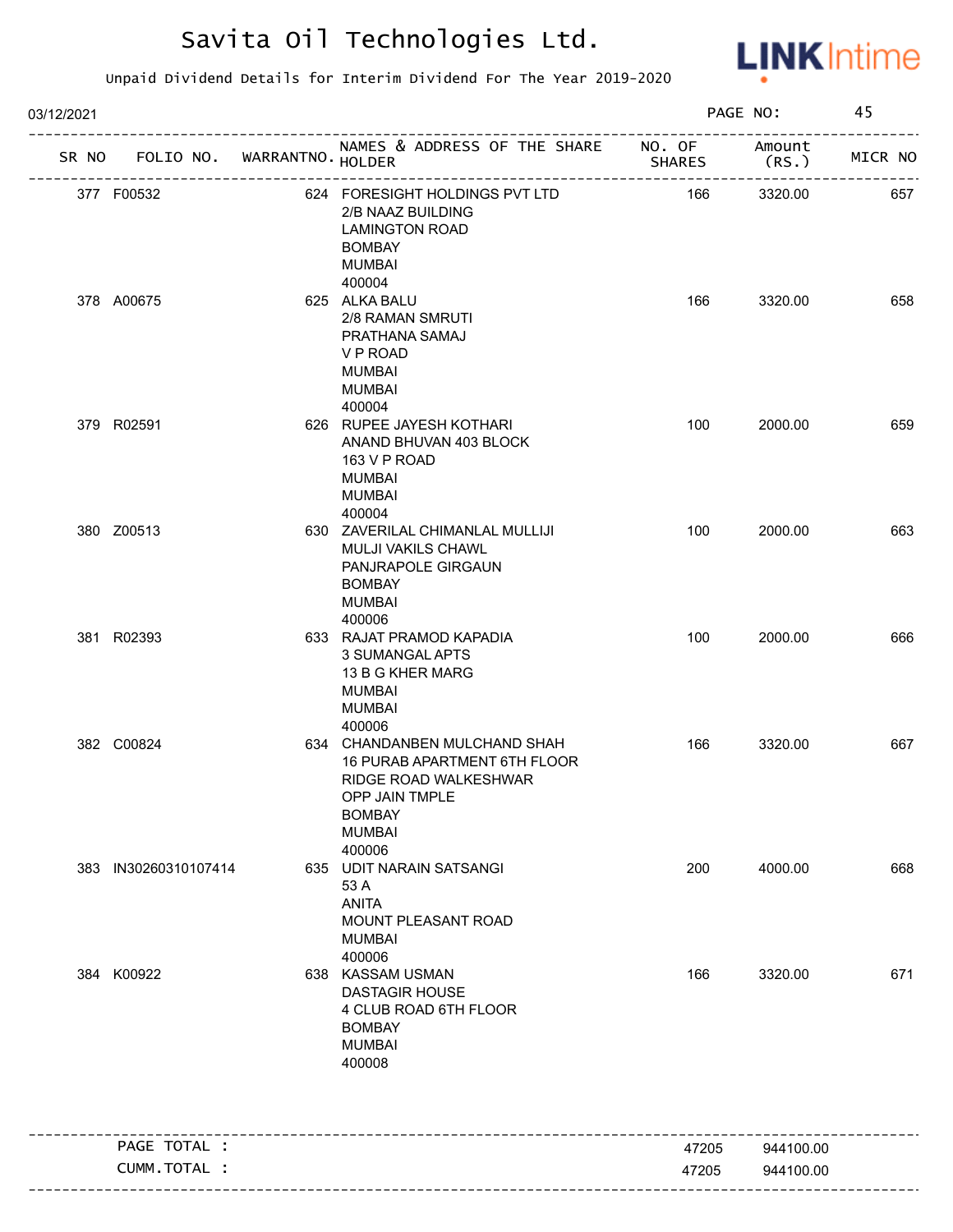

| 03/12/2021 |                             |                                                                                                                                                 |               | PAGE NO:        | 46      |
|------------|-----------------------------|-------------------------------------------------------------------------------------------------------------------------------------------------|---------------|-----------------|---------|
| SR NO      | FOLIO NO. WARRANTNO. HOLDER | NAMES & ADDRESS OF THE SHARE NO. OF<br>---------------------                                                                                    | <b>SHARES</b> | Amount<br>(RS.) | MICR NO |
|            | 385 K00619                  | 639 KALPANA H JAIN<br>115 A TULSIWADI ROOM NO 87<br>MATHARPAKHADI ROAD MAZGAON<br><b>BOMBAY</b><br><b>MUMBAI</b>                                | 166           | 3320.00         | 672     |
|            | 386 B01066                  | 400010<br>641 BHUPENDRAK JAIN<br>OPP 108 B D D CHAWL<br>S S AMRITWAR MARG<br><b>WORLI BOMBAY</b><br><b>MUMBAI</b><br>400013                     | 166           | 3320.00         | 674     |
|            | 387 IN30018311314899        | 643 RAJEEV DAMJI SURANI<br>A 401 SHAMBHAJI NAGAR CO HSG<br>SOC LTD<br>N M JOSHI MARG<br>DELISEL ROAD<br>LOWER PAREL MUMBAI<br>400013            | 166           | 3320.00         | 676     |
|            | 388 S01330                  | 645 SHAMIM PADVEKAR<br>BLOCK NO 12 MAHALAXMI BLDG NO<br>3<br>175 SIR BHALCHANDRA ROAD<br>HINDU COLONY<br><b>DAAR MUMBAI</b><br>MUMBAI<br>400014 | 166           | 3320.00         | 678     |
|            | 389 P01061                  | 646 PRAMILA H MHATRE<br>503 DEBONAIR<br>153/B SAVARKAR MARG MAHIM<br><b>BOMBAY</b><br><b>MUMBAI</b><br>400016                                   | 166           | 3320.00         | 679     |
|            | 390 H00632                  | 648 HARISCHANDRA K MHATRE<br>503 DEBONAIR<br>153/B SAVARKAR MARG MAHIM<br><b>BOMBAY</b><br><b>MUMBAI</b><br>400016                              | 166           | 3320.00         | 681     |
|            | 391 A02145                  | 649 AAYUSHI MEHTA<br><b>D/5 VENUS APARTMENTS</b><br>DR R G THANDANI MARG<br><b>WORLI</b><br><b>MUMBAI</b><br><b>MUMBAI</b><br>400018            | 166           | 3320.00         | 682     |
|            | 392 G00848                  | 652 GUPTA GAMES PVT LTD<br>METRO HOUSE 2ND FLOOR<br>MAHATMA GANDHI ROAD<br><b>BOMBAY</b><br><b>MUMBAI</b><br>400020                             | 300           | 6000.00         | 685     |
|            | PAGE TOTAL :                |                                                                                                                                                 | 48667         | 973340.00       |         |
|            | CUMM.TOTAL :                |                                                                                                                                                 | 48667         | 973340.00       |         |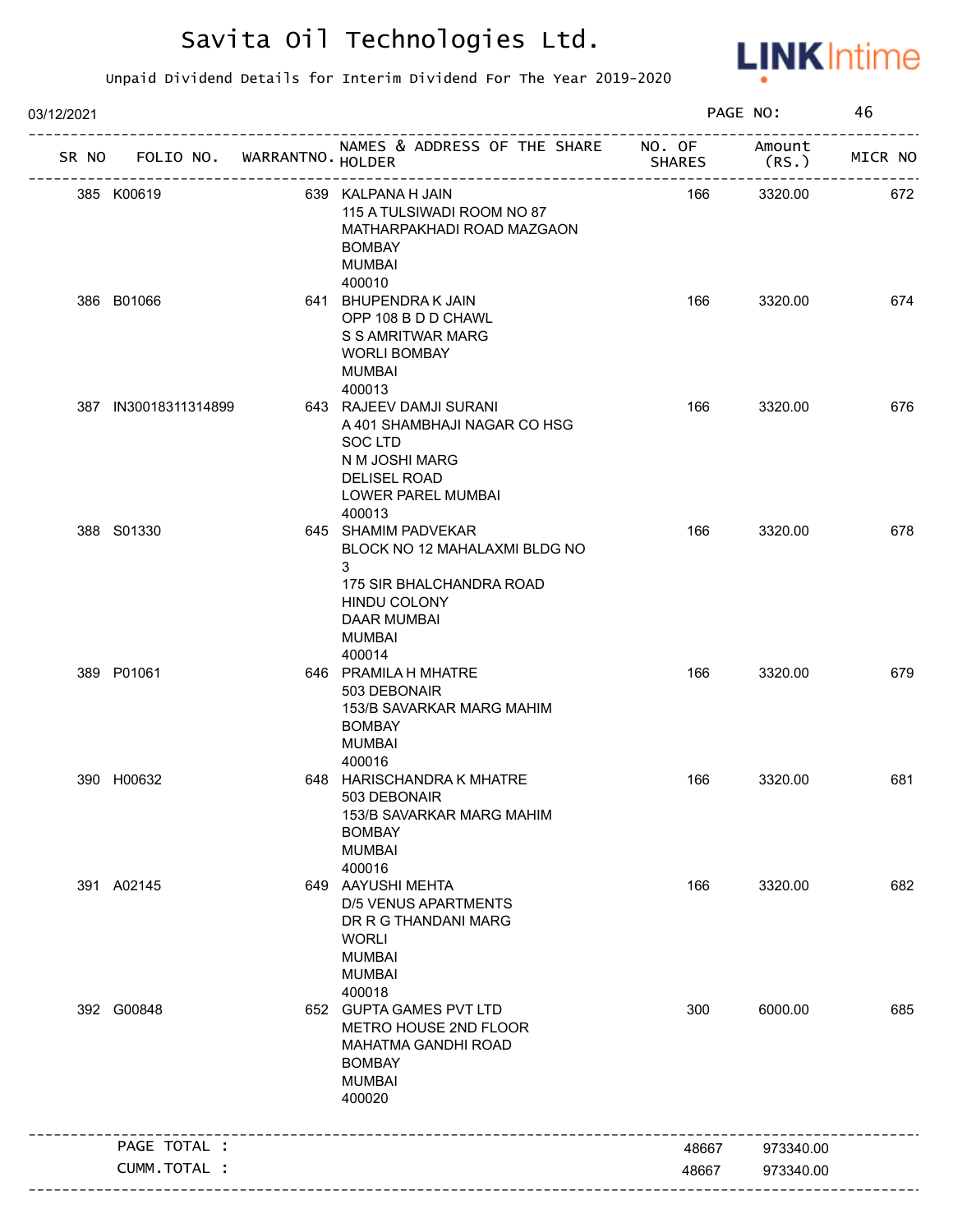

| 03/12/2021 |                      |                                   |                                                                                                                                       | PAGE NO:      |                 | 47      |
|------------|----------------------|-----------------------------------|---------------------------------------------------------------------------------------------------------------------------------------|---------------|-----------------|---------|
|            |                      | SR NO FOLIO NO. WARRANTNO. HOLDER | NAMES & ADDRESS OF THE SHARE NO. OF                                                                                                   | <b>SHARES</b> | Amount<br>(RS.) | MICR NO |
|            | 393 U00726           |                                   | 653 UMA M DHAWAN<br>3 MASKATI COURT<br>6 MAHARASHI KARVE RD<br><b>CHURCHGATE</b><br><b>BOMBAY</b><br><b>MUMBAI</b><br>400020          | 333           | 6660.00         | 686     |
|            | 394 M01313           |                                   | 656 METMIN FINANCE & HOLDINGS LTD<br>162-162 MITTAL COURT A WING<br>NARIMAN POINT<br><b>BOMBAY</b><br><b>MUMBAI</b><br>400021         | 100           | 2000.00         | 689     |
|            | 395 N00019           |                                   | 661 NISHEE TRADING & INVESTMENT<br>PVT LTD<br>216 T V INDUSTRIAL ESTATE<br><b>WORLI</b><br><b>BOMBAY</b><br><b>MUMBAI</b><br>400025   | 133           | 2660.00         | 694     |
|            | 396 IN30051310472050 |                                   | 662 SELLAIDS PUBLICATIONS (I) LTD<br>160 KALYANDAS UDYOG BHAVAN<br>CENTURY BAZAR LANE<br><b>PRABHADEVI</b><br><b>MUMBAI</b><br>400025 | 166           | 3320.00         | 695     |
|            | 397 J00861           |                                   | 665 JAYSHREE A DHOLAKIA<br>52 RIJHUMAL MANSTION<br>PEDDAR RD<br><b>BOMBAY</b><br><b>MUMBAI</b><br>400026                              | 166           | 3320.00         | 698     |
|            | 398 IN30075711598259 |                                   | 669 SANJAY ARUN UPADHYE<br>1 UDAY BHUVAN KANJUR CHS<br>PARANJAPE HALL ROAD<br><b>BHANDUP EAST</b><br><b>MUMBAI</b><br>400042          | 100           | 2000.00         | 702     |
|            | 399 P00636           |                                   | 670 PAPOO NAVRANG<br>10 3RD FLOOR NAVSONAR<br>BALA COOP HSG SOCIETY 35/36<br>TURNER RD BANDRA W BOMBAY<br><b>MUMBAI</b><br>400050     | 166           | 3320.00         | 703     |
|            | 400 V00924           |                                   | 673 VINAY BINDROO<br>305-306 A CONCORD<br>LOKHANDWALA COMPLEX<br>ANDHERI W BOMBAY<br><b>MUMBAI</b><br>400053                          | 166           | 3320.00         | 706     |
|            | PAGE TOTAL :         |                                   |                                                                                                                                       | 49997         | 999940.00       |         |
|            | CUMM.TOTAL :         |                                   |                                                                                                                                       | 49997         | 999940.00       |         |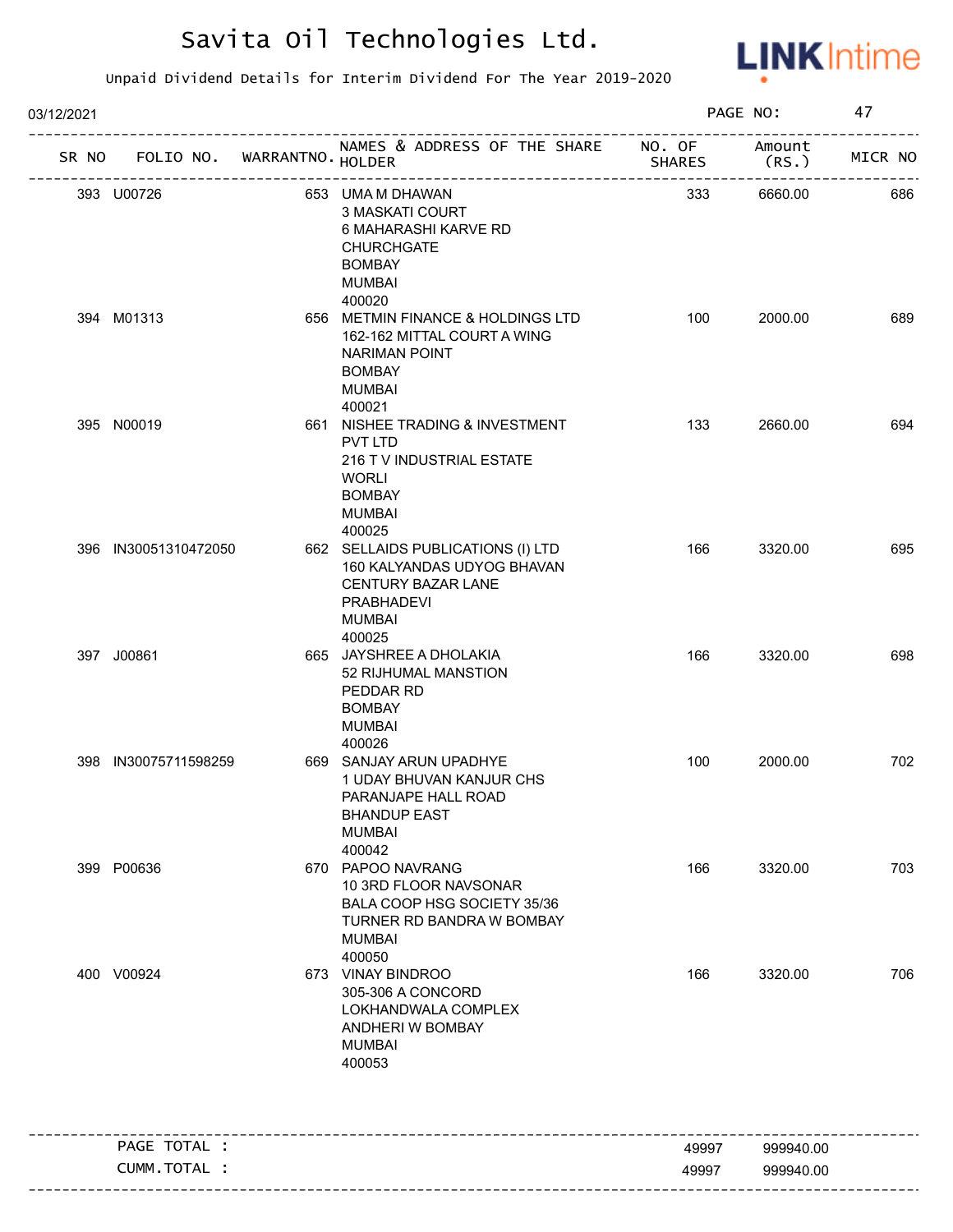

| 03/12/2021 |                      |                   |                                                                                                                                                            |                         | PAGE NO:        | 48      |
|------------|----------------------|-------------------|------------------------------------------------------------------------------------------------------------------------------------------------------------|-------------------------|-----------------|---------|
| SR NO      | FOLIO NO.            | WARRANTNO. HOLDER | NAMES & ADDRESS OF THE SHARE<br>-----------------                                                                                                          | NO. OF<br><b>SHARES</b> | Amount<br>(RS.) | MICR NO |
|            | 401 P02675           |                   | 676 PRITI SANTOSH KAMBLI<br>B-6-11 SHIVAJI NAGAR<br><b>VAKOLA</b><br>SANTACRUZ (E)<br><b>MUMBAI</b><br><b>MUMBAI</b><br>400055                             | 166                     | 3320.00         | 709     |
|            | 402 V01959           |                   | 683 VANDANA VIDWANS<br>C/O SHRI VYANKATESH V JOSHI<br>4/93 RAMANAND SOCIETY<br>SUBHASH ROAD<br>VILE PARLE EAST MUMBAI<br><b>MUMBAI</b><br>400057           | 166                     | 3320.00         | 716     |
|            | 403 1301380000069549 |                   | 684 JUGAL KISHORE MEHRA<br>C/52, TARAPUR GARDEN<br>NEW LINK ROAD (W)<br>OSHIWARA, ANDHERI (W)<br><b>MUMBAI</b><br>400058                                   | 100                     | 2000.00         | 717     |
|            | 404 V01716           |                   | 690 VASANTLAL CHUNNILAL MANOREY<br>103 PATEL SHOPPING CENTRE<br>SAINATH ROAD<br><b>MALAD WEST</b><br><b>MUMBAI</b><br><b>MUMBAI</b><br>400064              | 166                     | 3320.00         | 723     |
|            | 405 V01057           |                   | 692 VIRENDRA B SURANA<br>6/83 VARMA NAGAR<br><b>ANDHERI EAST</b><br><b>BOMBAY</b><br><b>MUMBAI</b><br>400064                                               | 166                     | 3320.00         | 725     |
|            | 406 B01164           |                   | 693 BIPIN K PATEL<br>A/102 PREMJI NAGAR<br>10TH DAYLAT NAGAR<br><b>BORIVLI EAST</b><br><b>MUMBAI</b><br>400066                                             | 166                     | 3320.00         | 726     |
|            | 407 M01932           |                   | 695 MADHUSUDAN M UDESHI<br>402 A CHINTAMANI<br>S V P ROAD OFF SHANKAR LANE<br>OPP MINICIPALITY GARDEN<br>KANDIVLI (WEST) BOMBAY<br><b>MUMBAI</b><br>400067 | 166                     | 3320.00         | 728     |
|            | 408 C00983           |                   | 699 CHHAYA MANSINGH<br>C/O DR KESAR KENIA<br>OPP BHABHA HOSPITAL<br><b>KURLA (WEST)</b><br><b>MUMBAI</b><br><b>MUMBAI</b><br>400070                        | 166                     | 3320.00         | 732     |
|            | PAGE TOTAL :         |                   |                                                                                                                                                            | 51259                   | 1025180.00      |         |
|            | CUMM.TOTAL :         |                   |                                                                                                                                                            | 51259                   | 1025180.00      |         |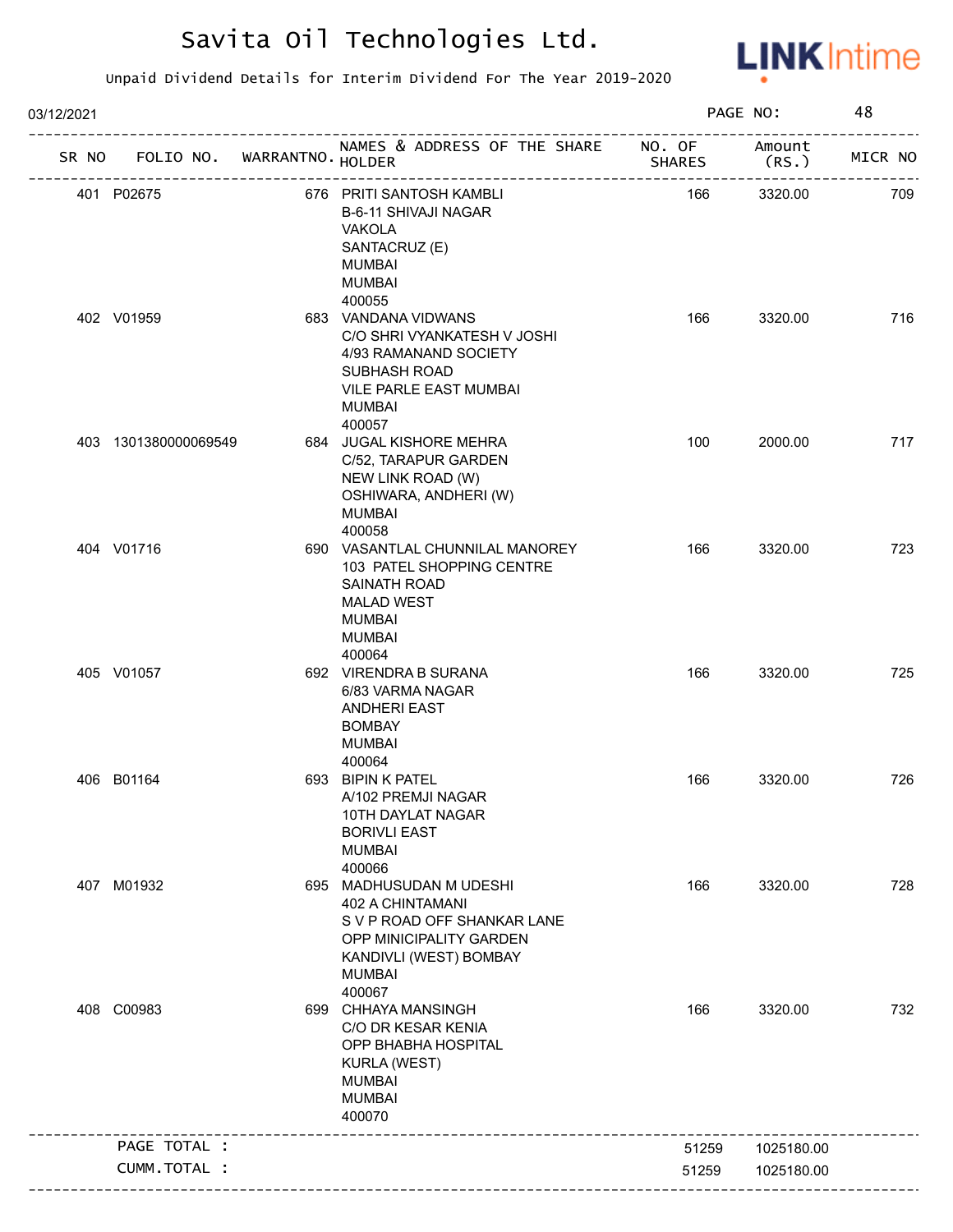

| 03/12/2021 |              |                             |                                                                                                                                                            |               | PAGE NO:        | 49      |
|------------|--------------|-----------------------------|------------------------------------------------------------------------------------------------------------------------------------------------------------|---------------|-----------------|---------|
| SR NO      |              | FOLIO NO. WARRANTNO. HOLDER | NAMES & ADDRESS OF THE SHARE NO. OF<br>------------                                                                                                        | <b>SHARES</b> | Amount<br>(RS.) | MICR NO |
|            | 409 K00644   |                             | 703 KAMAKOTY KRISHNAMOORTHY<br>C/O HARMAN PLASTIC INDUSTRIES<br>F-117 ANSA INDUSTRIAL ESTATE<br>SAKI VIHAR ROAD BOMBAY<br>MUMBAI                           | 166           | 3320.00         | 736     |
|            | 410 J00855   |                             | 400072<br>704 JAYPRAKASH SINGH<br>NISHA A 14/86 RAJAWADI CHS<br>CHITTARANJAN NAGAR GHATKOPAR<br>E.<br><b>BOMBAY</b><br><b>MUMBAI</b><br>400077             | 166           | 3320.00         | 737     |
|            | 411 S00115   |                             | 709 SUJATA DILIP CHHATRE<br><b>B-302 SHREE SAI SHILP</b><br>NEAR SAGAR PRASAD SOCIETY<br><b>GAWANPADA</b><br>MULUND WEST MUMBAI<br><b>MUMBAI</b><br>400081 | 166           | 3320.00         | 742     |
|            | 412 C00771   |                             | 710 CHINTAN VITHAL DHANDHUKIA<br>G-7 HAZARI BAUG STATION RD<br><b>VIKHROLI W</b><br><b>BOMBAY</b><br>MUMBAI<br>400083                                      | 166           | 3320.00         | 743     |
|            | 413 V01622   |                             | 711 VEENA RAISINGANI<br>606 TRIPOLI<br><b>SKYLINE OASIS</b><br>PREMIER ROAD VIDYAVIHAR-W<br><b>MUMBAI</b><br><b>MUMBAI</b><br>400086                       | 200           | 4000.00         | 744     |
|            | 414 S01554   |                             | 714 SHILPA HITESH SHAH<br>509 INDRAPRASTHA II C<br>RAHEJA TOWNSHIP<br>OPP JITENDRA ROAD MALAD E<br><b>BOMBAY</b><br><b>MUMBAI</b><br>400097                | 166           | 3320.00         | 747     |
|            | 415 L00515   |                             | 716 LACHHMANDAS MORDANI<br>A-1/9 MANDAP BHWAR KRUPA CHS<br>S V P ROAD BORIVALI WEST<br><b>BOMBAY</b><br><b>MUMBAI</b><br>400103                            | 166           | 3320.00         | 749     |
|            | 416 P01168   |                             | 721 PRAVIN NAMDEO SHINDE<br>304/B RAJHANS APPT DATTAWADI<br>OLD BOM POONA RD KALWA<br><b>THANE</b><br><b>THANE</b><br>400605                               | 166           | 3320.00         | 754     |
|            | PAGE TOTAL : |                             |                                                                                                                                                            | 52621         | 1052420.00      |         |
|            | CUMM.TOTAL : |                             |                                                                                                                                                            | 52621         | 1052420.00      |         |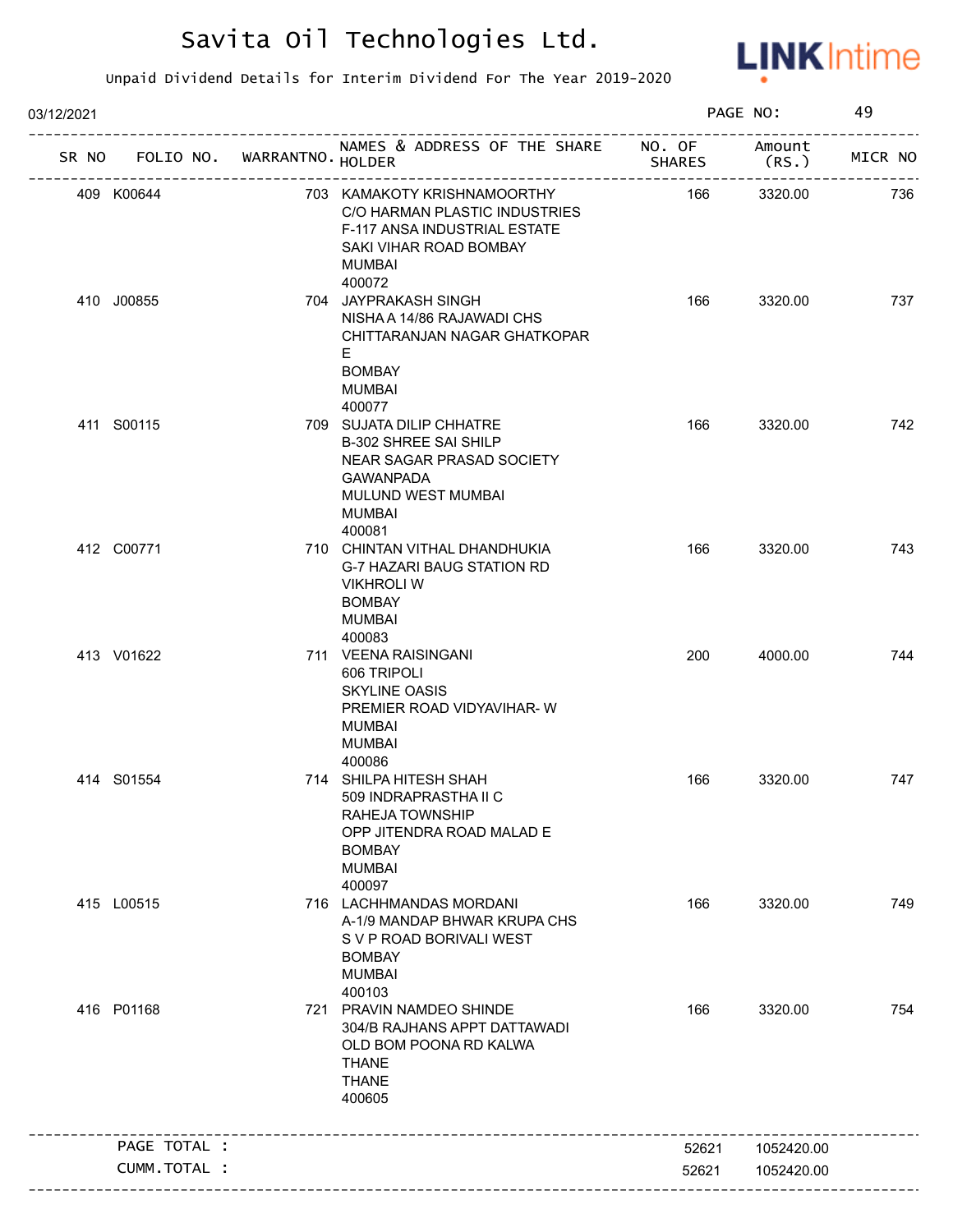

| 03/12/2021 |                             |                                                                                                                                                                     |               | PAGE NO:        | 50      |
|------------|-----------------------------|---------------------------------------------------------------------------------------------------------------------------------------------------------------------|---------------|-----------------|---------|
| SR NO      | FOLIO NO. WARRANTNO. HOLDER | NAMES & ADDRESS OF THE SHARE NO. OF                                                                                                                                 | <b>SHARES</b> | Amount<br>(RS.) | MICR NO |
|            | 417 M00903                  | 723 MANDAKINI T GAWANDE<br>18 ANAND COOP HSG SOC<br>NR PARSIK TUNNEL MUMBRA<br><b>DIST THANA</b><br><b>THANE</b>                                                    | 166           | 3320.00         | 756     |
|            | 418 J00999                  | 400612<br>724 JOHNSON KOLI<br>AT KOLIWADA<br><b>URAN</b><br><b>DIST RAIGAD</b><br><b>NAVI MUMBAI</b><br>400702                                                      | 100           | 2000.00         | 757     |
|            | 419 S08538                  | 726 SUSHILA RAGHUNATH MHATRE<br>C/O SAVITA CHEMICALS LTD<br>17/17 A THANE BELAPUR ROAD<br><b>TURBE</b><br><b>NEW MUMBAI</b><br><b>NAVI MUMBAI</b><br>400705         | 166           | 3320.00         | 759     |
|            | 420 IN30051312908376        | 728 NAZIM S KHAN<br>401 ABHAR CO OP HOUSING<br><b>SOCIETY</b><br>NEAR NARENDRA PARK NEAR HYDRI<br><b>SOC</b><br>NAYA NAGAR MIRA ROAD EAST<br><b>THANE</b><br>401107 | 166           | 3320.00         | 761     |
|            | 421 V01495                  | 730 VISHVANATH BHASKAR KINI<br>AT & POST KELWA ROAD<br><b>TALUKA PALGHAR</b><br><b>DIST THANE</b><br><b>THANE</b><br>401401                                         | 166           | 3320.00         | 763     |
|            | 422 J00107                  | 733 JOSEPH VINCENTE FLORIANO<br><b>FERNANDES</b><br>H NO 15 PO CURTORIM<br><b>MACASANA SORLA</b><br>SALETE GOA INDIA<br><b>CUROTORIM</b><br>403709                  | 333           | 6660.00         | 766     |
|            | 423 U500002                 | 735 UDAY DEVDAS KAMATH<br><b>404 PRAJAPATI RESIDENCY II</b><br>SECTOR-V<br><b>KHARGHAR</b><br><b>THANE</b><br>410210                                                | 249           | 4980.00         | 768     |
|            | 424 S01513                  | 737 SHEETAL K THADANI<br>A 1 HERMES HEIGHTS<br>ST VINCENT STREET<br><b>PUNE</b><br><b>PUNE</b><br>411001                                                            | 166           | 3320.00         | 770     |
|            | PAGE TOTAL :                |                                                                                                                                                                     | 54133         | 1082660.00      |         |
|            | CUMM.TOTAL :                |                                                                                                                                                                     | 54133         | 1082660.00      |         |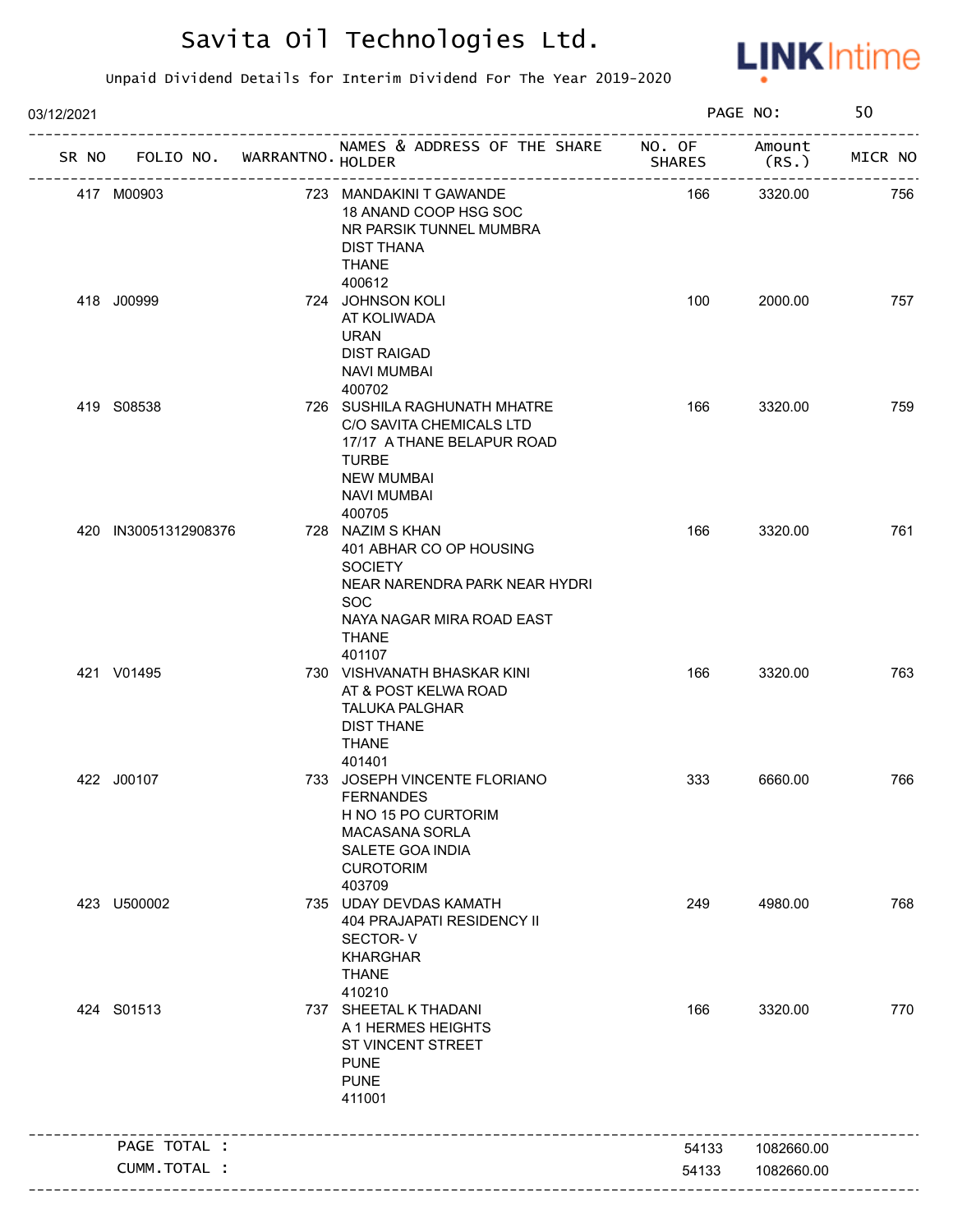

| 03/12/2021 |                                   |                                                                                                                                                                    |               | PAGE NO:       | 51      |
|------------|-----------------------------------|--------------------------------------------------------------------------------------------------------------------------------------------------------------------|---------------|----------------|---------|
|            | SR NO FOLIO NO. WARRANTNO. HOLDER | NAMES & ADDRESS OF THE SHARE NO. OF                                                                                                                                | <b>SHARES</b> | Amount<br>(RS. | MICR NO |
|            | 425 S01503                        | 738 SHEELA JAWAHARLAL JAIN<br>387 RAVIWAR PETH<br>SONYA MARUTI CHOWK<br><b>POONA</b><br><b>PUNE</b>                                                                | 166           | 3320.00        | 771     |
|            | 426 A01135                        | 411002<br>739 ARAVAZHI K<br>350 RASTHAPETH<br>II FLOOR<br><b>PUNE</b><br><b>PUNE</b><br>411011                                                                     | 166           | 3320.00        | 772     |
|            | 427 J01229                        | 740 JITENDRA B RATHOD<br>276/3 SOMWAR PETH<br><b>NEAR KHADI</b><br><b>KA MAIDAN</b><br><b>PUNE</b><br><b>PUNE</b><br>411011                                        | 166           | 3320.00        | 773     |
|            | 428 P00940                        | 741 PRADEEP SINGH RAMSINGHANI<br>H B 35/2<br><b>PIMPRI</b><br><b>PUNE</b><br><b>PUNE</b><br>411017                                                                 | 166           | 3320.00        | 774     |
|            | 429 B00620                        | 743 BAJAJ AUTO FINANCE LIMITED<br><b>BOMBAY PUNE ROAD</b><br><b>AKURDI</b><br><b>PUNE</b><br><b>PUNE</b><br>411035                                                 | 200           | 4000.00        | 776     |
|            | 430 1302590000645560              | 744 INDERMAL SHANKARLAL JAIN<br>SUNNY TIMBERS 55 NEW TIMBER<br>OPP JAIN TEMPLE<br>OPP LADKATH PETROL PUMP<br><b>PUNE</b><br>411042                                 | 166           | 3320.00        | 777     |
|            | 431 1302340000082358              | 745 ANIL PURUSHOTTAM PHADKE<br>ANAND NIKETAN CO.OP.SOC,S.NO.<br>22/1/A, SUCHIN APARTMENT, PLOT<br>NO.7, BL NO.9, NR. PCHAMA NAGARI,<br>KARVE NAGAR, PUNE<br>411052 | 166           | 3320.00        | 778     |
|            | 432 P02155                        | 746 PANDURANG TAYAPPA JADHAV<br>K-3/A POST COLONY<br>PO WALCHANDNAGAR<br><b>DIST PUNE</b><br>MAHARASHTRA<br><b>PUNE</b><br>413114                                  | 166           | 3320.00        | 779     |
|            | PAGE TOTAL :                      |                                                                                                                                                                    | 55495         | 1109900.00     |         |
|            | CUMM.TOTAL :                      |                                                                                                                                                                    | 55495         | 1109900.00     |         |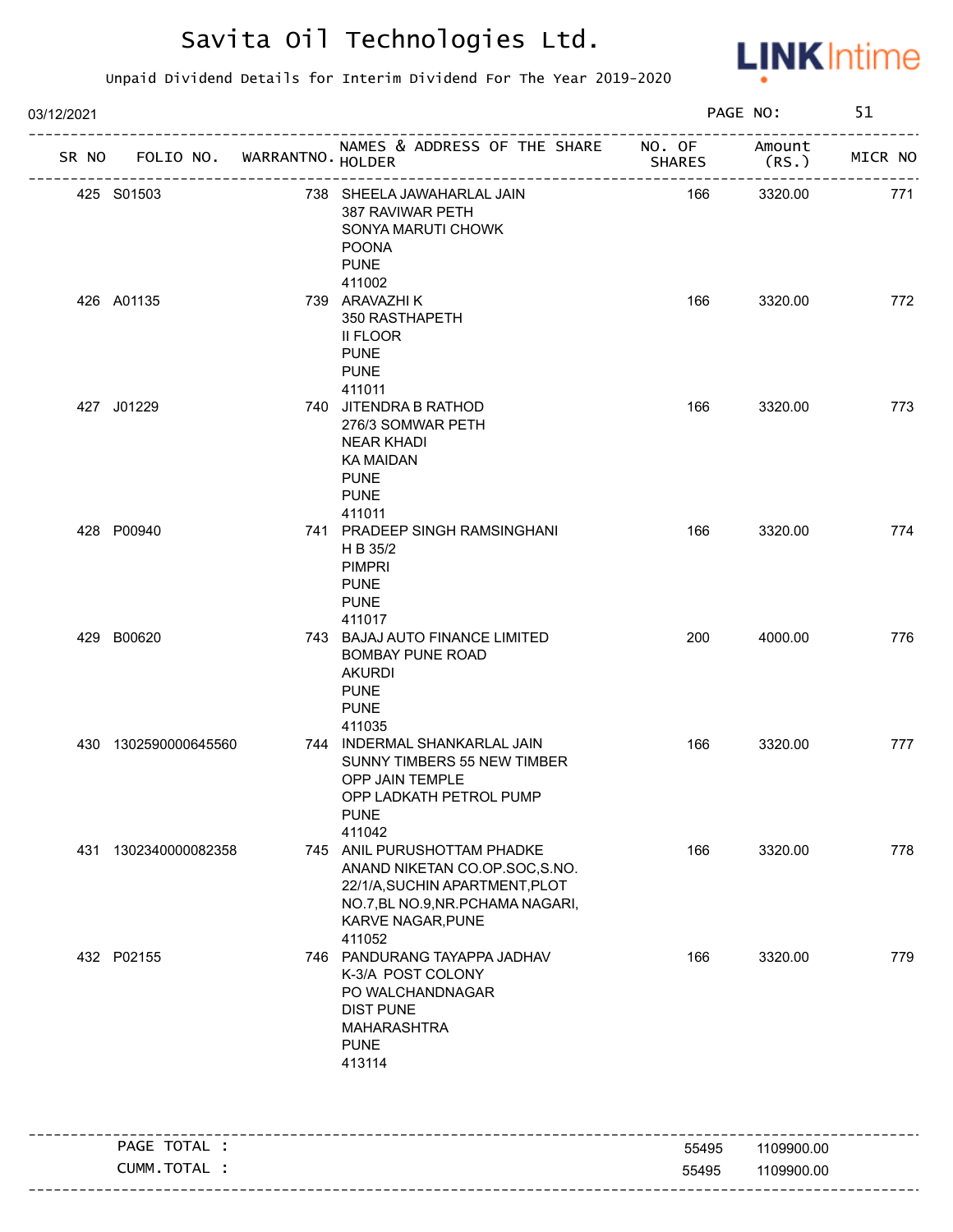

| 03/12/2021 |                             |                                                                                                                                                                |               | PAGE NO:        | 52      |
|------------|-----------------------------|----------------------------------------------------------------------------------------------------------------------------------------------------------------|---------------|-----------------|---------|
| SR NO      | FOLIO NO. WARRANTNO. HOLDER | NAMES & ADDRESS OF THE SHARE NO. OF                                                                                                                            | <b>SHARES</b> | Amount<br>(RS.) | MICR NO |
|            | 433 M00558                  | 747 MADAN NEWASKAR<br>BANGLOW-2 BEHIND SARADA<br>MILL NAGAR MANMAD ROAD<br>AHMEDNAGAR<br>AHMEDNAGAR                                                            | 166           | 3320.00         | 780     |
|            | 434 K01199                  | 414001<br>751 KOSHLYADEVI CHITHLANGYA<br>SWAMI APPARTMENT B NO 2<br>R NO 6 JAWAHAR NAGAR<br><b>ICHALKARANJI</b><br><b>KOLHAPUR</b><br>416117                   | 166           | 3320.00         | 784     |
|            | 435 A01830                  | 753 ARJUN I AHUJA<br>FLAT NO 404<br><b>NIKKITA PALACE</b><br>4TH FLOOR SECTION 17<br><b>ULHASNAGAR</b><br>THANE                                                | 166           | 3320.00         | 786     |
|            | 436 P00700                  | 421003<br>755 PARMESHWARI OCHANI<br>BK NO 2029 RM NO 1<br>SECTION 37 ULHASNAGAR 5<br><b>DIST THANE</b><br><b>THANE</b><br>421005                               | 166           | 3320.00         | 788     |
|            | 437 IN30154917001027        | 758 RAKSHA PRAKASH DAMANI<br>C 18 JAY JAY SHREERAM CO OP<br>HSG SOC<br>RAJAJI PATH NEAR OVER BRIDGE<br><b>DOMBIVLI EAST</b><br><b>MUMBAI</b><br>421201         | 100           | 2000.00         | 791     |
|            | 438 A02462                  | 759 ANANT KRISHNARAO DESHMUKH<br>12 ASHIRVAD CO-OP HSG SOCIETY<br>DR AMBEDKAR RD B/H RATIONING<br>OFFICE VISHNUNAGAR<br>DOMBIVLI (W)<br><b>THANE</b><br>421202 | 333           | 6660.00         | 792     |
|            | 439 K02348                  | 760 KANTADEVI SHANKLESHA<br>301 PRAKASH TOWER<br>OPP RAJA HOTEL<br>AHILYABAI CHOWK<br><b>KALYAN W</b><br><b>THANE</b><br>421301                                | 100           | 2000.00         | 793     |
| 440        | IN30226910485088            | 761 SUDHA RATNAKAR MULAY<br>C 103 JYOTI COMPLEX,<br>NR PURNIMA TALKIES,<br>MURBAD ROAD KALYAN WEST,<br><b>MAHARASHTRA</b><br>421301                            | 127           | 2540.00         | 794     |
|            | PAGE TOTAL :                |                                                                                                                                                                | 56819         | 1136380.00      |         |
|            | CUMM.TOTAL :                |                                                                                                                                                                | 56819         | 1136380.00      |         |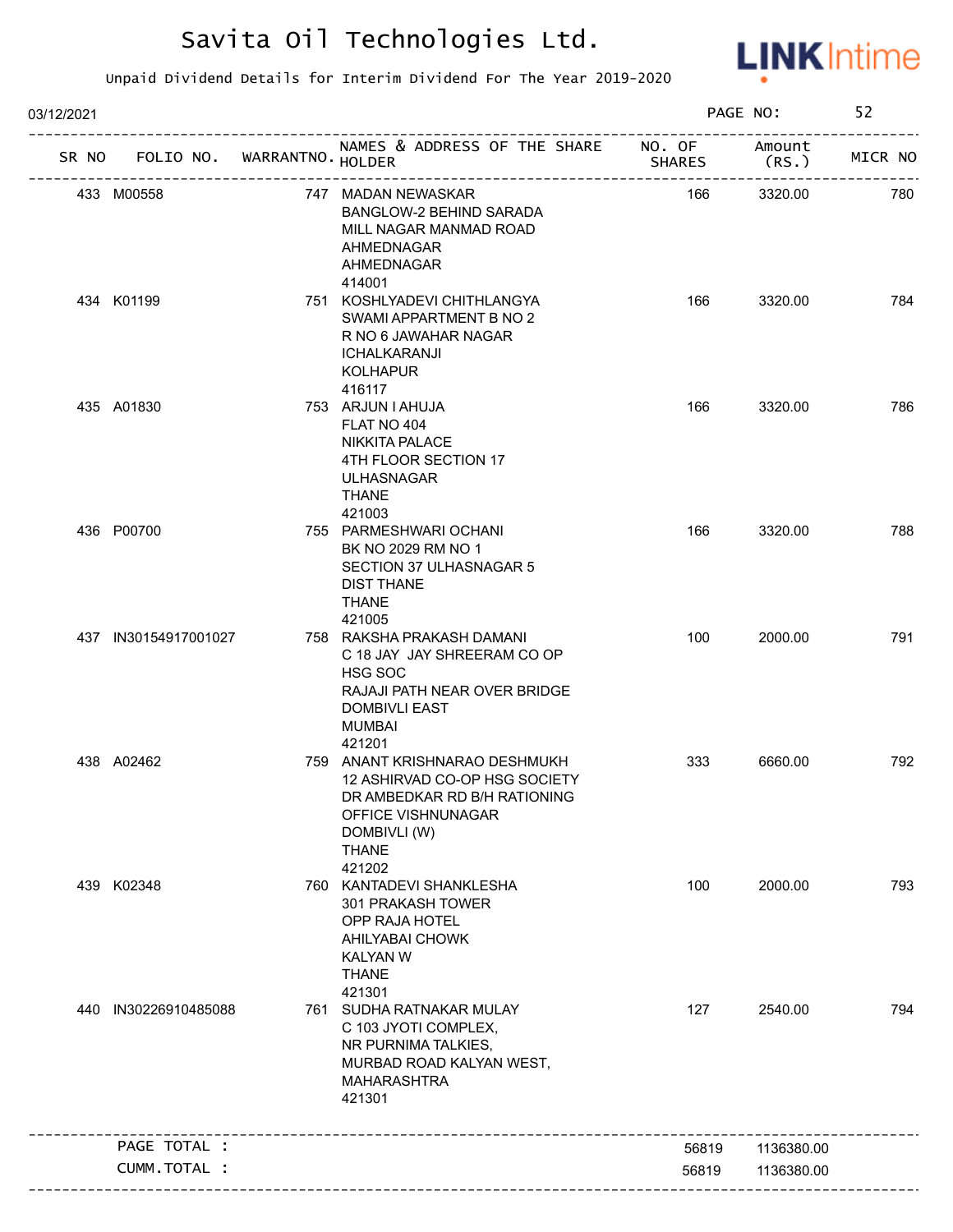

| 03/12/2021 |                      |                                   |                                                                                                                                      |               | PAGE NO:       | 53      |
|------------|----------------------|-----------------------------------|--------------------------------------------------------------------------------------------------------------------------------------|---------------|----------------|---------|
|            |                      | SR NO FOLIO NO. WARRANTNO. HOLDER | NAMES & ADDRESS OF THE SHARE NO. OF                                                                                                  | <b>SHARES</b> | Amount<br>(RS. | MICR NO |
|            | 441 1202840000009782 |                                   | 762 ASHOK BHAGWANAJI KUTMUTIA<br>235, SHAKTI COMPOUND,<br>COLLAGE ROAD,<br>DHAMANKAR NAKA,<br><b>BHIWANDI</b><br>421302              | 166           | 3320.00        | 795     |
|            | 442 D01060           |                                   | 763 DR KANTILAL JOSHI<br>4412 JOSHI HOSPITAL<br>PANCHVATI KARANJA<br><b>NASIK</b><br><b>NASHIK</b><br>422003                         | 166           | 3320.00        | 796     |
|            | 443 M01238           |                                   | 764 MEENA JOSHI<br>4412 JOSHI HOSPITAL<br>PANCHVATI KARANJA<br><b>NASIK</b><br><b>NASHIK</b><br>422003                               | 166           | 3320.00        | 797     |
|            | 444 S02799           |                                   | 768 SANJAY MANKCHAND KOTECHA<br><b>4 VARDHMAN NAGAR</b><br>NEAR OMKARESHWAR TEMPLE<br><b>JALGAON M S</b><br><b>JALGAON</b><br>425001 | 166           | 3320.00        | 801     |
|            | 445 S07397           |                                   | 769 SANJAY M KOTECHA<br>4 VARDHAMAN NAGAR<br>NEAR OMKARASHWAR TEMPLE<br><b>JALGAON</b><br>M <sub>S</sub><br><b>JALGAON</b><br>425001 | 166           | 3320.00        | 802     |
|            | 446 A01909           |                                   | 770 ANITA PATIL<br>10 BAMB COLONY<br><b>JAMNER ROAD</b><br><b>BHUSAWAL</b><br><b>JALGAON</b><br>425201                               | 166           | 3320.00        | 803     |
|            | 447 IN30039417746387 | 771                               | SHOBHA DIGAMBAR JAIN<br>TWIN BUNGLOW NO 8<br>HARMANY KANCHNWADI<br>AURANGABAD<br>431001                                              | 100           | 2000.00        | 804     |
|            | 448 1205520000008639 |                                   | 773 NARHARI RAMLAL GINDODIYA<br>$2 - 14 - 14$<br><b>NEHRU ROAD</b><br><b>JALNA</b><br><b>JALNA</b><br>431203                         | 100           | 2000.00        | 806     |

|                |       | -----------------------           |
|----------------|-------|-----------------------------------|
| TOTAL<br>PAGE  | 58015 | 1160300.00                        |
| TOTAL<br>CUMM. | 58015 | 1160300.00                        |
|                |       | --------------------------------- |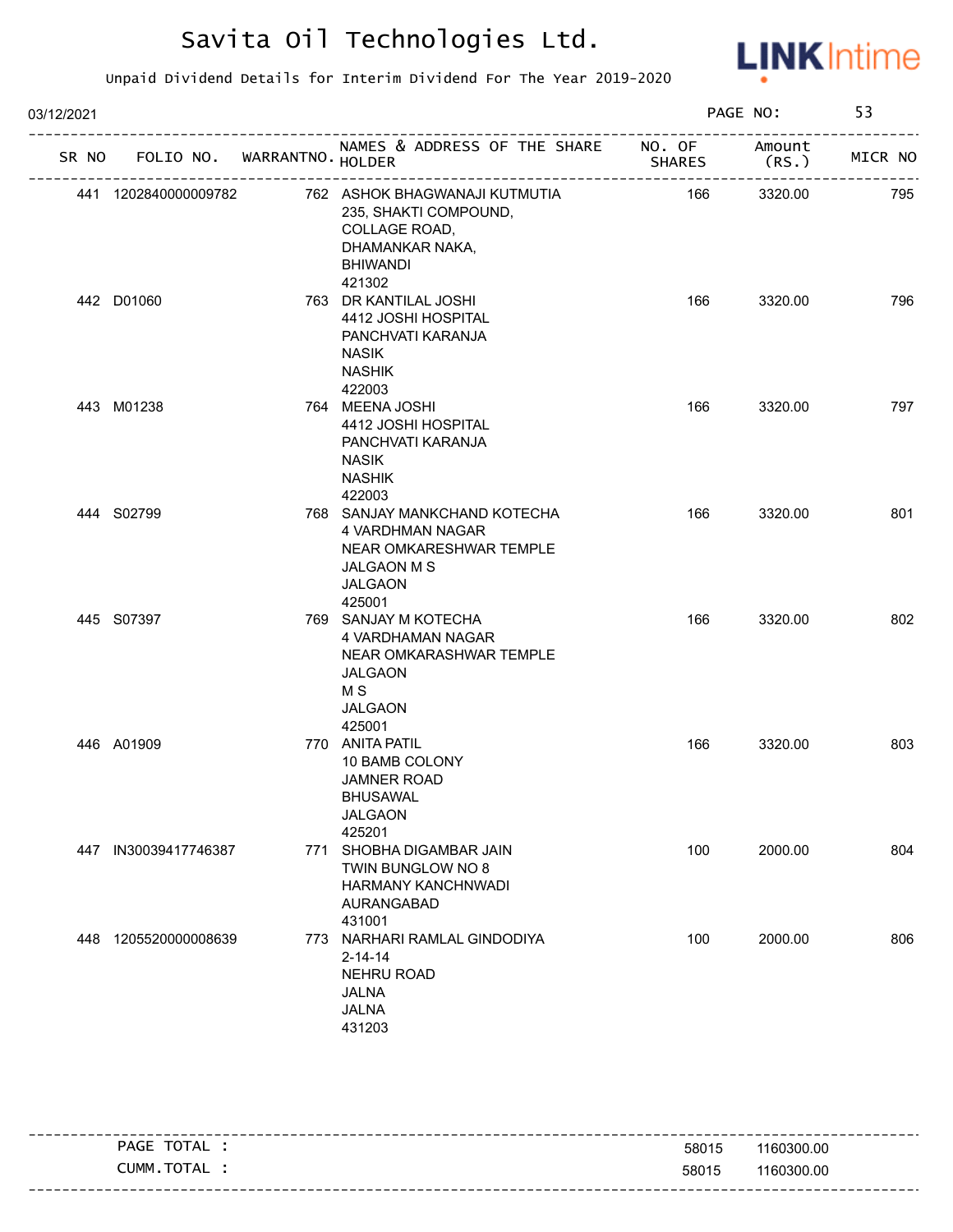

| 03/12/2021 |            |                  |                                                                                                                                                |                         | PAGE NO:        | 54      |
|------------|------------|------------------|------------------------------------------------------------------------------------------------------------------------------------------------|-------------------------|-----------------|---------|
| SR NO      | FOLIO NO.  | WARRANTNO HOLDER | NAMES & ADDRESS OF THE SHARE                                                                                                                   | NO. OF<br><b>SHARES</b> | Amount<br>(RS.) | MICR NO |
|            | 449 H00613 |                  | 774 HARIBHAU NANDKHEDKAR<br><b>GURUKRUPA HOSPITAL</b><br>SHIVAGI NAGAR BUS STOP<br><b>PARBHANI</b><br>PARBHANI<br>431401                       | 166                     | 3320.00         | 807     |
|            | 450 T00535 |                  | 775 TARA R DUBE<br>R K DUBE<br><b>NEW MONDHA</b><br><b>HINGOLI</b><br><b>NANDED</b><br>431513                                                  | 166                     | 3320.00         | 808     |
|            | 451 P01064 |                  | 777 PRAMILA MATHRANI<br>C/O ADVOCATE K M NANKANI<br>PLOT NO 345<br>HARSH VILLA JARI PATKA NAGPUR<br><b>NAGPUR</b><br>440014                    | 166                     | 3320.00         | 810     |
|            | 452 A02250 |                  | 778 AJAY M SANGANIWALA<br>96 DATTATRAY NAGAR<br><b>NEAR HANUMAN MANDIR</b><br><b>NAGPUR</b><br><b>MAHARASHTRA</b><br><b>BHANDARA</b><br>440024 | 166                     | 3320.00         | 811     |
|            | 453 R01329 |                  | 780 RASHMI CHINTAWAR<br>THROUGH VISHAL UDYOG<br><b>INDUSTRIAL ESTATE MUL RD</b><br><b>CHANDRAPUR</b><br><b>BHANDARA</b><br>442401              | 166                     | 3320.00         | 813     |
|            | 454 N00595 |                  | 781 NANDKISHORE SAWADATKAR<br>C/O ANAND ELECTRONICS<br>CHIKHLI BULDHANA<br><b>BULDHANA</b><br>443201                                           | 166                     | 3320.00         | 814     |
|            | 455 R02895 |                  | 782 RAJAL SINGI<br>NEAR HEAD POST OFFICE<br><b>AKOLA</b><br><b>MAHARASHTRA</b><br><b>AKOLA</b><br>444001                                       | 166                     | 3320.00         | 815     |
|            | 456 J00569 |                  | 783 JAGDISHPRASAD C JANGID<br>ASHIRWAD LAXMINAGAR<br><b>GORAKSHAN ROAD</b><br><b>AKOLA MS</b><br><b>AKOLA</b><br>444003                        | 166                     | 3320.00         | 816     |

| TOTAL<br>PAGE | 59343 | 1186860.00 |
|---------------|-------|------------|
| CUMM.TOTAL    | 59343 | 1186860.00 |
|               |       |            |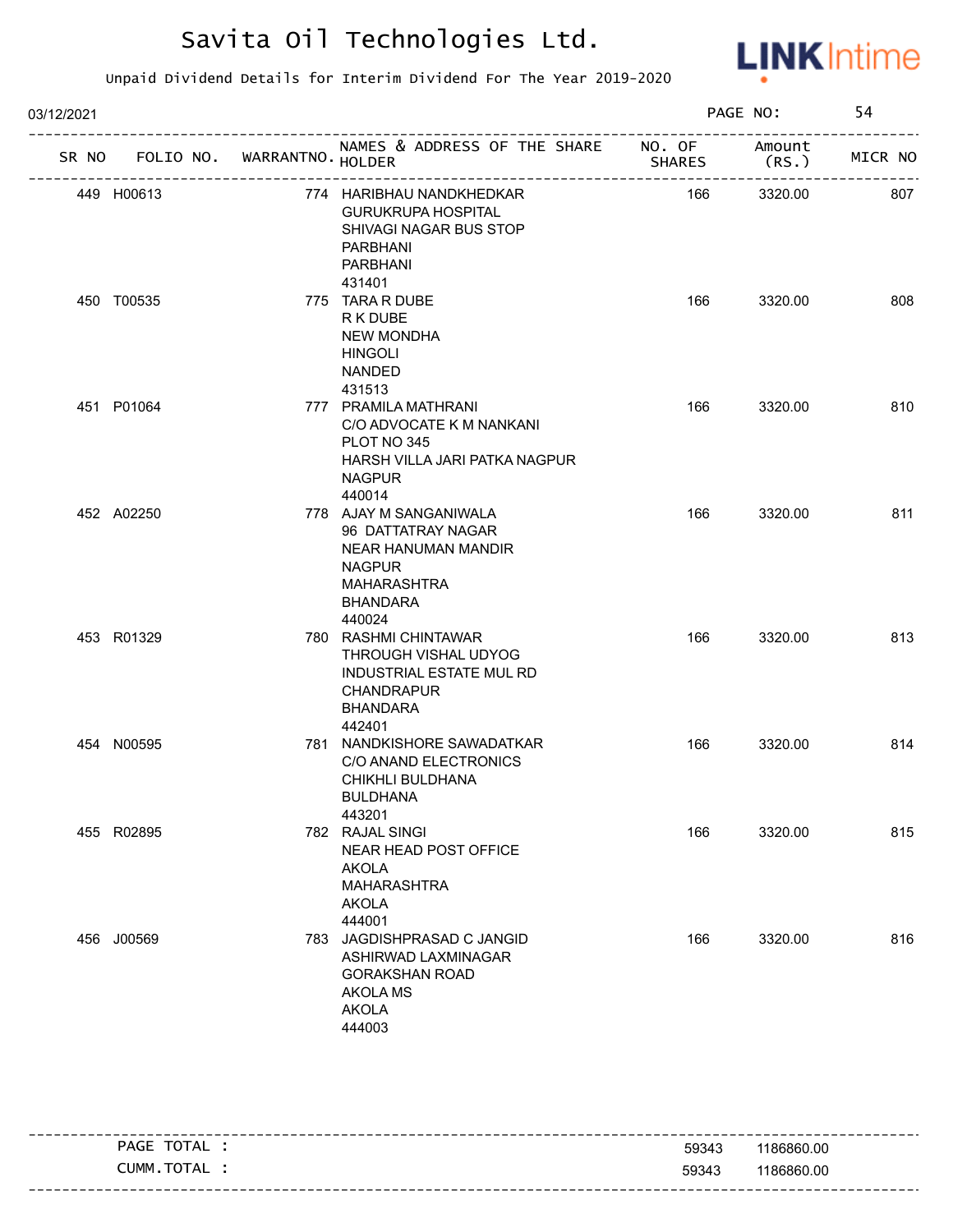

| 03/12/2021 |                                   |                                                                                                                                                        |               | PAGE NO:        | 55      |
|------------|-----------------------------------|--------------------------------------------------------------------------------------------------------------------------------------------------------|---------------|-----------------|---------|
|            | SR NO FOLIO NO. WARRANTNO. HOLDER | NAMES & ADDRESS OF THE SHARE NO. OF<br>_____________________                                                                                           | <b>SHARES</b> | Amount<br>(RS.) | MICR NO |
|            | 457 S02110                        | 784 SUNIL AGRAWAL<br>MAA SHAKAMBARI JEWELLER<br>SARAF LINE MURTIZAPUR<br>DT AKOLA<br><b>AKOLA</b>                                                      | 166           | 3320.00         | 817     |
|            | 458 P00572                        | 444107<br>785 PADMAVATI ASHOK AGRAWAL<br><b>NEAR MOHAN TALKIES</b><br>AT POST KHAMGAON DIST BULDANA<br><b>KHAMGAON MS</b><br><b>BULDHANA</b><br>444303 | 166           | 3320.00         | 818     |
|            | 459 P02399                        | 786 PADMABAI VIJAYKUMAR ZAMAD<br><b>KIRANA MERCHANT</b><br><b>TILAK CHOWK</b><br><b>WANI</b><br><b>YEOTMAL</b><br>YEOTAMAL                             | 166           | 3320.00         | 819     |
|            | 460 S02226                        | 445304<br>787 SUREJEET KAUR CHHABRA<br>C/O ADVANCE AUTOMOBILES<br>71 MERCANIC NAGAR<br><b>INDORE MP</b><br><b>INDORE</b><br>452001                     | 100           | 2000.00         | 820     |
|            | 461 M01030                        | 789 MANJU GUPTA<br>10 JANKI NAGAR ANNEY<br><b>INDORE</b><br><b>INDORE</b><br>452001                                                                    | 166           | 3320.00         | 822     |
|            | 462 1203460000003452              | 790 HANSA KHANDELWAL<br>70, SITARAM PARK COLONY,<br><b>INDORE</b><br>452001                                                                            | 166           | 3320.00         | 823     |
|            | 463 K00945                        | 791 KAVITA BHATIA<br>C/O JASBIR HORA<br>3/7 NORTH RAJ MOHALLA<br><b>INDORE MP</b><br><b>INDORE</b><br>452002                                           | 166           | 3320.00         | 824     |
|            | 464 1202620000047751              | 793 VARSHA HUNDIA<br>8, GORAV NAGAR<br>AIR PORT ROAD<br>INDORE.<br>452002                                                                              | 166           | 3320.00         | 826     |
|            | 465 P00570                        | 795 PADMAKAR PARGAT<br>54 NARAYAN BAGH<br><b>INDORE MP</b><br><b>INDORE</b><br>452004                                                                  | 166           | 3320.00         | 828     |
|            | PAGE TOTAL :                      |                                                                                                                                                        | 60771         | 1215420.00      |         |
|            | CUMM.TOTAL :                      |                                                                                                                                                        | 60771         | 1215420.00      |         |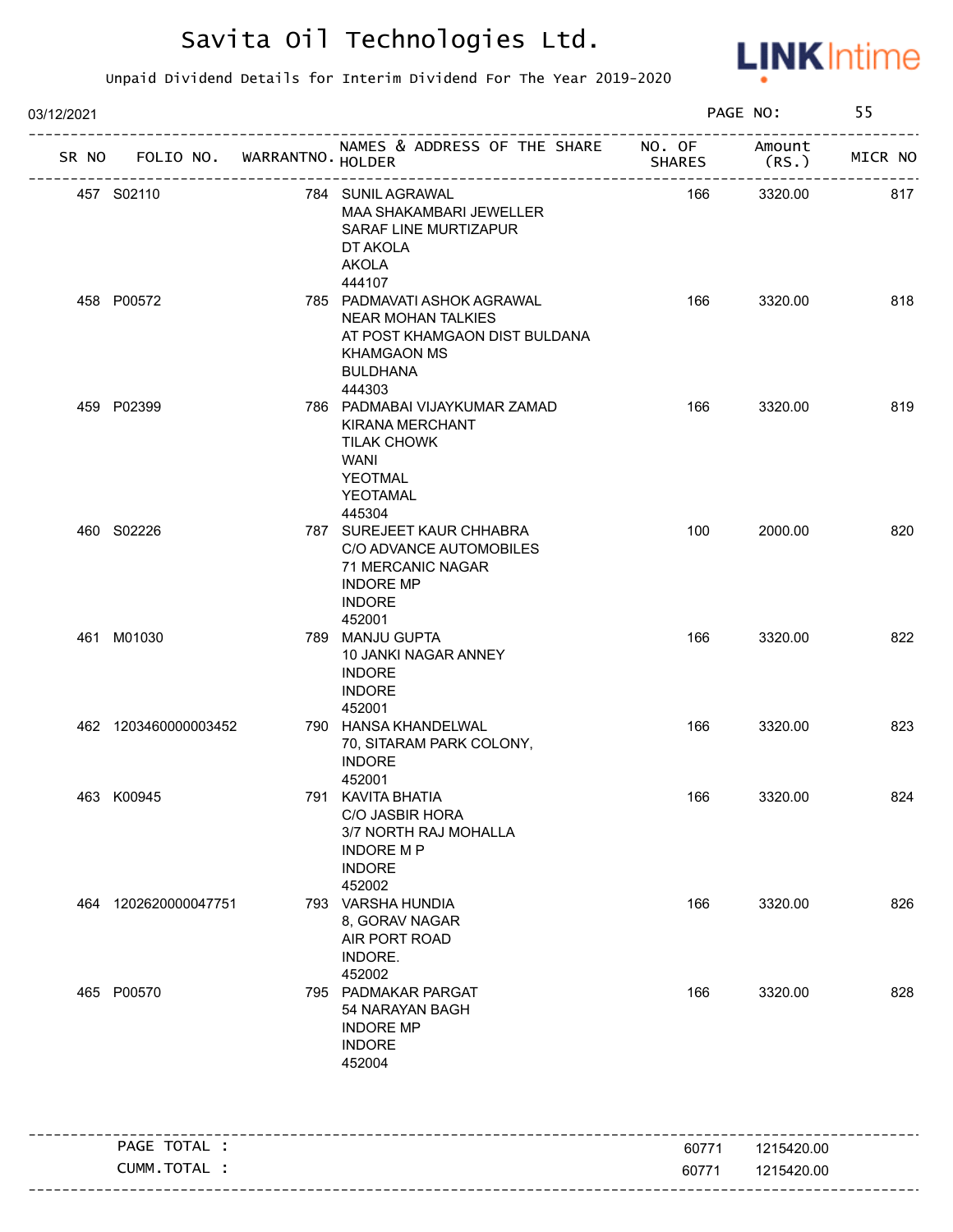

| 03/12/2021 |                             |                                                                                                                                    |               | PAGE NO:        | 56      |
|------------|-----------------------------|------------------------------------------------------------------------------------------------------------------------------------|---------------|-----------------|---------|
| SR NO      | FOLIO NO. WARRANTNO. HOLDER | NAMES & ADDRESS OF THE SHARE NO. OF<br>--------------------                                                                        | <b>SHARES</b> | Amount<br>(RS.) | MICR NO |
|            | 466 M01142                  | 796 MANORAMA KHANDELWAL<br><b>C/O AMRUT SWEETS</b><br>1 NORTH HATHI PALA<br><b>INDORE MP</b><br><b>INDORE</b>                      | 166           | 3320.00         | 829     |
|            | 467 IN30198310019682        | 452007<br>798 AMRIT MEHTA<br>96, SETH JI KA BAZAR,<br>RATLAM (M.P.)<br>457001                                                      | 582           | 11640.00        | 831     |
|            | 468 IN30611420263514        | 799 HARJEET SINGH NARANG<br>NARANG BHAWAN<br>NEW COLONY,<br>MANDSAUR MP<br>458001                                                  | 100           | 2000.00         | 832     |
|            | 469 N00793                  | 800 NAVAL MEHTA<br>C/O KANAKMAL MEHTA<br>KARJUWALA BLDG FORT ROAD<br><b>MANDSAUR MP</b><br><b>MANDASUR</b><br>458002               | 166           | 3320.00         | 833     |
|            | 470 N01403                  | 805 NITIN BANSAL<br>NEW INDIA DRUG HOUSE<br><b>HUZRAT ROAD</b><br><b>GWALIOR</b><br><b>GWALIOR</b><br>474001                       | 166           | 3320.00         | 838     |
|            | 471 C00564                  | 806 CHANDAN JAIN<br><b>MAHAVIR GANJ</b><br><b>MORAR</b><br><b>GWALIOR</b><br>M <sub>P</sub><br><b>GWALIOR</b><br>474006            | 166           | 3320.00         | 839     |
|            | 472 K00652                  | 807 KAMAL KUMAR BANSAL<br><b>BANKE TRADING CO</b><br><b>JIWAJI GANJ MORENA</b><br><b>MORENA M P</b><br><b>MORENA</b><br>476001     | 166           | 3320.00         | 840     |
|            | 473 IN30100610080336        | 808 RAM KISHAN AGARWAL<br><b>AGRAWAL FANCY STORE</b><br>GANGAVISHAN KE BADE KE PASS<br><b>DUTT PURA</b><br><b>MORENA</b><br>476001 | 166           | 3320.00         | 841     |
|            | 474 S01483                  | 812 SHASHI PRABHA MISHRA<br>MIG-61 HOUSING BOARD COLONY<br><b>TATI BAND</b><br><b>RAIPUR M P</b><br><b>RAIPUR</b><br>492010        | 166           | 3320.00         | 845     |
|            | PAGE TOTAL :                |                                                                                                                                    | 62615         | 1252300.00      |         |
|            | CUMM.TOTAL :                |                                                                                                                                    | 62615         | 1252300.00      |         |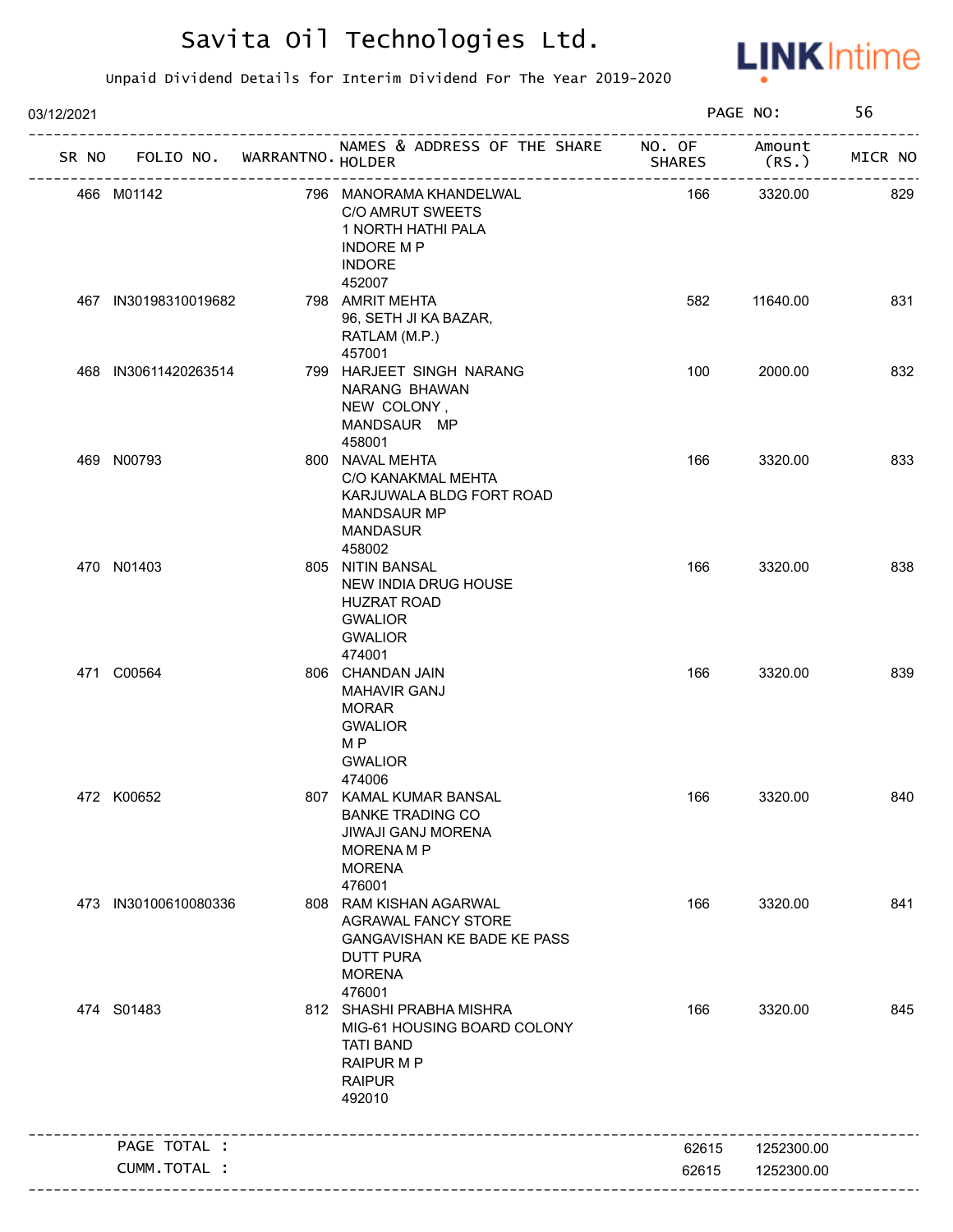

| 03/12/2021 |                                   |                                                                                                                                                  |               | PAGE NO:       | 57      |
|------------|-----------------------------------|--------------------------------------------------------------------------------------------------------------------------------------------------|---------------|----------------|---------|
|            | SR NO FOLIO NO. WARRANTNO. HOLDER | NAMES & ADDRESS OF THE SHARE NO. OF<br>____________________                                                                                      | <b>SHARES</b> | Amount<br>(RS. | MICR NO |
|            | 475 D01444                        | 813 DEVENDRA NANDA<br>98 M G ROAD<br><b>DHAMTARI</b><br><b>RAIPUR</b>                                                                            | 166           | 3320.00        | 846     |
|            | 476 P01937                        | 493773<br>814 PRASANNA KUMAR AGRAWAL<br>MIGI-1<br>NEHARU NAGAR<br><b>BILASPUR</b><br>M <sub>P</sub><br><b>BILASPUR</b>                           | 166           | 3320.00        | 847     |
|            | 477 A02823                        | 495001<br>815 ARIF ALI FARISHTA<br>TRIVENI COMPLEX FLAT 3C<br>BESIDE PALACE HEIGHT HOTEL<br>ABIDS HYDERABAD<br>A P<br><b>HYDERABAD</b>           | 100           | 2000.00        | 848     |
|            | 478 V01919                        | 500001<br>816 VEMPALLI NIRANJAN REDDY<br>E-2 PARAMA SWARA<br>ANAND NAGAR<br><b>KHAIRATABAD</b><br><b>HYDERABAD</b><br><b>HYDERABAD</b><br>500004 | 166           | 3320.00        | 849     |
|            | 479 IN30611421117965              | 822 LIMA ROSE STANISLAUS<br>H NO 3-8-10<br>108 BAZAR<br>TRIMULGHERY PO<br>SECUNDERABAD<br>500015                                                 | 83            | 1660.00        | 855     |
|            | 480 Y00504                        | 824 YAGNA NARAYANA BONNAGANTI<br>1-10-2/2/1 BEGUMPET<br>HYDERABAD<br><b>HYDERABAD</b><br>500016                                                  | 166           | 3320.00        | 857     |
|            | 481 V00691                        | 825 VEERENDER KUMAR JAIN<br>C/O SRI VARDHAMAN TRADERS<br>15-8-343 NR CHAWALA BUILDING<br>BEGUM BAZAR HYDERABAD<br><b>HYDERABAD</b><br>500017     | 166           | 3320.00        | 858     |
|            | 482 L00501                        | 826 L C SINGHVI<br>1-182/1/7&8<br><b>FATHENAGAR</b><br><b>HYDERABAD</b><br><b>HYDERABAD</b><br>500018                                            | 166           | 3320.00        | 859     |
|            | PAGE TOTAL :                      |                                                                                                                                                  | 63794         | 1275880.00     |         |
|            | CUMM.TOTAL :                      |                                                                                                                                                  | 63794         | 1275880.00     |         |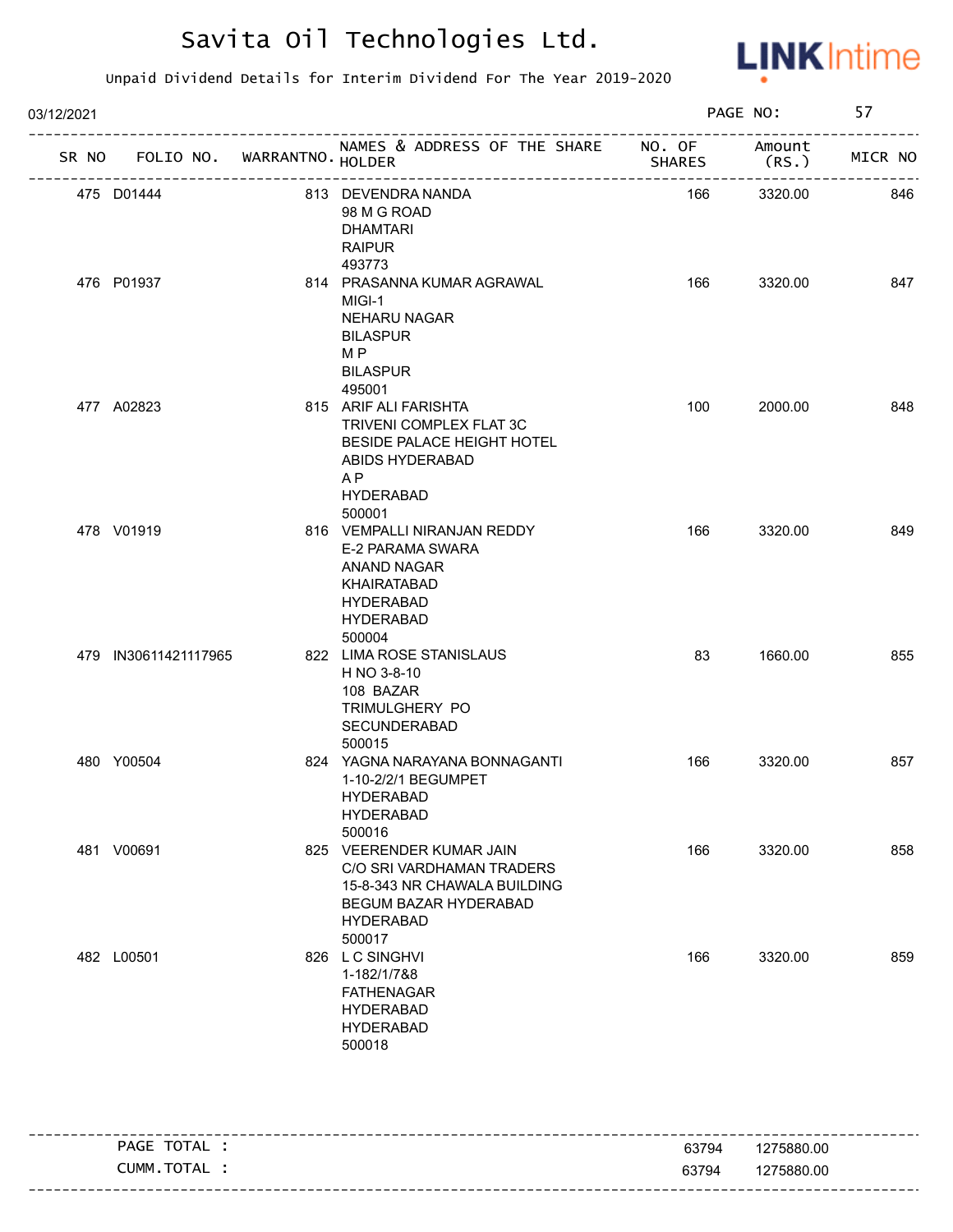

| 03/12/2021 |              |                            |                                                                                                                                                                        | PAGE NO:      |                 | 58      |
|------------|--------------|----------------------------|------------------------------------------------------------------------------------------------------------------------------------------------------------------------|---------------|-----------------|---------|
| SR NO      |              | FOLIO NO. WARRANTNO HOLDER | NAMES & ADDRESS OF THE SHARE NO. OF                                                                                                                                    | <b>SHARES</b> | Amount<br>(RS.) | MICR NO |
| 483 R00694 |              |                            | 828 RAJASEKHAR SANIKOMMU<br>H NO 8-3-833/18 & 21<br>FLAT NO 203 AND 303<br>SAI SUHAS RESIDENCY<br>KAMALAPURI COLONY<br>PHASE 1 HYDERABAD<br><b>HYDERABAD</b><br>500073 | 166           | 3320.00         | 861     |
| 484 A01443 |              |                            | 829 ASHOKKUMAR A DUSUMILLI<br>8-3-966/22 NAGARJUNA NAGAR<br>AMEERPET<br><b>HYDERABAD</b><br><b>HYDERABAD</b><br>500873                                                 | 166           | 3320.00         | 862     |
| 485 N00630 |              |                            | 830 NARAYANA SOMA<br>H NO 2-85 BHAGATH COLONY<br>VIKARABAD RANGA REDDY DT AP<br>RANGA REDDY<br>501101                                                                  | 166           | 3320.00         | 863     |
| 486 P01767 |              |                            | 831 PADMAVATHI BANG<br>H NO 5-2-49<br>PARI PALLY STREET<br>POST & SIDDTPET<br>DIST MEDAK A P<br>MEDAK<br>502103                                                        | 166           | 3320.00         | 864     |
| 487 A01885 |              |                            | 832 ASHA BANG<br>H NO 5-2-49<br>PARI PALLY STREET<br>POST SIDDIPET 502103<br>DIST MEDAK A P<br><b>MEDAK</b><br>502103                                                  | 166           | 3320.00         | 865     |
| 488 S07513 |              |                            | 833 S RAVI KUMAR<br>H NO 4-104<br>POST BHIKNOOR<br><b>DIST NIZAMABAD</b><br>A <sub>P</sub><br><b>NIZAMABAD</b><br>503101                                               | 166           | 3320.00         | 866     |
| 489 O00540 |              |                            | 834 OMKAR AITHA<br>C/O AITHA MADHU BABU<br><b>KIRANAM MAIN ROAD</b><br><b>JAMMIKUNTA</b><br><b>KARIMNAGAR</b><br>505122                                                | 166           | 3320.00         | 867     |
| 490 K01207 |              |                            | 835 KOWSALYA B<br>H NO 12-1/163 P V STREET<br>WARANGAL<br>AP<br>WARANGAL<br>506002                                                                                     | 166           | 3320.00         | 868     |
|            | PAGE TOTAL : |                            |                                                                                                                                                                        | 65122         | 1302440.00      |         |
|            |              |                            |                                                                                                                                                                        |               |                 |         |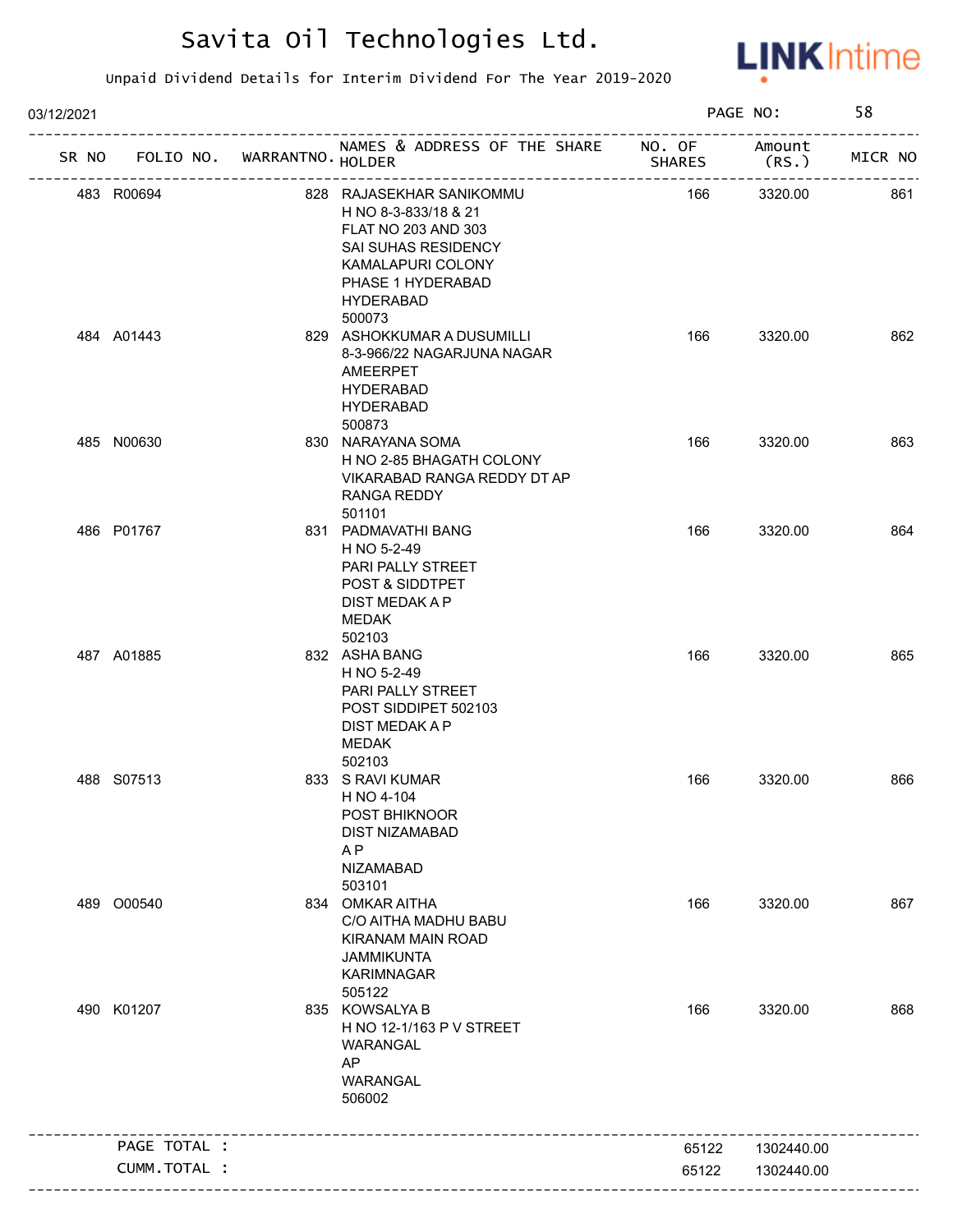

| 03/12/2021 |                                   |                                                                                                                                            |               | PAGE NO:       | 59      |
|------------|-----------------------------------|--------------------------------------------------------------------------------------------------------------------------------------------|---------------|----------------|---------|
|            | SR NO FOLIO NO. WARRANTNO. HOLDER | NAMES & ADDRESS OF THE SHARE NO. OF                                                                                                        | <b>SHARES</b> | Amount<br>(RS. | MICR NO |
|            | 491 J01265                        | 836 J JAYANTH REDDY<br>H NO 2-4-89<br><b>BRAHMAN WADI</b><br><b>NARAYANPET</b><br><b>MAHBOOBNAGAR</b>                                      | 166           | 3320.00        | 869     |
|            | 492 1202230000088485              | 509210<br>839 C N RAMAIAH<br>D NO 4-15<br>SIVALAYAM STREET<br>MARAGUDI-5 KADAPA DIST<br>JAMMALAMADUGU<br>516434                            | 166           | 3320.00        | 872     |
|            | 493 B00822                        | 843 BHANU KUMAR JAIN<br>SHA MISHRIMAL JAIN<br>RAMGOPAL STREET<br>VIJAYAWADA<br><b>KRISHNA</b><br>520001                                    | 166           | 3320.00        | 876     |
|            | 494 N00618                        | 845 NARASIMHARAO ARAMALLA<br>C/O K RAVINDRA ANANTAVARAPADU<br>PO VATTICHERUKURU<br>MANDAL GUNTUR DT A P<br><b>GUNTUR</b><br>522014         | 166           | 3320.00        | 878     |
|            | 495 A02086                        | 846 AVSASHOK<br><b>SRIKALIGARDENS</b><br><b>NAMBUR</b><br><b>GUNTUR DT AP</b><br><b>GUNTUR</b><br>522508                                   | 100           | 2000.00        | 879     |
|            | 496 G01027                        | 847 GUDIPUDI KRISHNA MURTHY<br>C/O KIRAN VIDIO LABRARY<br>NEAR STATE BANK OF INDIA<br><b>GANAPAVARAM GUNTUR</b><br><b>GUNTUR</b><br>522619 | 166           | 3320.00        | 880     |
|            | 497 B01376                        | 848 B INDER CHAND<br>C/O JAIN PAWN BROKER<br><b>NEAR POST OFFICE</b><br><b>NAYUDPET</b><br><b>NELLORE</b><br>524126                        | 166           | 3320.00        | 881     |
| 498        | IN30102220231770                  | 849 T SYAMA SUNDARA RAO<br>T SYAMA SUNDARA RAO<br>14 37 46<br><b>KRISHNA NAGAR</b><br><b>VISAKHAPATNAM</b><br>530002                       | 166           | 3320.00        | 882     |
|            | 499 R00617                        | 852 RAHUL KUMAR<br>NO 85 M G ROAD<br><b>BANGALORE</b><br><b>BANGALORE</b><br>560001                                                        | 166           | 3320.00        | 885     |
|            | PAGE TOTAL :                      |                                                                                                                                            | 66550         | 1331000.00     |         |
|            | CUMM.TOTAL :                      |                                                                                                                                            | 66550         | 1331000.00     |         |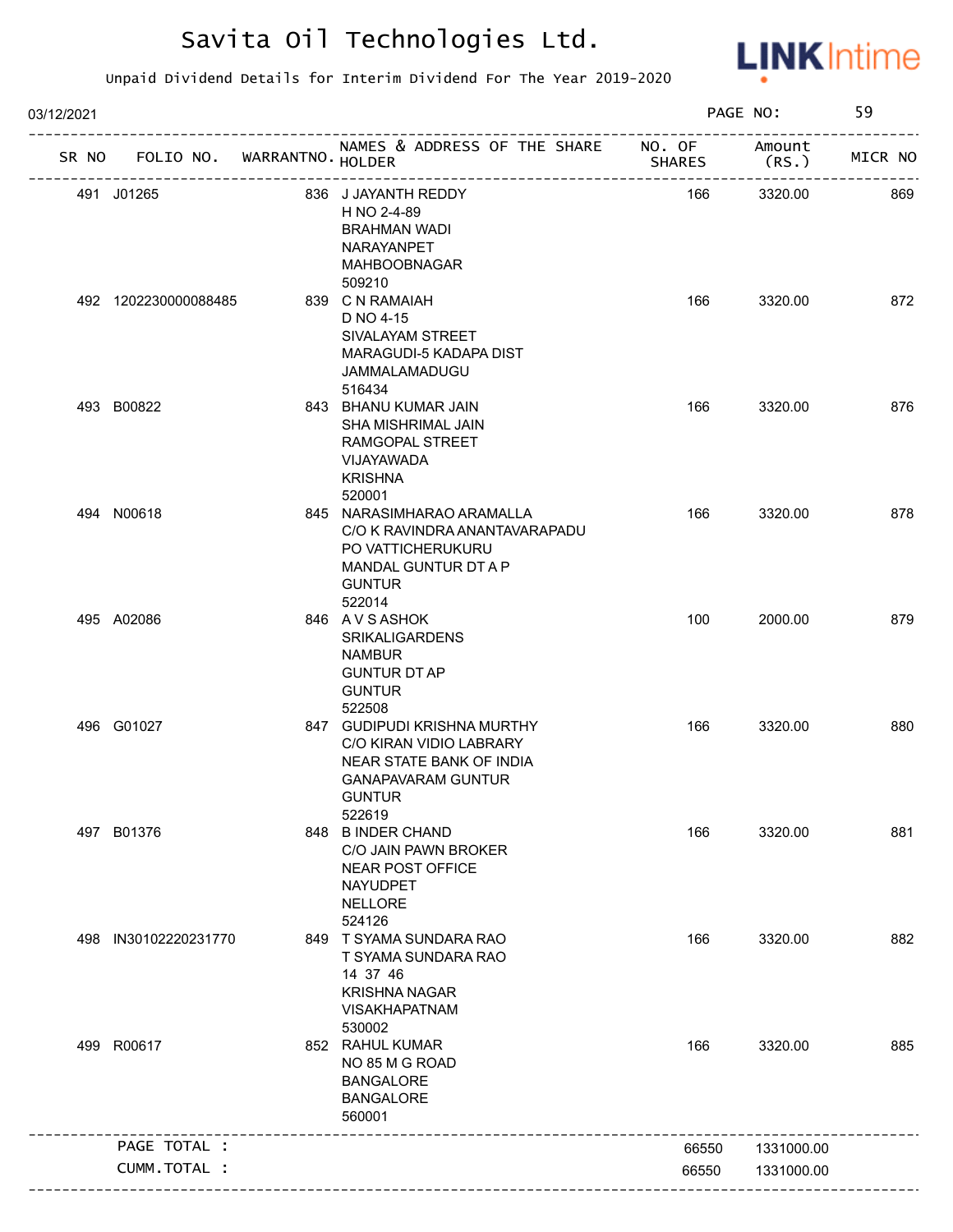

| 03/12/2021 |                             |                                                                                                                                                                   |               | PAGE NO:        | 60      |
|------------|-----------------------------|-------------------------------------------------------------------------------------------------------------------------------------------------------------------|---------------|-----------------|---------|
| SR NO      | FOLIO NO. WARRANTNO. HOLDER | NAMES & ADDRESS OF THE SHARE NO. OF                                                                                                                               | <b>SHARES</b> | Amount<br>(RS.) | MICR NO |
|            | 500 IN30192610056653        | 854 M RAMASWAMY REDDY<br><b>NO 22</b><br>NORTH PUBLIC SQUARE ROAD<br><b>BASAVANGUDI</b><br><b>BANGALORE</b>                                                       | 500           | 10000.00        | 887     |
|            | 501 R00986                  | 560004<br>858 RAKESH KUMAR<br>6 TULSI LAYOUT<br>OPP LAKE SHORE HOMES<br>KASAVANAHALLI CARMELARAM<br><b>POST</b><br><b>BANAGALORE</b><br><b>BANGALORE</b>          | 166           | 3320.00         | 891     |
|            | 502 S02674                  | 560035<br>860 SHARA G CHALLANI<br><b>LAVINA MANSION</b><br>45/13 PROMENADE ROAD<br><b>BANGALORE</b><br><b>BANGALORE</b><br>560042                                 | 166           | 3320.00         | 893     |
|            | 503 B00575                  | 861 BABULAL<br>RAJ KAMAL AGENCIES<br>65/21 HAINES ROAD<br><b>BANGALORE</b><br><b>BANGALORE</b><br>560051                                                          | 166           | 3320.00         | 894     |
|            | 504 C00909                  | 863 C V MANNAR KRISHNA SETTY<br>DR NO 2842 1ST FLOOR<br>IV MAIN 17TH CROSS<br><b>BANASHANKARI IIND STAGE</b><br><b>BANGALORE</b><br><b>BANGALORE</b><br>560070    | 100           | 2000.00         | 896     |
|            | 505 K500003                 | 865 K R VENKATARAMANA PRASAD<br>NO-36 MOAHANA, 1ST FLOOR<br>5TH MAIN, 6TH CROSS<br>LAKASHAMANAPPA GARDEN<br>BANASHANKARI, 3RD STAGE<br><b>BANGALORE</b><br>560085 | 166           | 3320.00         | 898     |
|            | 506 M00559                  | 868 MADAN Y G<br>BHAGYALAKSHMI JEWEL CRAFT<br>43/1 ASHOKA ROAD<br><b>MYSORE</b><br><b>MYSORE</b><br>570001                                                        | 166           | 3320.00         | 901     |
| 507        | IN30113526125034            | 874 REVATHI R KAMATH<br><b>SRI VINAYAKA</b><br>YEDTHADI<br><b>BARKUR</b><br><b>UDUPI</b><br>576210                                                                | 332           | 6640.00         | 907     |
|            | PAGE TOTAL :                |                                                                                                                                                                   | 68312         | 1366240.00      |         |
|            | CUMM.TOTAL :                |                                                                                                                                                                   | 68312         | 1366240.00      |         |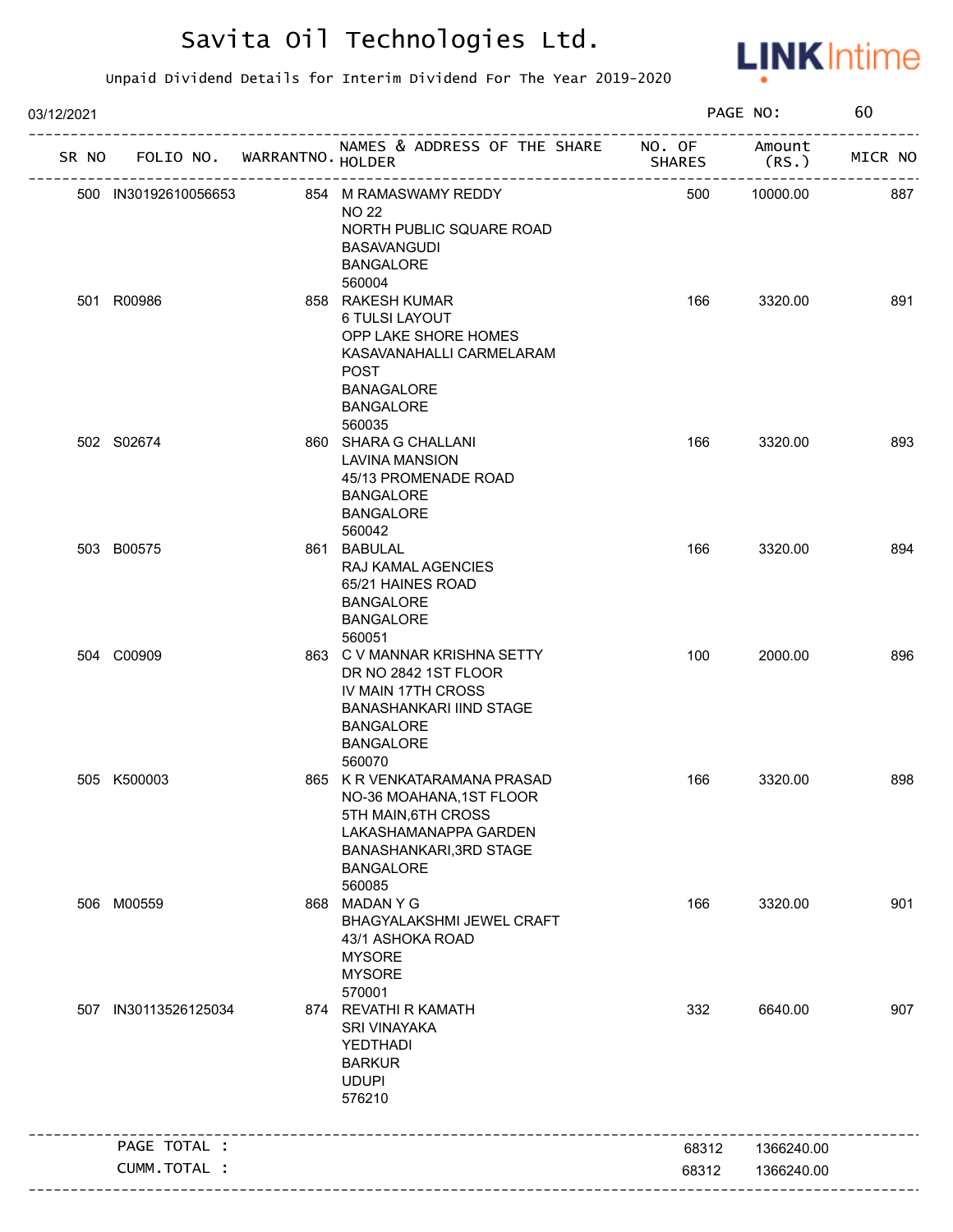

| 03/12/2021 |                      |                             |                                                                                                                                         |               | PAGE NO:        | 61      |
|------------|----------------------|-----------------------------|-----------------------------------------------------------------------------------------------------------------------------------------|---------------|-----------------|---------|
| SR NO      |                      | FOLIO NO. WARRANTNO. HOLDER | NAMES & ADDRESS OF THE SHARE NO. OF<br>-------------------------                                                                        | <b>SHARES</b> | Amount<br>(RS.) | MICR NO |
|            | 508 S00715           |                             | 875 SANGEETHA R<br>SHA MANEKLAL DHULAJI<br>ADVAYANA GALLI<br>BELCUDI GALLI CROSS DAVANGERE<br><b>CHITRADURGA</b>                        | 166           | 3320.00         | 908     |
|            | 509 V00713           |                             | 577001<br>876 VENKATESH GADAD<br>981/9<br><b>BUS STAND ROAD</b><br><b>BHAGATH SINGH NAGAR</b><br><b>DAVENGERE</b><br><b>CHITRADURGA</b> | 166           | 3320.00         | 909     |
|            | 510 N01271           |                             | 577002<br>879 NARASIMHA KALKUR<br>STATE BANK OF MYSORE<br>THIRTHAHALLY<br><b>SHIMOGA DIST</b><br><b>SHIMOGA</b><br>577432               | 166           | 3320.00         | 912     |
|            | 511 S00846           |                             | 884 SANTILAL BAFNA<br>LAXMI SALES CORPORATION<br><b>STATION ROAD</b><br><b>GADAG</b><br><b>DHARWAR</b><br>582101                        | 166           | 3320.00         | 917     |
|            | 512 N00990           |                             | 885 NIKITA PORWAL<br>C/O SHA VEERACHAND SOBAKMAL<br><b>FLOWER STREET</b><br><b>BELLARY</b><br>BELLARY                                   | 166           | 3320.00         | 918     |
|            | 513 R00535           |                             | 583101<br>891 R PREMLATHA<br>52 POORTUGUESE CHURCH STREET<br><b>MADRAS</b><br><b>CHENNAI</b><br>600001                                  | 166           | 3320.00         | 924     |
|            | 514 S00515           |                             | 894 SINDRA<br>NO 6 NOOR VEERASAMY LANE<br>NUNGAMBAKKAM<br><b>MADRAS</b><br><b>CHENNAI</b><br>600034                                     | 166           | 3320.00         | 927     |
|            | 515 V00523           |                             | 895 V SHOBA<br>33 KONDAMAPURAM STREET<br>TRIVELLORE TAMIL NADU<br><b>TRIVELLORE</b><br><b>CHENNAI</b><br>602001                         | 166           | 3320.00         | 928     |
|            | 516 IN30037810182351 |                             | 896 NAVEEN KUMAR.M<br>39<br>PERUMAL KOVIL STREET<br>TINDIVANAM<br>604001                                                                | 166           | 3320.00         | 929     |
|            | PAGE TOTAL :         |                             |                                                                                                                                         | 69806         | 1396120.00      |         |
|            | CUMM.TOTAL :         |                             |                                                                                                                                         | 69806         | 1396120.00      |         |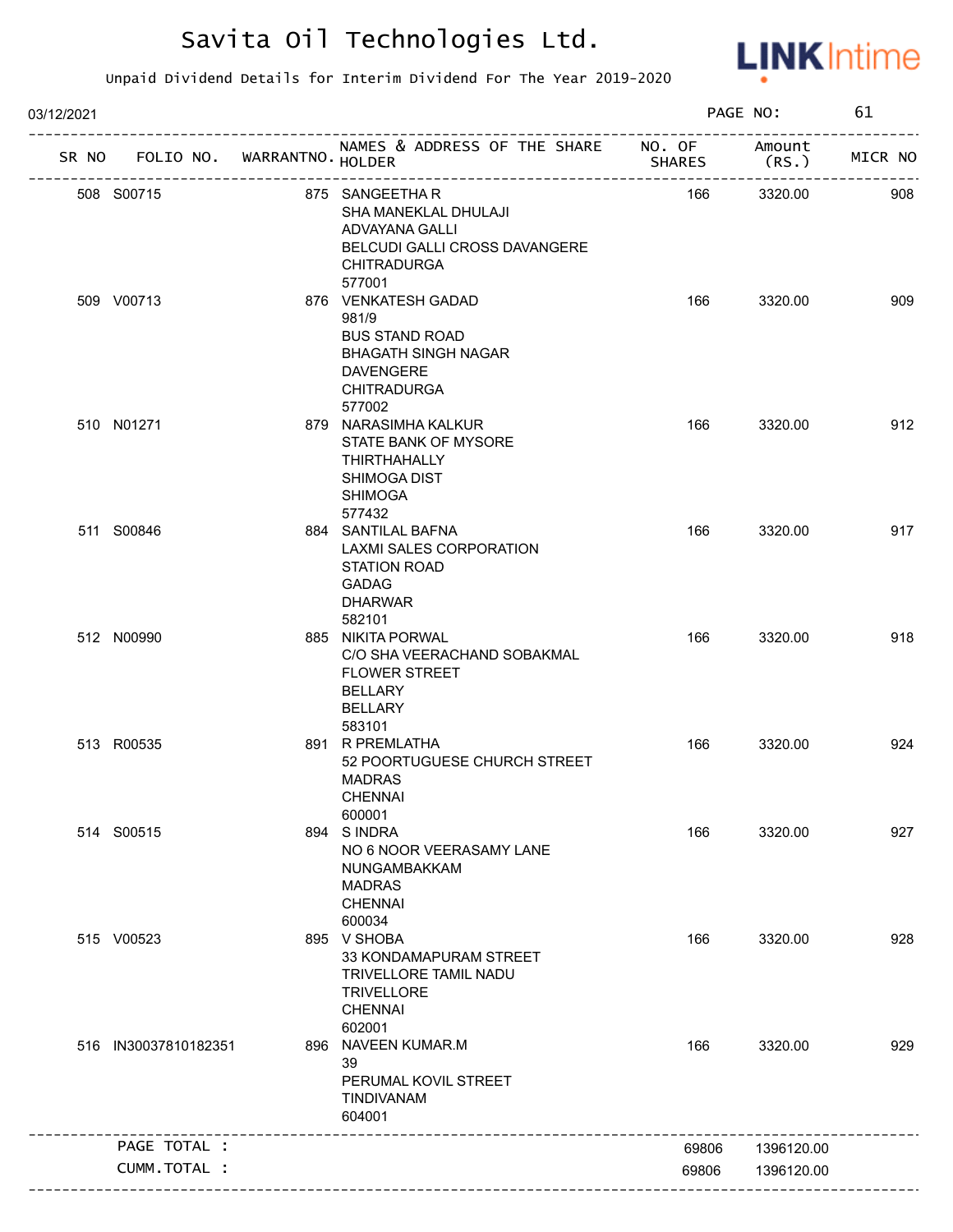

| 03/12/2021 |                               |                                                                                                                                 |                | PAGE NO:                 | 62      |
|------------|-------------------------------|---------------------------------------------------------------------------------------------------------------------------------|----------------|--------------------------|---------|
| SR NO      | FOLIO NO. WARRANTNO. HOLDER   | NAMES & ADDRESS OF THE SHARE NO. OF<br>_____________________                                                                    | <b>SHARES</b>  | Amount<br>(RS.           | MICR NO |
|            | 517 V01059                    | 903 VIRENDRA J PATEL<br>HIG6NEW TEMPLE<br>LAND HUDCO<br><b>HOSUR EAST</b><br><b>DHARMAPURI</b><br>635109                        | 166            | 3320.00                  | 936     |
|            | 518 IN30017510254163          | 904 MUTHULAKSHMI. J<br>12, ATTUR ROAD<br><b>RASIPURAM</b><br>637408                                                             | 166            | 3320.00                  | 937     |
|            | 519 N00518                    | 905 N SHARMILA<br><b>15 KANNAKI ST</b><br>ERODE 1<br><b>PERIYAR</b><br>638001                                                   | 166            | 3320.00                  | 938     |
|            | 520 S08087                    | 907 SANJAY KANAYALAL GVALANI<br>18 BHARATHI PARK<br><b>MAIN ROAD</b><br><b>COIMBATORE</b><br><b>COIMBATORE</b><br>641043        | 100            | 2000.00                  | 940     |
|            | 521 P00931                    | 910 PRADEEP KUMAR JAIN<br>M/S JAIN & CO<br>P 21/22 RADHABAZAR STREET<br><b>CALCUTTA</b><br><b>KOLKATA</b><br>700001             | 166            | 3320.00                  | 943     |
|            | 522 S00824                    | 911 SANJIV KUMAR TULSIAN<br>S/R R N M HOUSE<br>3-B LAL BAZAR STREET 2ND FLOOR<br><b>CALCUTTA</b><br><b>KOLKATA</b><br>700001    | 100            | 2000.00                  | 944     |
|            | 523 G01074                    | 912 GIRIN MOHAN PYNE<br>C/O G M PYNE<br>14 INDIA EXCHANGE PLACE<br><b>CALCUTTA</b><br><b>KOLKATA</b><br>700001                  | 166            | 3320.00                  | 945     |
|            | 524 S01086                    | 914 SATYA PRAKASH PANDEY<br>C/O SHREE RAM SAW MILL<br>67/10 STRAND ROAD NIMTOLLA<br><b>CALCUTTA</b><br><b>KOLKATA</b><br>700006 | 166            | 3320.00                  | 947     |
|            | 525 K00947                    | 915 KAVITA DUGAR<br>M/S MANIKCHAND CHATTAR SINGH<br>111 P T PURUSHOTTAM ROY ST<br><b>CALCUTTA</b><br><b>KOLKATA</b><br>700007   | 166            | 3320.00                  | 948     |
|            |                               |                                                                                                                                 |                |                          |         |
|            | PAGE TOTAL :<br>CUMM. TOTAL : |                                                                                                                                 | 71168<br>71168 | 1423360.00<br>1423360.00 |         |
|            |                               |                                                                                                                                 |                |                          |         |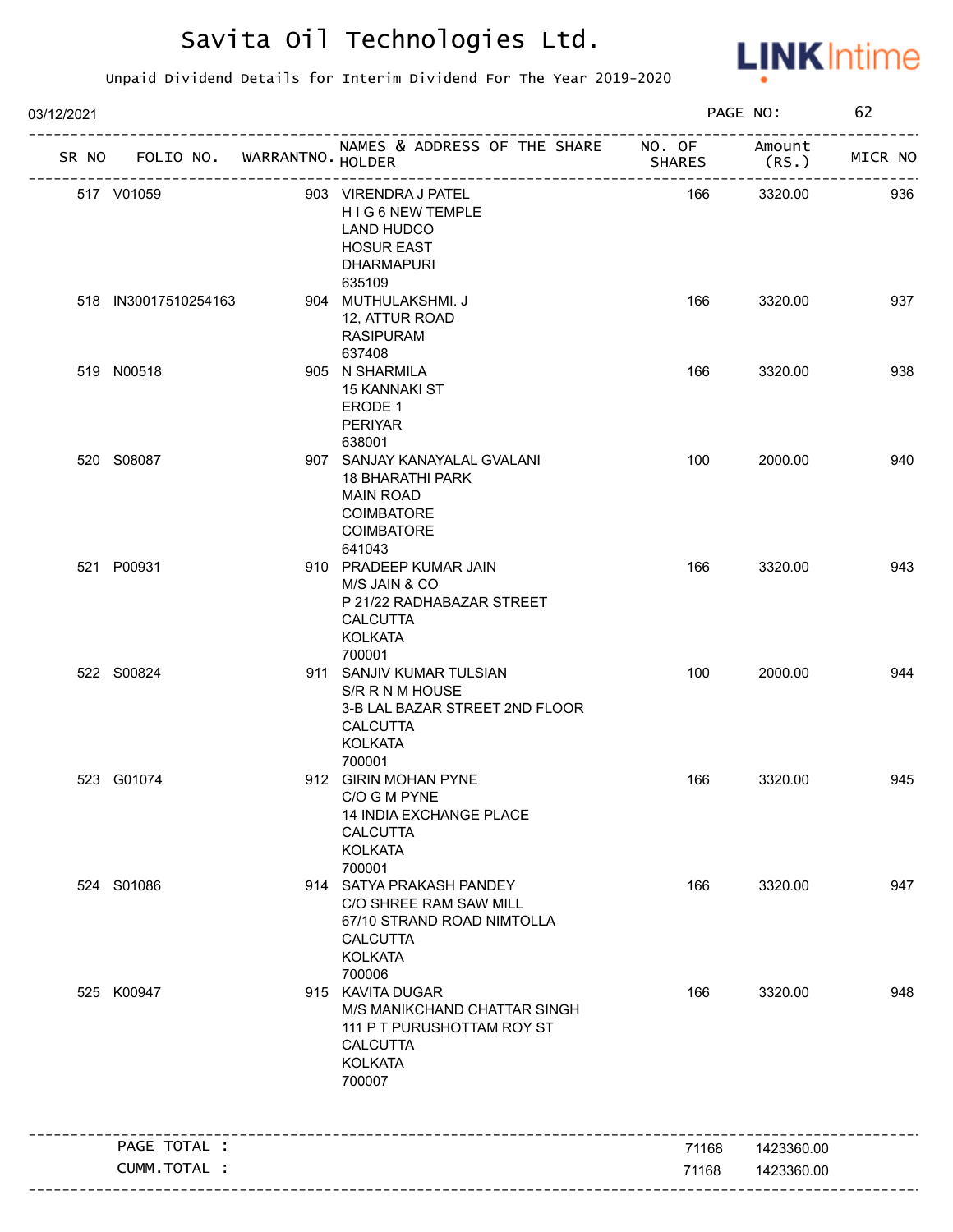

| 03/12/2021 |                             |                                                                                                                          |               | PAGE NO:       | 63      |
|------------|-----------------------------|--------------------------------------------------------------------------------------------------------------------------|---------------|----------------|---------|
| SR NO      | FOLIO NO. WARRANTNO. HOLDER | NAMES & ADDRESS OF THE SHARE NO. OF                                                                                      | <b>SHARES</b> | Amount<br>(RS. | MICR NO |
|            | 526 R01059                  | 916 RAMA DEVI JAJOO<br>C/O JESHRAJ RAMESH KUMAR<br>23/1 MAHARSHI DEVENDRA ROAD<br><b>CALCUTTA</b><br><b>KOLKATA</b>      | 166           | 3320.00        | 949     |
|            | 527 S02704                  | 700007<br>917 SUDHA AGARWAL<br>C/O SHIV TEXTLIES LTD<br>148 COTTON STREET<br><b>CALCUTTA</b><br><b>KOLKATA</b><br>700007 | 166           | 3320.00        | 950     |
|            | 528 IN30026310048959        | 918 BIMAL KUMAR DUGAR<br>113-B, MANOHAR DAS KATRA<br><b>BURRA BAZAR, 1ST FLOOR</b><br><b>CALCUTTA</b><br>700007          | 83            | 1660.00        | 951     |
|            | 529 IN30154916080448        | 920 SHREE KANTA DAMANI<br>C/O BIJAY KUMAR DAMANI<br>DAMANI PICTURES P LTD<br>181/1A LENIN SARANI<br>KOLKATA<br>700013    | 170           | 3400.00        | 953     |
|            | 530 J00754                  | 921 JAYANT KUMAR JAIN<br>26B CAMAC STREET<br><b>3A FLAT NEELKANTH</b><br><b>CALCUTTA</b><br><b>KOLKATA</b><br>700016     | 100           | 2000.00        | 954     |
|            | 531 M01777                  | 922 MOHAMMAD SHAHAED<br>C/O AZIM & CO<br>66-A PARK STREET<br><b>CALCUTTA</b><br><b>KOLKATA</b><br>700017                 | 166           | 3320.00        | 955     |
|            | 532 100764                  | 924 INDRA KUMAR BHATTER<br>2 BISHOP LEFROY ROAD<br><b>KOLKATA</b><br><b>KOLKATA</b><br>700020                            | 166           | 3320.00        | 957     |
|            | 533 S02469                  | 925 S K NOOR MOHAMMED<br>4 DR SUDHIR BASU ROAD<br><b>CALCUTTA</b><br><b>KOLKATA</b><br>700023                            | 100           | 2000.00        | 958     |
|            | 534 S02528                  | 926 S K NOOR ISLAM<br>4 DR SUDHIR BASU ROAD<br><b>CALCUTTA</b><br><b>KOLKATA</b><br>700023                               | 100           | 2000.00        | 959     |
|            | PAGE TOTAL :                |                                                                                                                          | 72385         | 1447700.00     |         |
|            | CUMM.TOTAL :                |                                                                                                                          | 72385         | 1447700.00     |         |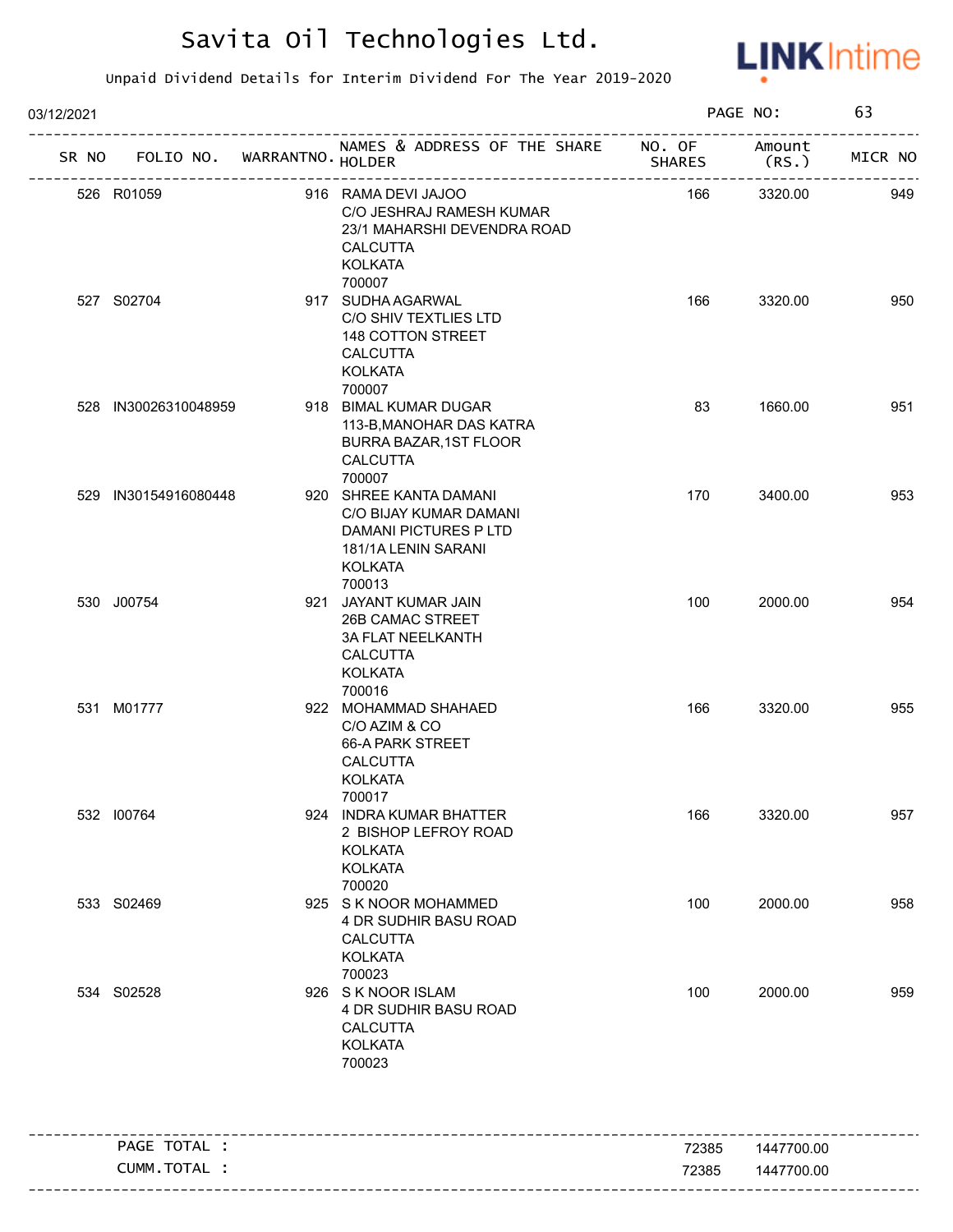

| 03/12/2021 |                             |                                                                                                                                  |               | PAGE NO:        | 64      |
|------------|-----------------------------|----------------------------------------------------------------------------------------------------------------------------------|---------------|-----------------|---------|
| SR NO      | FOLIO NO. WARRANTNO. HOLDER | NAMES & ADDRESS OF THE SHARE NO. OF<br>_____________________                                                                     | <b>SHARES</b> | Amount<br>(RS.) | MICR NO |
|            | 535 B00615                  | 927 BAIDYANATH KAR<br>23 KALIBARI ROAD<br><b>NALTA</b><br><b>CALCUTTA</b><br><b>KOLKATA</b>                                      | 166           | 3320.00         | 960     |
|            | 536 IN30210510179110        | 700028<br>929 MEENA DEVI SANGANERIA<br>85, BANGUR AVENUE, BLOCK-B<br><b>LAKE TOWN</b><br>NORTH 24 PARAGANAS<br>700055            | 166           | 3320.00         | 962     |
|            | 537 S08826                  | 930 SIKHA DUTTA<br>21/H/12 CANEL<br><b>EAST ROAD</b><br><b>KOLKATA</b><br><b>KOLKATA</b><br>700067                               | 166           | 3320.00         | 963     |
|            | 538 N01465                  | 931 NIRMAL KUMAR SALAMPURIA<br>M/S MEDICOS NSB ROAD<br>PO RANIGAJ<br><b>DIST BURDWAN</b><br>W B<br><b>BURDWAN</b><br>713347      | 100           | 2000.00         | 964     |
|            | 539 S01857                  | 932 SOUMEN BANERJEE<br>NEW BINDING CORNER<br>18 MNI COMMERCIAL ESTATE<br>MACHHANTALA PO DIST BANKURA<br><b>BANKURA</b><br>722101 | 166           | 3320.00         | 965     |
|            | 540 K01068                  | 933 KIRAN GOLCHHA<br>CHANDANMAL SANTOKCHAND<br>DINBAZAR JALPAIGURI<br><b>JALPAIGURI</b><br>735101                                | 166           | 3320.00         | 966     |
|            | 541 R01033                  | 934 RAM KUMAR SHARMA<br><b>LAXMI STORES</b><br>M G MARG GANGTOK<br><b>SIKKIM</b><br><b>GANGTOK</b><br>737101                     | 166           | 3320.00         | 967     |
|            | 542 IN30045012413996        | 935 RENU AGARWAL<br><b>C/O KWALITY STORES</b><br>31-A NATIONAL HIGHWAY<br><b>GANGTOK</b><br>737101                               | 166           | 3320.00         | 968     |
|            | 543 P01339                  | 936 PRIYANKA PATNAIK<br>VILL POST CHANAHATTA<br><b>DIST KHURDA</b><br><b>ORISSA</b><br><b>PURI</b><br>752102                     | 166           | 3320.00         | 969     |
|            | PAGE TOTAL :                |                                                                                                                                  | 73813         | 1476260.00      |         |
|            | CUMM.TOTAL :                |                                                                                                                                  | 73813         | 1476260.00      |         |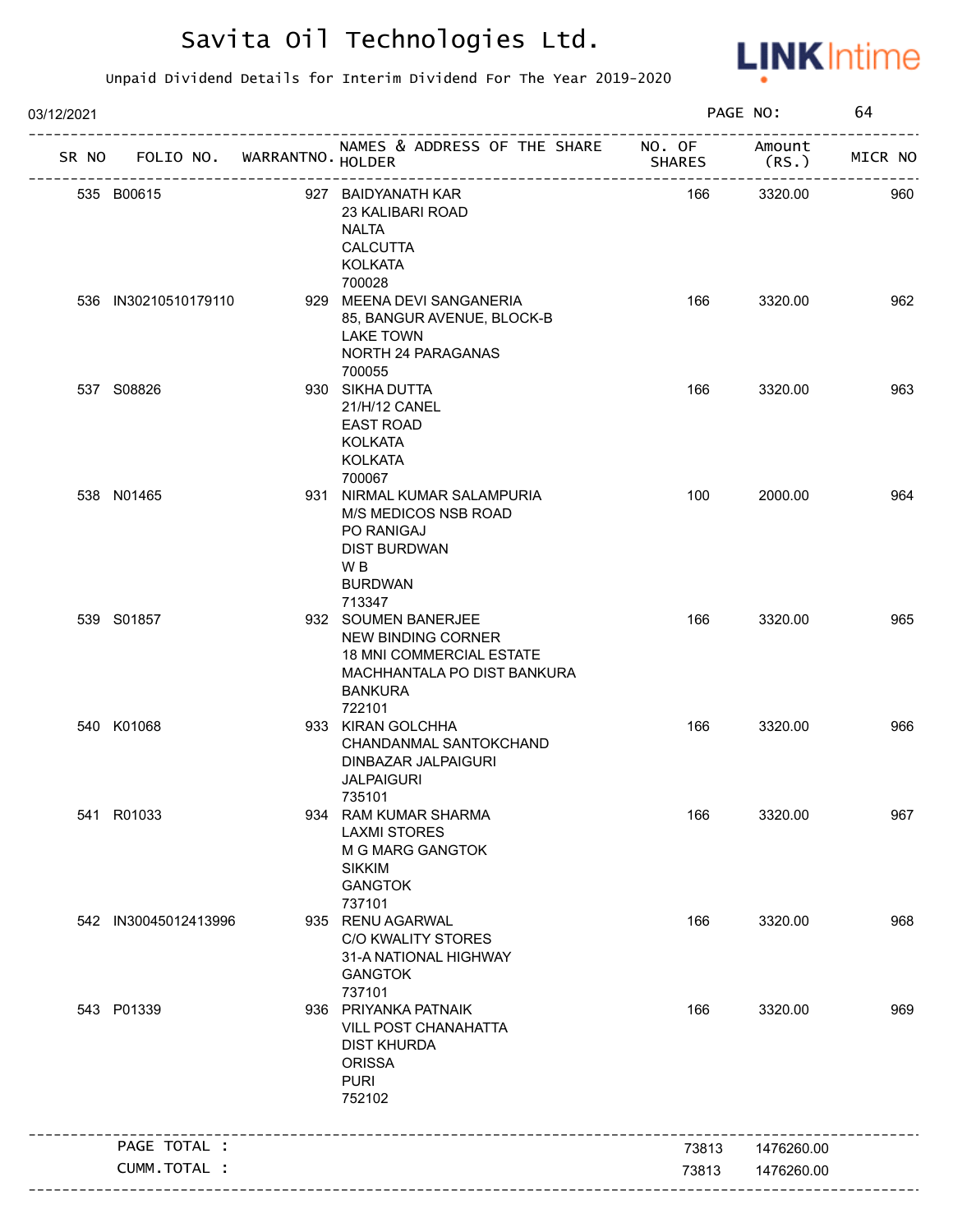

| 03/12/2021 |                                   |  |                                                                                                                                                 |               | PAGE NO:       |         |
|------------|-----------------------------------|--|-------------------------------------------------------------------------------------------------------------------------------------------------|---------------|----------------|---------|
|            | SR NO FOLIO NO. WARRANTNO. HOLDER |  | NAMES & ADDRESS OF THE SHARE NO. OF                                                                                                             | <b>SHARES</b> | Amount<br>(RS. | MICR NO |
|            | 544 J00760                        |  | 937 JAYANTI PARIDA<br>C/O DEBENDRA PATRA<br>AT MATHASAHI CHAULIAGANJ<br>PO NAYABAZAR CUTTACK ORISSA<br><b>CUTTACK</b><br>753004                 | 166           | 3320.00        | 970     |
|            | 545 P01601                        |  | 941 PRAFUL KUMAR CHAUHAN<br><b>R B CONSULTANTS</b><br>M G ROAD<br>POST JEYPORE 764001<br><b>DIST KORAPUT ORISSA</b><br><b>KORAPUT</b><br>764001 | 166           | 3320.00        | 974     |
|            | 546 B01104                        |  | 942 BIJAY KUMAR AGRAWAL<br>C/O M/S R D PRASAD<br>P O TITILAGARH<br><b>ORISSA</b><br><b>BOLANGIR</b><br>767033                                   | 166           | 3320.00        | 975     |
|            | 547 S01175                        |  | 943 SAVITRI DEVI<br>PANDEY PUBLICITY AGENCY<br><b>BAJRANG BALI MARKET SRCB RD</b><br><b>FANCY BAZAR GUWAHATI</b><br><b>GUWAHATI</b><br>781001   | 166           | 3320.00        | 976     |
|            | 548 R01608                        |  | 944 RINKU JAIN<br>M P PATNI & CO<br>13 SIKARIA BLDG A T RD<br><b>GUWAHATI</b><br><b>GUWAHATI</b><br>781001                                      | 166           | 3320.00        | 977     |
|            | 549 M01173                        |  | 945 MANZOOLA BHUYAN<br>DEVA DAROO PATH<br>IIND BYE LANE DISPUR GUWAHATI<br>ISSAM<br><b>GUWAHATI</b><br>781006                                   | 166           | 3320.00        | 978     |
|            | 550 A00972                        |  | 946 ANIMA DHAR<br>C/O SHRI HARIMOHAN DHAR<br><b>CHATRIBARI BILTAR</b><br>K C RD LANE 2 GUWAHATI<br><b>GUWAHATI</b><br>781008                    | 166           | 3320.00        | 979     |
|            | 551 S01865                        |  | 947 SREELAL GUPTA<br>LOKDRDPODHEKIAJULI<br><b>DIST SONITPUR</b><br>ASSAM<br><b>SONITPUR</b><br>784110                                           | 166           | 3320.00        | 980     |

| PAGE TOTAL | 75141 | 1502820.00 |
|------------|-------|------------|
| CUMM.TOTAL | 75141 | 1502820.00 |
|            |       |            |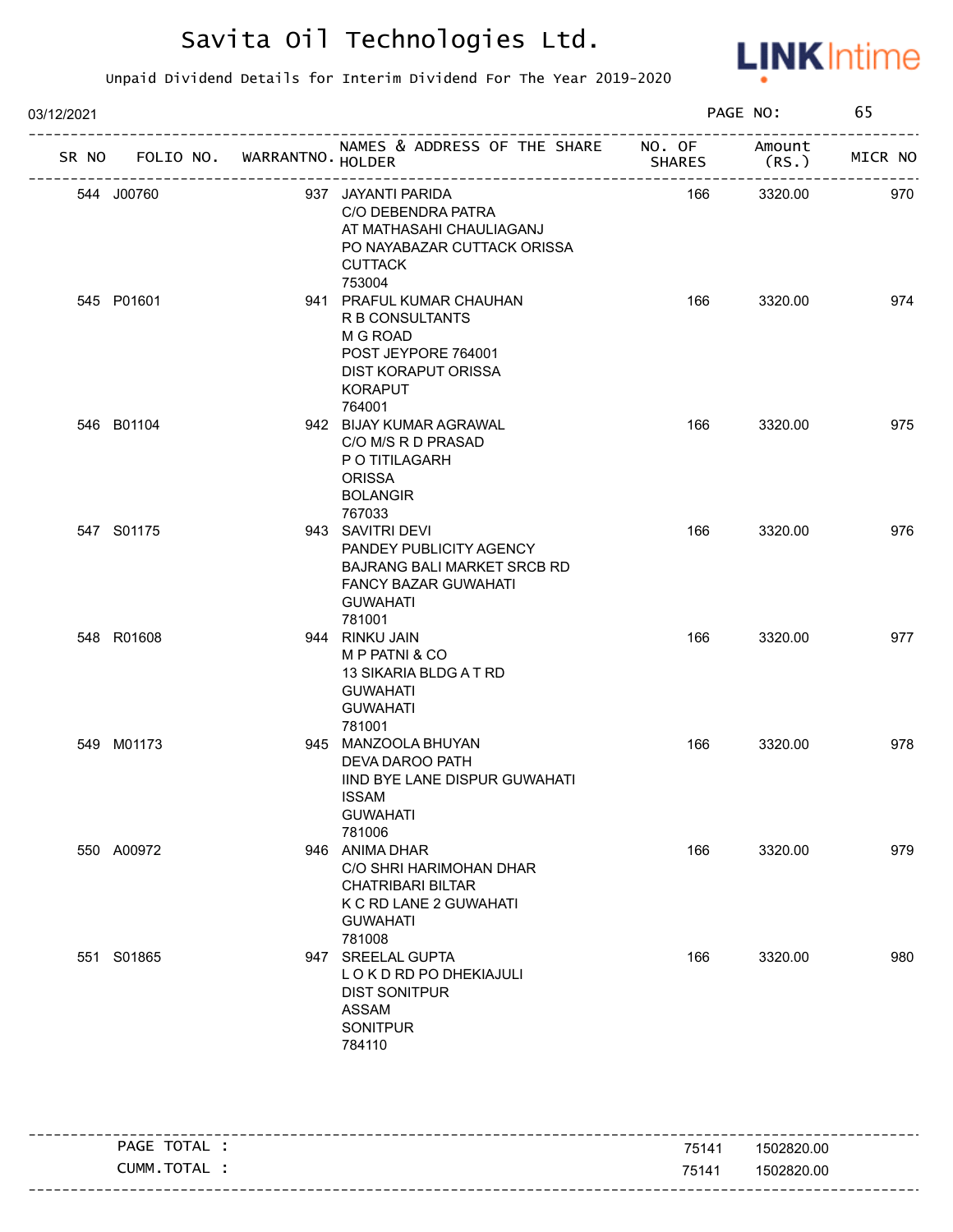

| 03/12/2021 |                             |                    |                                                                                                                                                          |               | PAGE NO:        | 66      |
|------------|-----------------------------|--------------------|----------------------------------------------------------------------------------------------------------------------------------------------------------|---------------|-----------------|---------|
| SR NO      | FOLIO NO. WARRANTNO. HOLDER |                    | NAMES & ADDRESS OF THE SHARE NO. OF                                                                                                                      | <b>SHARES</b> | Amount<br>(RS.) | MICR NO |
|            | 552 P00895                  | ------------------ | 951 PRABHA KUMARI SHRIVASTAVA<br>C/O JWALA PATI SAHAI<br><b>SAHAI KUTI</b><br>DIWAN MOHALLA PANDARIBA LANE<br>PATNA CITY PATNA<br><b>PATNA</b><br>800008 | 166           | 3320.00         | 984     |
|            | 553 R00648                  |                    | 952 RAJ KUMAR GUPTA<br>CARE ANIL KUMAR GUPTA & BROS<br>P O BIHTA<br><b>DIST PATNA</b><br><b>PATNA</b><br>801103                                          | 166           | 3320.00         | 985     |
|            | 554 P00807                  |                    | 953 PAWANKUMAR AGARWAL<br>C/O SAJJAN KUMAR AGARWAL<br>POST AND DIST SAHIBGANJ<br><b>BIHAR</b><br>SAHEBGANJ<br>816109                                     | 166           | 3320.00         | 986     |
|            | 555 IN30174010122597        |                    | 956 ARVIND KUMAR SETHIA<br>OPP. SHAHEED PARK<br>P.O.- CHAIBASA<br><b>WEST SINGHBHUM</b><br>833201                                                        | 166           | 3320.00         | 989     |
|            | 556 S02084                  |                    | 957 SUMIT SAGAR<br>QR NO T 7/5 P & T COLONY<br>LALPUR RANCHI<br><b>BIHAR</b><br><b>RANCHI</b><br>834001                                                  | 166           | 3320.00         | 990     |
|            | 557 P00922                  |                    | 958 PRADEEP GADODIA<br><b>SKAGENCIES</b><br>HINDUSTAN BHAWAN MAIN ROAD<br><b>RANCHI</b><br><b>RANCHI</b><br>834001                                       | 166           | 3320.00         | 991     |
|            | 558 R00688                  |                    | 959 RAJANI PRABHA<br>HOUSE OF RAMASHANKAR RAI<br><b>JAUHARI BZR HAJIPUR</b><br>VAISHALI<br>844101                                                        | 166           | 3320.00         | 992     |
|            | 559 M02994                  |                    | 960 MONICA A AWARE<br>S S TYPE III<br>ROOM NO 79<br><b>SECTOR-II</b><br>VASHI NAVI MUMBAI<br>999999                                                      | 166           | 3320.00         | 993     |
|            | 560 R03150                  |                    | 961 REKHA AGRAWAL<br>SANJAY H/W & MILLS STORE<br><b>BUJI BHOWAN CHOK</b><br><b>GURUDWARA ROAD</b><br><b>RAIGARH C G</b><br>999999                        | 166           | 3320.00         | 994     |
|            | PAGE TOTAL :                |                    |                                                                                                                                                          | 76635         | 1532700.00      |         |
|            | CUMM.TOTAL :                |                    |                                                                                                                                                          | 76635         | 1532700.00      |         |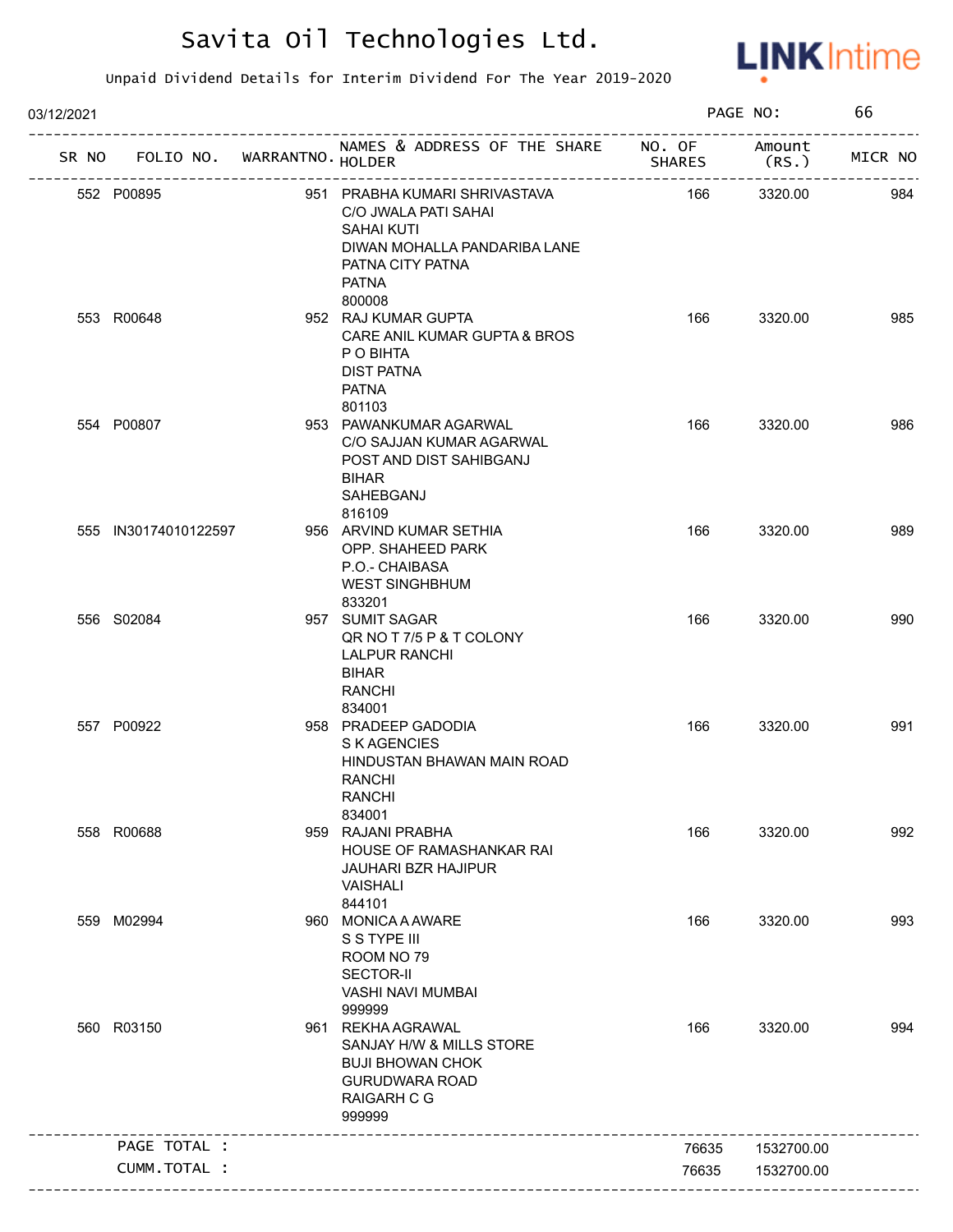

| 03/12/2021 |              |                            |                                                                                                                                                                      |               | PAGE NO:        | 67      |
|------------|--------------|----------------------------|----------------------------------------------------------------------------------------------------------------------------------------------------------------------|---------------|-----------------|---------|
| SR NO      |              | FOLIO NO. WARRANTNO HOLDER | NAMES & ADDRESS OF THE SHARE NO. OF<br>_______________________                                                                                                       | <b>SHARES</b> | Amount<br>(RS.) | MICR NO |
|            | 561 A02812   |                            | 964 ANJNA MEHRA<br>C/O SAVITA CHEMICALS LTD<br>66/67 NARIMAN BHAVAN<br><b>NARIMAN POINT</b><br>MUMBAI<br><b>MUMBAI</b><br>400021                                     | 166           | 3320.00         | 997     |
|            | 562 S02542   |                            | 972 SAROJ UDAY SHAH<br>SHIVSHANKAR HOUSING SOCIETY<br>PLOT NO <sub>2</sub><br><b>DHAMANI ROAD</b><br>BEHIND WADIKAR MANGAL<br>KARYALAY<br>SANGLI<br>SANGLI<br>416416 | 166           | 3320.00         | 1005    |
|            | 563 C00012   |                            | 973 CHANAN KUMAR NANAK CHAND<br><b>GUUPTA</b><br>B-3 BLD 34 1ST FLOOR<br>ROOM 2 SECT 15<br>VASHI N BOMBAY                                                            | 25            | 500.00          | 1006    |
|            | 564 S00037   |                            | 975 SUDARSHAN L BHURE<br>SAI NIWAS CHAWAL<br><b>GANPATI PADA ROOM NO 2</b><br>KALWA E DIST THANE                                                                     | 50            | 1000.00         | 1008    |
|            | 565 B00716   |                            | 977 BEENA JASORIA<br>C/O MAHESH ENTERPRISES<br>PATWON KA RASTA BAPU BAZAR<br><b>JAIPUR</b><br><b>JAIPUR</b><br>302003                                                | 66            | 1320.00         | 1010    |
|            | 566 K01651   |                            | 978 KINJAL U SHAH<br>C/O CHAMANLAL M SHAH<br>INSIDEMOTADELA WANIWAD<br><b>BHUT</b><br><b>KUTCH</b><br><b>BHUJ KUCHCHH</b><br>370001                                  | 66            | 1320.00         | 1011    |
|            | 567 K00059   |                            | 981 KEKI JEHANGIR LAWYER<br>74 A MEHER APARTMENTS<br>ANSTEY ROAD<br><b>BOMBAY</b><br><b>MUMBAI</b><br>400026                                                         | 50            | 1000.00         | 1014    |
|            | 568 S00038   |                            | 982 SUJATA DILIP CHHATRE<br><b>B 302 SHREE SAI SHILP</b><br>NEAR SAGAR PRASAD SOCIETY<br><b>GAWANPADA</b><br>MULUND EAST MUMBAI<br><b>MUMBAI</b><br>400081           | 50            | 1000.00         | 1015    |
|            | PAGE TOTAL : |                            |                                                                                                                                                                      | 77274         | 1545480.00      |         |
|            | CUMM.TOTAL : |                            |                                                                                                                                                                      | 77274         | 1545480.00      |         |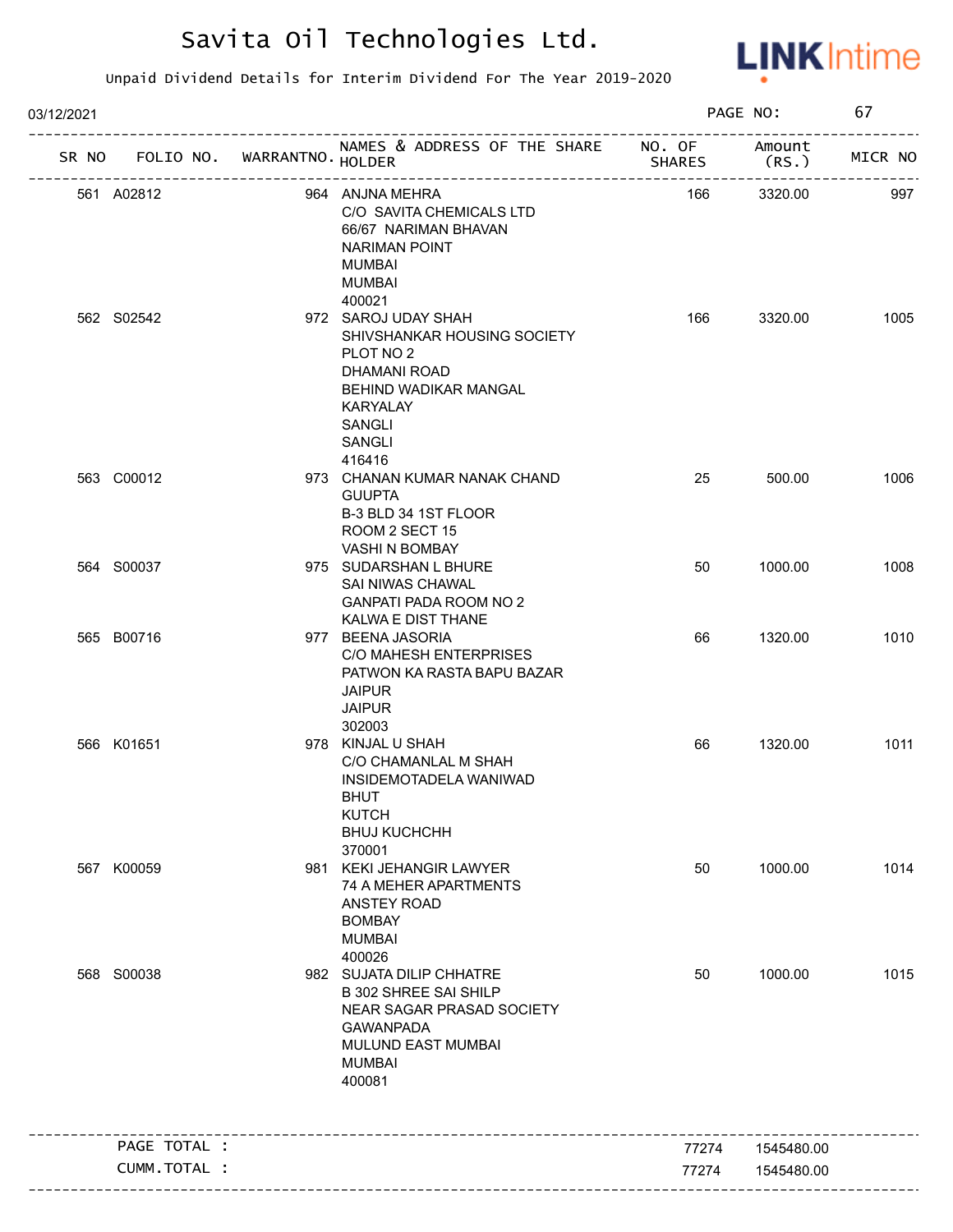

| 03/12/2021 |                                   |                                                                                                                              |               | PAGE NO:        | 68      |
|------------|-----------------------------------|------------------------------------------------------------------------------------------------------------------------------|---------------|-----------------|---------|
|            | SR NO FOLIO NO. WARRANTNO. HOLDER | NAMES & ADDRESS OF THE SHARE NO. OF                                                                                          | <b>SHARES</b> | Amount<br>(RS.) | MICR NO |
|            | 569 M00011                        | 986 MRN PILLAI<br>AISWARYA<br>CENNITHALA P O<br><b>MAVELIKARA</b><br><b>KERALA</b><br>ALLEPPEY<br>690105                     | 50            | 1000.00         | 1019    |
|            | 570 G00786                        | 987 GOUTAM JALAN<br>30/5 C I T ROAD<br>SCHEME-VIM<br><b>KOLKATA</b><br><b>KOLKATA</b><br>700054                              | 66            | 1320.00         | 1020    |
|            | 571 B00015                        | 992 BHAGWATI MOHAR MISHRA<br>ANAND NAGAR<br>KALWE NEAR MANGAL STORE<br>THANE                                                 | 150           | 3000.00         | 1025    |
|            | 572 G00881                        | 993 G R RAMANI<br>217 CUTCHERY STREET<br>OPP POLICE STATION<br><b>GOBICHETTI PALAYAM</b>                                     | 166           | 3320.00         | 1026    |
|            | 573 P00061                        | 994 PUSHPA DEVI AGRAWAL<br>C/O MAHALAXMI ENTERPRISES<br>AGRA ROAD<br><b>JAIPUR</b>                                           | 250           | 5000.00         | 1027    |
|            | 574 R00059                        | 995 RAJNI VAISHNAVI<br>TYPE JN 4 BLDG 15<br>FLAT 2 SECTOR 10<br>VASHI NEW BOMBAY                                             | 250           | 5000.00         | 1028    |
|            | 575 S00069                        | 996 SHIVARLAL VAISHNAVI<br>TYPE JN 4 BLDG 15<br>FLAT 2 SECTOR 10<br>VASHI NEW BOMBAY                                         | 250           | 5000.00         | 1029    |
|            | 576 V01068                        | 998 VIRENDRA SINGH BAHL<br>126 SHIVALIK APPT<br>ALKANANDA<br><b>NEW DELHI</b><br><b>NEW DELHI</b><br>110019                  | 100           | 2000.00         | 1031    |
|            | 577 S07853                        | 1001 SURESH KUMAR<br>POCKET D-16<br>HOUSE NO 204<br><b>SECTOR-3 ROHINI</b><br><b>NEW DELHI</b><br>NORTH WEST DELHI<br>110085 | 100           | 2000.00         | 1034    |
|            | 578 N00854                        | 1002 NAWAL KISHORE MEHTA<br><b>177 JANTA FLATES</b><br><b>NAND NAGRI</b><br>DELHI<br>DELHI<br>110093                         | 166           | 3320.00         | 1035    |
|            | PAGE TOTAL :                      |                                                                                                                              | 78822         | 1576440.00      |         |
|            | CUMM.TOTAL :                      |                                                                                                                              | 78822         | 1576440.00      |         |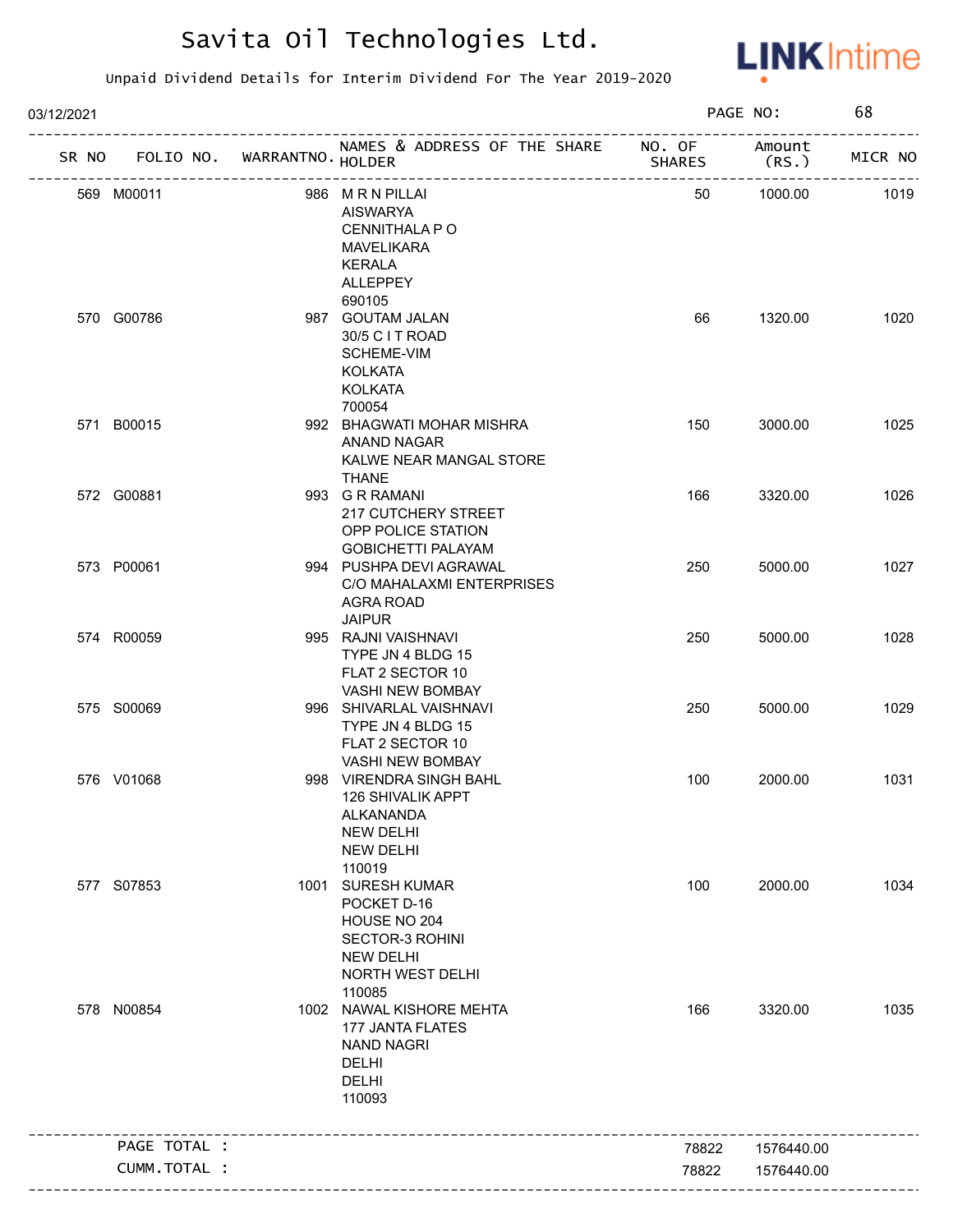

| 03/12/2021 |                                   |  |                                                                                                                                    | PAGE NO:      |                  | 69      |
|------------|-----------------------------------|--|------------------------------------------------------------------------------------------------------------------------------------|---------------|------------------|---------|
|            | SR NO FOLIO NO. WARRANTNO. HOLDER |  | NAMES & ADDRESS OF THE SHARE NO. OF                                                                                                | <b>SHARES</b> | Amount<br>(RS. ) | MICR NO |
|            | 579 C00517                        |  | 1005 CHAIN MALA<br>C/O DR SATISH BANSAL<br>OPP D D AGGARWAL HIGH SCHOOL<br><b>JAGADHRI</b><br>AMBALA<br>135003                     | 100           | 2000.00          | 1038    |
|            | 580 S00505                        |  | 1006 S B YADAVA<br>KENDRIYA VIDYALAYA NO 1<br>ARMAPORE UP<br><b>KANPUR</b><br><b>KANPUR NAGAR</b><br>208009                        | 166           | 3320.00          | 1039    |
|            | 581 N00859                        |  | 1011 NAYAN BALA JAIN<br>31/688 PORWAL JI KI BARI<br>NEAR AYED BRIDGE ASHOK NAGAR<br><b>UDAIPUR RAJ</b><br><b>UDAIPUR</b><br>313001 | 166           | 3320.00          | 1044    |
|            | 582 M00841                        |  | 1012 MAINA SOMANI<br>C/O KAMAL STEEL IND<br>142 SHOPING CENTRE<br>KOTA RAJ<br><b>KOTA</b><br>324007                                | 100           | 2000.00          | 1045    |
|            | 583 P01681                        |  | 1017 PRAKASH VASSUMAL SAWNANI<br>TAX 30 ABIPUR<br>KUTCHI<br><b>BHUJ KUCHCHH</b><br>370205                                          | 333           | 6660.00          | 1050    |
|            | 584 J00567                        |  | 1018 JAGDISHBHAI SHAH<br>KUMARPAL LALBHAI<br>ASTODIA RANGATI BAZAR<br>AHMEDABAD<br>AHMEDABAD<br>380001                             | 166           | 3320.00          | 1051    |
|            | 585 T00619                        |  | 1019 TRIKAMLAL SHAH<br>AGRAWAL ARCADE<br>2ND FLOOR<br>NR AMBAWADI CIRCLE<br>AHMEDABAD<br>AHMEDABAD<br>380006                       | 166           | 3320.00          | 1052    |
|            | 586 A00851                        |  | 1023 ANAGRAM FINANCE LIMITED<br>901 SAKAR COMPLEX<br>NEHRU BRIDGE ASHRAM ROAD<br>AHMEDABAD<br>AHMEDABAD<br>380009                  | 100           | 2000.00          | 1056    |

|                |       | ----------------------- |
|----------------|-------|-------------------------|
| TOTAL<br>PAGE  | 80119 | 1602380.00              |
| TOTAL<br>CUMM. | 80119 | 1602380.00              |
|                |       |                         |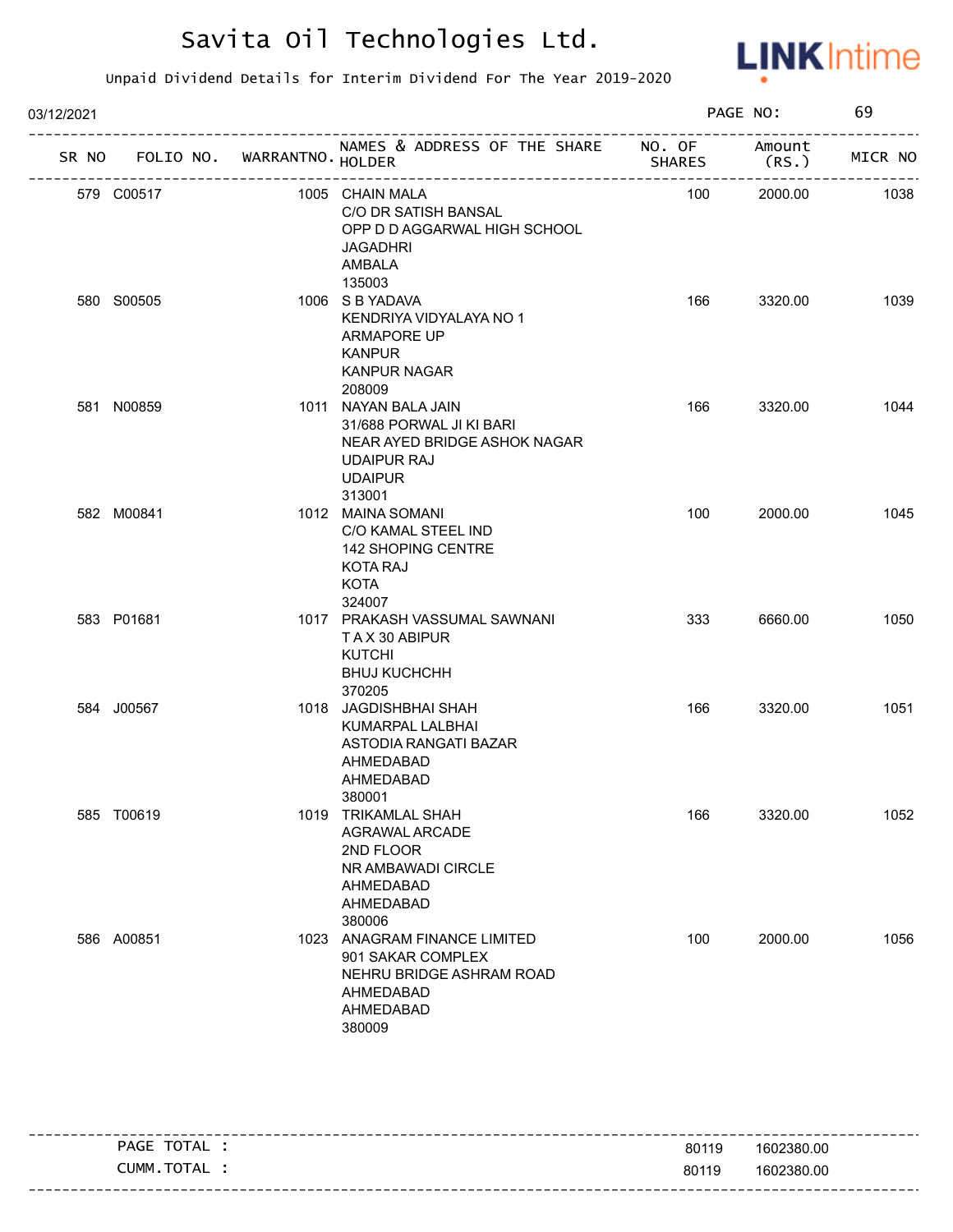

| 03/12/2021 |              |                   |                                                                                                                                     |                | PAGE NO:       | 70      |
|------------|--------------|-------------------|-------------------------------------------------------------------------------------------------------------------------------------|----------------|----------------|---------|
| SR NO      | FOLIO NO.    | WARRANTNO. HOLDER | NAMES & ADDRESS OF THE SHARE NO. OF                                                                                                 | <b>SHARES</b>  | Amount<br>(RS. | MICR NO |
|            | 587 P00763   |                   | 1024 PATEL SANJAYKUMAR<br>7B VIVEKNAGAR SOCIETY<br><b>NARANPURA</b><br>AHMEDABAD<br>AHMEDABAD                                       | 166            | 3320.00        | 1057    |
|            | 588 A01278   |                   | 380013<br>1026 ARVINDBHAI SONI<br><b>BHATVASH NEAR RAMJI MANDIR</b><br>TO BAVLA DIST AHMEDABAD<br>AHMEDABAD<br>382220               | 166            | 3320.00        | 1059    |
|            | 589 C00740   |                   | 1029 CHHATRASINH KOSAMIYA<br>25A FIRST FLR DEVIKRUPA SOCI<br>POWER HOUSE RD UTRAN<br>DI SURAT GUJ<br><b>SURAT</b><br>394105         | 100            | 2000.00        | 1062    |
|            | 590 K01949   |                   | 1030 KAMALABEN N TANDEL<br>MISSION COMPOUND<br>AHWA<br><b>DIST DANGS</b><br><b>GUJARAT</b><br><b>DANGS</b><br>394710                | 333            | 6660.00        | 1063    |
|            | 591 R00067   |                   | 1033 RAMESHCHANDRA OCHHAVLAL<br><b>PARIKH</b><br>C/O R JAYESHKUMAR & CO<br>86-B NAGDEVI STREET<br>MUMBAI<br><b>MUMBAI</b><br>400003 | 416            | 8320.00        | 1066    |
|            | 592 V00053   |                   | 1035 VEENA P DHAWAN<br>8 MANHAR OAK 14 LITTLE GIBBS<br>ROAD HANGING GARDEN<br>BOMBAY<br><b>MUMBAI</b><br>400006                     | 416            | 8320.00        | 1068    |
|            | 593 S02719   |                   | 1036 SEDHMAL GUPTA<br>16 ROCK HOUSE<br>WORLI HILL ROAD<br><b>WORLI</b><br><b>MUMBAI</b><br><b>MUMBAI</b><br>400018                  | 233            | 4660.00        | 1069    |
|            | 594 C00605   |                   | 1038 CHANDRA PAREKH<br>2/12 NALLA MANSION 279 BLN<br>ROAD MATUNGA<br><b>BOMBAY</b><br><b>MUMBAI</b><br>400019                       | 100            | 2000.00        | 1071    |
|            | PAGE TOTAL : |                   |                                                                                                                                     |                | 1640980.00     |         |
|            | CUMM.TOTAL : |                   |                                                                                                                                     | 82049<br>82049 | 1640980.00     |         |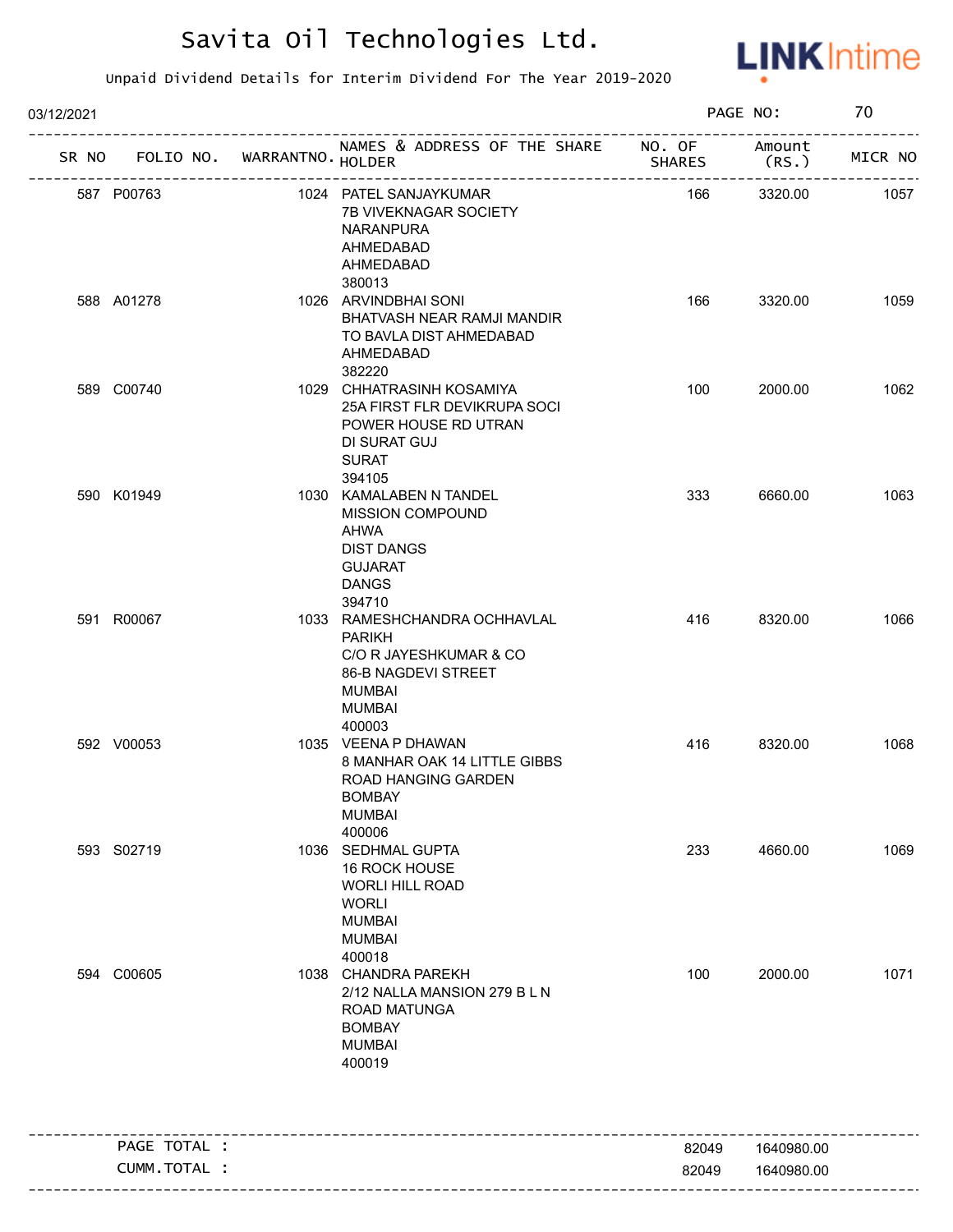

| 03/12/2021 |                                   |  |                                                                                                                                    | PAGE NO:      | 71               |         |
|------------|-----------------------------------|--|------------------------------------------------------------------------------------------------------------------------------------|---------------|------------------|---------|
|            | SR NO FOLIO NO. WARRANTNO. HOLDER |  | NAMES & ADDRESS OF THE SHARE NO. OF<br>----------------------                                                                      | <b>SHARES</b> | Amount<br>(RS. ) | MICR NO |
|            | 595 U00724                        |  | 1039 UMA M DHAWAN<br>3 MASKATI COURT<br>6 MAHARSHI KARVE ROAD<br><b>CHURCHGATE</b><br><b>BOMBAY</b><br><b>MUMBAI</b><br>400020     | 916           | 18320.00         | 1072    |
|            | 596 S01621                        |  | 1040 SHOBHA M LAKHANI<br>33/19 KRISHNA BHAWAN<br>2ND FLR SION WEST<br><b>BOMBAY</b><br><b>MUMBAI</b><br>400022                     | 100           | 2000.00          | 1073    |
|            | 597 V01388                        |  | 1042 VALUZHATHIL GEORGE YOHANNAN<br>POST BOX NO 9531<br><b>ANTOP HILL</b><br><b>BOMBAY</b><br><b>MUMBAI</b><br>400037              | 166           | 3320.00          | 1075    |
|            | 598 R01045                        |  | 1043 RAM NOTANEY<br><b>B 21 NEHA APTS</b><br>SANTACRUZ WEST<br>MUMBAI<br><b>MUMBAI</b><br>400049                                   | 100           | 2000.00          | 1076    |
|            | 599 S00068                        |  | 1044 SHIVANI KHANNA<br>51 SOMERSET APTS<br>58 NARGIS DUTT RD PALI HILL<br><b>BANDRA BOMBAY</b><br><b>MUMBAI</b><br>400050          | 500           | 10000.00         | 1077    |
|            | 600 S01958                        |  | 1047 SUDESH KUMARI<br>C/O SANT CLOTH HOUSE 701 DIGO<br>A 7TH FLR SHIRLEY RAJAN<br>ROAD BANDRA W<br><b>MUMBAI</b><br>400052         | 166           | 3320.00          | 1080    |
|            | 601 M02024                        |  | 1050 MILIND MADHUKAR SAWANT<br>2/B BHASKAR SOCIETY AAREY ROAD<br>NAIKWADI GOREGAON (E)<br><b>BOMBAY</b><br><b>MUMBAI</b><br>400063 | 166           | 3320.00          | 1083    |
|            | 602 P01430                        |  | 1052 PUSHPA GUPTA<br>BANGLOW GOPAL KRISHNA KUNJ<br>2ND CARTER ROAD BORIVLI E<br><b>BOMBAY</b><br><b>MUMBAI</b><br>400066           | 100           | 2000.00          | 1085    |

| TOTAL<br><b>PAGE</b> | 84263 | 1685260.00 |
|----------------------|-------|------------|
| <b>TOTAL</b><br>CUMM | 84263 | 1685260.00 |
|                      |       |            |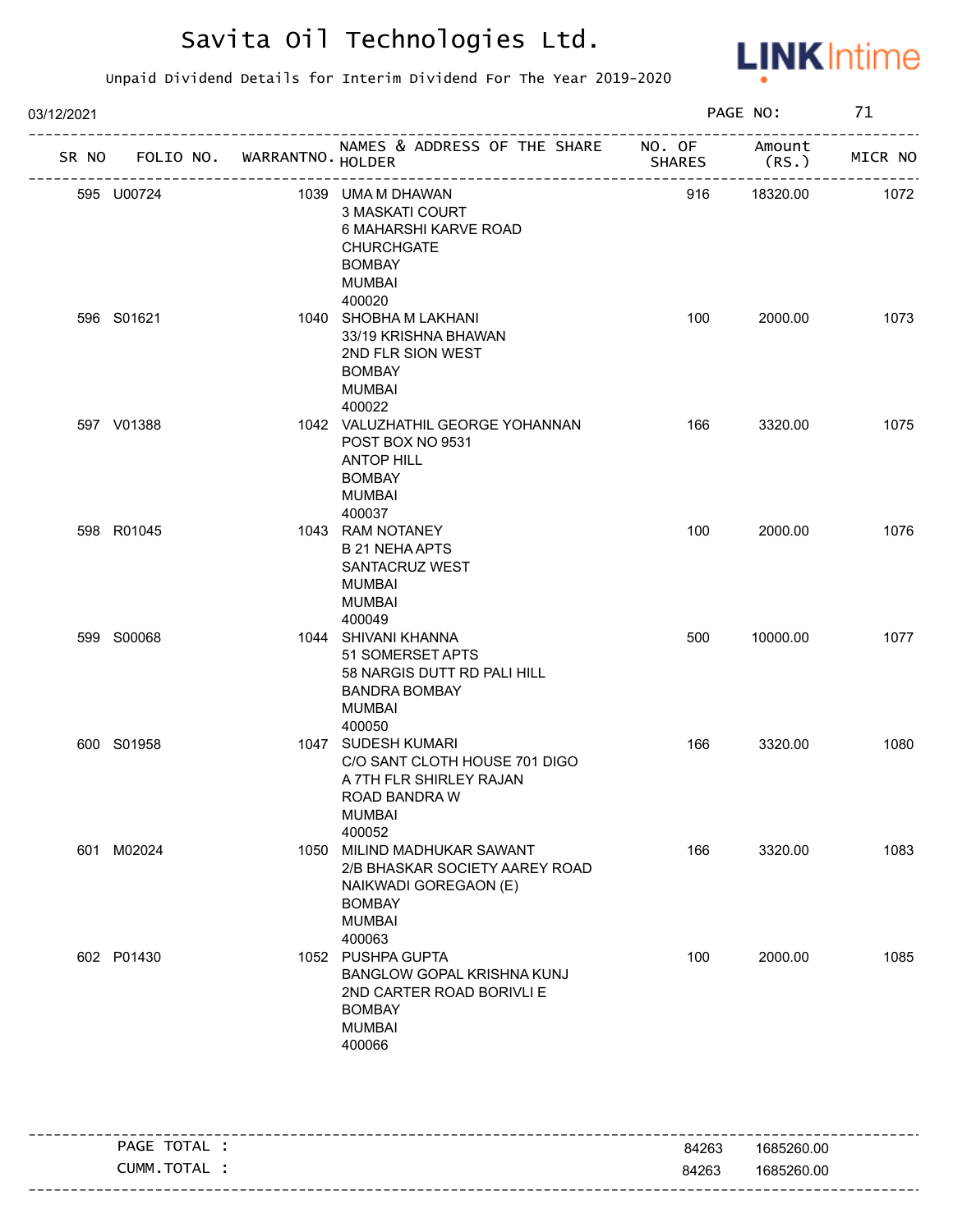

| 03/12/2021 |              |                   |                                                                                                                                                   |                         | PAGE NO:         | 72      |
|------------|--------------|-------------------|---------------------------------------------------------------------------------------------------------------------------------------------------|-------------------------|------------------|---------|
| SR NO      | FOLIO NO.    | WARRANTNO. HOLDER | NAMES & ADDRESS OF THE SHARE                                                                                                                      | NO. OF<br><b>SHARES</b> | Amount<br>(RS. ) | MICR NO |
|            | 603 S01517   |                   | 1053 SHEETAL M CHAVAN<br><b>EKTA NAGAR CHS</b><br>R NO 294 S NO 157<br>CHARKOP NEAR GANESH NAGAR<br>KANDIVALI W BOMBAY<br>MUMBAI<br>400067        | 100                     | 2000.00          | 1086    |
|            | 604 R02266   |                   | 1054 RAJENDRA RANKA<br>703 GAURAV VILLA<br>PANCHSHEEL ENCLAVE<br>DHANUKARWADI KANDIVLI (W)<br><b>BOMBAY</b><br>MUMBAI<br>400067                   | 500                     | 10000.00         | 1087    |
|            | 605 A00054   |                   | 1055 ANAND M SHETTY<br>17 B SITA ESTATE IIND WING<br>AZIZ BAG CHEMBUR<br><b>BOMBAY</b><br><b>MUMBAI</b><br>400076                                 | 416                     | 8320.00          | 1088    |
|            | 606 R02280   |                   | 1060 RAKESH B SINGH<br>D 615 SATYAM CO OP HSG SOC LTD<br>THAKUR COMPLEX<br><b>KANDIVALI EAST</b><br>MUMBAI<br><b>MUMBAI</b><br>400101             | 100                     | 2000.00          | 1093    |
|            | 607 L00758   |                   | 1061 LALCHAND VISWAKARMA<br>AJIT GLASS GALA NO 25<br>RAGAVENDR MANDHI ROAD<br>YADAV NAGAR JOGESHWARI<br><b>MUMBAI</b><br>MUMBAI<br>400102         | 100                     | 2000.00          | 1094    |
|            | 608 V00021   |                   | 1062 VIJAY R PATIL<br>SAVITA OIL TECHNOLOGIES LTD<br>17/17-A THANE BELAPUR ROAD<br>PO VASHI<br><b>NAVI MUMBAI</b><br><b>NAVI MUMBAI</b><br>400703 | 100                     | 2000.00          | 1095    |
|            | 609 C00650   |                   | 1063 CHANDRALEKHA KHEMKA<br>31 MAHAVEER HOUSING SOCIETY<br>NEAR KOLHAPUR NAKA<br>ICHALKARANJI<br><b>KOLHAPUR</b><br>416115                        | 166                     | 3320.00          | 1096    |
|            | 610 P01254   |                   | 1068 PREM LATA MAHESHWARI<br>65 T I T ROAD<br><b>RATLAM M P</b><br><b>RATLAM</b><br>457001                                                        | 166                     | 3320.00          | 1101    |
|            | PAGE TOTAL : |                   |                                                                                                                                                   | 85911                   | 1718220.00       |         |
|            | CUMM.TOTAL : |                   |                                                                                                                                                   | 85911                   | 1718220.00       |         |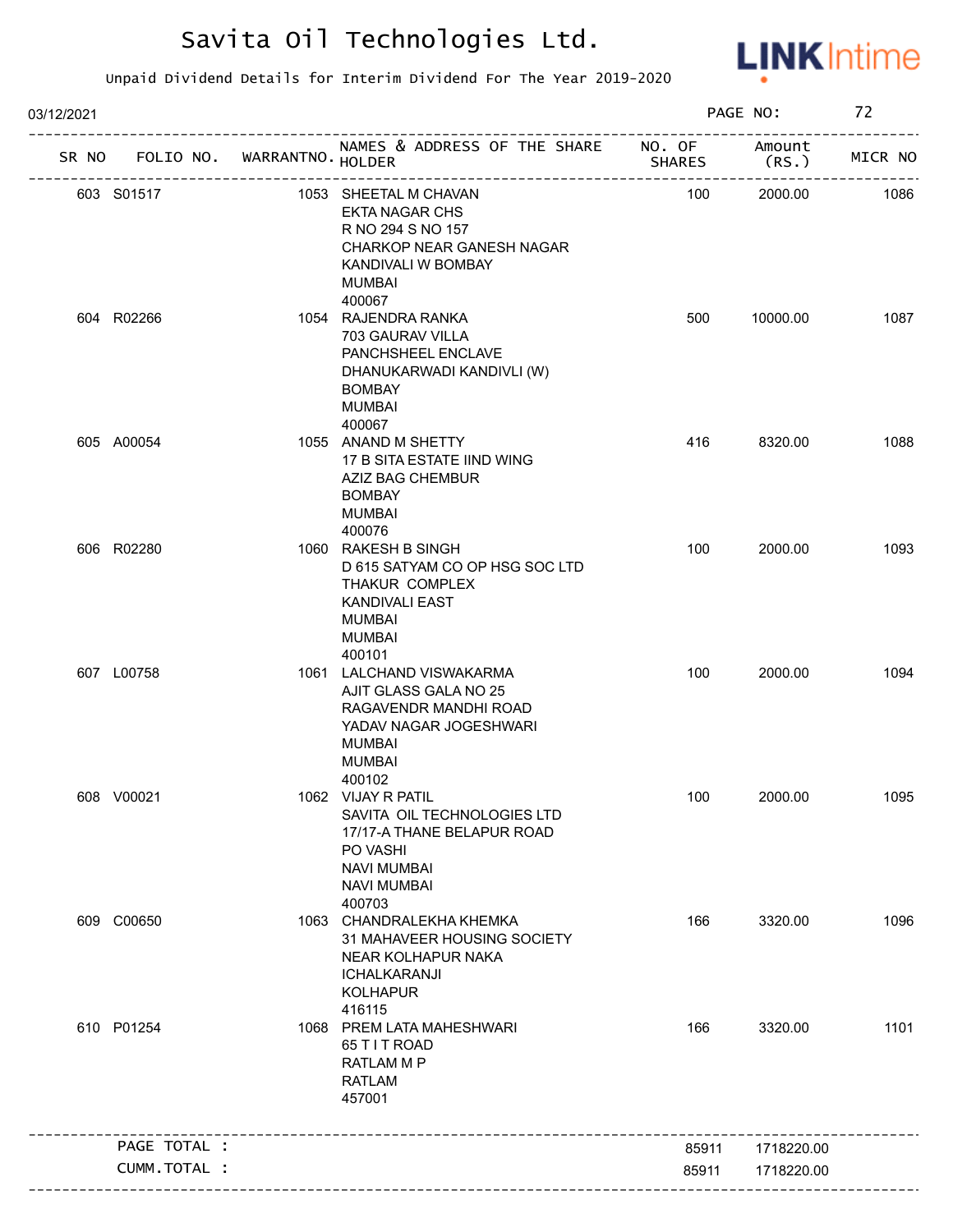

| 03/12/2021 |            |                             |                                                                                                                               |               | PAGE NO:        | 73      |
|------------|------------|-----------------------------|-------------------------------------------------------------------------------------------------------------------------------|---------------|-----------------|---------|
| SR NO      |            | FOLIO NO. WARRANTNO. HOLDER | NAMES & ADDRESS OF THE SHARE NO. OF                                                                                           | <b>SHARES</b> | Amount<br>(RS.) | MICR NO |
|            | 611 P01392 |                             | 1069 PURSHOTTAM GUPTA<br>450 GALGALA CHOWK<br><b>JABALPUR</b><br><b>JABALPUR</b><br>482002                                    | 100           | 2000.00         | 1102    |
|            | 612 J01045 |                             | 1070 JYOTI GOLCHHA<br>468 UPRENGANJ<br><b>DIXITPURA</b><br>JABALPUR M P<br><b>JABALPUR</b><br>482002                          | 166           | 3320.00         | 1103    |
|            | 613 V01624 |                             | 1071 VEENA TIWARI<br>C/O DR V K TIWARI<br>202 GANGA SAGAR<br><b>GARHA</b><br>JABALPUR<br><b>JABALPUR</b><br>482003            | 1000          | 20000.00        | 1104    |
|            | 614 N00622 |                             | 1072 NARAYAN DUTT GUPTA<br>C/O ANDHRA AGENCIES<br>5-3-448/1 TOPKHANA ROAD<br><b>HYDERABAD</b><br><b>HYDERABAD</b><br>500012   | 166           | 3320.00         | 1105    |
|            | 615 C00788 |                             | 1074 CHITRA B TANDUR<br>C/O B G TANDUR<br><b>HATTARAGERI ONE</b><br>HAVERI<br>RANGA REDDY<br>501110                           | 100           | 2000.00         | 1107    |
|            | 616 S01025 |                             | 1076 SATHYA PRAKASH BHAGAVATHOLU<br>D NO 19-8-17<br>SATHYANARAYANAPET<br><b>HINDUPURAP</b><br>ANANTAPUR<br>515201             | 166           | 3320.00         | 1109    |
|            | 617 G00515 |                             | 1078 G S NAGARAJ<br>VAASISSA<br>OPP M G STADIUM<br>SHARDA DEVI NAGAR<br><b>TUMKUR</b><br><b>TUMKUR</b><br>572102              | 100           | 2000.00         | 1111    |
|            | 618 P00642 |                             | 1081 PARAM JYOTI VANIJYA PVT LTD<br>58 D NETAJI SUBHAS RD<br>RM NO 404 4TH FLR<br><b>CALCUTTA</b><br><b>KOLKATA</b><br>700001 | 833           | 16660.00        | 1114    |

| <b>TOTAL</b><br><b>PAGE</b><br>$H_{\rm L}$ | 88542 | 1770840.00                   |
|--------------------------------------------|-------|------------------------------|
| CUMM.TOTAL                                 | 88542 | 1770840.00                   |
|                                            |       | ---------------------------- |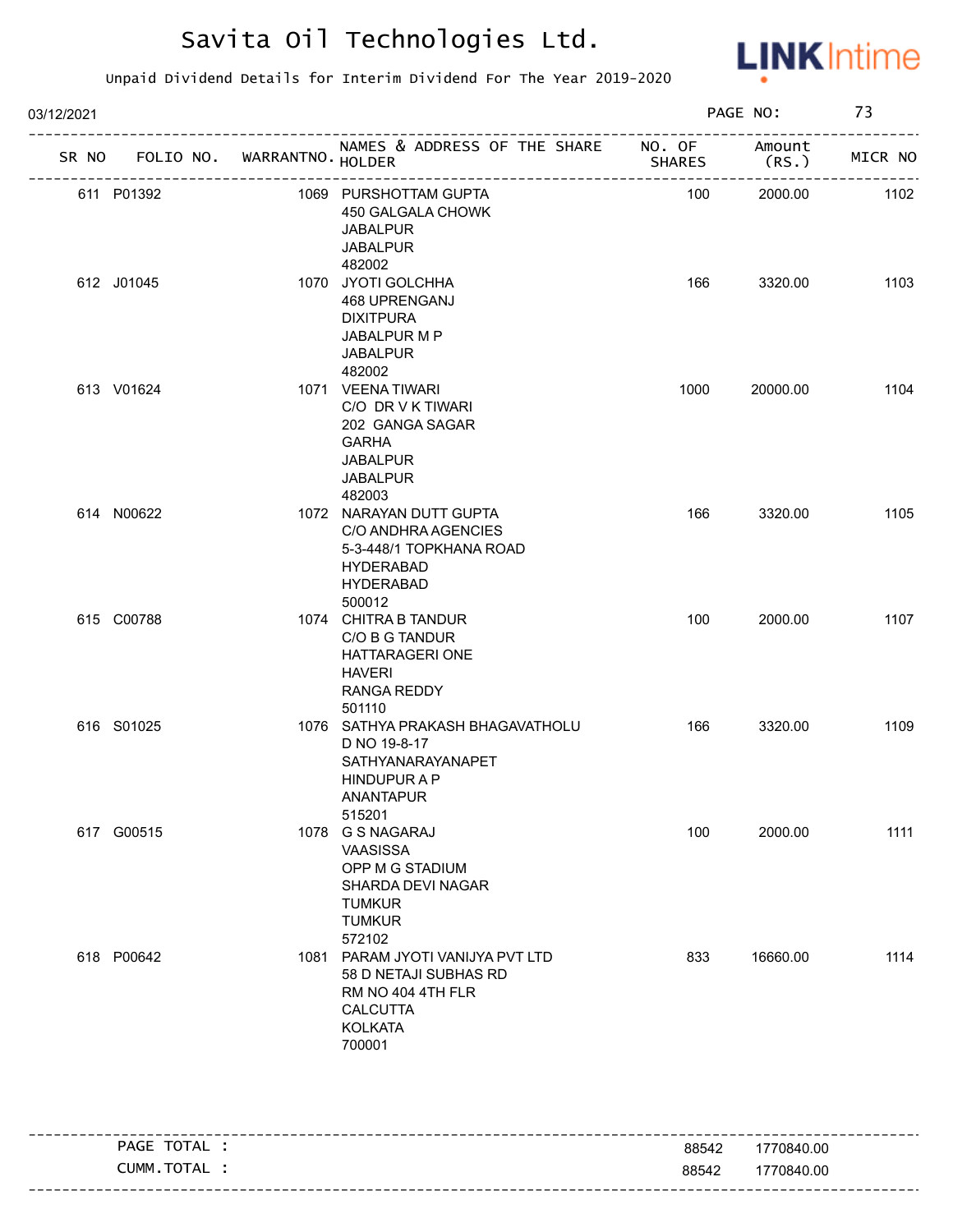

| 03/12/2021    |                                   |                                                                                                                             |               | PAGE NO:         | 74      |
|---------------|-----------------------------------|-----------------------------------------------------------------------------------------------------------------------------|---------------|------------------|---------|
|               | SR NO FOLIO NO. WARRANTNO. HOLDER | NAMES & ADDRESS OF THE SHARE NO. OF                                                                                         | <b>SHARES</b> | Amount<br>(RS. ) | MICR NO |
| 619 K00668    |                                   | 1082 KAMALA DEVI GUPTA<br>C/O SRI JAGADAMBA OIL MILL<br>60 B T ROAD CHUNNI BABU MARKET<br><b>CALCUTTA</b><br><b>KOLKATA</b> | 166           | 3320.00          | 1115    |
| 620 N00708    |                                   | 700002<br>1083 NARESH KUMAR AGARWAL<br>6 PEARY MOHAN PAUL LANE<br><b>GIRISH PARK</b><br><b>KOLKATA</b><br><b>KOLKATA</b>    | 166           | 3320.00          | 1116    |
| 621 B00732    |                                   | 700007<br>1088 BELADEVI AGARWAL<br>C/O CALCUTTA CLOTH STORE<br>POST JOGBANI BIHAR<br><b>DIST-ARARIA</b><br><b>PURNEA</b>    | 100           | 2000.00          | 1121    |
| 622 P00018    |                                   | 854328<br>1094 PRAKASH SHANTARAM PANDIT<br>D-3/2-4 SECTOR 1<br><b>VASHI</b><br>N BOMBAY                                     | 83            | 1660.00          | 1127    |
| 623 R00020    |                                   | 1096 RAMA SHANKAR YADAV<br>OPP BALADIN TABELA<br>POST SANDOZBAUG<br>AZADNAGAR THANE                                         | 83            | 1660.00          | 1129    |
| 624 A00017    |                                   | 1098 ARUN PANOURANG SAWANT<br>C/O V K RANE<br>KESHARKUNG R NO 5 GROUND<br><b>FLOOR</b><br>RAJAJI PATH DOMBIVALI E           | 83            | 1660.00          | 1131    |
| 625 K00014    |                                   | 1099 KADAM AVINASH RAJABHAU<br>NANDVIHAR AGRA ROAD<br>BEHIND HOTEL MUKTI<br>KAPURBAWADI<br><b>THANE</b>                     | 83            | 1660.00          | 1132    |
| 626 M00025    |                                   | 1100 MAYA SHANKAR YADAV<br>OPP BALADIN TABELA<br>POST SANDOZBAUG<br><b>AZADNAGAR THANE</b>                                  | 83            | 1660.00          | 1133    |
| 627 B00018    |                                   | 1101 BHOIR BHAGVAN BALKRISHNA<br>AT KOPARI POST TURBHE<br><b>NEW BOMBAY</b><br>ROOM NO 523 THANE                            | 125           | 2500.00          | 1134    |
| 628 A01590    |                                   | 1103 AJESH M DHAWAN<br>3 MASKATI COURT<br>6 QUEENS RD<br><b>CHURCHGATE</b><br><b>BOMBAY</b><br><b>MUMBAI</b><br>400020      | 166           | 3320.00          | 1136    |
| PAGE TOTAL :  |                                   |                                                                                                                             | 89680         | 1793600.00       |         |
| CUMM. TOTAL : |                                   |                                                                                                                             | 89680         | 1793600.00       |         |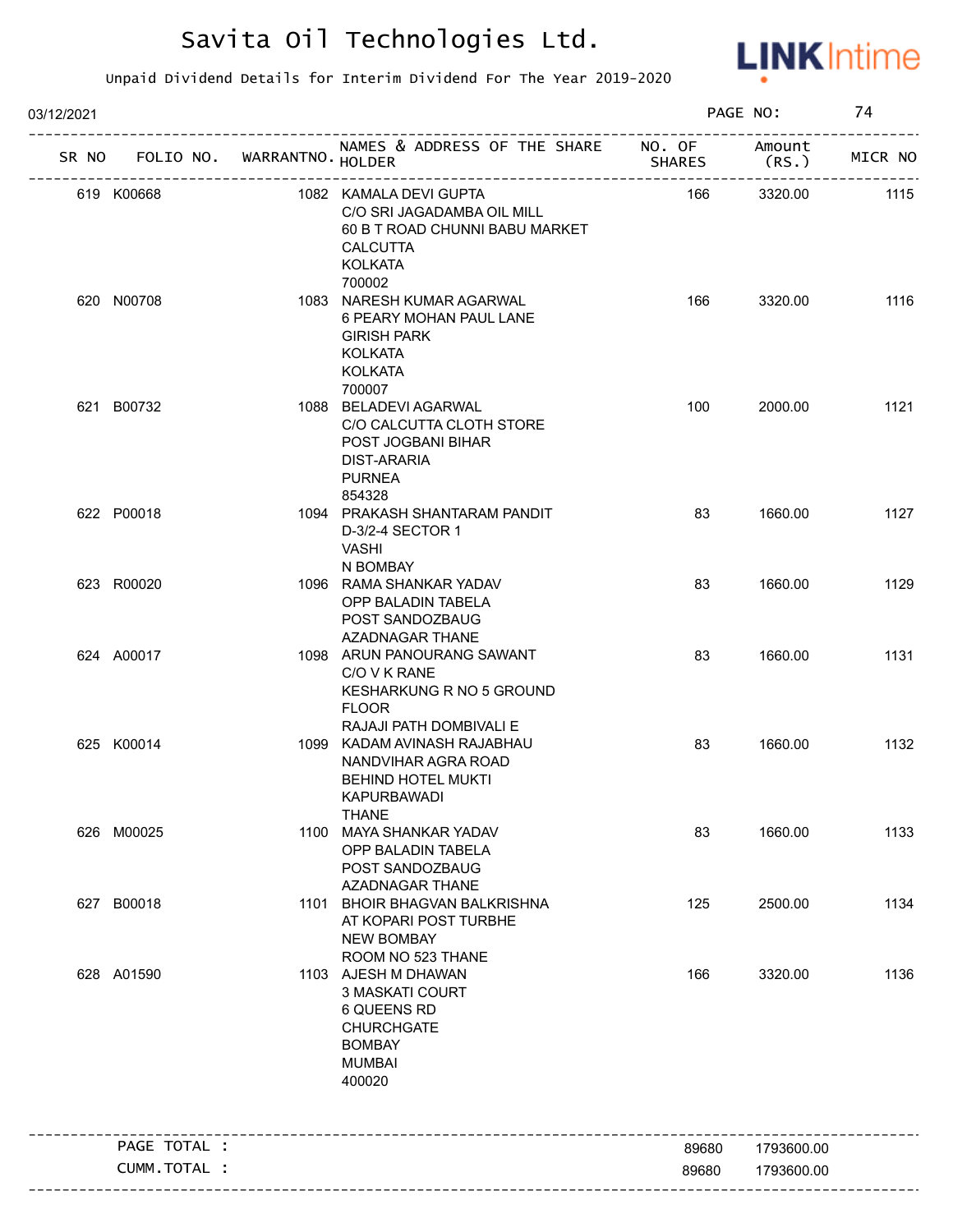

| 03/12/2021 |                                   |  | PAGE NO:                                                                                                                                              | 75            |                 |                |
|------------|-----------------------------------|--|-------------------------------------------------------------------------------------------------------------------------------------------------------|---------------|-----------------|----------------|
|            | SR NO FOLIO NO. WARRANTNO. HOLDER |  | NAMES & ADDRESS OF THE SHARE NO. OF<br>------------------                                                                                             | <b>SHARES</b> | Amount<br>(RS.) | MICR NO        |
|            | 629 R00030                        |  | 1105 RAMKARAN PATEL<br><b>MAHATMA PHULE NAGAR</b><br>GOKUL DHAM HSG SOCTY<br>R N 2 SAKINAKA B'BAY<br>MUMBAI<br>400072                                 | 125           | 2500.00         | 1138           |
|            | 630 D00016                        |  | 1106 DEEPAK DATTARAM GURAV<br>C/O SAVITA CHEMICALS LTD<br>17/17 A THANE BELAPUR ROAD<br><b>TURBHE</b><br><b>NAVI MUMBAI</b><br>MUMBAI<br>400073       | 83            | 1660.00         | 1139           |
|            | 631 V00026                        |  | 1107 VILAS SHANTARAM DALVI<br>SHIVPRASAD CHAWL NO 3<br>R NO 3 SAI VIHAR<br>TEMBHI PADA ROAD BHANDUP W<br>MUMBAI<br>400078                             | 83            | 1660.00         | 1140           |
|            | 632 D00014                        |  | 1109 DATTU JOMA PATIL<br>C/O SAVITA CHEMICALS LTD<br>17/17 A THANE BELAPUR ROAD<br><b>TURBHE</b><br><b>NEW MUMBAI</b><br><b>NAVI MUMBAI</b><br>400705 | 166           | 3320.00         | 1142           |
|            | 633 S01030                        |  | 1111 SATISH CHAND JAIN<br>INTEX INTERNATIONAL<br>2/20 ANSARI ROAD DARYA GANJ<br><b>NEW DELHI</b><br><b>NEW DELHI</b><br>110002                        | 1900          | 38000.00        | DD STOP        |
|            | 634 G01059                        |  | 1112 GIRIN MOHAN PYNE<br>C/O G M PYNE<br><b>14 INDIA EXCHANGE PLACE</b><br><b>CALCUTTA</b><br><b>KOLKATA</b><br>700001                                | 1666          | 33320.00        | <b>DD STOP</b> |
|            | 635 1203230000476550              |  | 1216 RITU MARWAH<br>16/303, HIMASAI CO-OP HSG SOC<br>MHADA OSHIWARA COMPLEX,<br>OSHIWARA, ANDHERI WEST,<br><b>MUMBAI</b><br>400053                    | 50            | 1000.00         | DR             |
|            | 636 IN30018312227647              |  | 1513 SAMIR KISHORKANT DAFTARY<br>43 GAUTAM NAGAR SOC<br>RACE COURSE CIRCLE<br><b>BARODA</b><br>390007                                                 | 166           | 3320.00         | DR             |

| - - | TOTAL<br><b>PAGE</b> | 93919 | ---------------------------------<br>1878380.00 |
|-----|----------------------|-------|-------------------------------------------------|
|     | <b>TOTAL</b><br>NMM. | 93919 | 1878380.00                                      |
|     |                      |       |                                                 |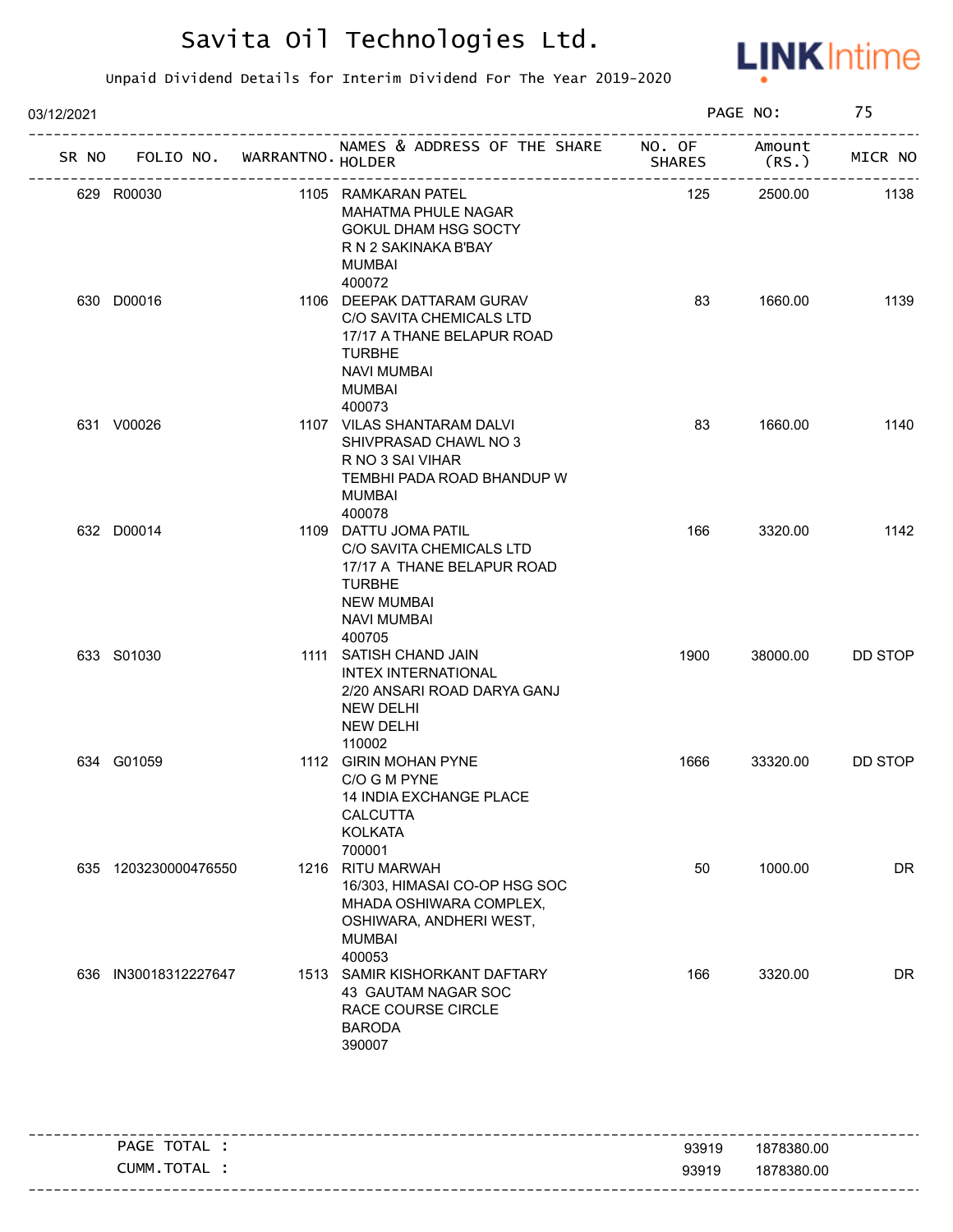

| 03/12/2021 |                             |                                                                                                                             |           | PAGE NO:       | 76          |
|------------|-----------------------------|-----------------------------------------------------------------------------------------------------------------------------|-----------|----------------|-------------|
| SR NO      | FOLIO NO. WARRANTNO. HOLDER | NAMES & ADDRESS OF THE SHARE NO. OF                                                                                         | SHARES    | Amount<br>(RS. | MICR NO     |
|            | 637 IN30302857247287        | 2007 D HEMACHANDRA SAGAR<br>NO 54 30TH CROSS ROAD<br>TILAKNAGAR<br><b>BANGALORE</b><br><b>KARNATAKA INDIA</b><br>560041     | 402       | 8040.00        | DR          |
|            | 638 IN30051313697373        | 2170 RADHAKRISHNA MURTHY GHANTA<br>TEJAS JNRA 79<br>PATTATHANAM EAST<br>KOLLAM<br><b>KERALA</b><br>691021                   | 100       | 2000.00        | DR          |
|            | 639 IN30036022485793        | 2267 ROHIT TANDON<br><b>124 SHIVALIK</b><br><b>MALVIYA NAGAR</b><br><b>NEW DELHI</b><br>110017                              | 166       | 3320.00        | <b>NACH</b> |
|            | 640 IN30155721158207        | 2305 SANTOSH KAKKAR<br>20/21-M, SBI COLONY<br><b>FRUIT GARDEN</b><br>$NH-5$<br><b>FARIDABAD</b><br>121001                   | 166       | 3320.00        | <b>NACH</b> |
|            | 641 1302590001113161        | 2363 RAVINDRA NENE<br>K-18/11 RATAN PHATAK<br>VARANASI<br><b>VARANASI</b><br>221001                                         | 166       | 3320.00        | <b>NACH</b> |
|            | 642 IN30115120519072        | 2655 RUPAL DILIPBHAI PATEL<br>89 PARAS BUNGLOWS<br><b>NARODA</b><br>NEAR 108 KATHWADA ROAD<br>AHMEDABAD GUJARAT<br>382330   | 166       | 3320.00        | <b>NACH</b> |
|            | 643 IN30154919572791        | 2857 AYUSH KUMAR BEGANI<br><b>B 3 SHUBH LAXMI COMPLEX CITY</b><br><b>LIGHT ROAD</b><br><b>SURAT</b><br>395007               | <b>20</b> | 400.00         | <b>NACH</b> |
|            | 644 IN30015910618358        | 2950 VIJAY A. SHAH<br>2ND FLOOR, R 65<br>R. PURSHOTTAM CHOWK<br>250, V. P. ROAD<br>MUMBAI.<br>400004                        | 3         | 60.00          | <b>NACH</b> |
|            | 645 B01219                  | 3033 BRINDA M PATEL<br><b>SITA KUNJ</b><br>3RD FLOOR<br>164 MAHARSHI KARVE ROAD<br><b>BOMBAY</b><br><b>MUMBAI</b><br>400021 | 166       | 3320.00        | <b>NACH</b> |
|            | PAGE TOTAL :                | --------------------------------                                                                                            | 95274     | 1905480.00     |             |
|            | CUMM.TOTAL :                |                                                                                                                             | 95274     | 1905480.00     |             |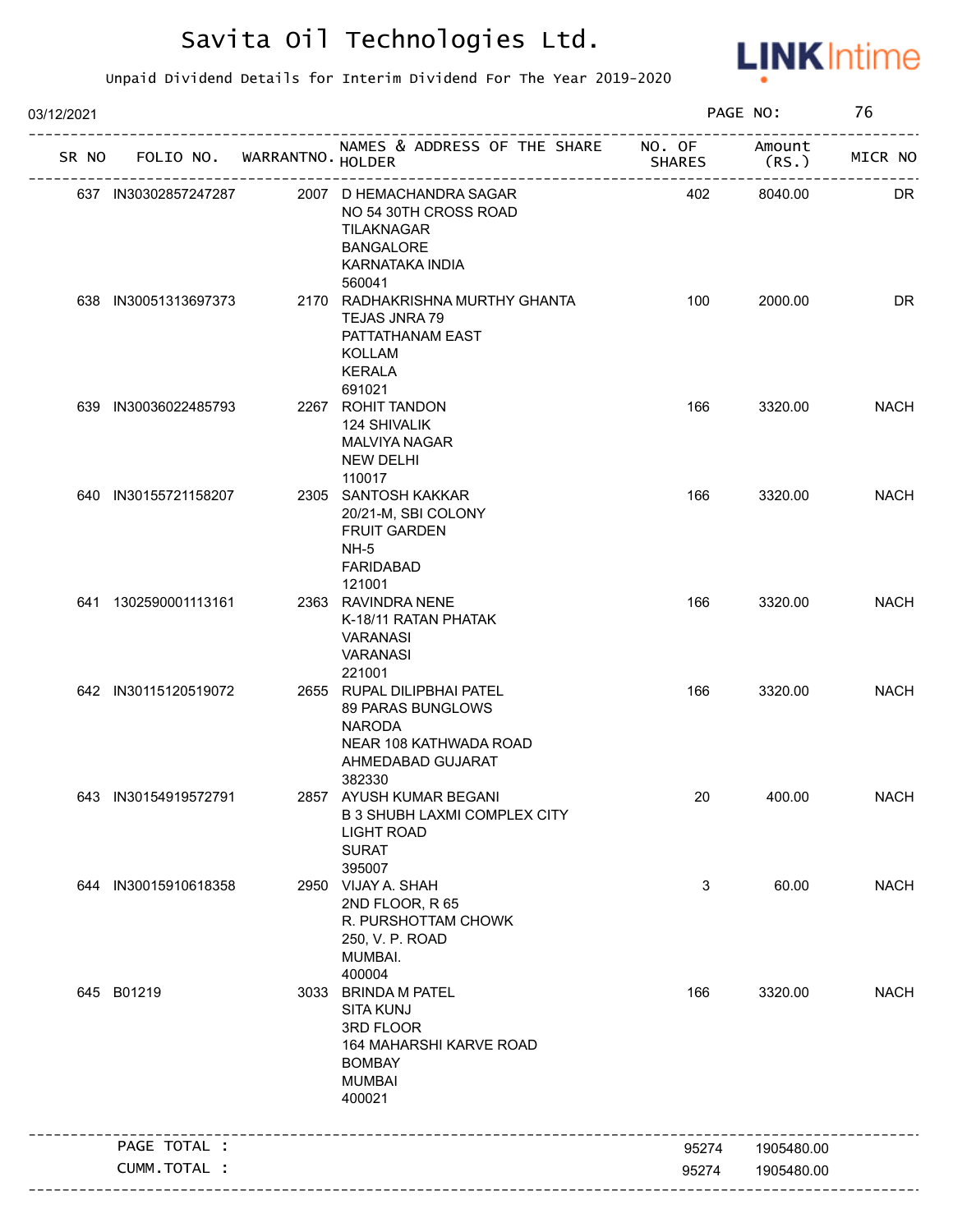

| 03/12/2021 |                             |      |                                                                                                                                                                   |                             | PAGE NO:           | 77          |
|------------|-----------------------------|------|-------------------------------------------------------------------------------------------------------------------------------------------------------------------|-----------------------------|--------------------|-------------|
| SR NO      | FOLIO NO. WARRANTNO. HOLDER |      | NAMES & ADDRESS OF THE SHARE NO. OF                                                                                                                               | <b>SHARES</b>               | Amount<br>$(RS_+)$ | MICR NO     |
|            | 646 1204630000109509        |      | 3760 POLO SETCO TIEUP PVT. LTD<br>VISHWAKARMA, 86C TOPSIA ROAD<br>SOUTH WEST BLOCK<br>4TH FLOOR<br><b>KOLKATA</b><br>700046                                       | ______________________<br>5 | 100.00             | <b>NACH</b> |
|            | 647 1203280000466856        |      | 3797 SREENIVASA RAO PENDYALA.<br><b>QDVC TORNADO TOWER</b><br>P O BOX 19389<br>DAFNA AREA<br><b>DOHA</b>                                                          | 5                           | 100.00             | <b>NACH</b> |
|            | 648 IN30075711468868        |      | 5115 RAJESHKUMAR RANCHHODLAL<br><b>THAKKAR</b><br>A/15 BAPUKAKA SOCIETY<br>AT MAHEMDABAD<br><b>DIST KHEDA</b><br>AHMEDABAD<br>387130                              | 66                          | 1320.00            | <b>NACH</b> |
|            | 649 1201060002103715        |      | 6593 SAGAR B KHEDEKAR<br><b>WALTER MISOUITA CHAWL</b><br>DR RAJENDRA PRASAD NAGAR<br>WESTERN EXP HIGHWAY VILEPARLE<br><b>MUMBAI</b><br>400099                     | 6                           | 120.00             | <b>NACH</b> |
|            | 650 IN30039417816300        |      | 6650 SMC INFRASTRUCTURES PVT LTD<br><b>1ST FLOOR KONARK TOWERS</b><br>SHRI GHANTALI DEVI ROAD<br>OPP SAIBABA TEMPLE<br>THANE<br>400602                            | 100                         | 2000.00            | <b>NACH</b> |
|            | 651 IN30154952438470        |      | 7076 MEGHANA MUKUND WAGH<br>C-209 NAV SIDDHIVINAYAK CHS<br>TISGAON PADA KATEMANIVALI<br>NEAR-SUKH SHANTI BLDG PUNE<br><b>LINK ROAD</b><br><b>KALYAN</b><br>421306 | 6                           | 120.00             | <b>NACH</b> |
|            | 652 1202300000278541        |      | 7129 PALLAVI SHASHIKANT BHUSARI<br><b>VENKATESH NAGAR,</b><br>JALNA ROAD,<br>AURANGABAD<br>431005                                                                 | $\mathbf 1$                 | 20.00              | <b>NACH</b> |
|            | 653 IN30115121697817        | 7253 | <b>BINDESH KOTHARI</b><br><b>KOTHARI VILLA</b><br>PLOT NO 4, SAHAKARI MARG NO 2<br>CHOUBEY COLONY<br>RAIPUR, C G<br>492001                                        | 166                         | 3320.00            | <b>NACH</b> |

|                |       | -----------------------           |
|----------------|-------|-----------------------------------|
| TOTAL<br>PAGE  | 95629 | 1912580.00                        |
| TOTAL<br>CUMM. | 95629 | 1912580.00                        |
|                |       | --------------------------------- |